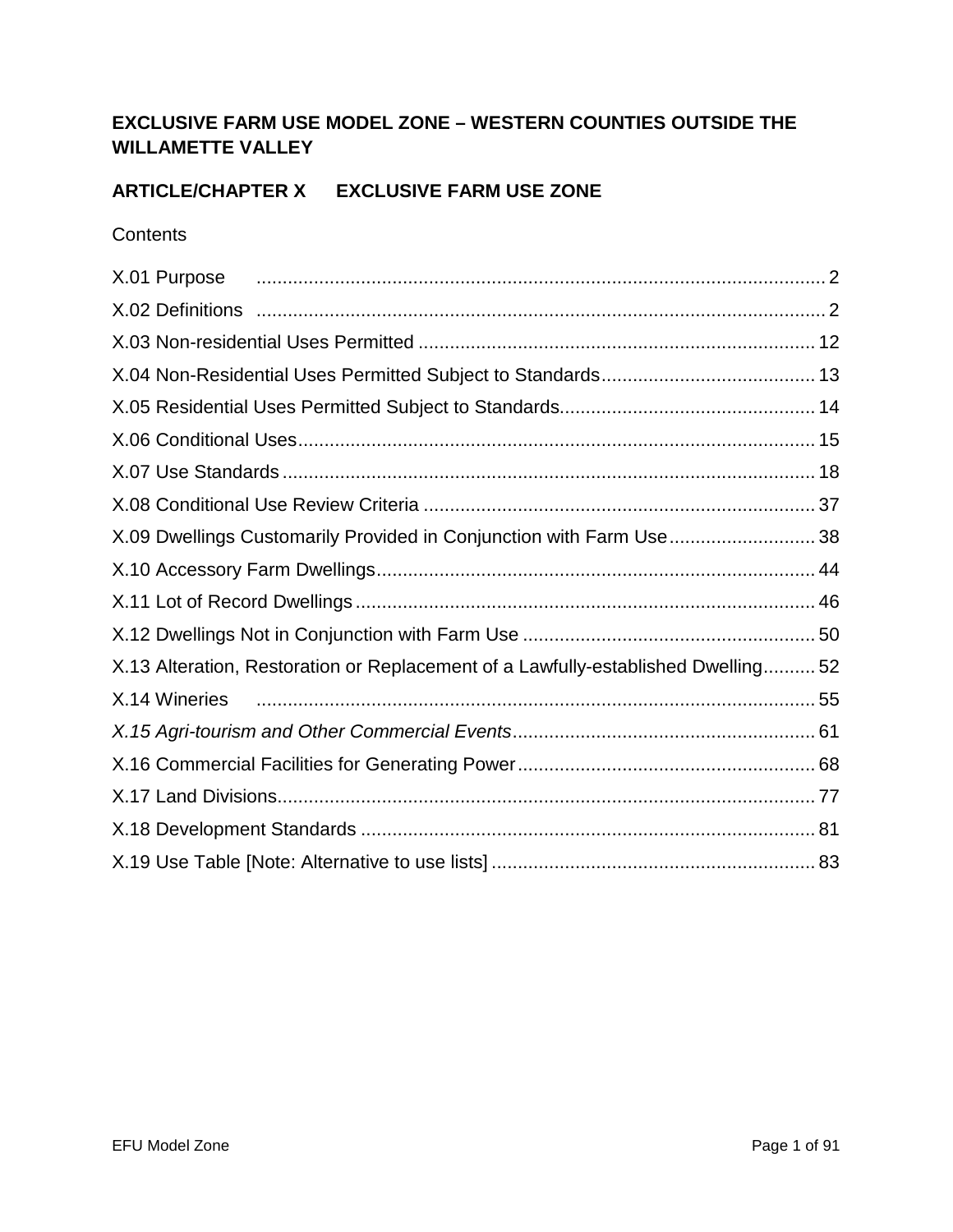# <span id="page-1-0"></span>**X.01 Purpose**

*In most cases, the purpose statements for resource zones echo the statewide planning goals: Goal 3 language (preserve and maintain agricultural lands) and Goal 4 (conserve forest lands). In addition to reflecting the state-articulated objectives for EFU and forest lands and applicable comprehensive plan designations or policies, zone purpose statements can be tailored to a jurisdiction's individual resource zone, especially where there is more than one EFU or forest zone in the code or where a mixed farm/forest zone is designated. Local resource zone purpose statements can reflect communityspecific values and highlight the jurisdiction's commitment to protecting land features and economies specific to that zone. Purpose statements are not generally applicable as an approval criterion for discretionary reviews. However, there have been challenges to county decisions where it was argued that consistency with the purpose statement was a requirement.* 

*The purpose of the Exclusive Farm Use (EFU) Zone is to protect and maintain agricultural lands for farm use, consistent with existing and future needs for agricultural products. The EFU zone is also intended to allow other uses that are compatible with agricultural activities, to protect forests, scenic resources and fish and wildlife habitat, and to maintain and improve the quality of air, water and land resources of the county. It is also the purpose of the EFU zone to qualify farms for farm use valuation under the provisions of ORS Chapter 308.*

*The EFU zone has been applied to lands designated as Agriculture in the Comprehensive Plan, which primarily include [local reference here].The provisions of the EFU zone reflect the agricultural policies of the Comprehensive Plan as well as the requirements of ORS Chapter 215 and OAR 660-033. The minimum parcel size and other standards established by this zone are intended to promote commercial agricultural operations.*

## <span id="page-1-1"></span>**X.02 Definitions**

*Notes: The following definitions are specific to an EFU zone. Definitions may be provided in a subsection in the EFU zoning chapter, as shown here, or may be incorporated into the existing definitions Section of the county zoning ordinance. When including a definition in a general definitions Section, care should be taken to ensure that the definition is accurate for every occurrence of that term in the adopted ordinance.* 

*Words used in the present tense include the future; the singular number includes the plural; and the word "shall" is mandatory and not directory. Whenever the term "this ordinance" is used herewith, it shall be deemed to include all amendments thereto as may hereafter from time to time be adopted.*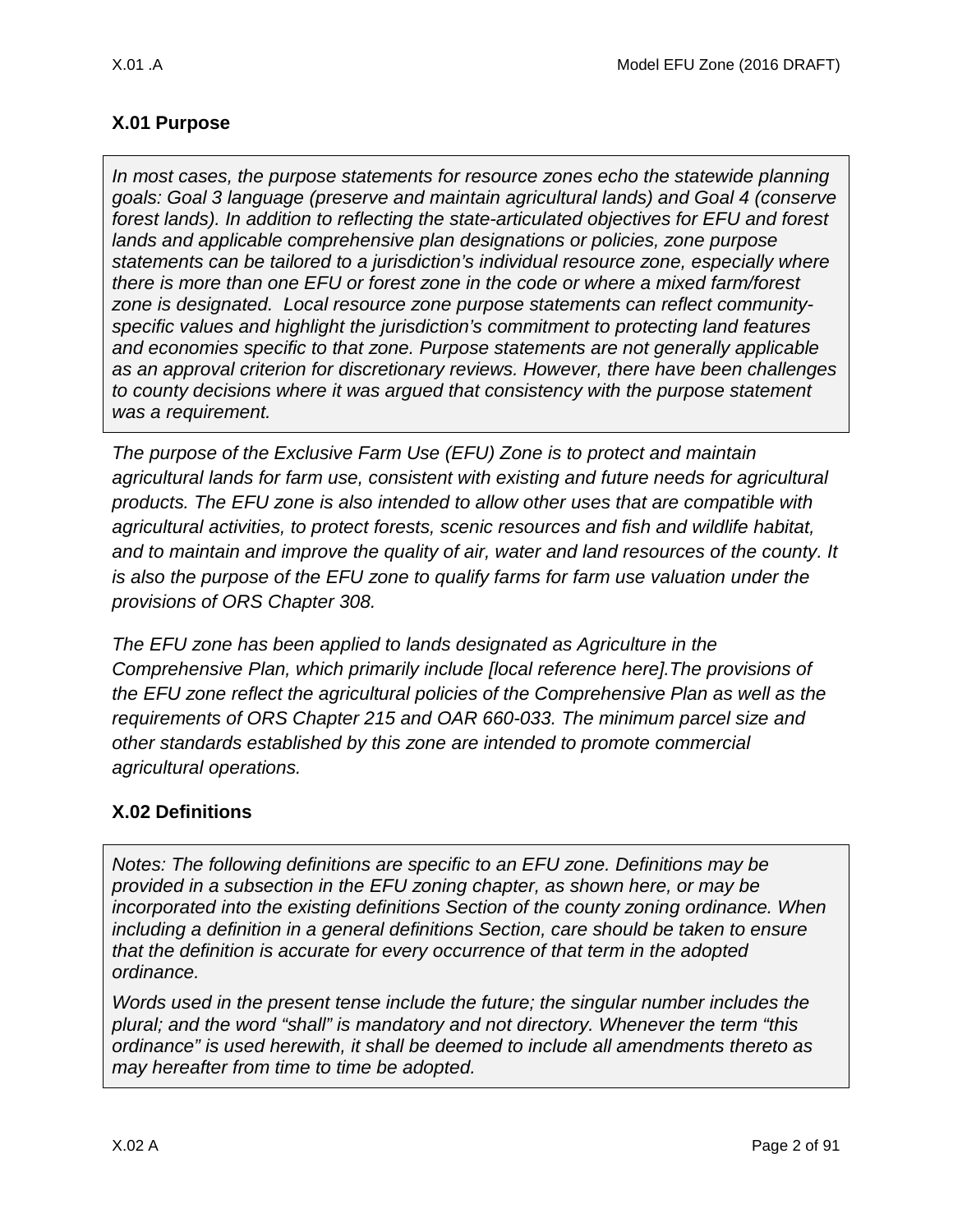For the purpose of this article, unless otherwise specifically provided, certain words, terms, and phrases are defined as follows:

- A. Accepted Farming Practice: A mode of operation that is common to farms of a similar nature, necessary for the operation of such farms to obtain a profit in money, and customarily utilized in conjunction with farm use. *As applied to composting operations on high-value farmland, "accepted farming practice" includes composting operations that either 1) compost only materials produced on the subject tract, or 2) compost materials brought from off-site and processed alone or in conjunction with materials generated on the subject tract, and use all on-site generated compost for on-farm production in conjunction with, and auxiliary to, the farm use on the subject tract.*
- *B. Accessory Structure: A detached structure, the use of which is customarily incidental to that of the primary structure or the primary use of the land and which is located on the same lot or parcel as the primary structure or use, and for which the owner files a restrictive covenant in the deed records of the county agreeing that the accessory structure will not be used as a residence or rental unit.*
- *C. Agricultural building: Any structure that is considered to be an "agricultural building" as defined in ORS 455.315 on a lot or parcel that is enrolled in a farm or forest deferral program with the County Assessor and for which the owner 1) submits a signed floor plan showing that only farm- or forest-related uses will occupy the building space and 2) files a restrictive covenant in the deed records of the county agreeing that the agricultural building will not be used as a residence or rental unit.*
- *D. Agri-tourism: A common, farm-dependent activity that promotes agriculture, any income from which is incidental and subordinate to a working farm. Such uses may include hay rides, corn mazes and other similar uses that are directly related to on-site agriculture. Any assembly of persons shall be for the purpose of taking part in agriculturally-based activities such as animal or crop care, tasting farm products or learning about farm or ranch operations. Agri-tourism may include*  farm-to-plate meals. Except for small, farm-themed parties, regularly occurring *celebratory gatherings, weddings, parties or similar uses are not Agri-tourism.*
- E. Associated Transmission Lines: Transmission lines constructed to connect an energy facility to the first point of junction with either a power distribution system or an interconnected primary transmission system or both or to the Northwest Power Grid.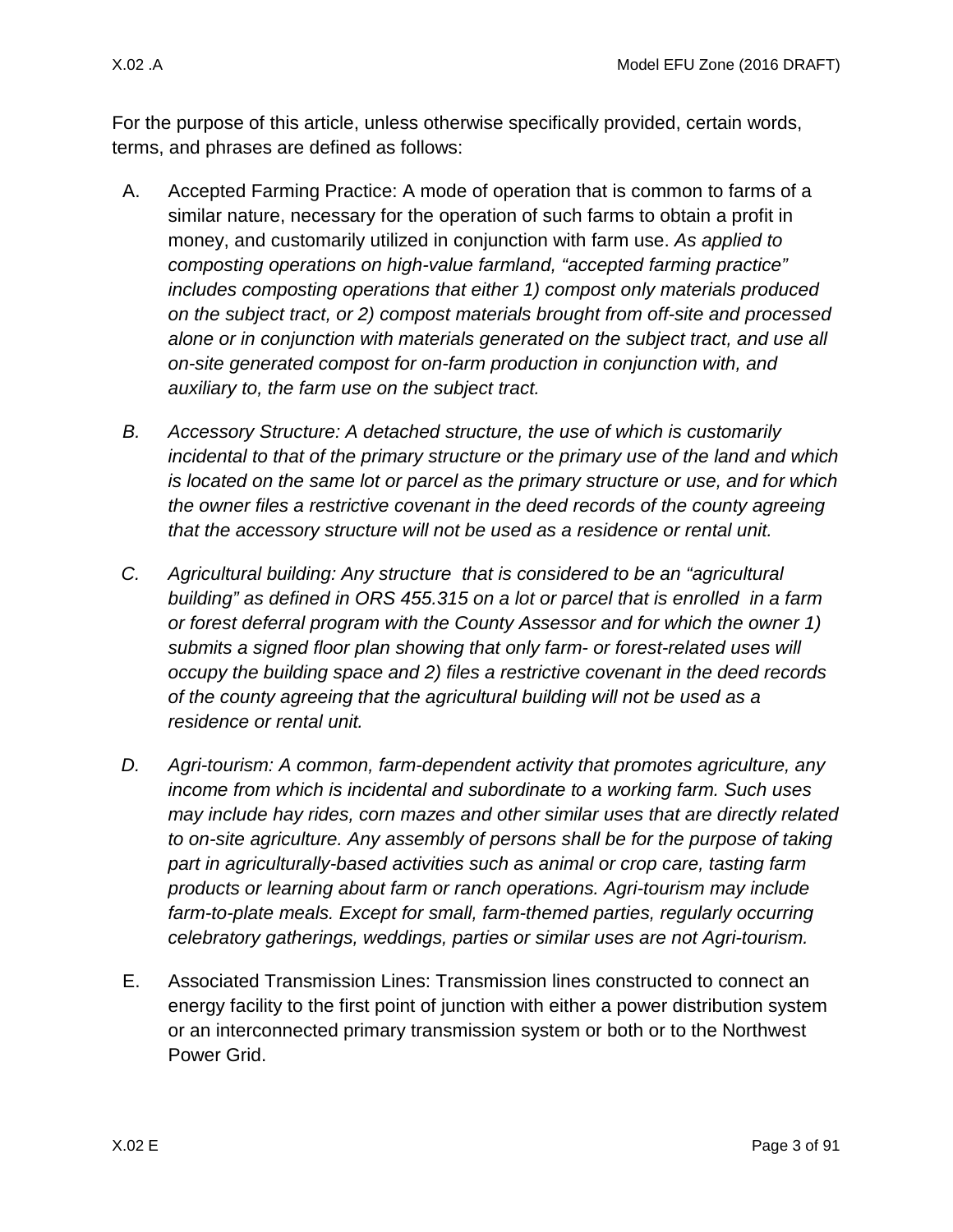- *F. Bed and Breakfast facility: An accessory use in a single-family dwelling in which lodging and a morning meal for guests only are offered for compensation, having no more than five (5) sleeping rooms for this purpose. A bed and breakfast*  facility must be within the residence of the operator and be compliant with the *requirements of ORS 333-170-0000(1) A bed and breakfast facility may be reviewed as either a home occupation or as a room and board operation.*
- G. Campground: An area devoted to overnight temporary use for vacation, recreational or emergency purposes, but not for residential purposes and established on a site or is contiguous to lands with a park or other outdoor natural amenity that is accessible for recreational use by the occupants of the campground.
- *H. Commercial activity in conjunction with farm use: The processing, packaging, treatment and wholesale distribution, and storage of a product primarily derived from farm activities in the local agricultural community. Also, retail sales of products, supplies and services to the agricultural community that support the production and harvesting of agricultural products.*
- I. Commercial Dairy Farm: A commercial dairy farm is a dairy operation that owns a sufficient number of producing dairy animals capable of earning the gross annual income required by this Article/Chapter from the sale of fluid milk.
- *J. Commercial power generating facility: A facility for the production of energy and its related or supporting facilities that:* 
	- (1) *Generates energy using means listed in ORS or OAR such as solar power, wind power, fuel cells, hydroelectric power, thermal power, geothermal power,*  landfill gas, digester gas, waste, dedicated energy crops available on a *renewable basis or low-emission, nontoxic biomass based on solid organic fuels from wood, forest or field residues but not including the production of biofuel as authorized by ORS 215.203(2)(b)(K) in all zones that allow "Farm Use" and 215.283(1)(r) and 215.283(2)(a) in the EFU zone;*
	- (2) *Is intended to provide energy for sale; and*
	- (3) *Does not include a net metering project established consistent with ORS 757.300 and OAR chapter 860, division 39 or a Feed-in-Tariff project established consistent with ORS 757.365 and OAR chapter 860, division 84.*

*Counties may define outdoor mass gatherings to include smaller gatherings, or gatherings of shorter duration, than what is provided in ORS 433.735 so that health and*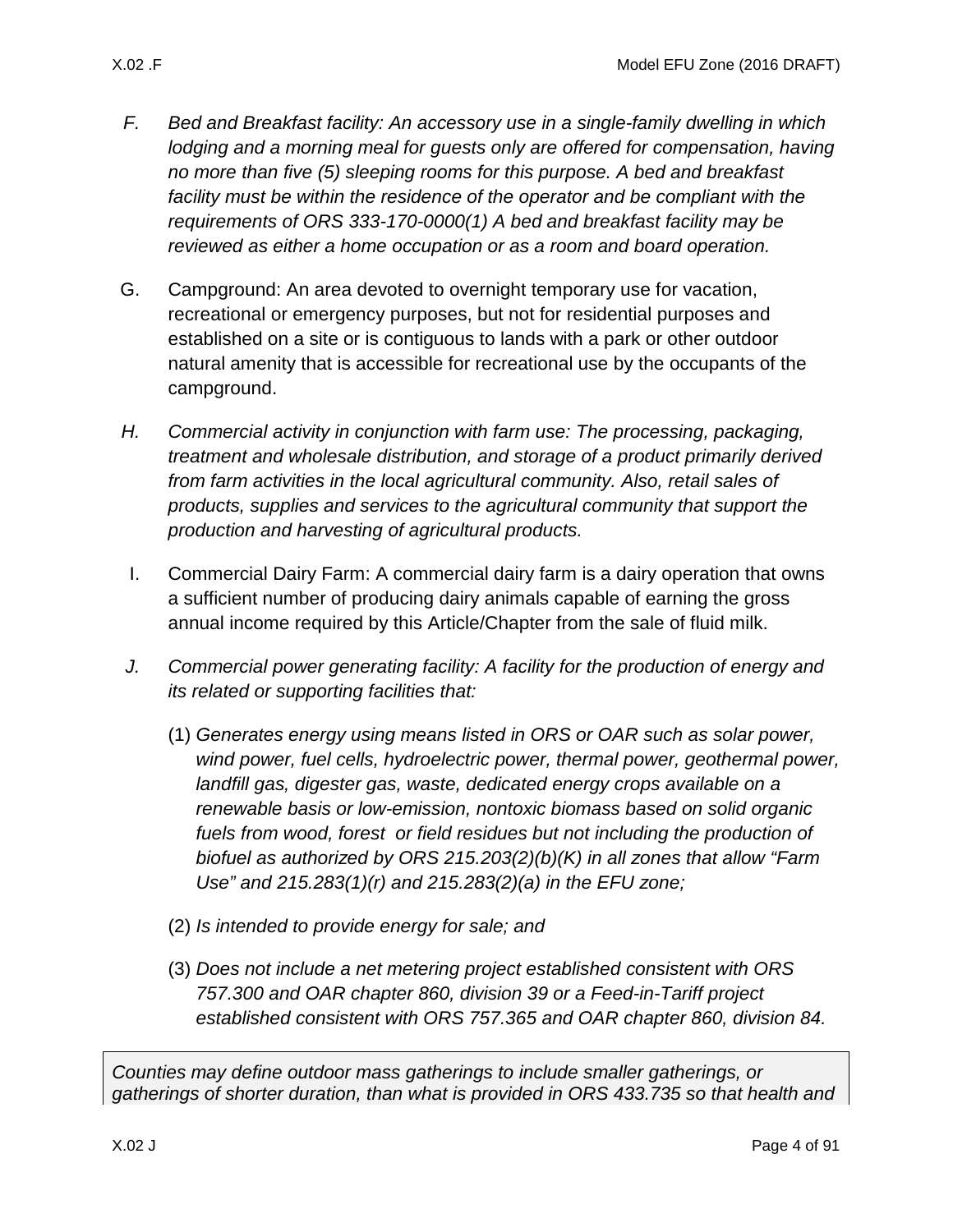*safety standards can be applied. Counties should review existing health and safety requirements to ensure that there are adequate measures to mitigate noise, odors or other nuisances and ensure public safety (access/egress, sanitary, fire, etc.).* 

- K. Contiguous: Connected in such a manner as to form a single block of land.
- L. Date of Creation and Existence: When a lot, parcel or tract is reconfigured pursuant to applicable law after November 4, 1993, the effect of which is to qualify a lot, parcel or tract for the siting of a dwelling, the date of the reconfiguration is the date of creation or existence. Reconfigured means any change in the boundary of the lot, parcel or tract.
- *M. Event, Temporary: A temporary event is one that is held primarily on or is using public property that has an expected attendance of more than [50], but no more than [500] people, that will not continue for more than [72] hours in any three month period, and that will be located in a rural or resource area. Temporary Events are permitted through a [ministerial/Type I] process and are not considered "outdoor mass gatherings" as defined by ORS 433.735 or Agritourism events as provided for by ORS 215.283(4).*
- N. Farmworker housing: Housing limited to occupancy by farmworkers and their immediate families, no dwelling unit of which is occupied by a relative of the owner or operator of the farmworker housing.
- O. Farm Operator: A person who operates a farm, doing the work and making the day-to-day decisions about such things as planting, harvesting, feeding and marketing.
- P. Farm or Ranch Operation: All lots or parcels of land in the same ownership that are used by the farm or ranch operator for farm use as defined in ORS 215.203.
- *Q. Farm Stand Structure: A structure that is designed and used for the sale of farm crops and livestock as provided in X.07.F. A food stand is considered to be a farm stand structure.*
- R. Farm Use: As used in the definition of "farm use" in ORS 215.203:
	- (1) "Preparation" of products or by-products includes but is not limited to the cleaning, treatment, sorting, or packaging of the products or by-products; and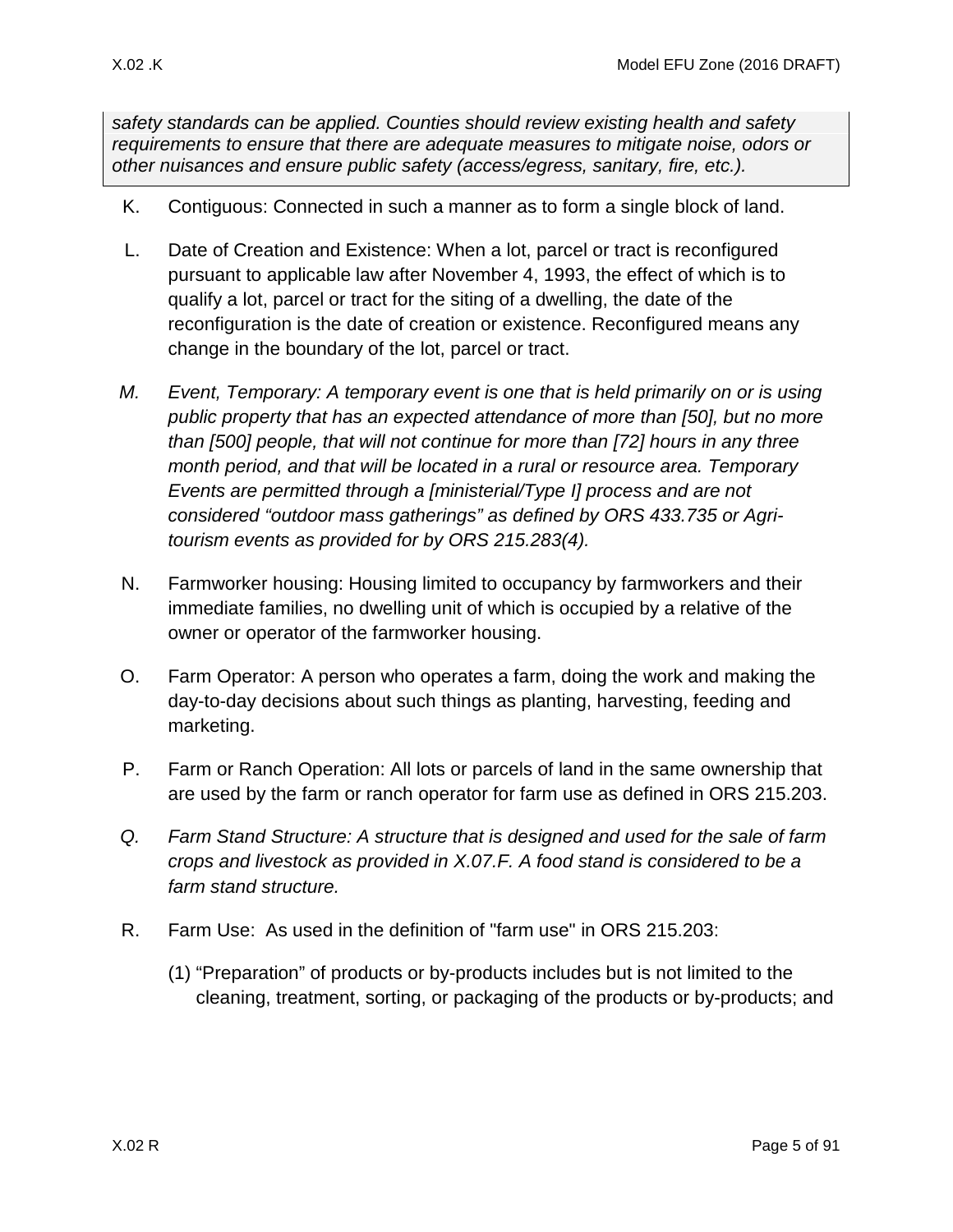- - (2) "Products or by-products raised on such land" means that those products or by-products are raised on the farm operation where the preparation occurs or on other farm land provided the preparation is occurring only on land being used for the primary purpose of obtaining a profit in money from the farm use of the land.
	- *S. Fee-based activity to promote the sale of farm crops or livestock (as applied to farm stands): An agri-tourism activity as defined herein that is directly related to the sale of farm crops or livestock sold at the farm stand, and that meets the standards of [X.07 F.](#page-19-0)*
	- T. Golf course: An area of land with highly maintained natural turf laid out for the game of golf with a series of nine or more holes, each including a tee, a fairway, a putting green, and often one or more natural or artificial hazards. A "golf course" for purposes of this ordinance means a nine or 18 hole regulation golf course or a combination nine and 18 hole regulation golf course consistent with the following:
		- (1) A regulation 18 hole golf course is generally characterized by a site of about 120 to 150 acres of land, has a playable distance of 5,000 to 7,200 yards, and a par of 64 to 73 strokes;
		- (2) A regulation nine hole golf course is generally characterized by a site of about 65 to 90 acres of land, has a playable distance of 2,500 to 3,600 yards, and a par of 32 to 36 strokes;
		- (3) Non-regulation golf courses are not allowed. "Non-regulation golf course" means a golf course or golf course-like development that does not meet the definition of golf course in this Subsection, including but not limited to executive golf courses, Par three golf courses, pitch and putt golf courses, miniature golf courses and driving ranges.
- <span id="page-5-0"></span>U. High-Value Farmland, described as:
	- (1) Land in a tract composed predominantly of soils that are:
		- (a) Irrigated and classified prime, unique, Class I or II; or
		- (b) Not irrigated and classified prime, unique, Class I or II.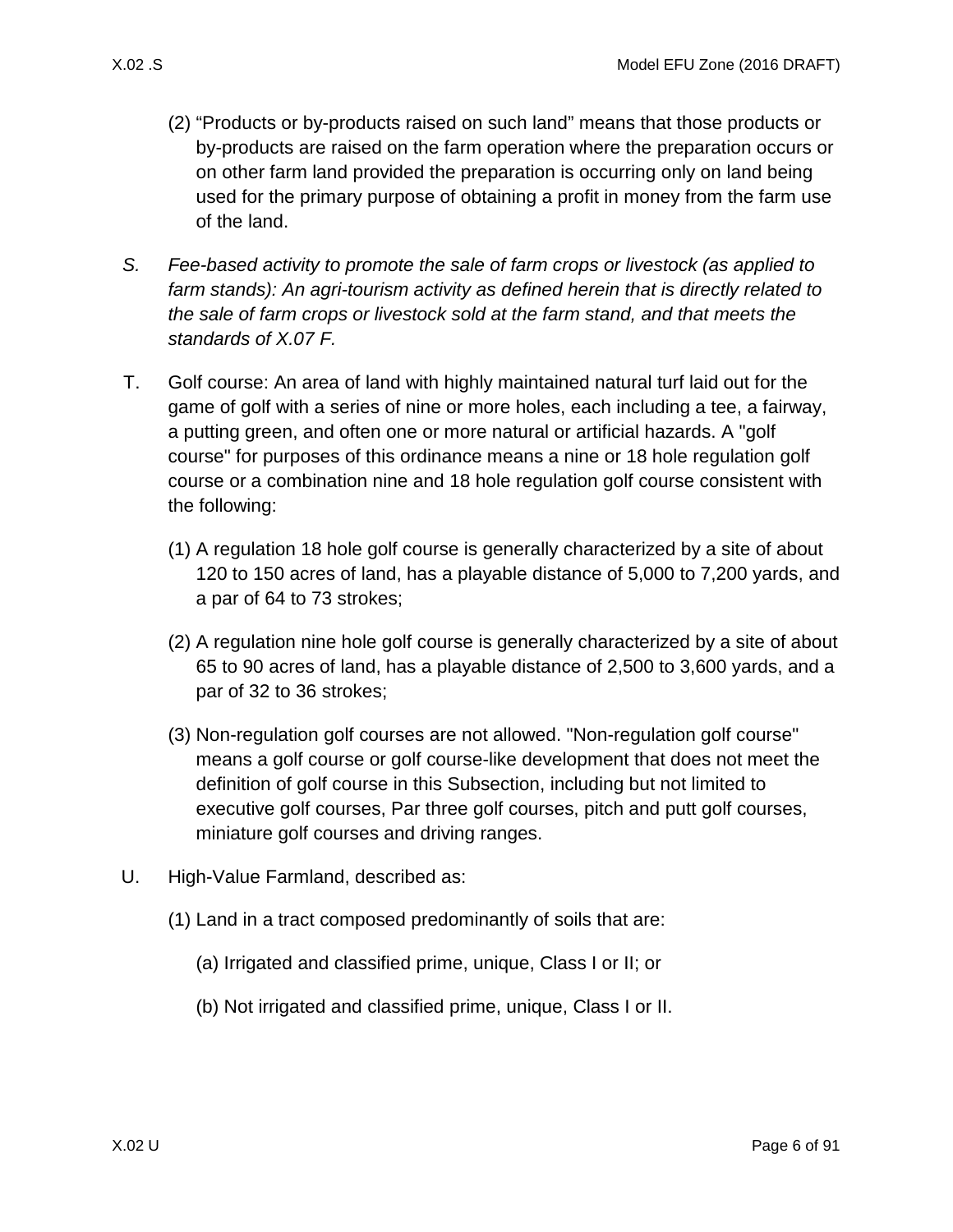- - (2) In addition to that land described in Subsection [X.02 U\(1\),](#page-5-0) high-value farmland includes tracts growing specified perennials as demonstrated by the most recent aerial photography of the Agricultural Stabilization and Conservation Service of the U.S. Department of Agriculture taken prior to November 4, 1993. "Specified perennials" means perennials grown for market or research purposes including, but not limited to, nursery stock, berries, fruits, nuts, Christmas trees, or vineyards, but not including seed crops, hay, pasture or alfalfa;
	- (3) In addition to that land described in Subsection [X.02 U\(1\),](#page-5-0) high-value farmland, if west of the summit of the Coast Range and used in conjunction with a dairy operation on January 1, 1993, includes tracts composed predominantly of the following soils in Class III or IV or composed predominantly of a combination of the soils described in Subsection [X.02 U\(1\)](#page-5-0) and the following soils:
		- (a) Subclassification IIIe, specifically, Astoria, Hembre, Knappa, Meda, Quillayutte and Winema;
		- (b) Subclassification IIIw, specifically, Brenner and Chitwood;
		- (c) Subclassification IVe, specifically, Astoria, Hembre, Meda, Nehalem, Neskowin and Winema; and
		- (d) Subclassification IVw, specifically, Coquille.

*Note: The Subsection above applies only to coastal counties.*

- (4) In addition to that land described in Subsection [\(1\),](#page-5-0) high-value farmland includes tracts located west of U.S. Highway 101 composed predominantly of the following soils in Class III or IV or composed predominantly of a combination of the soils described in Subsection [\(1\)](#page-5-0) and the following soils:
	- (a) Subclassification IIIw, specifically, Ettersburg Silt Loam and Crofland Silty Clay Loam;
	- (b) Subclassification IIIe, specifically, Klooqueh Silty Clay Loam and Winchuck Silt Loam; and
	- (c) Subclassification IVw, specifically, Huffling Silty Clay Loam.

*Note: The Subsection above applies only to Curry County*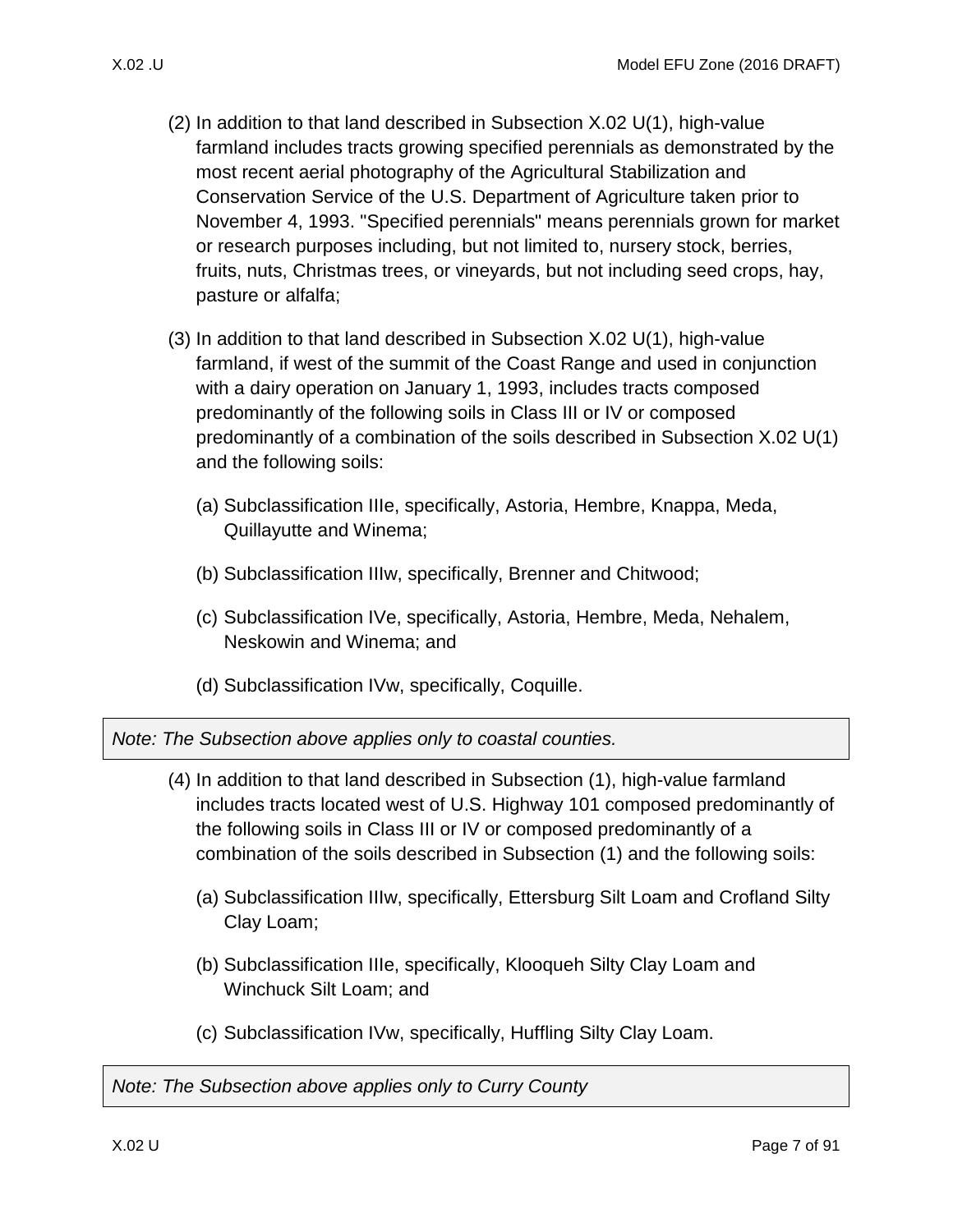- (5) Lands designated as "marginal lands" according to the marginal lands provisions adopted before January 1, 1993, and according to the criteria in former ORS 215.247 (1991), are excepted from this definition of "high-value farmlands."
- *V. Home Occupation: A limited business activity that is accessory to a residential use. Home occupations are conducted primarily within a residence or a building normally associated with uses permitted in the zone in which the property is located and are operated by a resident or employee of a resident of the property on which the business is located.*
- W. Irrigated: Watered by an artificial or controlled means, such as sprinklers, furrows, ditches, or spreader dikes. An area or tract is "irrigated" if it is currently watered, or has established rights to use water for irrigation, including such tracts that receive water for irrigation from a water or irrigation district or other provider. For the purposes of this ordinance, an area or tract within a water or irrigation district that was once irrigated shall continue to be considered "irrigated" even if the irrigation water was removed or transferred to another tract.
- X. Living History Museum: A facility designed to depict and interpret everyday life and culture of some specific historic period using authentic buildings, tools, equipment and people to simulate past activities and events.
- Y. Lot: A single unit of land that is created by a subdivision of land as provided in ORS 92.010.
- *Z. Medical Hardship: "Medical hardship" means a temporary circumstance caused by serious illness or infirmity, authorized by a licensed medical practitioner (Medical Doctor, Physicians Assistant or Nurse Practitioner).*
- AA. Mining, Aggregate: This use includes all or any part of the process of mining by the removal of overburden and the extraction of natural mineral deposits thereby exposed by any method including open-pit mining operations, auger mining operations, processing, surface impacts of underground mining, production of surface mining refuse and the construction of adjacent or off-site borrow pits except those constructed for use as access roads. "Mining" does not include excavations of sand, gravel, clay, rock or other similar materials conducted by a landowner or tenant on the landowner or tenant's property for the primary purpose of reconstruction or maintenance of access roads and excavation or grading operations conducted in the process of farming or cemetery operations, on-site road construction or other on-site construction or nonsurface impacts of underground mines.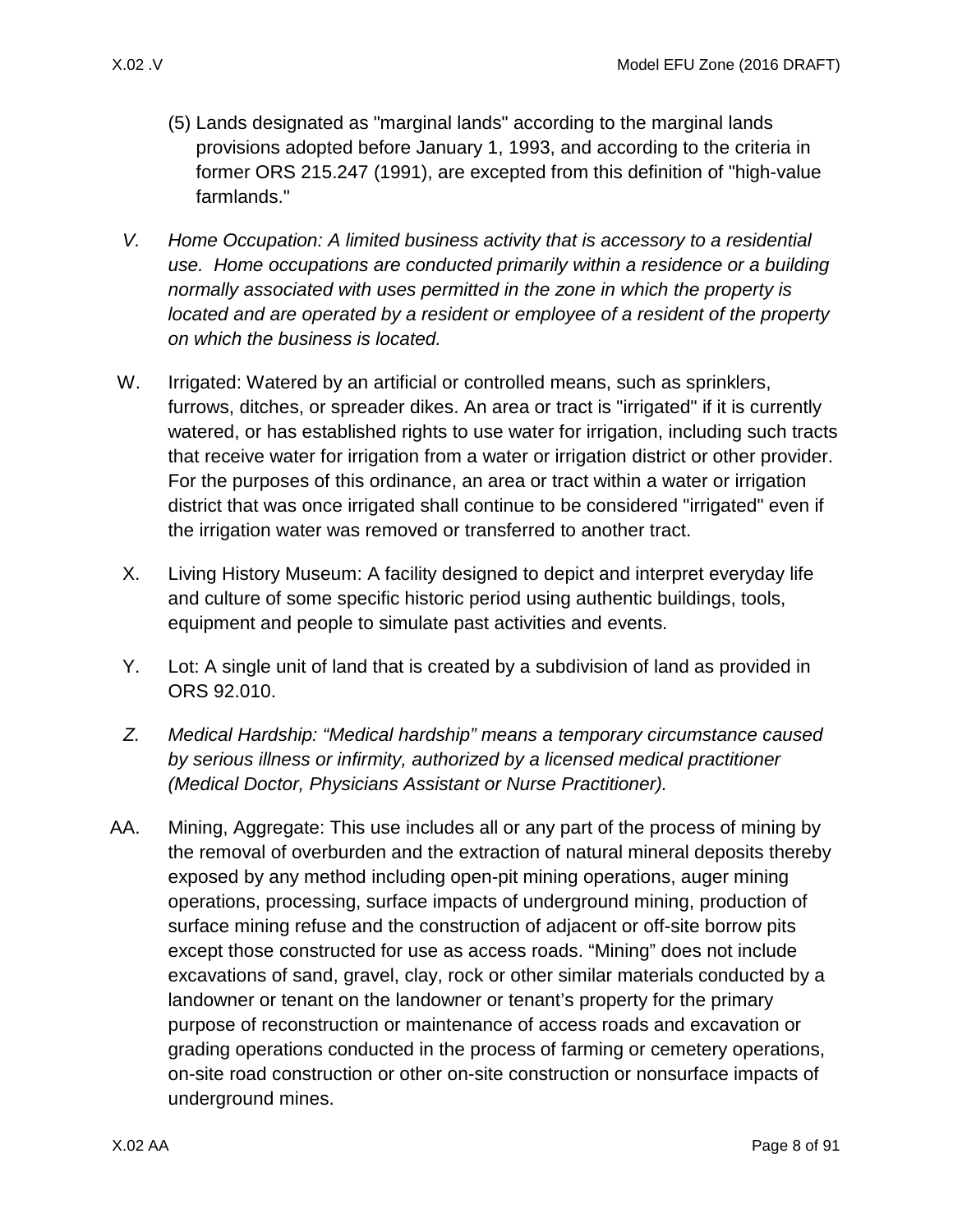- *BB. Net Metering Power Facility: A facility for the production of energy that:*
	- (1) *Generates energy using means listed in ORS or OAR such as solar power, wind power, fuel cells, hydroelectric power, landfill gas, digester gas, waste, dedicated energy crops available on a renewable basis or low-emission, nontoxic biomass based on solid organic fuels from wood, forest or field residues but not including the production of biofuel as authorized by ORS 215.203(2)(b)(K) in all zones which allow "Farm Use" and 215.283(1)(r) in the Exclusive Farm Use zone;*
	- (2) *Is intended to offset part of the customer-generator's requirements for energy;*
	- (3) *Will operate in parallel with a utility's existing transmission and distribution facilities;*
	- (4) *Is consistent with generating capacity as specified in ORS 757.300 and/or OAR 860-039-0010 as well as any other applicable regulations;*
	- (5) *Is located on the same tract as the use(s) to which it is accessory and the power generating facility, tract, and use(s) are all under common ownership and management.*
- *CC. Non-Commercial/Stand Alone Power Generating Facility: A facility for the production of energy that:*
	- (1) *Generates energy using means listed in ORS or OAR such as solar power, wind power, fuel cells, hydroelectric power, landfill gas, digester gas, waste, dedicated energy crops available on a renewable basis or low-emission, nontoxic biomass based on solid organic fuels from wood, forest or field residues but not including the production of biofuel as authorized by ORS 215.203(2)(b)(K) in all zones which allow "Farm Use" and 215.283(1)(r) in the Exclusive Farm Use zone;*
	- (2) *Is intended to provide all of the generator's requirements for energy for the tract or the specific lawful accessory use that it is connected to;*
	- (3) *Operates as a standalone power generator not connected to a utility grid; and*
	- (4) *Is located on the same tract as the use(s) to which it is accessory and the power generating facility, tract, and use(s) are all under common ownership and management.*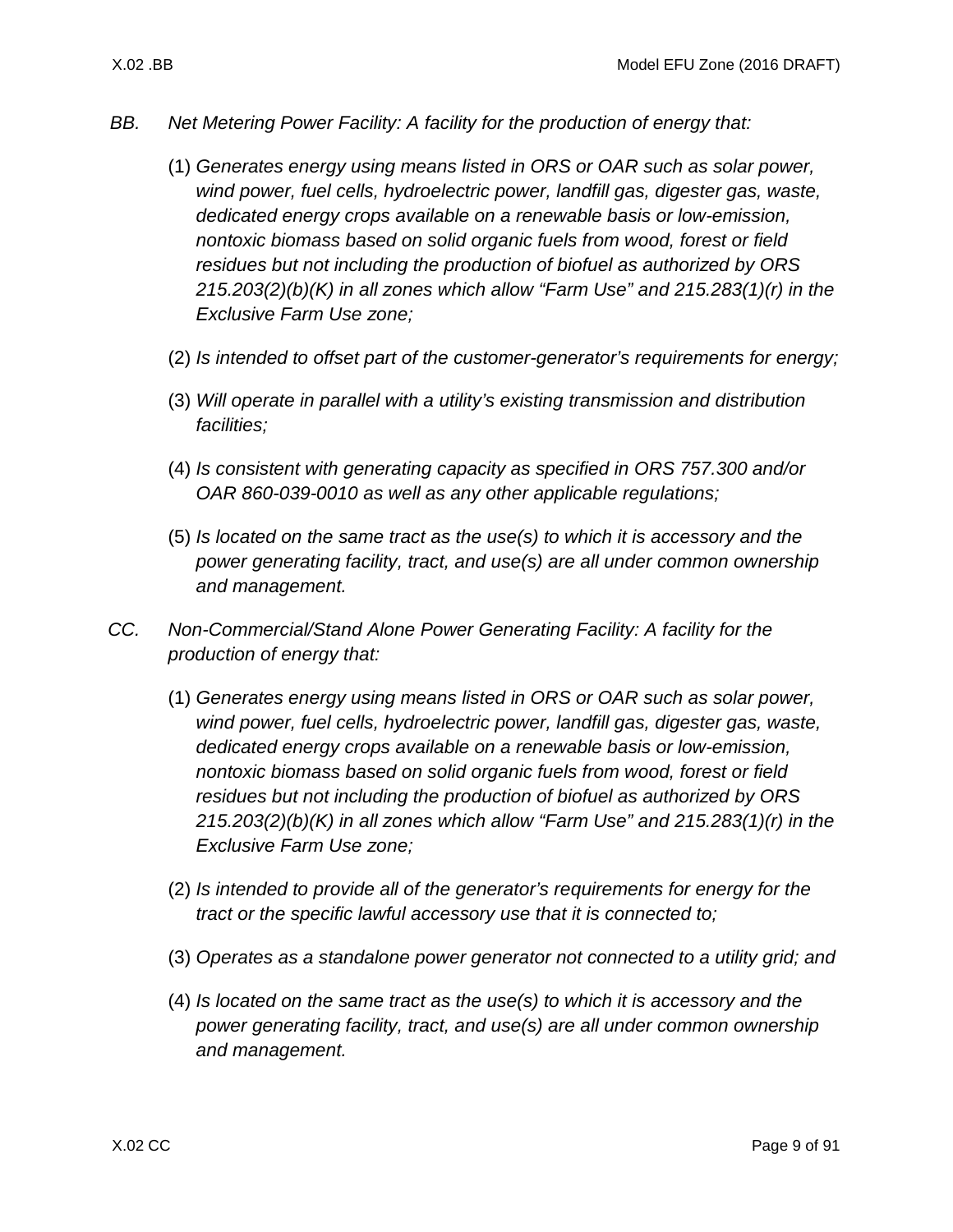- DD. NRCS Web Soil Survey: Official source of certified soils data available online that identifies agricultural land capability classes, developed and maintained by the Natural Resources Conservation Service as of January 1, 2016, for agricultural soils that are not high-value, and as of December 6, 2007, for high-value agricultural soils.
- EE. Open play field: A large, grassy area with no structural improvements intended for outdoor games and activities by park visitors. The term does not include developed ballfields, golf courses or courts for racquet sports.
- FF. Outdoor Mass Gathering: A gathering, as defined by ORS 433.735, that is an actual or reasonably anticipated assembly of more than 3,000 [*more than 500*] persons which continues or can reasonably be expected to continue for more than 24 consecutive hours but less than 120 hours within any three-month period and which is held primarily in open spaces and not in any permanent structure. Any decision for a permit to hold an outdoor mass gathering as defined by statute is not a land use decision and is appealable to circuit court. Outdoor mass gatherings do not include agri-tourism events and activities as provided for by ORS 215.283(4).
- GG. Parcel: A single unit of land that is created by a partition of land as provided in ORS 215.010(1).
- HH. Preparation: See "farm use" definition.
	- II. Personal use airport: An airstrip restricted, except for aircraft emergencies, to use by the owner, and, on an infrequent and occasional basis, by invited guests, and by commercial aviation activities in connection with agricultural operations.
- *JJ. Principally Engaged In Farm Use: As it refers to primary farm dwellings and accessory farm dwellings, a person is principally engaged in the farm use of the*  land when the amount of time that an occupant of the dwelling is engaged in farm *use of the property is similar to the average number of hours that is typically required for a full- time employee of the relevant type of farm use, whether that person is employed off the farm or not. Only one resident of a household need meet the "principally engaged" test, or the test may be met collectively by more than one household member.*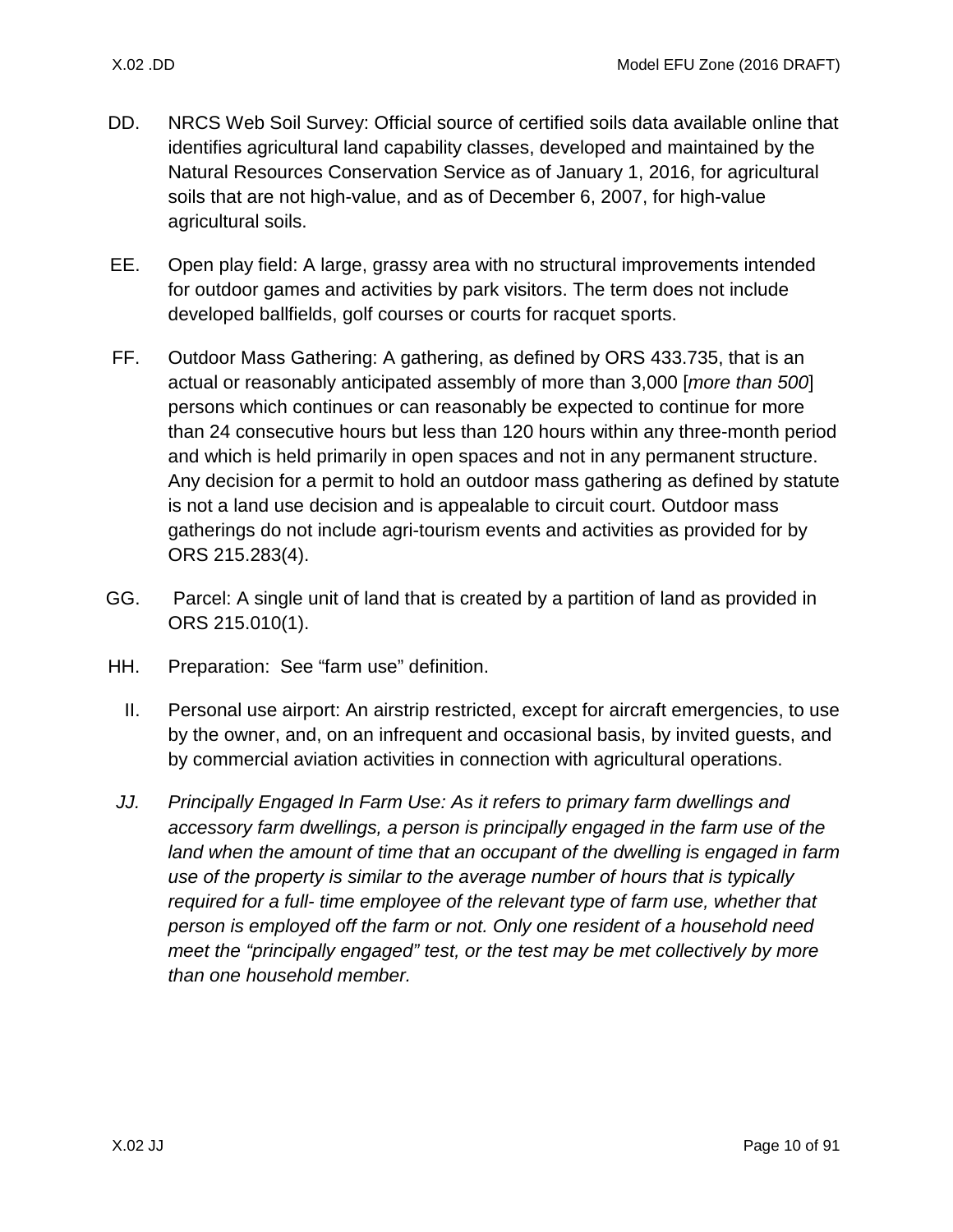- *KK. Private Park: Land that is used for low impact casual recreational uses such as picnicking, boating, fishing, swimming, camping, and hiking or nature-oriented recreational uses such as viewing and studying nature and wildlife habitat, and may include play areas and accessory facilities that support the activities listed above, but does not include tracks for motorized vehicles or areas for target practice or the discharge of firearms.*
- *LL. Processed: As it applies to farm stands, processed crops and livestock means farm products that have been converted into other products through canning, drying, baking, freezing, pressing, butchering or other similar means of adding value to the farm product, including the addition of incidental ingredients, but not including the conversion of farm products into food items that are prepared onsite or intended for on-site consumption.*
- MM. Public Park: A public area intended for open space and outdoor recreation use that is owned and managed by a city, county, regional government, state or federal agency, or park district and that may be designated as a public park in the applicable comprehensive plan and zoning ordinance.
- NN. Relative: A child, parent, stepparent, grandchild, grandparent, stepgrandparent, sibling, stepsibling, niece, nephew or first cousin of the farm operator or the farm operator's spouse.

*Note: Applies to relative farm help dwellings, but could also apply to temporary hardship dwellings.* 

- *OO. Structure: Anything constructed, erected or air-inflated, permanent or temporary, which requires location on the ground. Among other things, structure includes buildings, walls, fences, billboards, poster panels, food stands and parking lots. Retaining walls less than four (4) feet in height are not considered structures for the sake of general property line setbacks.*
- *PP. Temporary Structure or Use: A non-permanent structure, or one used for a limited time, or a use or activity that is of a limited duration.*
- QQ. Tract: one or more contiguous lots or parcels under the same ownership as provided in ORS 215.010(2).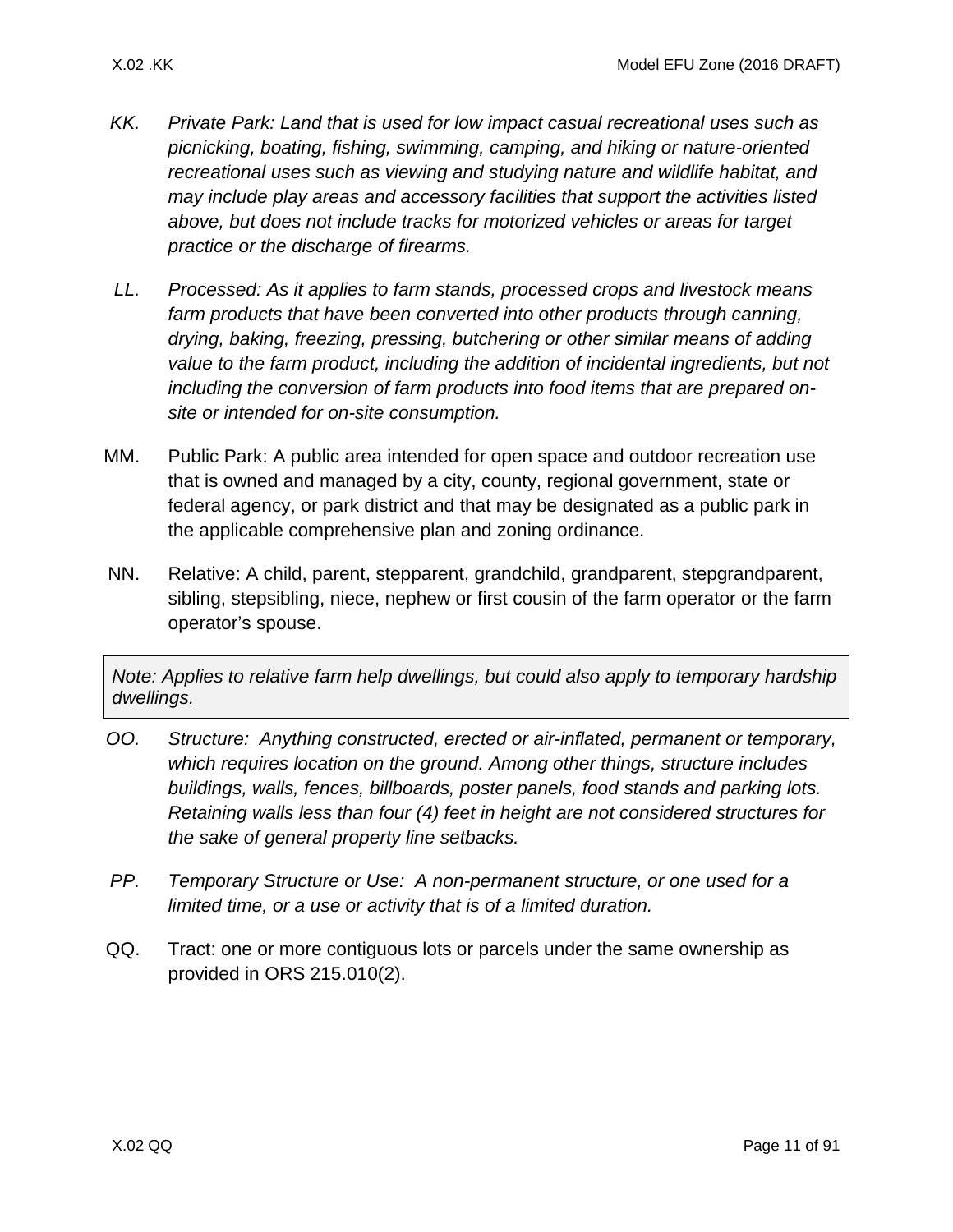- *RR. Utility Facilities Necessary for Public Service: Unless otherwise specified [in this Article/Chapter], any facility owned or operated by a public, private or cooperative company for the transmission, distribution or processing of its products or for the disposal of cooling water, waste or by-products, and including, major trunk pipelines, water towers , sewage lagoons, cell towers, electrical transmission facilities (except transmission towers over 200' in height) including substations not associated with a commercial power generating facilities and other similar facilities.*
- SS. Yurt: A round, domed shelter of cloth or canvas on a collapsible frame with no plumbing, sewage disposal hook-up or internal cooking appliance.

### <span id="page-11-0"></span>**X.03 Non-residential Uses Permitted**

In the EFU zone, the following uses and activities and their accessory buildings and uses are permitted subject to the general provisions set forth by this ordinance:

- A. Farm use.
- B. Propagation or harvesting of a forest product.
- C. Agricultural buildings customarily provided in conjunction with farm use.
- D. Creation of, restoration of, or enhancement of wetlands.
- E. Operations for the exploration for and production of geothermal resources as defined by ORS 522.005 and oil and gas as defined by ORS 520.005, including the placement and operation of compressors, separators and other customary production equipment for an individual well adjacent to the wellhead.
- F. Operations for the exploration for minerals as defined by ORS 517.750.
- G. Climbing and passing lanes within the right of way existing as of July 1, 1987.
- H. Reconstruction or modification of public roads and highways, including the placement of utility facilities overhead and in the subsurface of public roads and highways along the public right of way, but not including the addition of travel lanes, where no removal or displacement of buildings would occur, or no new land parcels result.
- I. Temporary public road and highway detours that will be abandoned and restored to original condition or use at such time as no longer needed.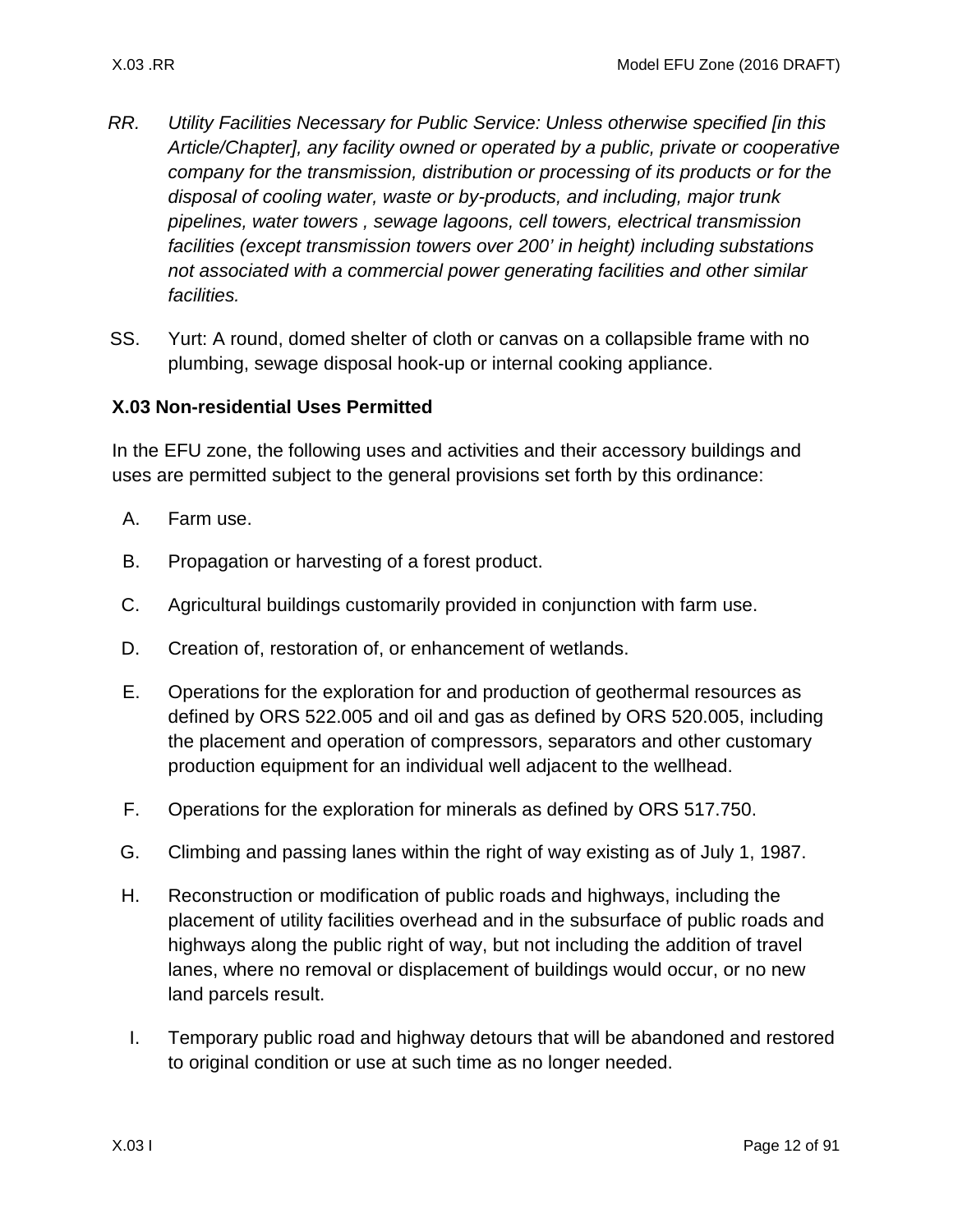- J. Minor betterment of existing public road and highway related facilities such as maintenance yards, weigh stations and rest areas, within right of way existing as of July 1, 1987, and contiguous public-owned property utilized to support the operation and maintenance of public roads and highways.
- K. Irrigation reservoirs, canals, delivery lines and those structures and accessory operational facilities, not including parks or other recreational structures and facilities, associated with a district as defined in ORS 540.505.
- L. Fire service facilities providing rural fire protection services.
- M. Onsite filming and activities accessory to onsite filming for 45 days or less as provided for in ORS 215.306.
- N. Firearms training facility in existence on September 9, 1995.
- O. An outdoor mass gathering of more than 3,000 persons that is expected to continue for more than 24 hours but less than 120 hours in any three-month period, as provided in ORS 433.735.

*Note: This use is subject to a variety of health and safety standards. Counties may define outdoor mass gatherings to include smaller gatherings or gatherings of short duration, if they wish.*

## <span id="page-12-0"></span>**X.04 Non-Residential Uses Permitted Subject to Standards**

In the EFU zone, the following uses and their accessory buildings and uses are permitted subject to county review and the specific standards for the use set forth in Section [X.07 ,](#page-17-0) as well as the general standards for the zone *[and any other applicable siting and design standards and review process in the zoning ordinance]:*

- <span id="page-12-2"></span>A. A facility for the processing of farm crops, biofuel or poultry subject to Subsection [X.07 A.](#page-18-0)
- <span id="page-12-1"></span>B. Dog training classes or testing trials subject to Subsection [X.07 E.](#page-19-1)
- C. Farm stands subject to Subsection [X.07 F.](#page-19-0)
- D. A winery subject to Section X.14.
- *E. Agri-tourism and other commercial events or activities subject to Section [X.15 .](#page-60-0)*
- *F. Destination resort subject to Subsection [X.07 G.](#page-22-0)*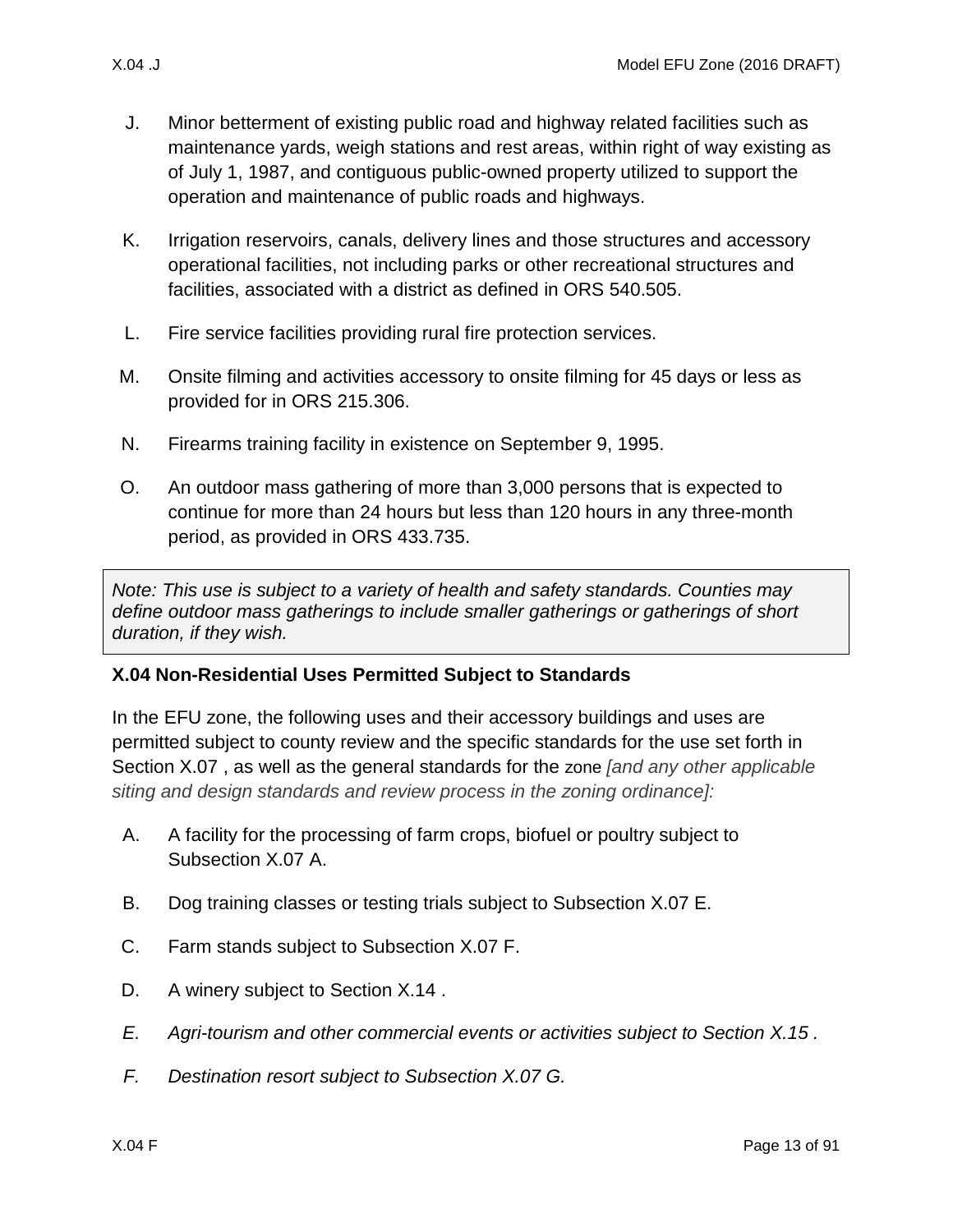- G. Land application of reclaimed water, agricultural or industrial process water or biosolids subject to Subsection [X.07 M.](#page-26-0)
- H. Utility facility service lines subject to Subsection [X.07 N.](#page-26-1)
- I. Utility facilities necessary for public service, including associated transmission lines as defined in Section [X.02 a](#page-1-1)nd wetland waste treatment systems, but not including commercial facilities for the purpose of generating electrical power for public use by sale or transmission towers over 200 feet in height as provided in Subsection [X.07 O.](#page-26-2)
- J. A site for the takeoff and landing of model aircraft subject to Subsection [X.07 R.](#page-32-0)
- K. Churches, and cemeteries in conjunction with churches, subject to Subsection [X.07 Y.](#page-35-0) This use is not permitted on high-value farmland except that existing churches on high-value farmland may be expanded subject to Subsection [X.07](#page-36-1)  [AA.](#page-36-1)
- L. Any outdoor gathering of more than 3,000 persons that is anticipated to continue for more than 120 hours in any three-month period is subject to review by a county planning commission under ORS 433.763.

## <span id="page-13-0"></span>**X.05 Residential Uses Permitted Subject to Standards**

The following uses are permitted subject to county review and the specific standards for the use set forth in Section [X.07 ,](#page-17-0) as well as the general standards for the zone *[and any other applicable siting and design standards and review process in the zoning ordinance]*.

- A. Dwelling customarily provided in conjunction with farm use subject to Subsection [X.07 Z](#page-36-2) and Section [X.09 .](#page-37-0)
- B. A dwelling on property used for farm use located on the same lot or parcel as the dwelling of the farm operator, and occupied by a relative of the farm operator or farm operator's spouse if the farm operator does, or will, require the assistance of the relative in the management of the farm use subject to Subsections [X.07 C,](#page-18-1) and [X.07 Z.](#page-36-2)
- C. Accessory farm dwellings for year-round and seasonal farm workers subject to Subsection [X.07 Z](#page-36-2) and Section [X.10 .](#page-43-0)
- D. One single-family dwelling on a lawfully created lot or parcel subject to Subsection [X.07 Z](#page-36-2) and Section [X.11 .](#page-45-0) *[A "lot of record" dwelling]*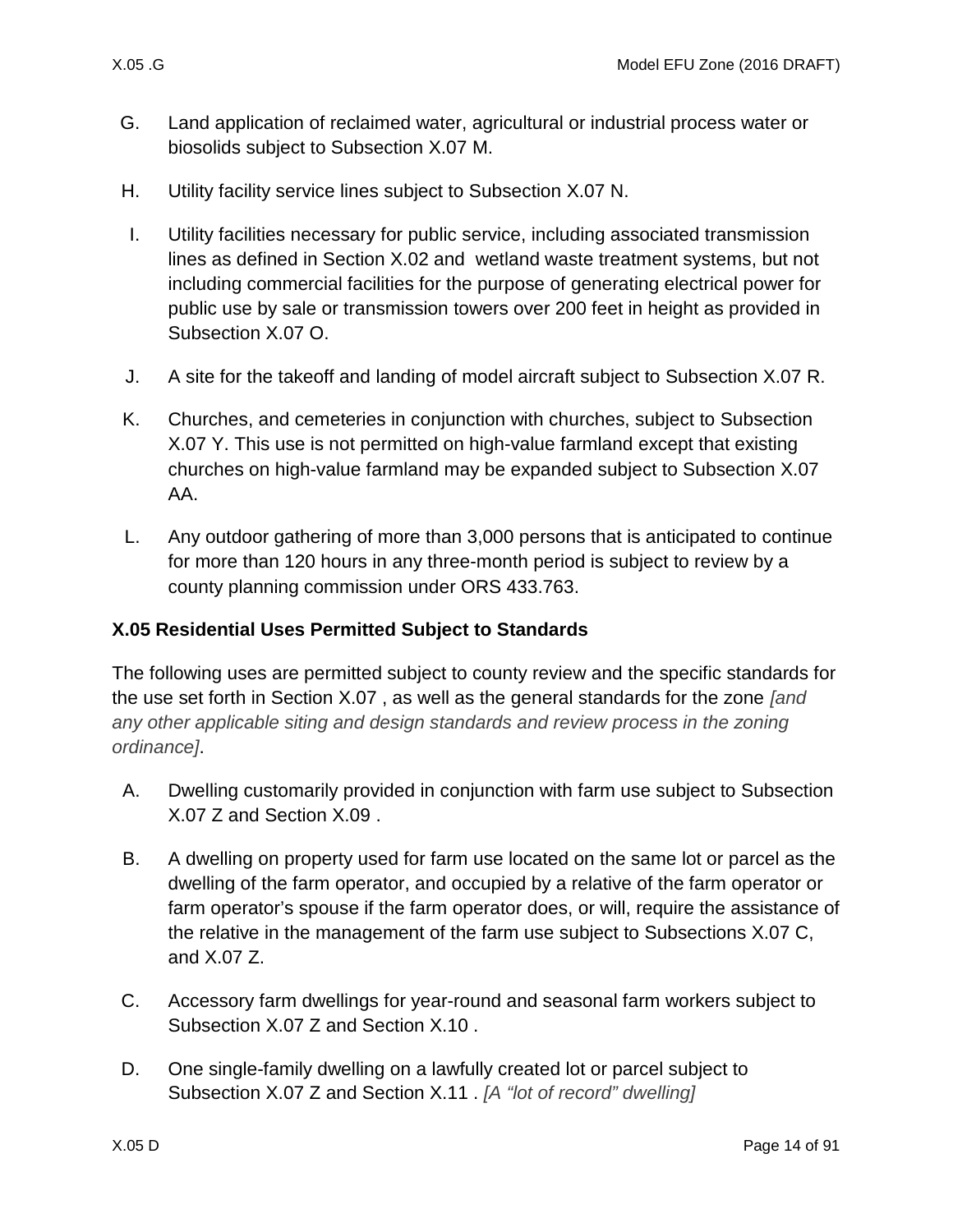- E. Single-family residential dwelling, not provided in conjunction with farm use subject to Subsection [X.07 Z](#page-36-2) and Section [X.12 .](#page-49-0)
- F. Replacement dwelling to be used in conjunction with farm use if the existing dwelling has been listed in a county inventory as historic property as defined in ORS 358.480 and listed on the National Register of Historic Places subject to Subsection [X.07 Z.](#page-36-2)
- <span id="page-14-1"></span>G. Alteration, restoration, or replacement of a lawfully established dwelling subject to Subsection [X.07 Z](#page-36-2) and Section [X.13 .](#page-51-0)

### <span id="page-14-0"></span>**X.06 Conditional Uses**

The following uses are permitted subject to county review, any specific standards for the use set forth in Section [X.07 ,](#page-17-0) the conditional use review criteria in Section [X.08 ,](#page-36-0) and the general standards for the zone *[and any other applicable standards and review process in the zoning ordinance]*:

- *A. A facility for the primary processing of forest products subject to Subsection [X.07](#page-18-2)  [B.](#page-18-2)*
- *B. The propagation, cultivation, maintenance and harvesting of aquatic species that are not under the jurisdiction of the State Fish and Wildlife Commission or insect species.*
- *C. Temporary hardship dwelling subject to Subsection [X.07 D.](#page-18-3)*
- *D. Residential home as defined in ORS 197.660, in existing dwellings, subject to Subsection [X.07 Z.](#page-36-2)*
- *E. Room and board arrangements for a maximum of five unrelated persons in existing residences subject to Subsection [X.07 Z.](#page-36-2)*
- F. Parking of up to seven log trucks.
- *G. Home occupations as provided in Subsection [X.07 H.](#page-22-1)*
- *H. Commercial dog boarding kennels or dog training classes or testing trials that cannot be established under Subsection [X.04 B.](#page-12-1)*
- *I. An aerial fireworks display business that has been in continuous operation at its current location since December 31, 1986, and possesses a wholesaler's permit to sell or provide fireworks. [This use should only be listed for counties that have such a use]*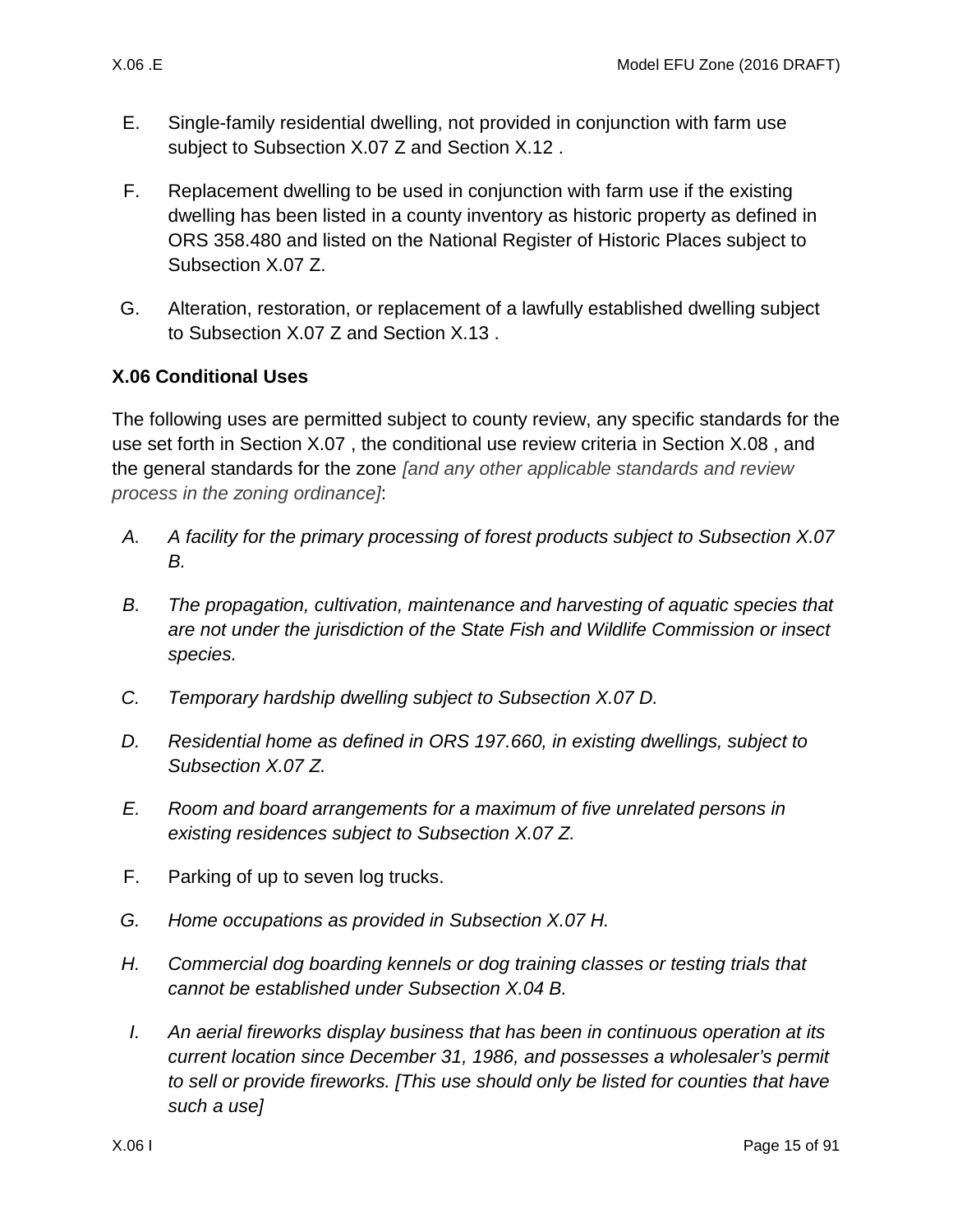- *J. A landscape contracting business, as defined in ORS 671.520, or a business providing landscape architecture services, as described in ORS 671.318, if the business is pursued in conjunction with the growing and marketing of nursery stock on the land that constitutes farm use.*
- *K. Commercial activities in conjunction with farm use, including the processing of farm crops into biofuel not permitted under Subsection [X.04 A,](#page-12-2) but excluding activities in conjunction with a marijuana crop, and subject to [X.07 I.](#page-25-0)*

*Case law: Multiple court rulings have found under different circumstances that the use must: 1) be either exclusively or primarily a customer or supplier of farm products, 2) provide products or services essential to the practice of agriculture; and/or 3) significantly enhance the farming enterprises of the local agricultural community. Case law establishes that associated events or activities must be incidental to the commercial activity.*

- *L. Operations conducted for mining and processing of geothermal resources as defined by ORS 522.005 and oil and gas as defined by ORS 520.005 not otherwise permitted.*
- *M. Operations conducted for mining, crushing or stockpiling of aggregate and other mineral and other subsurface resources subject to ORS 215.298.*
- *N. Processing as defined by ORS 517.750 of aggregate into asphalt or portland cement subject to [X.07 J.](#page-25-1)*
- *O. Processing of other mineral resources and other subsurface resources.*
- *P. Construction of additional passing and travel lanes requiring the acquisition of right of way but not resulting in the creation of new land parcels.*
- *Q. Reconstruction or modification of public roads and highways involving the removal or displacement of buildings but not resulting in the creation of new land parcels.*
- *R. Improvement of public road and highway related facilities, such as maintenance yards, weigh stations and rest areas, where additional property or right of way is required but not resulting in the creation of new land parcels.*
- S. Transportation improvements on rural lands allowed by and subject to the requirements of OAR 660-012-0065.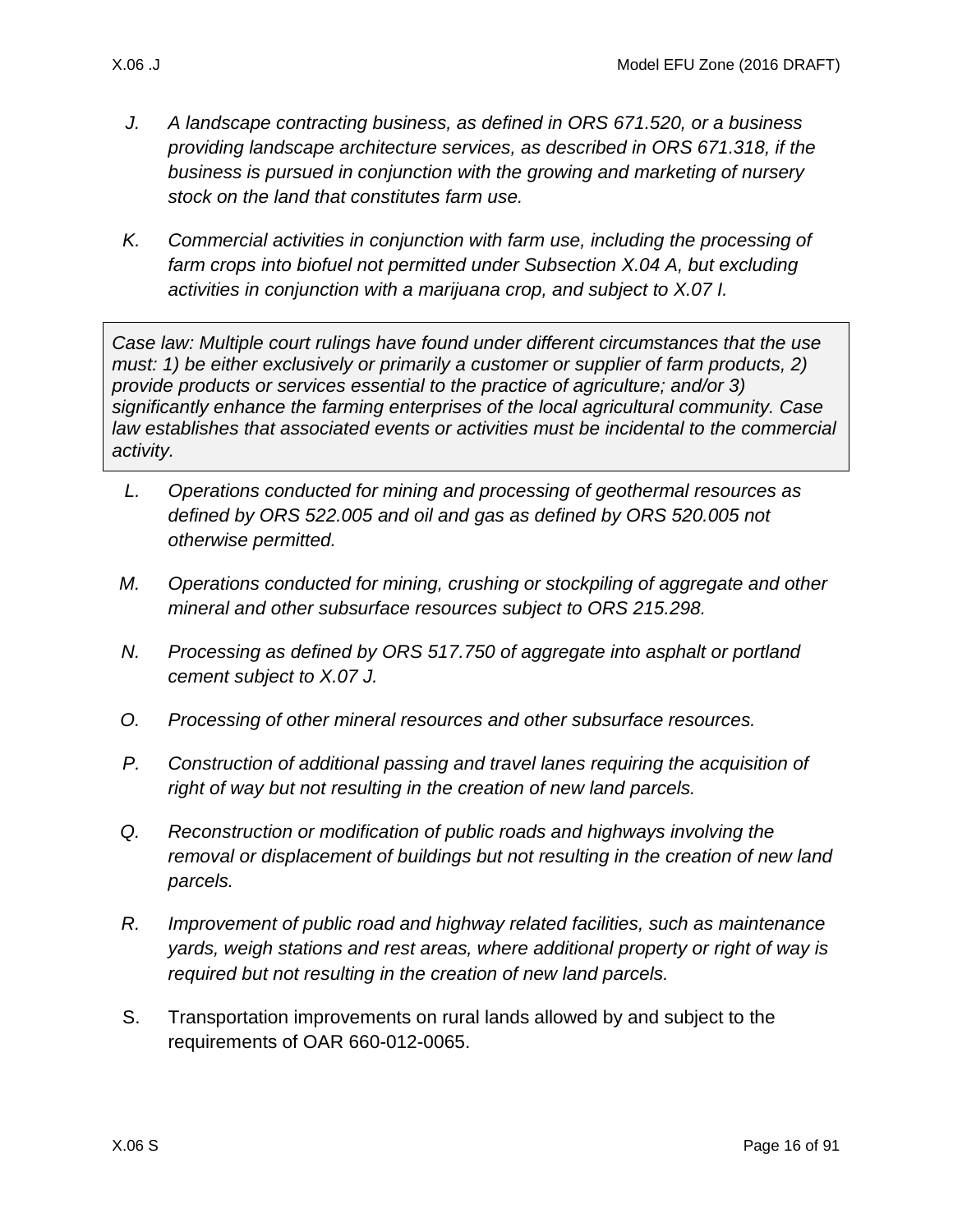- *T. Personal-use airports for airplanes and helicopter pads, including associated hangar, maintenance and service facilities subject to Subsection [X.07 L.](#page-26-3)*
- *U. Transmission towers over 200 feet in height.*
- *V. Commercial utility facilities for the purpose of generating power for public use by sale, not including wind power generation facilities or photovoltaic solar power generation facilities subject to Subsection [X.16 A.](#page-67-1)*
- W. Wind power generation facilities as commercial utility facilities for the purpose of generating power for public use by sale subject to Subsection [X.16 B.](#page-67-2)
- X. Photovoltaic solar power generation facilities as commercial utility facilities for the purpose of generating power for public use by sale subject to Subsection [X.16 C.](#page-70-0)
- *Y. A site for the disposal of solid waste for which a permit has been granted under ORS 459.245 by the Department of Environmental Quality together with equipment, facilities or buildings necessary for its operation. This use is not permitted on high-value farmland except that existing facilities on high-value farmland may be expanded subject to Subsections [X.07 Q](#page-30-0) and [X.07 AA.](#page-36-1)*
- *Z. Composting facilities for which a permit has been granted by the Department of Environmental Quality under ORS 459.245 and OAR 340-093-0050 and 340- 096-0060 subject to Subsection [X.07 P.](#page-29-0) This use is not permitted on high-value farmland except that existing facilities on high-value farmland may be expanded subject to Subsection [X.07 AA.](#page-36-1)*
- AA. Onsite filming and activities accessory to onsite filming for more than 45 days as provided for in ORS 215.306.
- *BB. Living history museum as defined in Section [X.02 a](#page-1-1)nd subject to Subsections [X.07 S](#page-32-1) and [X.07 Y.](#page-35-0)*
- *CC. Community centers owned by a governmental agency or a nonprofit organization and operated primarily by and for residents of the local rural community subject to Subsections [X.07 T](#page-32-2) and [X.07 Y.](#page-35-0)*
- *DD. Public parks and playgrounds subject to Subsections [X.07 U](#page-32-3) and [X.07 Y.](#page-35-0)*
- *EE. Expansion of existing county fairgrounds and activities directly relating to county fairgrounds governed by county fair boards established pursuant to ORS 565.210. [This use should only be listed if the use already exists in the county.]*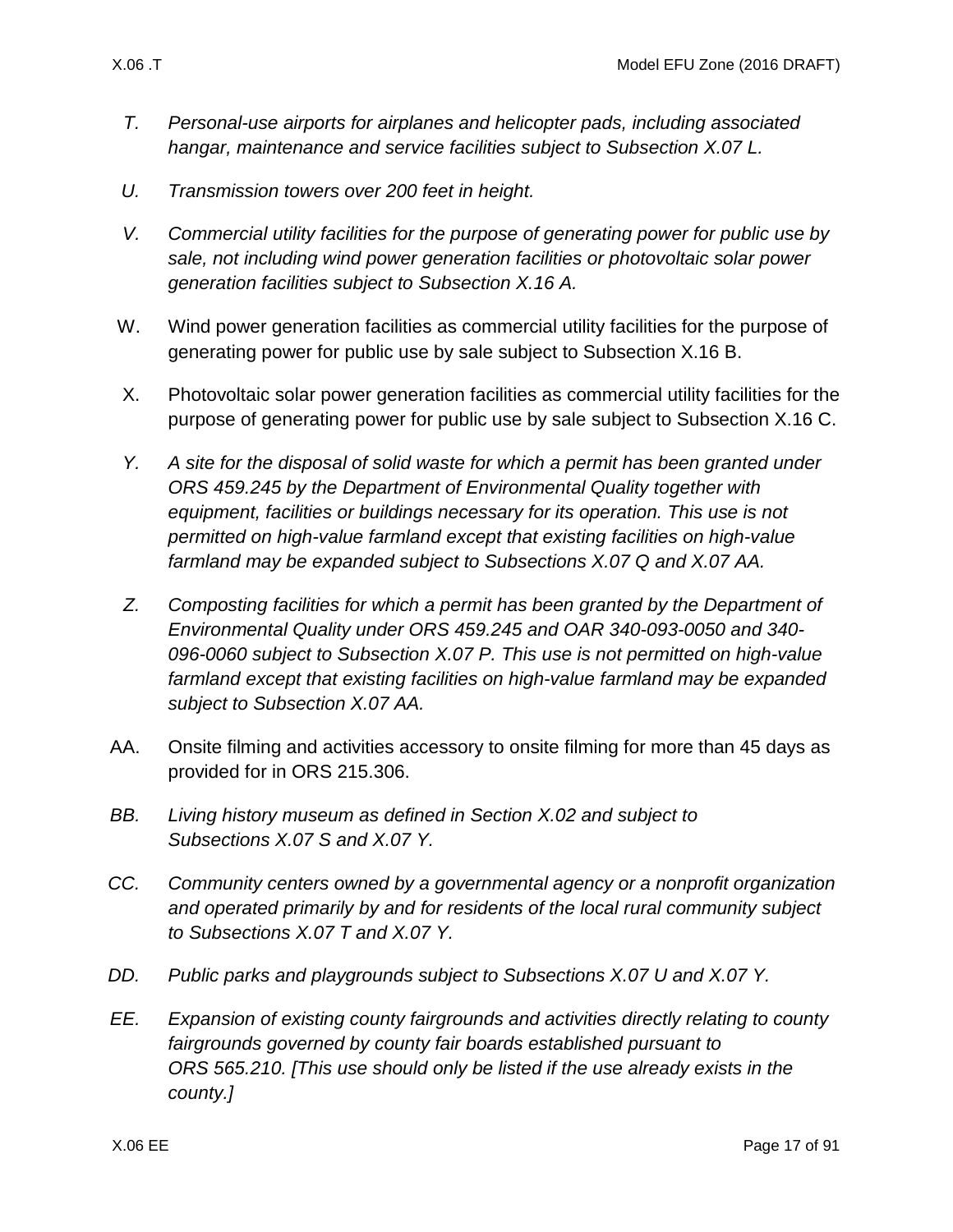- FF. A county law enforcement facility that lawfully existed on August 20, 2002, and is used to provide rural law enforcement services primarily in rural areas, including parole and post-prison supervision, but not including a correctional facility as defined under ORS 162.135. *[This use should only be listed for Lane and Washington Counties, where such a use already exists.]*
- *GG. Operations for the extraction and bottling of water.*
- *HH. Public or private schools for kindergarten through grade 12, including all buildings essential to the operation of a school, primarily for residents of the rural area in which the school is located, subject to Subsection [X.07 Y.](#page-35-0) This use is not permitted on high value farmland except that existing schools on high value farmland may be expanded subject to Subsections [X.07 V](#page-34-0) and [X.07 AA.](#page-36-1)*
	- *II. Private parks, playgrounds, hunting and fishing preserves, and campgrounds subject to Subsections [X.07 W](#page-34-1) and [X.07 Y.](#page-35-0) This use is not permitted on high value farmland except that existing private parks on high value farmland may be expanded subject to Subsection [X.07 AA.](#page-36-1)*
- *JJ. Golf courses as defined in Section [X.02 a](#page-1-1)nd subject to Subsections [X.07 X](#page-34-2) and [X.07 Y.](#page-35-0) This use is not permitted on high value farmland as defined in ORS 195.300 except that existing golf courses on high-value farmland may be expanded subject to Subsection [X.07 AA.](#page-36-1)*

### <span id="page-17-0"></span>**X.07 Use Standards**

*Note that some discretionary uses (uses with italicized text), where authorized by the county, are subject to standards that may or may not be discretionary.* 

#### **Farm, Forest and Natural Resource Uses**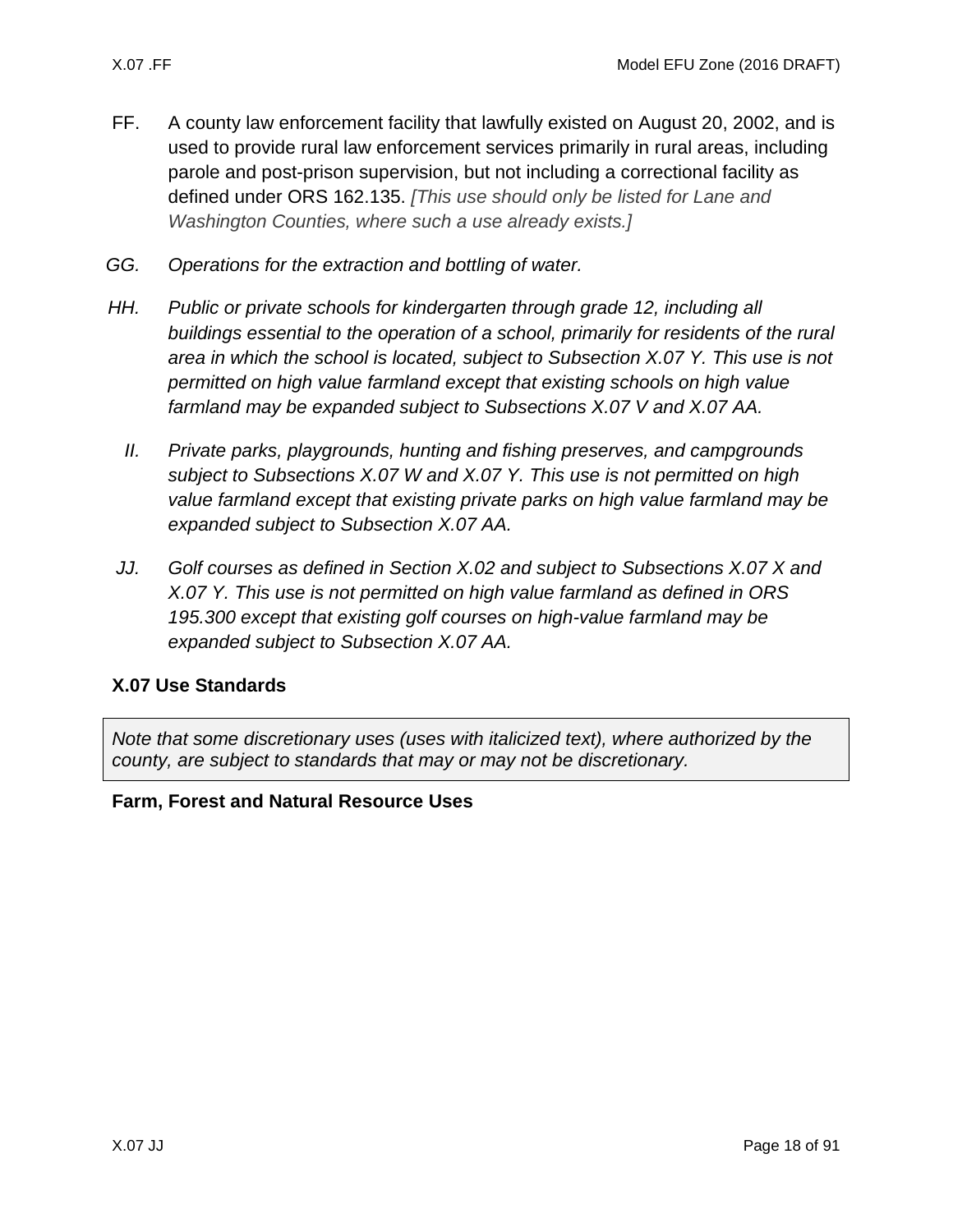- <span id="page-18-0"></span>A. A farm on which a processing facility is located must provide at least one-quarter of the farm crops processed at the facility. A farm may also be used for an establishment for the slaughter, processing or selling of poultry or poultry products pursuant to ORS 603.038. If a building is established or used for the processing facility or establishment, the farm operator may not devote more than 10,000 square feet of floor area to the processing facility or establishment, exclusive of the floor area designated for preparation, storage or other farm use. A processing facility or establishment must comply with all applicable siting standards but the standards may not be applied in a manner that prohibits the siting of the processing facility or establishment. A county may not approve any division of a lot or parcel that separates a processing facility or establishment from the farm operation on which it is located.
- <span id="page-18-2"></span>B. A facility for the primary processing of forest products shall not seriously interfere with accepted farming practices and shall be compatible with farm uses described in Section [X.02 .](#page-1-1) Such facility may be approved for a one-year period that is renewable and is intended to be only portable or temporary in nature. The primary processing of a forest product, as used in this Section, means the use of a portable chipper or stud mill or other similar methods of initial treatment of a forest product in order to enable its shipment to market. Forest products as used in this Section means timber grown upon a tract where the primary processing facility is located.

## **Residential Uses**

- <span id="page-18-1"></span>C. To qualify for a relative farm help dwelling:
	- (1) A dwelling shall be occupied by relatives whose assistance in the management and farm use of the existing commercial farming operation is required by the farm operator. However, farming of a marijuana crop may not be used to demonstrate compliance with the approval criteria for a relative farm help dwelling. The farm operator shall continue to play the predominant role in the management and farm use of the farm.
	- (2) A relative farm help dwelling must be located on the same lot or parcel as the dwelling of the farm operator and must be on real property used for farm use.
- <span id="page-18-3"></span>D. A temporary hardship dwelling is subject to the following: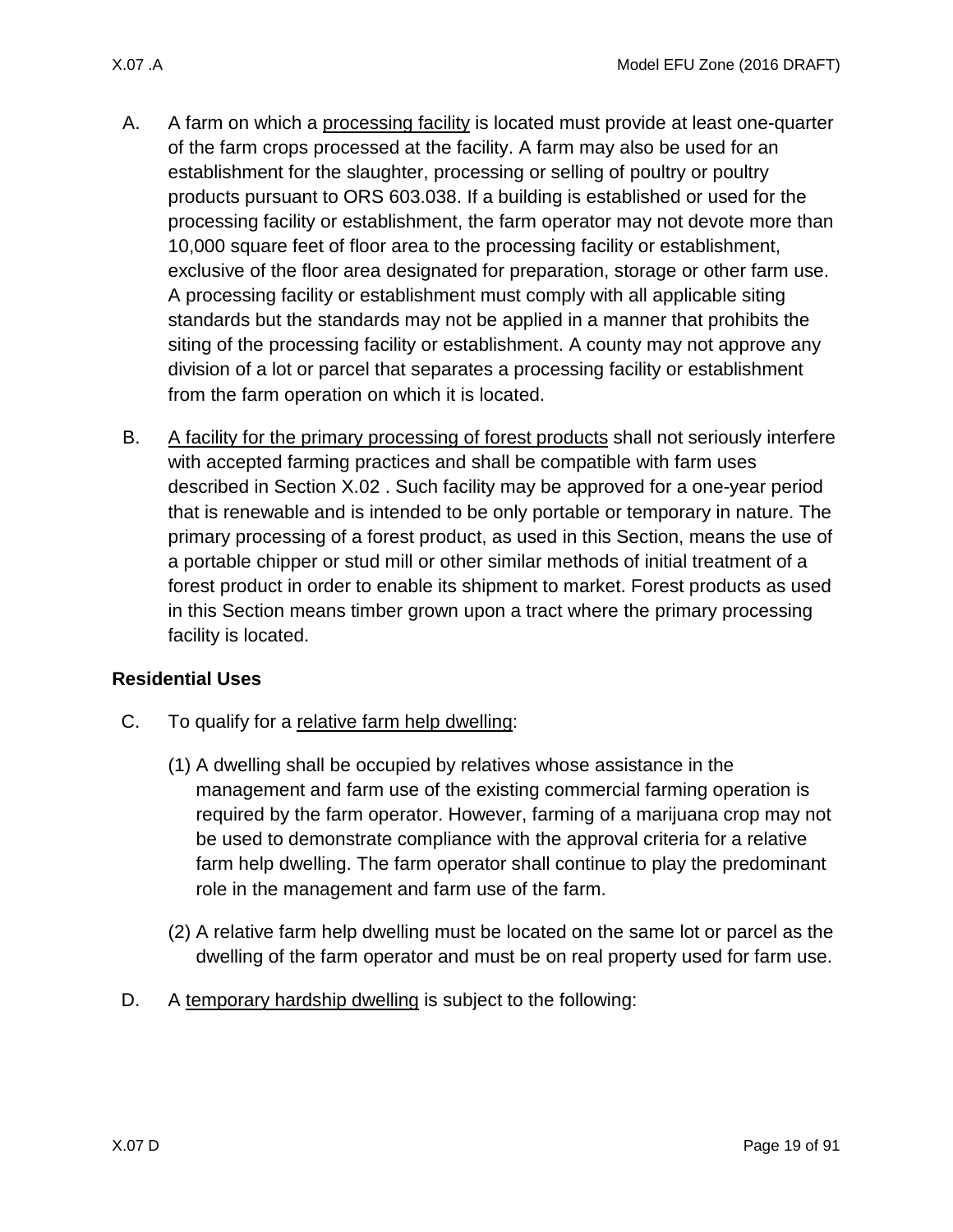- - (1) One manufactured dwelling, or recreational vehicle, or the temporary residential use of an existing building may be allowed in conjunction with an existing dwelling as a temporary use for the term of the hardship suffered by the existing resident or relative, subject to the following:
		- (a) The manufactured dwelling shall use the same subsurface sewage disposal system used by the existing dwelling, if that disposal system is adequate to accommodate the additional dwelling. If the manufactured home will use a public sanitary sewer system, such condition will not be required;
		- (b) The county shall review the permit authorizing such manufactured homes every two years; and
		- (c) Within three months of the end of the hardship, the manufactured dwelling or recreational vehicle shall be removed or demolished or, in the case of an existing building, the building shall be removed, demolished or returned to an allowed nonresidential use.
	- (2) A temporary residence approved under this Section is not eligible for replacement under Subsection [X.05 G.](#page-14-1) Department of Environmental Quality review and removal requirements also apply.
	- (3) As used in this Section "hardship" means a medical hardship or hardship for the care of an aged or infirm person or persons.

## **Commercial Uses**

- <span id="page-19-1"></span>E. Dog training classes or testing trials conducted outdoors, or in farm buildings that existed on January 1, 2013, are limited as follows:
	- (1) The number of dogs participating in training does not exceed 10 per training class and the number of training classes to be held on-site does not exceed six per day; and
	- (2) The number of dogs participating in a testing trial does not exceed 60 and the number of testing trials to be conducted on-site does not exceed four per calendar year.
- <span id="page-19-0"></span>F. A farm stand may be approved if: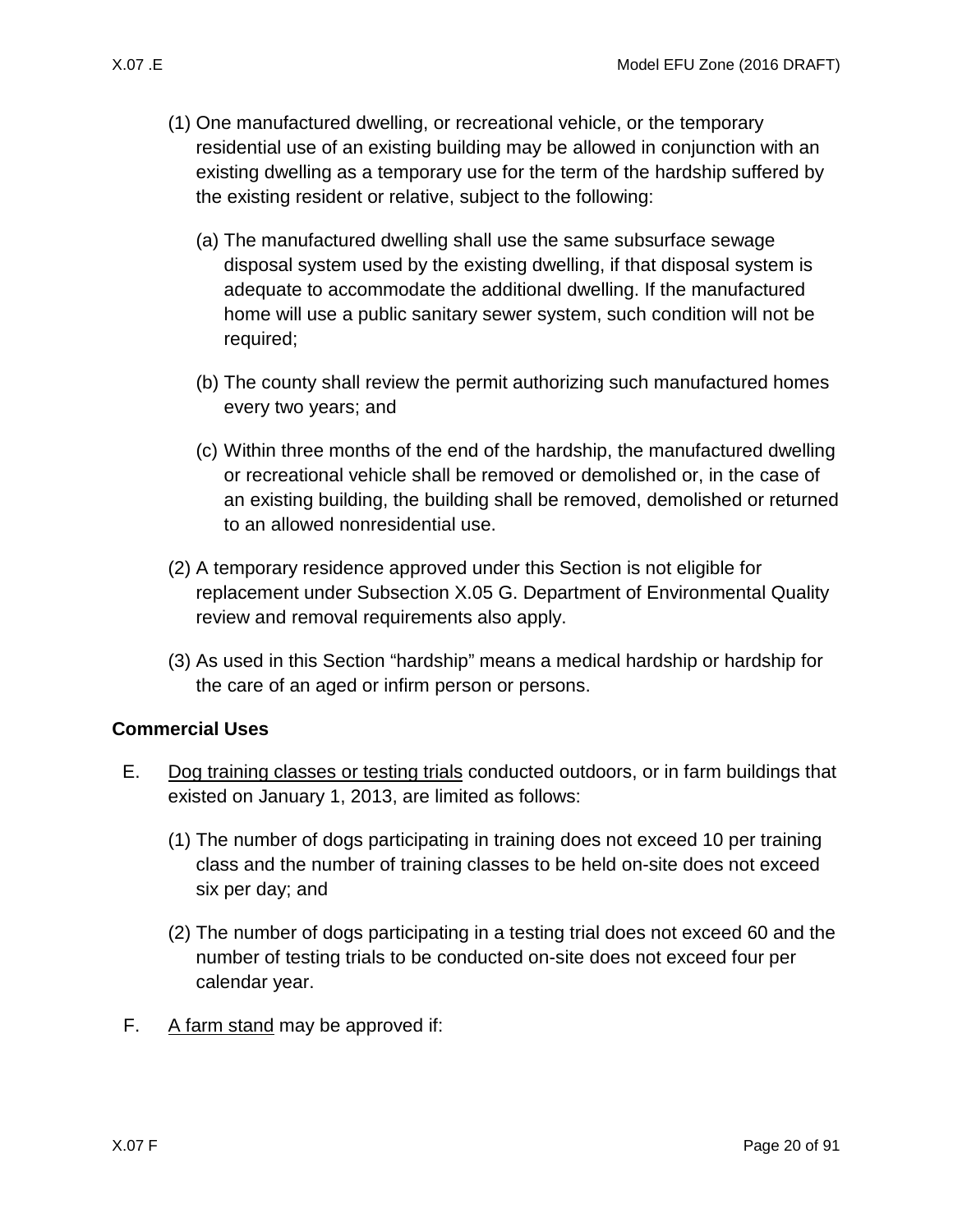- - (1) The structures are designed and used for sale of farm crops and livestock grown on the farm operation, or grown on the farm operation and other farm operations in the local agricultural area, including the sale of retail incidental items and fee-based activity to promote the sale of farm crops or livestock sold at the farm stand if the annual sales of the incidental items and fees from promotional activity do not make up more than 25 percent of the total annual sales of the farm stand; and
	- (2) The farm stand does not include structures designed for occupancy as a residence or for activities other than the sale of farm crops and livestock and does not include structures for banquets, public gatherings or public entertainment.
	- (3) As used in this Section, "farm crops or livestock" includes both fresh and processed farm crops and livestock grown on the farm operation, or grown on the farm operation and other farm operations in the local agricultural area.
	- (4) As used in this Subsection, "processed crops and livestock" includes jams, syrups, apple cider, animal products and other similar farm crops and livestock that have been processed and converted into another product but not prepared food items.
	- (5) As used in this Section, "local agricultural area" includes Oregon or an adjacent county in Washington, Idaho, Nevada or California that borders the Oregon county in which the farm stand is located.
	- (6) A farm stand may not be used for the sale, or to promote the sale, of marijuana products or extracts.

*Case law: Fee-based promotional activities may include farm-to-plate dinners and small-scale gatherings like farm-themed birthday parties, but not large-scale gatherings like weddings. Food carts may only be allowed if used for the sale of farm crops or livestock grown on the farm operation. Greenfield v. Multnomah County 259 Or App 687 (2013).*

- (7) *Farm Stand Development Standards*
	- *(a) Adequate off-street parking will be provided pursuant to provisions of the County [Off-Street Parking and Loading Ordinance or appropriate crossreference to applicable ordinance requirements].*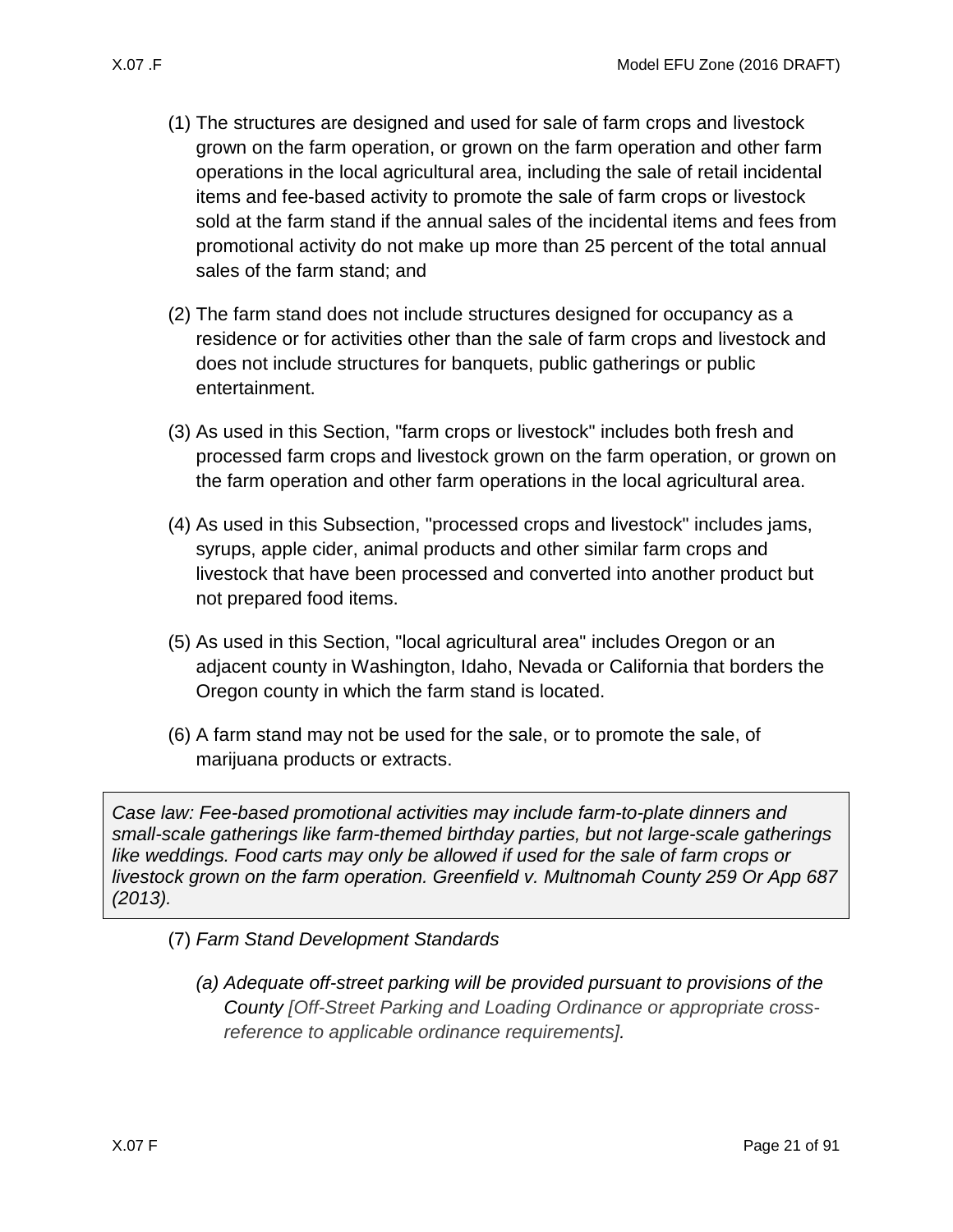- *(b) Roadways, driveway aprons, driveways and parking surfaces shall be surfaces that prevent dust, and may include paving, gravel, cinders, or bark/wood chips.*
- *(c) All vehicle maneuvering will be conducted on site. No vehicle backing or maneuvering shall occur within adjacent roads, streets or highways.*
- *(d) No farm stand building or parking is permitted within the right-of-way.*
- *(e) Approval is required from the County Public Works [Road] Department regarding adequate egress and access. All egress and access points shall be clearly marked.*
- *(f) Vision clearance areas. No visual obstruction (e.g., sign, structure, solid fence, wall, planting or shrub vegetation) may exceed [three (3) feet] in height within "vision clearance areas" at street intersections. [Alternative: This provision may be replaced with a cross-reference to adopted county clear-vision standards.]*
	- *(i) Service drives shall have a minimum clear-vision area formed by the intersection of the driveway centerline, the road right-of-way line, and a straight line joining said lines through points [twenty (20) feet] from their intersection.*
	- *(ii) Height is measured from the top of the curb or, where no curb exists, from the established street center line grade.*
	- *(iii) Trees exceeding [three (3) feet] in height may be located in this area, provided all branches and foliage are removed to a height of [eight (8) feet] above grade.*

*Requirements limiting outdoor lighting should be consistent with county requirements for illuminated signs. The suggested requirement below may need to be revised to include exceptions (e.g., "except as provided for up-lighting of flags and permitted buildingmounted signs").*

> *(g) All outdoor light fixtures shall be directed downward, and have full cutoff and full shielding to preserve views of the night sky and to minimize excessive light spillover onto adjacent properties, roads and highways.*

*Sign requirements should be consistent with the county's sign ordinance and the allowances/restrictions related to signs in resource zones. Existing sign standards should be reviewed for applicability to farm stands, including the permitted number,*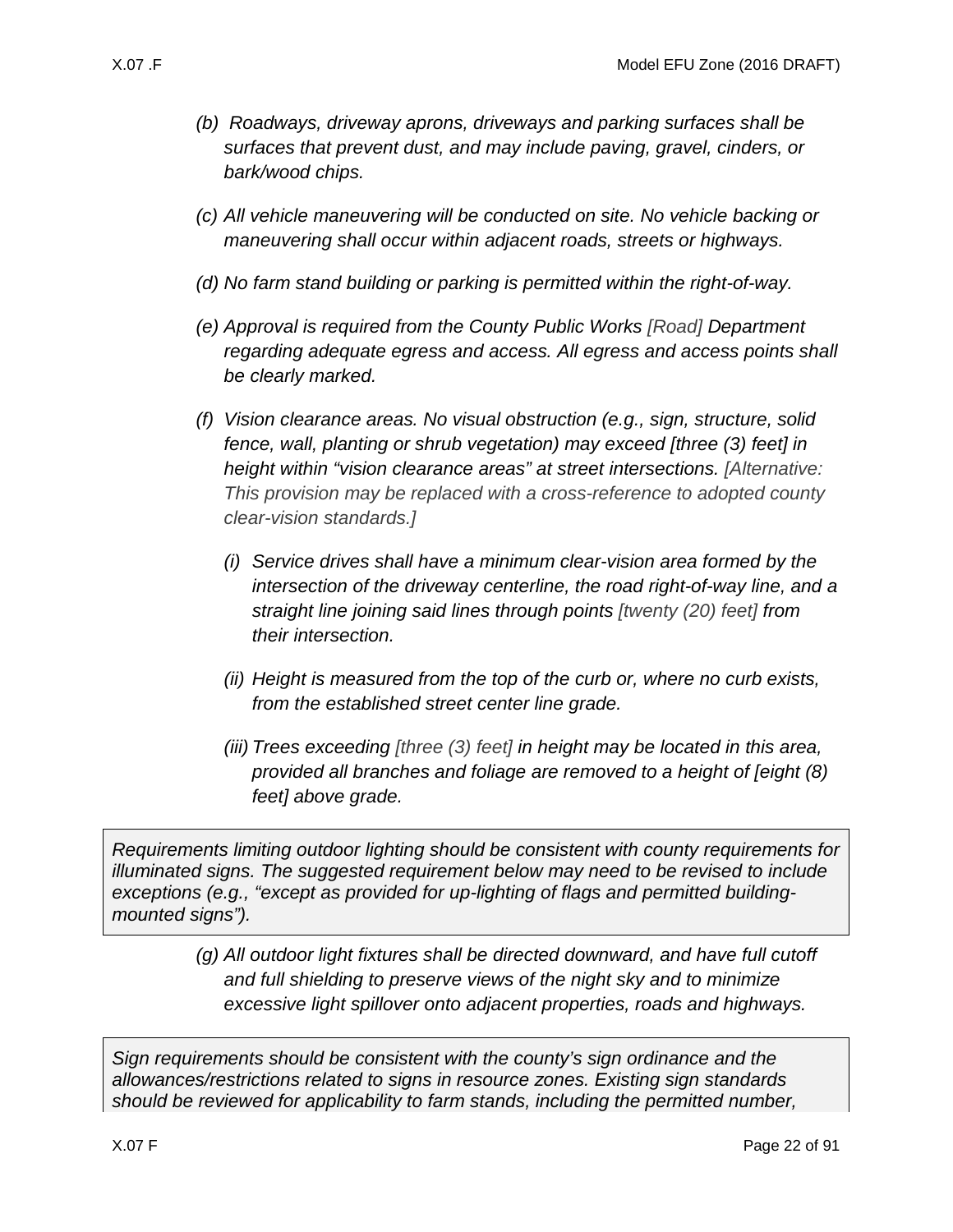*location (on-premise, off-premise, right-of-way prohibitions/allowed with approval, etc.), height, etc.*

- *(h) Signs are permitted consistent with [reference to applicable county sign ordinance]*
- (8) *Permit approval is subject to compliance with the County [Sanitation Department/Sanitation Ordinance] or Department of Agriculture requirements and with the development standards of this zone.*
- <span id="page-22-0"></span>G. A destination resort is not permitted on high-value farmland except that existing destination resorts may be expanded subject to [X.07 Y.](#page-35-0) *[This use should only be listed for counties that have completed mapping of lands for destination resorts as provided in Goal 8 and ORS 197.435–197.467.]*
- <span id="page-22-1"></span>H. Home occupations:
	- (1) A home occupation shall:
		- (a) Be operated by a resident or employee of a resident of the property on which the business is located;
		- (b) Employ on the site no more than five full-time or part-time persons *at any given time*;
		- (c) Be operated substantially in:
			- (i) The dwelling; or
			- (ii) Other buildings normally associated with uses permitted in the zone in which the property is located*, except that such other buildings may not be utilized as bed and breakfast facilities or rental units unless they are legal residences*.

<span id="page-22-2"></span>*"Substantially" is not defined in Rule. Counties may wish to limit the size of a home occupation (e.g. "not to exceed" a specific percentage of the gross floor area or a square foot limit, whichever is less, of the dwelling/buildings on site). Counties may also define and categorize home occupations by their impacts (e.g., size, number of customers/visitors, number of employees, outdoor storage etc.) and assign appropriate corresponding review procedures.*

> <span id="page-22-3"></span>(d) Not unreasonably interfere with other uses permitted in the zone in which the property is located.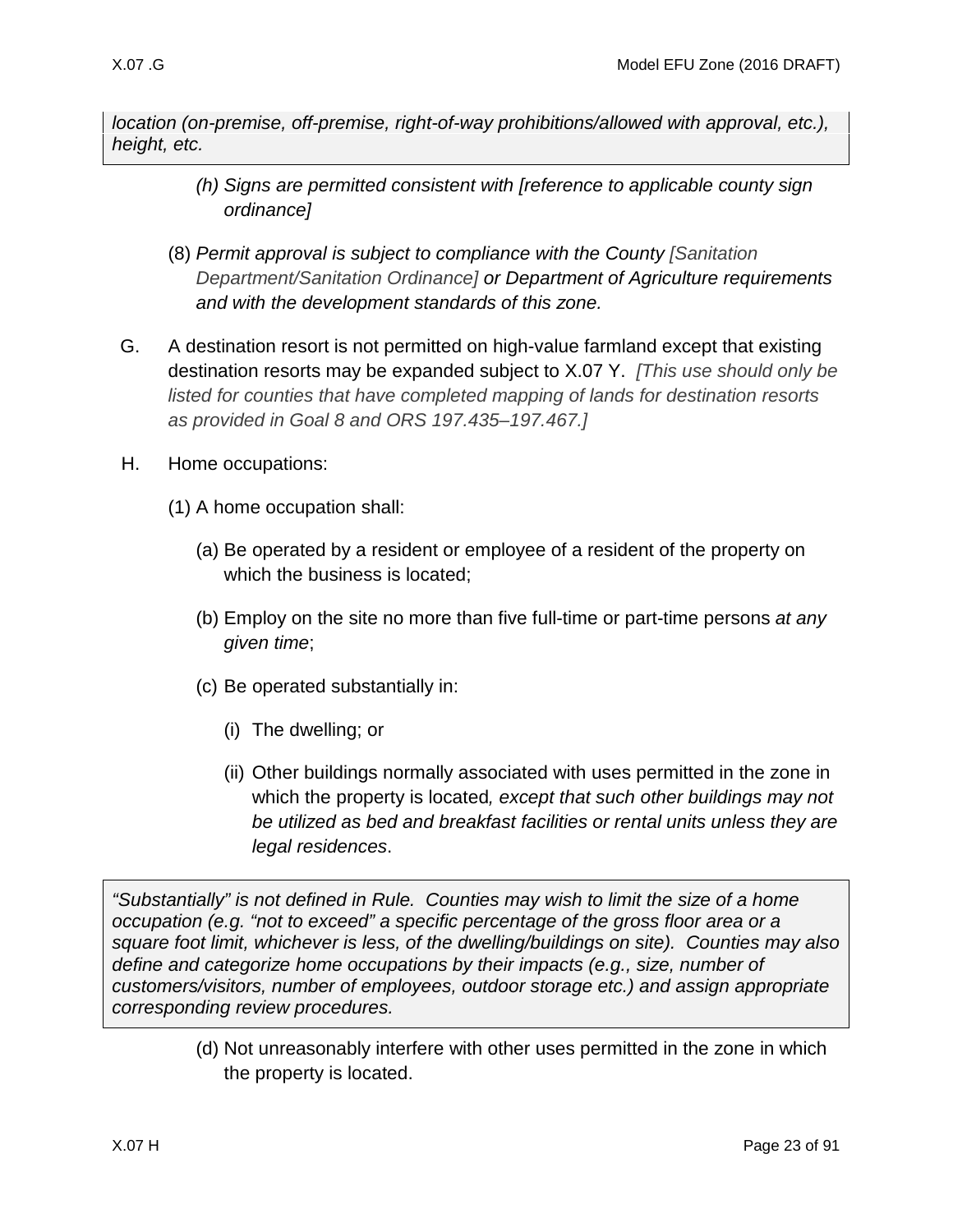- (e) When a bed and breakfast facility is sited as a home occupation on the same tract as a winery established pursuant to Section [X.12 a](#page-49-0)nd is operated in association with the winery:
	- (i) The bed and breakfast facility may prepare and serve two meals per day to the registered guests of the bed and breakfast facility; and
	- (ii) The meals may be served at the bed and breakfast facility or at the winery.

<span id="page-23-0"></span>*Most counties include home occupations under conditional use or special use requirements that are applicable in all zones. Jurisdictions typically regulate the size, number of non-resident employees, number of customers/visitors, parking, outdoor storage/displays, signage, impacts to adjacent uses, and the types of activities permitted in association with home occupations. Included below is model language that contains typical home occupation requirements, but ones that are not necessarily specific to resource zones. In updating resource zones, counties should review model code language or, if applicable, review adopted requirements, for applicability to home occupation uses currently found in the county's resource zones. For example, general home occupation requirements intended to minimize "detrimental" impacts may discourage home occupation uses that the county would otherwise like to permit in resource zones.*

- <span id="page-23-1"></span>*(f) The home occupation shall be accessory to an existing, permanent dwelling on the same parcel.*
- <span id="page-23-2"></span>*(g) No materials or mechanical equipment shall be used which will be detrimental to the residential use of the property or adjoining residences because of vibration, noise, dust, smoke, odor, interference with radio or television reception, or other factors.*
- *(h) All off-street parking must be provided on the subject parcel where the home occupation is operated.*
	- *(i) Employees must use an approved off-street parking area.*
	- *(ii) Customers visiting the home occupation must use an approved offstreet parking area. No more than [2-5] vehicles from customers/visitors of the home occupation can be present at any given time on the subject parcel.*

*Home occupation signs may be prohibited entirely or may be allowed with restrictions. If allowed, it will need to be determined if sign requirements should be included in this Section, or if existing requirements addressing signs elsewhere in the code are*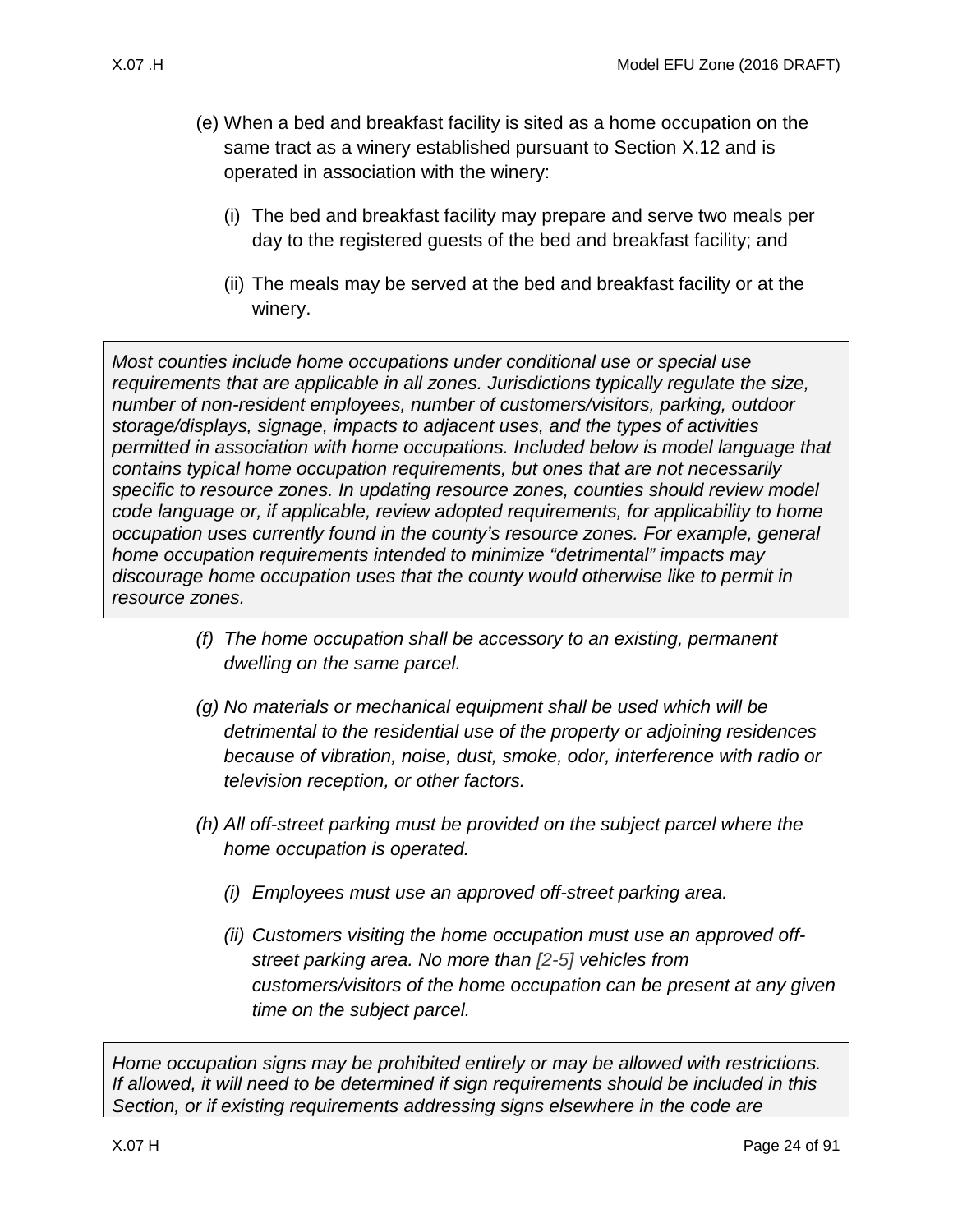*sufficient, or need to be amended, to address home occupations in resource zones. Below is an example of the Jackson County sign requirement for home occupations in resource zones.*

- *(i) [One (1) or more] signs, up to a total of [32 square feet in area], are permitted.*
- *(j) Retail sales shall be limited or accessory to a service. [Alternative: Activity may be listed under prohibited home occupations.]*
- *(k) Prohibited Home Occupations* 
	- *(i) Retail sale of a product on the premises. [Alternative: "Retail sales or professional services, other than by appointment only."]*
	- *(ii) Auto or vehicle oriented activities (repair, painting, detailing, wrecking, transportation services, or similar activities).*

*Home occupations in farm or forest zones may only be permitted through a conditional use permit. Where the commercial use operates in a manner that is indistinguishable from the residential use of a dwelling, counties may wish to permit these uses outright. Below is an example of criteria that can be used to allow an "in-home commercial activity" through a ministerial, or Type I, permit application.* 

- (2) *Permitting.* 
	- *(a) Home occupations shall be subject to a conditional use permit process, pursuant to [local ordinance citation], unless all of the requirements of [X.07 H\(1\)\(e\)\(ii\)](#page-23-0) can be met.*
	- *(b) An in-home commercial activity is not considered a home occupation and does not require a land use permit where all of the following criteria can be met. The in-home activity:*
		- *(i) Meets the criteria under [X.07 H\(1\)\(c\),](#page-22-2) [\(d\),](#page-22-3) [\(f\),](#page-23-1) and [\(g\).](#page-23-2)*
		- *(ii) Is conducted within a dwelling only by residents of the dwelling.*
		- *(iii) Does not occupy more than [25 percent] of the combined floor area of the dwelling including attached garage and one accessory structure.*
		- *(iv)Does not serve clients or customers on-site.*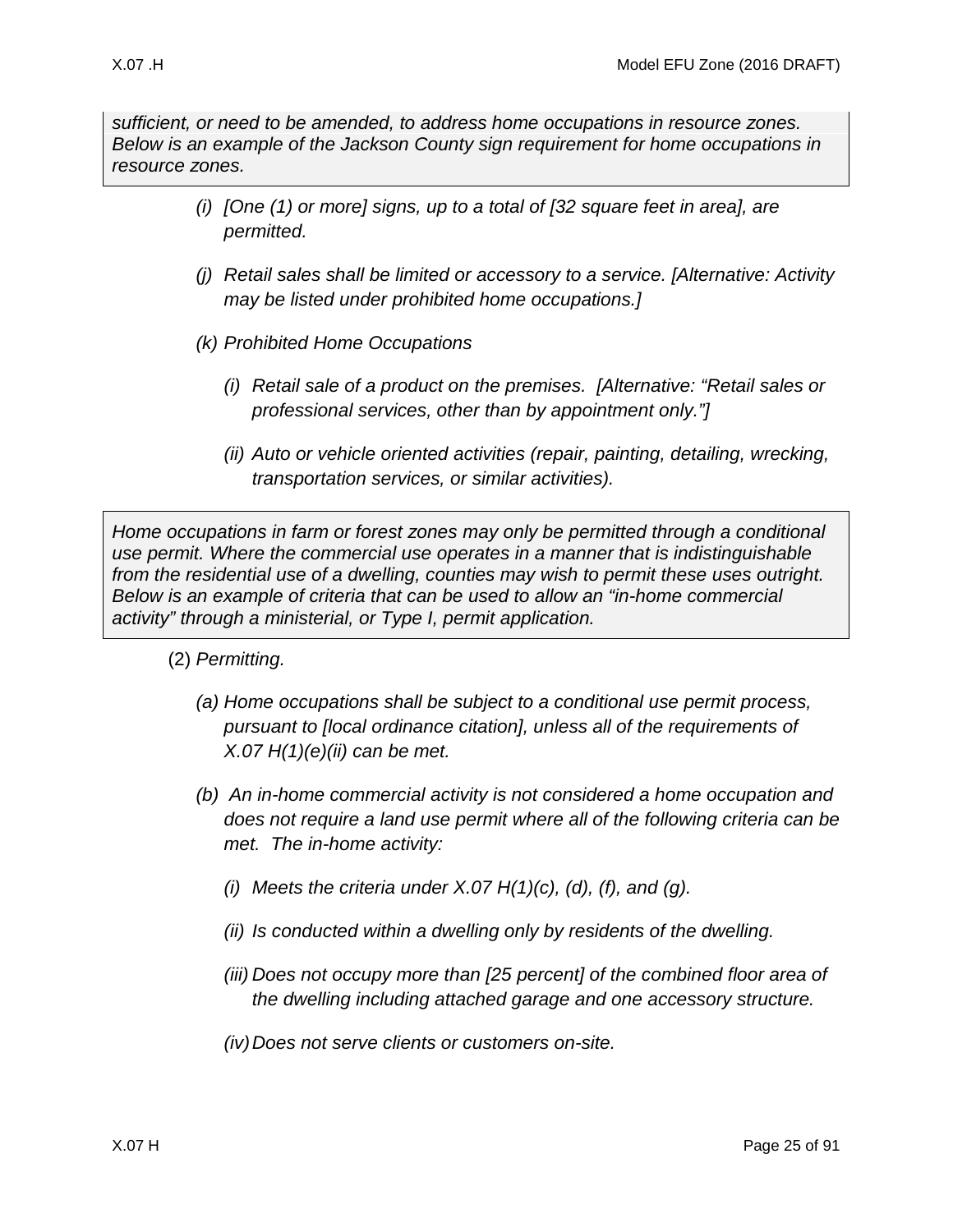- *(v) Does not include the on-site advertisement, display or sale of stock in trade, other than vehicle or trailer signage.*
- *(vi)Does not include the outside storage of materials, equipment or products.*
- <span id="page-25-0"></span>*I. Commercial activities in conjunction with farm use may be approved when:*
	- (1) *The commercial activity is either exclusively or primarily a customer or supplier of farm products;*
	- (2) *The commercial activity is limited to providing products and services essential to the practice of agriculture by surrounding agricultural operations that are sufficiently important to justify the resulting loss of agricultural land to the commercial activity; or*
	- (3) *The commercial activity significantly enhances the farming enterprises of the local agricultural community, of which the land housing the commercial activity is a part. Retail sales of products or services to the general public that take place on a parcel or tract that is different from the parcel or tract on which agricultural product is processed, such as a tasting room with no onsite winery, are not commercial activities in conjunction with farm use.*

### **Mineral, Aggregate, Oil and Gas Uses**

*Note: The following requirements related to aggregate are from ORS 215.298 and will be included in Section X.07 Use Standards as a "non-discretionary" element of the EFU Model Zone. A new definition for "mining, aggregate" will be included in Section X.02.*

- <span id="page-25-1"></span>J. Facilities that batch and blend mineral and aggregate into asphalt cement may not be authorized within two miles of a planted vineyard. Planted vineyard means one or more vineyards totaling 40 acres or more that are planted as of the date the application for batching and blending is filed.
- K. Mining, crushing or stockpiling of aggregate and other mineral and subsurface resources are subject to the following:
	- (1) A land use permit is required for mining more than one thousand (1,000) cubic yards of martial or excavation preparatory to mining of a surface area of more than one (1) acre.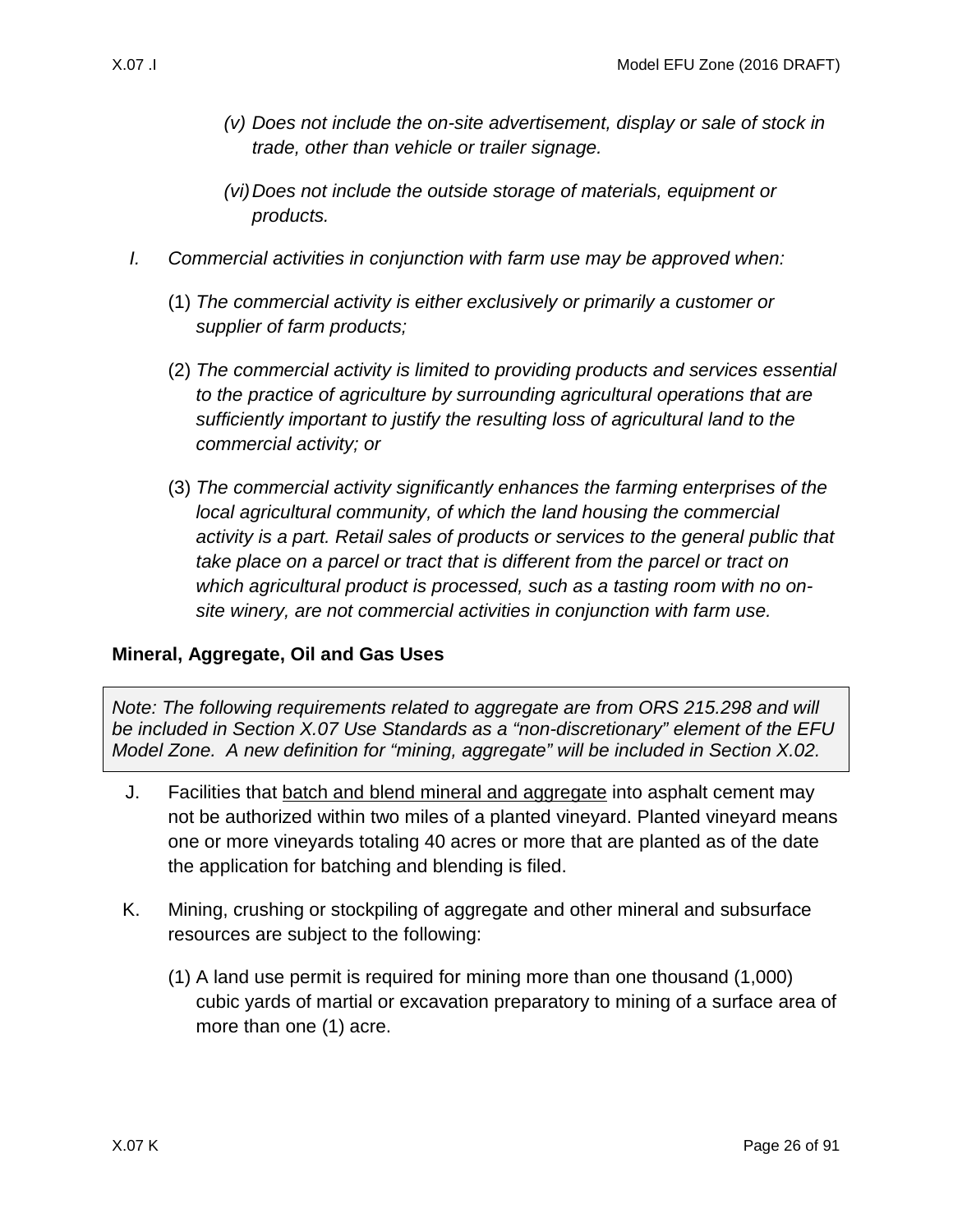(2) A land use permit for mining of aggregate shall be issued only for a site included on the mineral and aggregate inventory in the *[comprehensive plan/natural resource plan]*.

#### **Transportation Uses**

<span id="page-26-3"></span>L. A personal-use airport, as used in this Section, prohibits aircraft other than those owned or controlled by the owner of the airstrip. Exceptions to the activities allowed under this definition may be granted through waiver action by the Oregon Department of Aviation in specific instances. A personal-use airport lawfully existing as of September 13, 1975, shall continue to be allowed subject to any applicable rules of the Oregon Department of Aviation.

#### **Utility/Solid Waste Disposal Facilities**

- <span id="page-26-0"></span>M. Land Application of Reclaimed or Process Water, agricultural process or industrial process water or biosolids for agricultural, horticultural or silvicultural production, or for irrigation in connection with a use allowed in an EFU zone is subject to the issuance of a license, permit or other approval by the Department of Environmental Quality under ORS 454.695, 459.205, 468B.050, 468B.053 or 468B.055, or in compliance with rules adopted under 468B.095, and with the requirements of ORS 215.246, 215.247, 215.249 and 215.251.
- <span id="page-26-1"></span>N. Utility facility service lines are utility lines and accessory facilities or structures that end at the point where the utility service is received by the customer and that are located on one or more of the following:
	- (1) A public right of way;
	- (2) Land immediately adjacent to a public right of way, provided the written consent of all adjacent property owners has been obtained; or
	- (3) The property to be served by the utility.
- <span id="page-26-5"></span><span id="page-26-4"></span><span id="page-26-2"></span>O. A utility facility that is necessary for public service.
	- (1) A utility facility is necessary for public service if the facility must be sited in the exclusive farm use zone in order to provide the service.
		- (a) To demonstrate that a utility facility is necessary, an applicant must show that reasonable alternatives have been considered and that the facility must be sited in an exclusive farm use zone due to one or more of the following factors: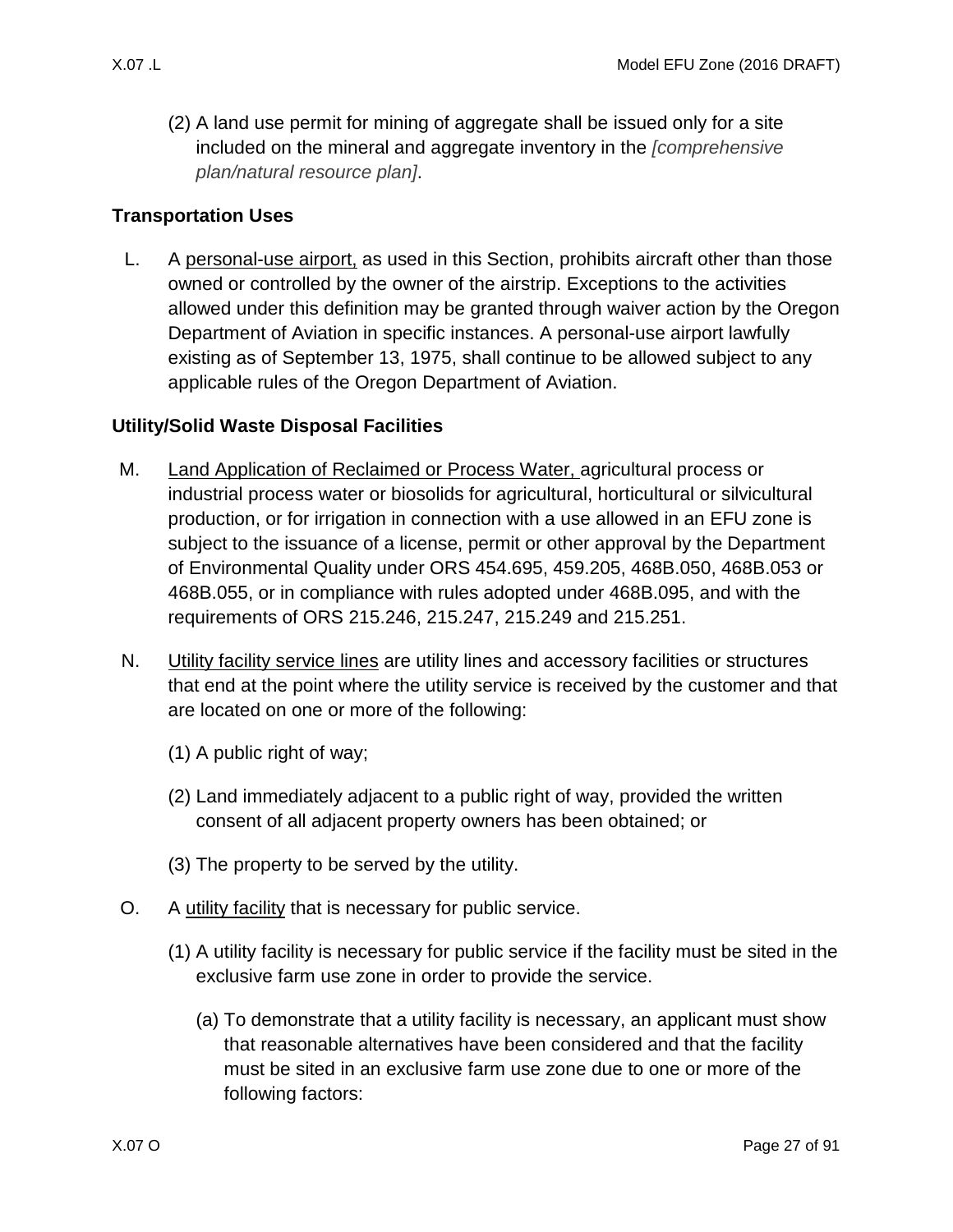- (i) Technical and engineering feasibility;
- (ii) The proposed facility is locationally-dependent. A utility facility is locationally-dependent if it must cross land in one or more areas zoned for exclusive farm use in order to achieve a reasonably direct route or to meet unique geographical needs that cannot be satisfied on other lands;
- (iii) Lack of available urban and nonresource lands;
- (iv)Availability of existing rights of way;
- (v) Public health and safety; and
- (vi)Other requirements of state and federal agencies.
- (b) Costs associated with any of the factors listed in Subsection [\(a\)](#page-26-4) of this subsection may be considered, but cost alone may not be the only consideration in determining that a utility facility is necessary for public service. Land costs shall not be included when considering alternative locations for substantially similar utility facilities and the siting of utility facilities that are not substantially similar.
- (c) The owner of a utility facility approved under Subsection [\(1\)](#page-26-5) shall be responsible for restoring, as nearly as possible, to its former condition any agricultural land and associated improvements that are damaged or otherwise disturbed by the siting, maintenance, repair or reconstruction of the facility. Nothing in this Subsection shall prevent the owner of the utility facility from requiring a bond or other security from a contractor or otherwise imposing on a contractor the responsibility for restoration.
- <span id="page-27-0"></span>(d) The county shall impose clear and objective conditions on an application for utility facility siting to mitigate and minimize the impacts of the proposed facility, if any, on surrounding lands devoted to farm use in order to prevent a significant change in accepted farm practices or a significant increase in the cost of farm practices on surrounding farmlands.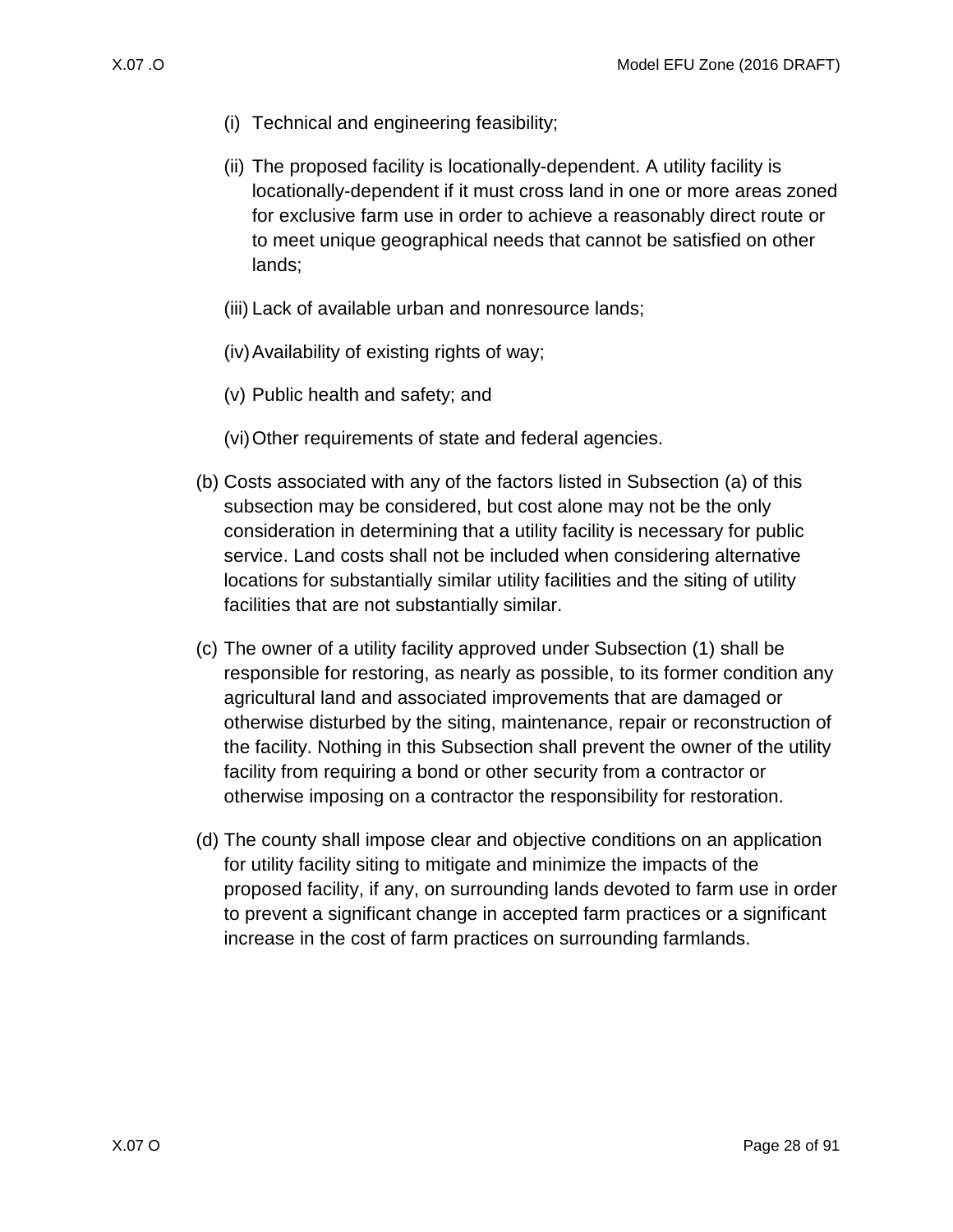- (e) Utility facilities necessary for public service may include on-site and offsite facilities for temporary workforce housing for workers constructing a utility facility. Such facilities must be removed or converted to an allowed use under the EFU Zone or other statute or rule when project construction is complete. Off-site facilities allowed under this Subsection are subject to Subsection [X.08 C](#page-36-0)onditional Use Review Criteria. Temporary workforce housing facilities not included in the initial approval may be considered through a minor amendment request. A minor amendment request shall have no effect on the original approval.
- (f) In addition to the provisions of Subsection  $X.07 \mathcal{O}(1)(a)$  through [\(d\),](#page-27-0) the establishment or extension of a sewer system as defined by OAR 660- 011-0060(1)(f) shall be subject to the provisions of 660-011-0060.
- (g) The provisions of Subsection [\(1\)](#page-26-5) do not apply to interstate natural gas pipelines and associated facilities authorized by and subject to regulation by the Federal Energy Regulatory Commission.
- <span id="page-28-1"></span><span id="page-28-0"></span>(2) An associated transmission line is necessary for public service upon demonstration that the associated transmission line meets either the following requirements of Subsection [\(a\)](#page-28-0) or Subsection [\(b\)](#page-28-1) of this Subsection.
	- (a) An applicant demonstrates that the entire route of the associated transmission line meets at least one of the following requirements:
		- (i) The associated transmission line is not located on high-value farmland, as defined in ORS 195.300, or on arable land;
		- (ii) The associated transmission line is co-located with an existing transmission line;
		- (iii) The associated transmission line parallels an existing transmission line corridor with the minimum separation necessary for safety; or
		- (iv)The associated transmission line is located within an existing right of way for a linear facility, such as a transmission line, road or railroad,that is located above the surface of the ground.
	- (b) After an evaluation of reasonable alternatives, an applicant demonstrates that the entire route of the associated transmission line meets, subject to Subsections [X.07 O\(2\)\(c\)](#page-29-1) and [\(d\),](#page-29-2) two or more of the following criteria:
		- (i) Technical and engineering feasibility;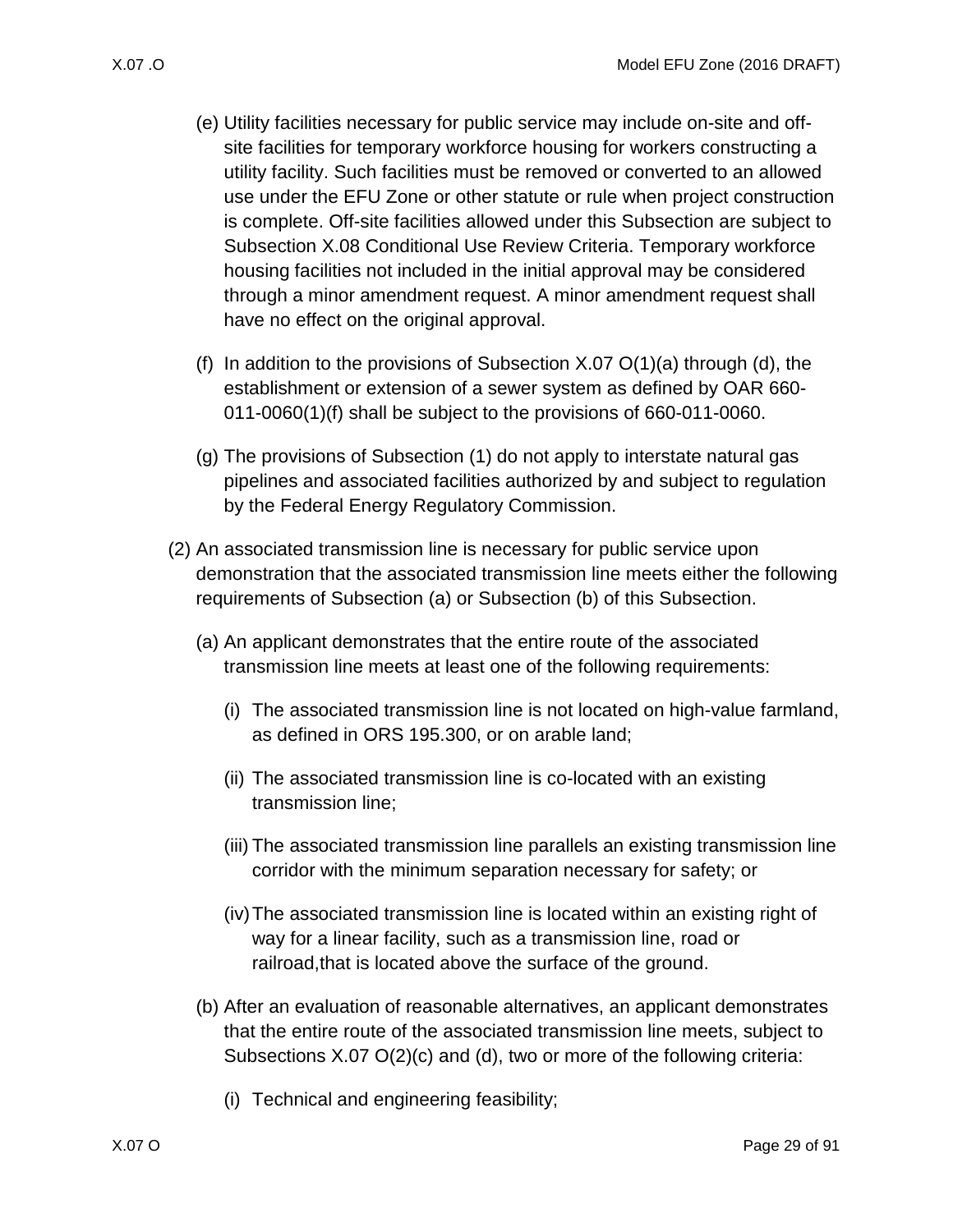- (ii) The associated transmission line is locationally-dependent because the associated transmission line must cross high-value farmland, as defined in ORS 195.300, or arable land to achieve a reasonably direct route or to meet unique geographical needs that cannot be satisfied on other lands;
- (iii) Lack of an available existing right of way for a linear facility, such as a transmission line, road or railroad, that is located above the surface of the ground;
- (iv)Public health and safety; or
- (v) Other requirements of state or federal agencies.
- <span id="page-29-1"></span>(c) As pertains to Subsection [\(b\),](#page-28-1) the applicant shall demonstrate how the applicant will mitigate and minimize the impacts, if any, of the associated transmission line on surrounding lands devoted to farm use in order to prevent a significant change in accepted farm practices or a significant increase in the cost of farm practices on the surrounding farmland.
- <span id="page-29-2"></span>(d) The county may consider costs associated with any of the factors listed in Subsection [\(b\),](#page-28-1) but consideration of cost may not be the only consideration in determining whether the associated transmission line is necessary for public service.
- <span id="page-29-3"></span><span id="page-29-0"></span>P. Composting operations and facilities shall meet the performance and permitting requirements of the Department of Environmental Quality under OAR 340-093- 0050 and 340-096-0060. Buildings and facilities used in conjunction with the composting operation shall only be those required for the operation of the subject facility. Onsite sales shall be limited to bulk loads of at least one unit (7.5 cubic yards) in size that are transported in one vehicle. This use is not permitted on high value farmland except that existing facilities on high value farmland may be expanded subject to Subsection [X.07 AA.](#page-36-1)
	- (1) *Compost facility operators must prepare, implement and maintain a sitespecific Odor Minimization Plan that:*
		- *(a) Meets the requirements of OAR 340-096-0150;*
		- *(b) Identifies the distance of the proposed operation to the nearest residential zone;*
		- *(c) Includes a complaint response protocol;*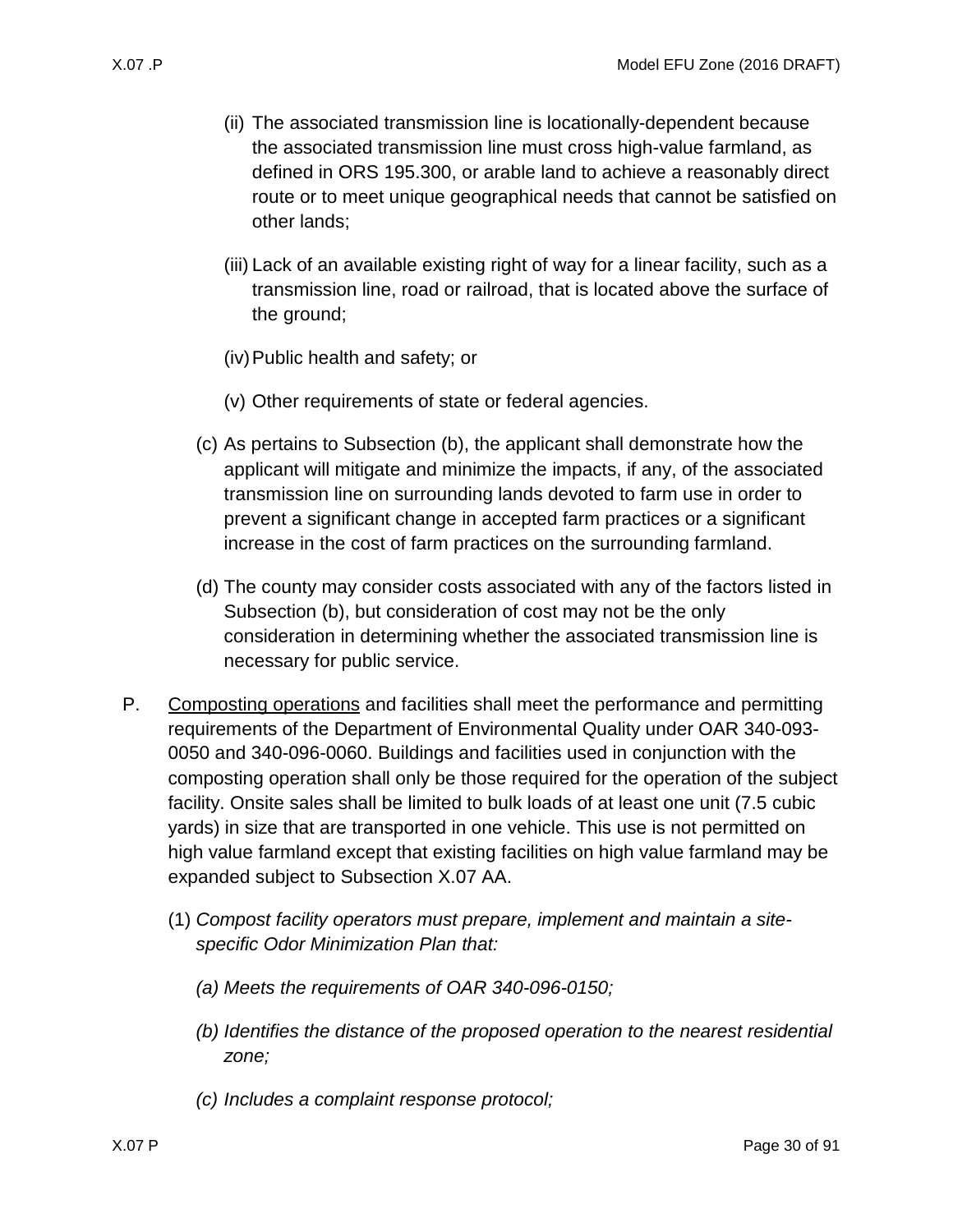- *(d) Is submitted to the DEQ with the required permit application; and*
- *(e) May be subject to annual review by the county to determine if any revisions are necessary.*
- (2) *Compost operations subject to Section [X.07 P\(1\)](#page-29-3) include:*
	- *(a) A new disposal site for composting that sells, or offers for sale, resulting product; or*
	- *(b) An existing disposal site for composting that sells, or offers for sale, resulting product that:*
	- *(c) Accepts as feedstock nonvegetative materials, including dead animals, meat, dairy products and mixed food waste (type 3 feedstock); or*
	- *(d) Increases the permitted annual tonnage of feedstock used by the disposal site by an amount that requires a new land use approval.*
- <span id="page-30-0"></span>*Q. Solid waste disposal facilities shall meet the performance and permitting requirements of the Department of Environmental Quality under ORS 459.245, shall meet the requirements of Section [X.08](#page-36-0) and shall comply with the following requirements.*
	- (1) *The facility shall be designed to minimize conflicts with existing and permitted uses allowed under plan designations for adjacent parcels as outlined in policies of the Comprehensive Plan.*
	- (2) *The facility must be of a size and design to minimize noise or other detrimental effects when located adjacent to farm, forest and grazing dwellings(s) or a residential zone.*
	- (3) *The facility shall be fenced when the site is located adjacent to dwelling(s) or a residential zone and landscaping, buffering and/or screening shall be provided.*
	- (4) *The facility does not constitute an unnecessary fire hazard. If located in a forested area, the county shall condition approval to ensure that minimum fire safety measures will be taken, which may include but are not limited to the following:* 
		- *(a) The area surrounding the facility is kept free from litter and debris.*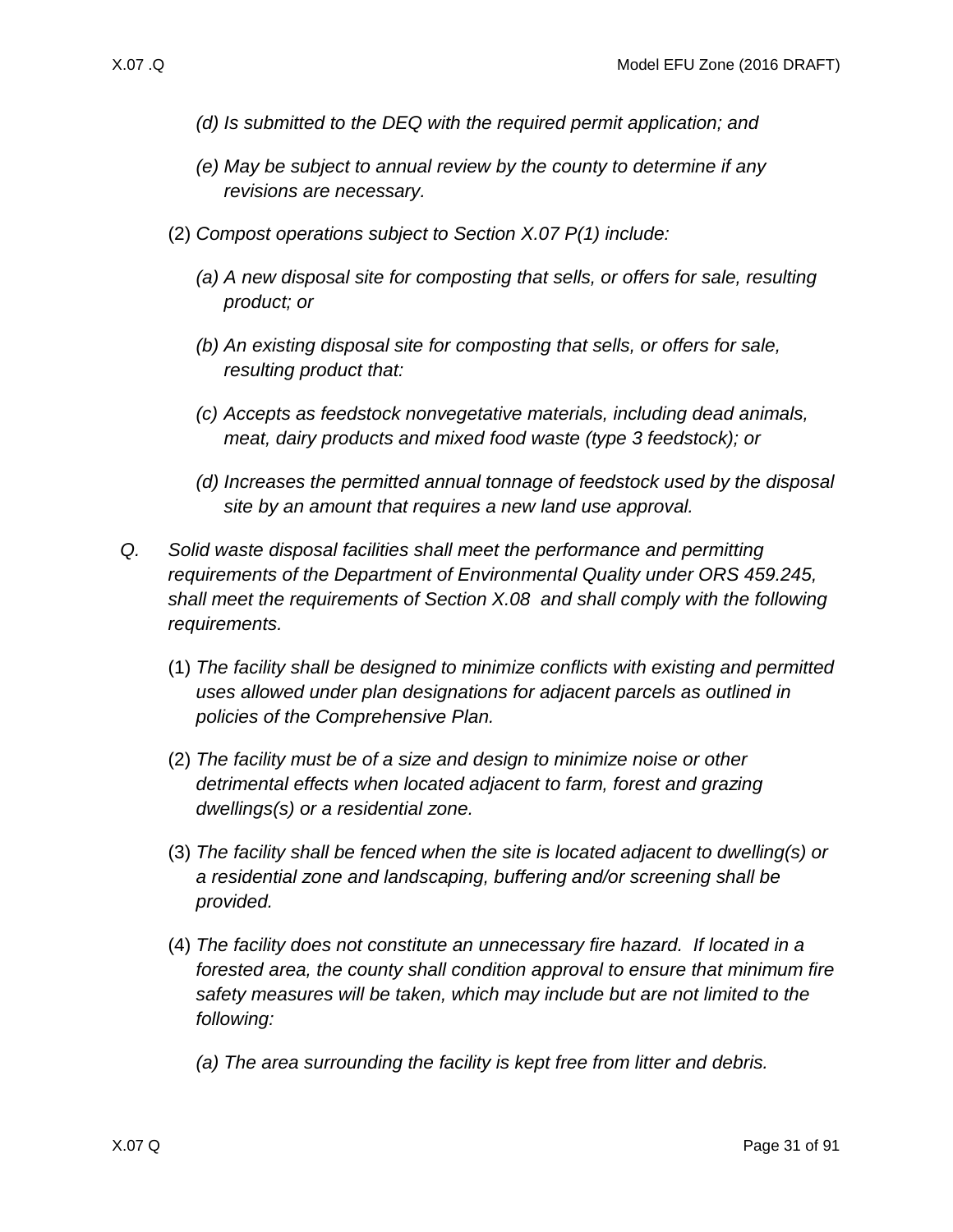- *(b) Fencing will be installed around the facility, if deemed appropriate to protect adjacent farm crops or timber stand.*
- *(c) If the proposed facility is located in a forested area, construction materials shall be fire resistant or treated with a fire retardant substance and the applicant will be required to remove forest fuels within [30 feet] of structures.*
- (5) *The facility shall adequately protect fish and wildlife resources by meeting minimum Oregon State Department of Forestry regulations.*
- (6) *Access roads or easements for the facility shall be improved to the county's Transportation System Plan standards and comply with grades recommended by the Public Works Director.*
- (7) *Road construction for the facility must be consistent with the intent and purposes set forth in the Oregon Forest Practices Act to minimize soil disturbance and help maintain water quality.*
- (8) *Hours of operation for the facility shall be limited to [8 am – 7 pm].*
- (9) *Comply with other conditions deemed necessary.*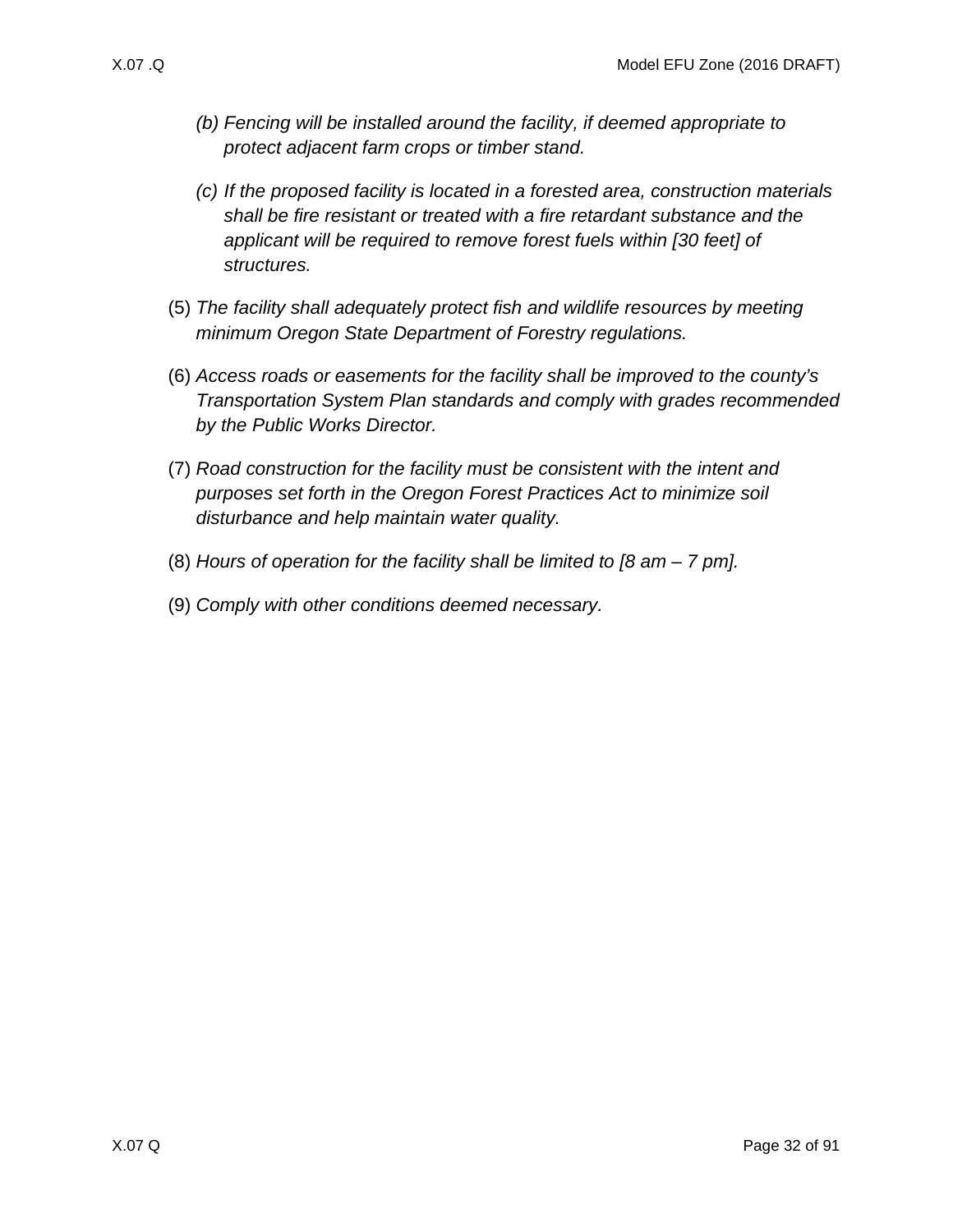## **Parks/Public/Quasi-Public**

- <span id="page-32-0"></span>R. Buildings and facilities associated with a site for the takeoff and landing of model aircraft shall not be more than 500 square feet in floor area or placed on a permanent foundation unless the building or facility preexisted the use approved under this Section. The site shall not include an aggregate surface or hard surface area unless the surface preexisted the use approved under this Section. An owner of property used for the purpose authorized in this Section may charge a person operating the use on the property rent for the property. An operator may charge users of the property a fee that does not exceed the operator's cost to maintain the property, buildings and facilities. As used in this Section, "model aircraft" means a small-scale version of an airplane, glider, helicopter, dirigible or balloon that is used or intended to be used for flight and is controlled by radio, lines or design by a person on the ground.
- <span id="page-32-1"></span>S. A living history museum shall be related to resource based activities and shall be owned and operated by a governmental agency or a local historical society. A living history museum may include limited commercial activities and facilities that are directly related to the use and enjoyment of the museum and located within authentic buildings of the depicted historic period or the museum administration building, if areas other than an exclusive farm use zone cannot accommodate the museum and related activities or if the museum administration buildings and parking lot are located within one quarter mile of an urban growth boundary. "Local historical society" means the local historical society, recognized as such by the county governing body and organized under ORS Chapter 65.
- <span id="page-32-2"></span>T. A community center may provide services to veterans, including but not limited to emergency and transitional shelter, preparation and service of meals, vocational and educational counseling and referral to local, state or federal agencies providing medical, mental health, disability income replacement and substance abuse services, only in a facility that is in existence on January 1, 2006. The services may not include direct delivery of medical, mental health, disability income replacement or substance abuse services.
- <span id="page-32-3"></span>U. Public parks may include:
	- (1) All outdoor recreation uses allowed under ORS 215.213 or 215.283.
	- (2) *The following uses, if authorized in a local or park master plan that is adopted as part of the local comprehensive plan, or if authorized in a state park master plan that is adopted by OPRD:*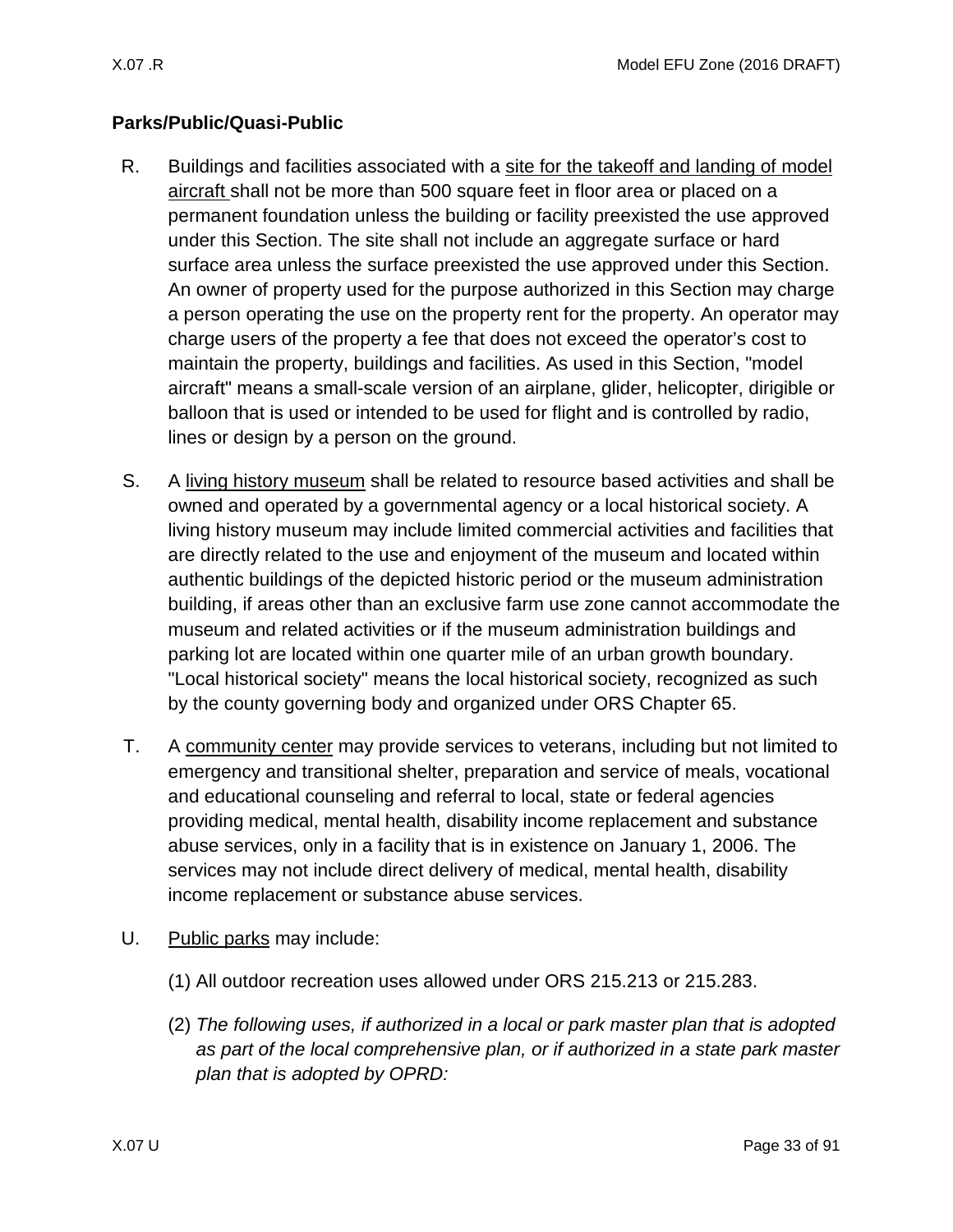- *(a) Campground areas: recreational vehicle sites; tent sites; camper cabins; yurts; teepees; covered wagons; group shelters; campfire program areas; camp stores;*
- *(b) Day use areas: picnic shelters, barbecue areas, swimming areas (not swimming pools), open play fields, play structures;*
- *(c) Recreational trails: walking, hiking, biking, horse, or motorized off-road vehicle trails; trail staging areas;*
- *(d) Boating and fishing facilities: launch ramps and landings, docks, moorage facilities, small boat storage, boating fuel stations, fish cleaning stations, boat sewage pumpout stations;*
- *(e) Amenities related to park use intended only for park visitors and employees: laundry facilities; recreation shops; snack shops not exceeding 1500 square feet of floor area;*
- *(f) Support facilities serving only the park lands wherein the facility is located: water supply facilities, sewage collection and treatment facilities, storm water management facilities, electrical and communication facilities, restrooms and showers, recycling and trash collection facilities, registration buildings, roads and bridges, parking areas and walkways;*
- *(g) Park Maintenance and Management Facilities located within a park: maintenance shops and yards, fuel stations for park vehicles, storage for park equipment and supplies, administrative offices, staff lodging; and*
- *(h) Natural and cultural resource interpretative, educational and informational facilities in state parks: interpretative centers, information/orientation centers, self-supporting interpretative and informational kiosks, natural history or cultural resource museums, natural history or cultural educational facilities, reconstructed historic structures for cultural resource interpretation, retail stores not exceeding 1500 square feet for sale of books and other materials that support park resource interpretation and education.*
- (3) Visitor lodging and retreat facilities if authorized in a state park master plan that is adopted by OPRD: historic lodges, houses or inns and the following associated uses in a state park retreat area only:
	- (a) Meeting halls not exceeding 2000 square feet of floor area;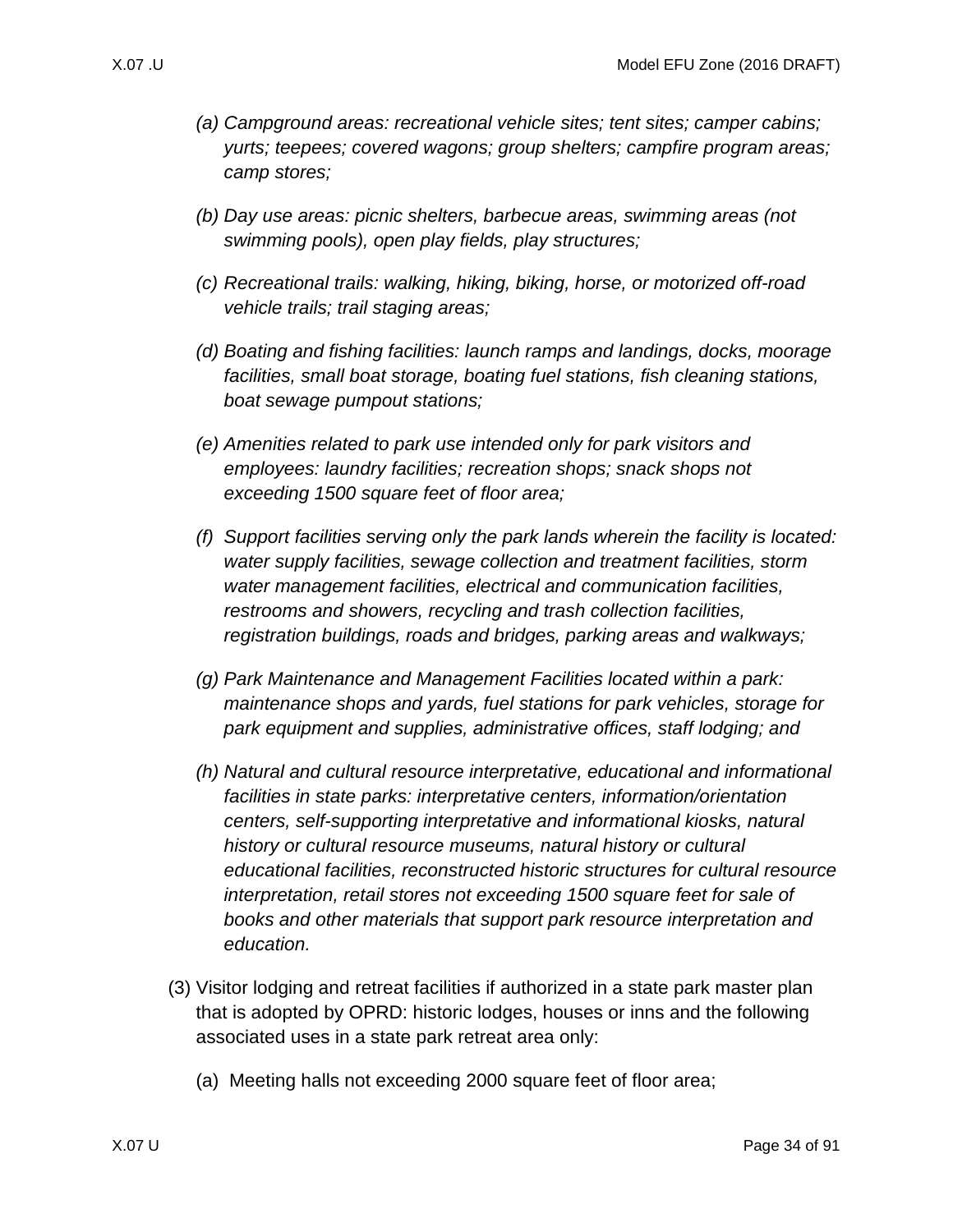- (b) Dining halls (not restaurants).
- <span id="page-34-0"></span>V. Schools as formerly allowed pursuant to ORS 215.283(1)(a) that were established on or before January 1, 2009, may be expanded if:
	- (1) The Conditional Use Review Criteria in Section [X.08](#page-36-0) are met; and
	- (2) The expansion occurs on the tax lot on which the use was established on or before January 1, 2009 or a tax lot that is contiguous to the tax lot and that was owned by the applicant on January 1, 2009.
- <span id="page-34-1"></span>W. Private Campgrounds are subject to the following:
	- (1) Except on a lot or parcel contiguous to a lake or reservoir, private campgrounds shall not be allowed within three miles of an urban growth boundary unless an exception is approved pursuant to ORS 197.732 and OAR chapter 660, division 4. A campground shall be designed and integrated into the rural agricultural and forest environment in a manner that protects the natural amenities of the site and provides buffers of existing native trees and vegetation or other natural features between campsites. Campgrounds shall not include intensively developed recreational uses such as swimming pools, tennis courts, retail stores or gas stations. Overnight temporary use in the same campground by a camper or camper's vehicle shall not exceed a total of 30 days during any consecutive six-month period.
	- (2) Campsites may be occupied by a tent, travel trailer, yurt or recreational vehicle. Separate sewer, water or electric service hook-ups shall not be provided to individual camp sites except that electrical service may be provided to yurts allowed by Subsection [\(3\).](#page-34-3)
	- (3) A private campground may provide yurts for overnight camping. No more than one-third or a maximum of 10 campsites, whichever is smaller, may include a yurt. The yurt shall be located on the ground or on a wood floor with no permanent foundation.
- <span id="page-34-3"></span><span id="page-34-2"></span>X. Accessory uses provided as part of a golf course shall be limited consistent with the following standards: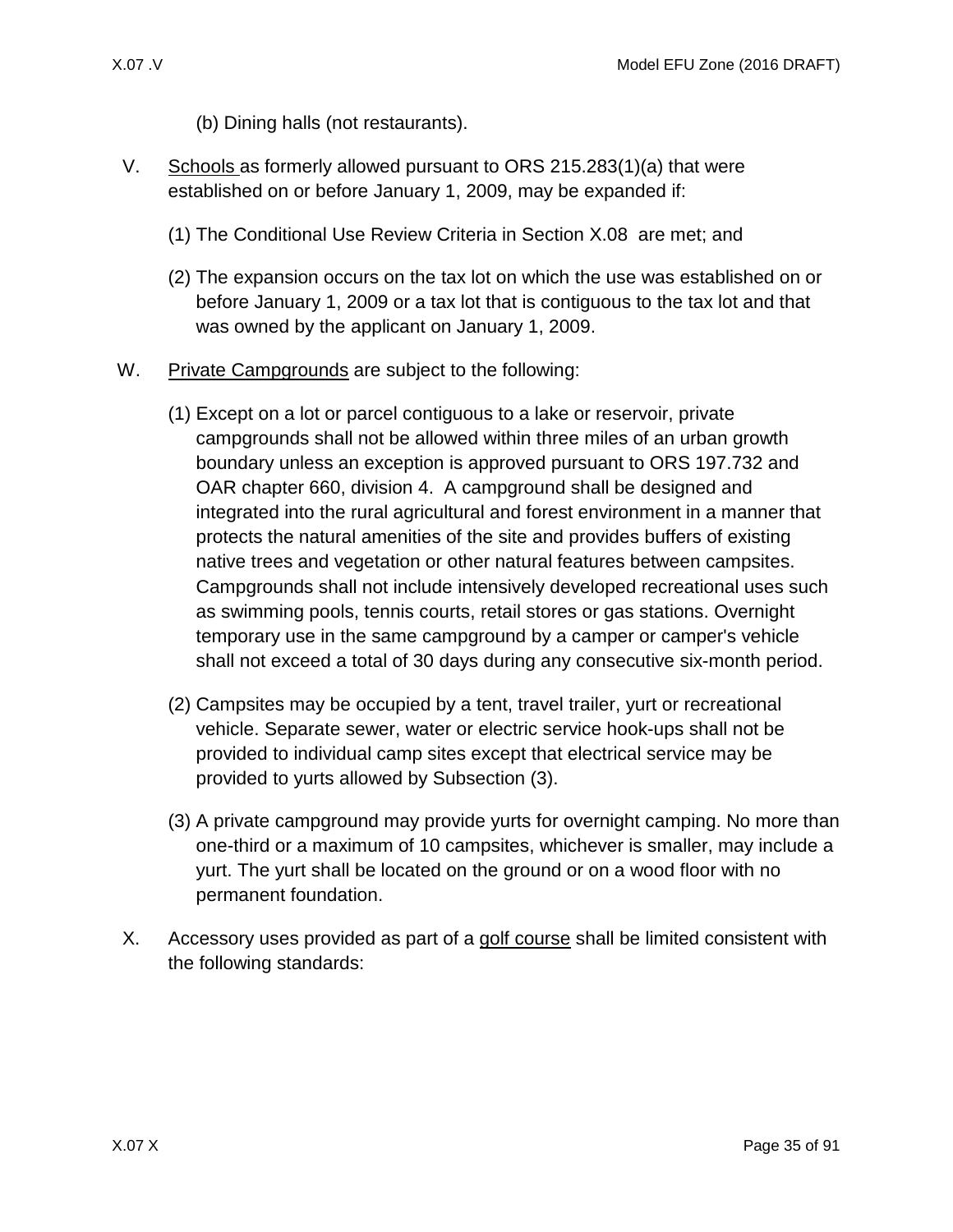- (1) An accessory use to a golf course is a facility or improvement that is incidental to the operation of the golf course and is either necessary for the operation and maintenance of the golf course or that provides goods or services customarily provided to golfers at a golf course. An accessory use or activity does not serve the needs of the non-golfing public. Accessory uses to a golf course may include: Parking; maintenance buildings; cart storage and repair; practice range or driving range; clubhouse; restrooms; lockers and showers; food and beverage service; pro shop; a practice or beginners course as part of an 18 hole or larger golf course; or golf tournament. Accessory uses to a golf course do not include: Sporting facilities unrelated to golfing such as tennis courts, swimming pools, and weight rooms; wholesale or retail operations oriented to the non-golfing public; or housing;
- (2) Accessory uses shall be limited in size and orientation on the site to serve the needs of persons and their guests who patronize the golf course to golf. An accessory use that provides commercial services (e.g., pro shop, etc.) shall be located in the clubhouse rather than in separate buildings; and
- (3) Accessory uses may include one or more food and beverage service facilities in addition to food and beverage service facilities located in a clubhouse. Food and beverage service facilities must be part of and incidental to the operation of the golf course and must be limited in size and orientation on the site to serve only the needs of persons who patronize the golf course and their guests. Accessory food and beverage service facilities shall not be designed for or include structures for banquets, public gatherings or public entertainment.

#### **General Standards**

- <span id="page-35-1"></span><span id="page-35-0"></span>Y. Three-mile setback. For uses subject to this Subsection:
	- (1) No enclosed structure with a design capacity greater than 100 people, or group of structures with a total design capacity of greater than 100 people, shall be approved in connection with the use within three miles of an urban growth boundary, unless an exception is approved pursuant to ORS 197.732 and OAR chapter 660, division 4, or unless the structure is described in a master plan adopted under the provisions of OAR chapter 660, division 34.
	- (2) Any enclosed structures or group of enclosed structures described in Subsection [\(1\)](#page-35-1) within a tract must be separated by at least one-half mile. For purposes of this Subsection, "tract" means a tract that is in existence as of June 17, 2010.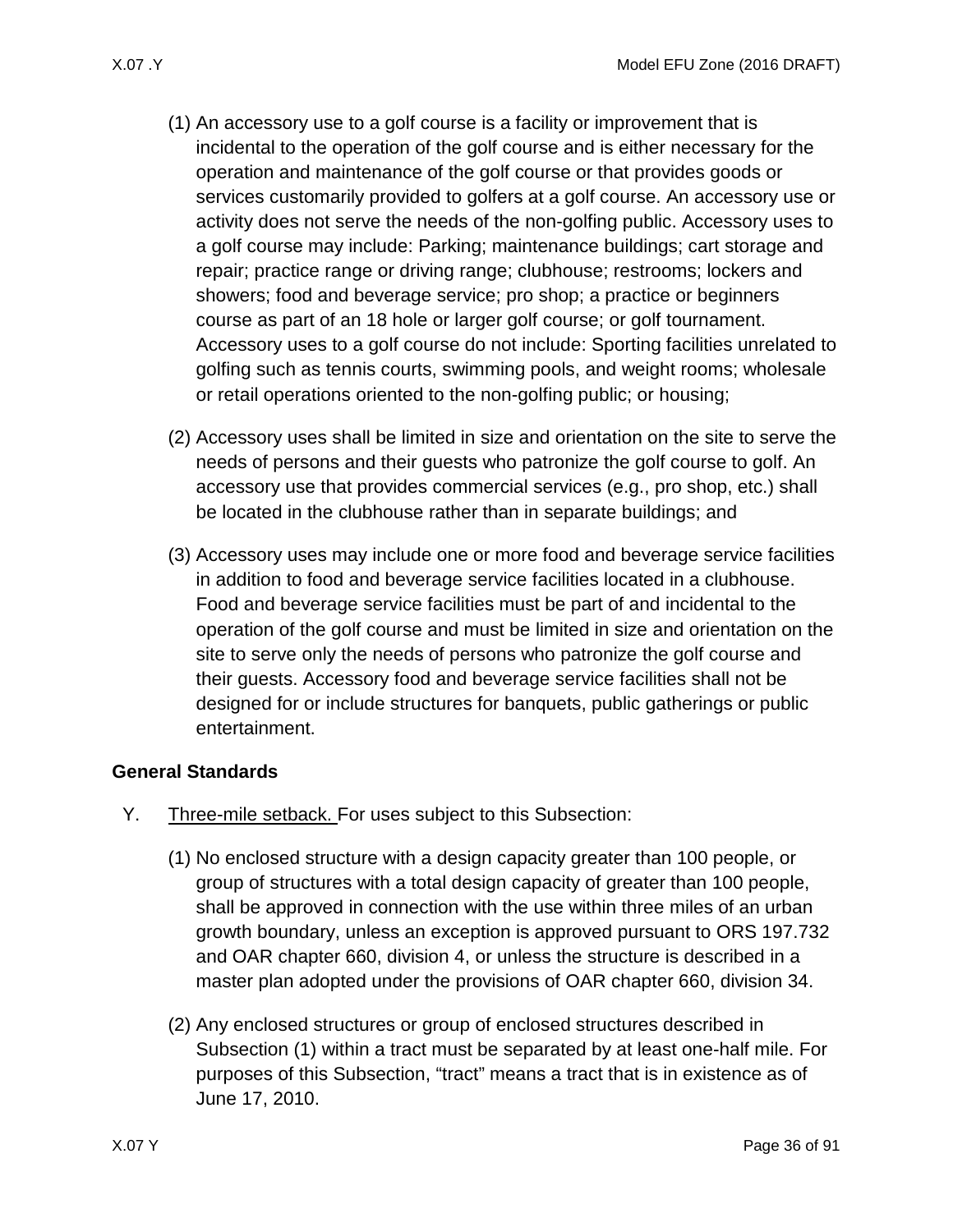- (3) Existing facilities wholly within a farm use zone may be maintained, enhanced or expanded on the same tract, subject to other requirements of law, but enclosed existing structures within a farm use zone within three miles of an urban growth boundary may not be expanded beyond the requirements of this ordinance.
- Z. Single-family dwelling deeds. The landowner shall sign and record in the deed records for the county a document binding the landowner, and the landowner's successors in interest, prohibiting them from pursuing a claim for relief or cause of action alleging injury from farming or forest practices for which no action or claim is allowed under ORS 30.936 or 30.937.
- AA. Expansion standards. Existing facilities wholly within a farm use zone may be maintained, enhanced or expanded on the same tract, subject to other requirements of law. An existing golf course may be expanded consistent with the requirements of Subsection [X.06 JJ](#page-17-0) and Section [X.08 .](#page-36-0)

# <span id="page-36-0"></span>**X.08 Conditional Use Review Criteria**

An applicant for a use permitted in Section [X.06](#page-14-0) must demonstrate compliance with the following criteria *[and any other conditional use criteria adopted by the county.]*

*Note: Subsection A. and B. are State requirements. Additional criteria are included under C. for counties that don't otherwise have adopted conditional use review criteria.*

- <span id="page-36-1"></span>A. The use will not force a significant change in accepted farm or forest practices on surrounding lands devoted to farm or forest use; and
- <span id="page-36-2"></span>B. The use will not significantly increase the cost of accepted farm or forest practices on surrounding lands devoted to farm or forest use.
- *C. The proposed use will be compatible with vicinity uses, and satisfies all relevant requirements of this ordinance and the following general criteria:*
	- (1) *The use is consistent with those goals and policies of the Comprehensive Plan which apply to the proposed use;*
	- (2) *The parcel is suitable for the proposed use considering its size, shape, location, topography, existence of improvements and natural features;*
	- (3) *The proposed use will not alter the character of the surrounding area in a manner which substantially limits, impairs or prevents the use of surrounding properties for the permitted uses listed in the underlying zoning district;*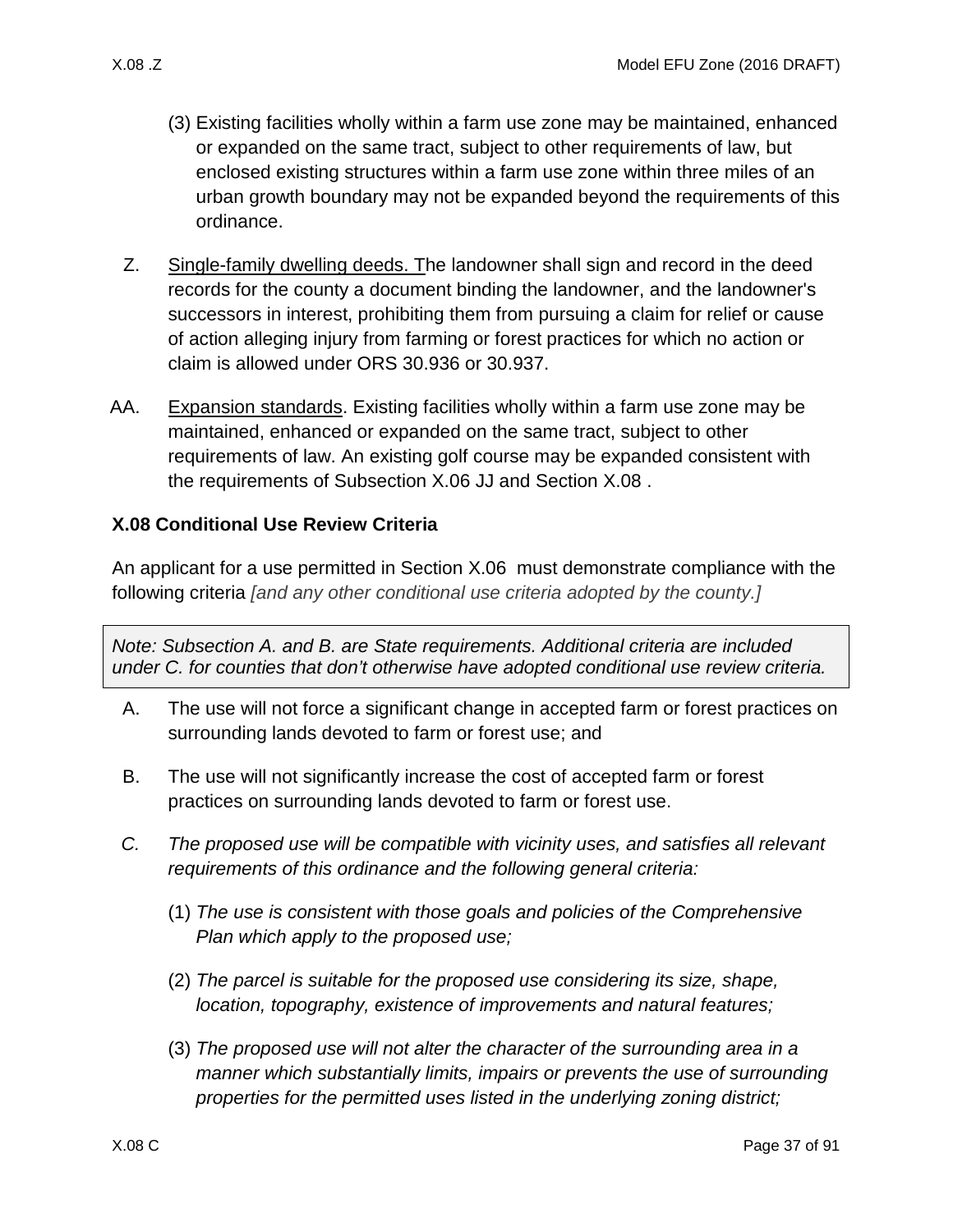- (4) *The proposed use is appropriate, considering the adequacy of public facilities and services existing or planned for the area affected by the use; and*
- (5) *The use is or can be made compatible with existing uses and other allowable uses in the area.*

# **X.09 Dwellings Customarily Provided in Conjunction with Farm Use**

- A. Large Tract Standards. On land not identified as high-value farmland as defined in Section [X.02 ,](#page-1-0) a dwelling may be considered customarily provided in conjunction with farm use if:
	- (1) The parcel on which the dwelling will be located is at least 160 acres.
	- (2) The subject tract is currently employed for farm use.
	- (3) The dwelling will be occupied by a person or persons who will be principally engaged in the farm use of the subject tract, such as planting, harvesting, marketing or caring for livestock, at a commercial scale.
	- (4) Except for seasonal farmworker housing approved prior to 2001, there is no other dwelling on the subject tract.
- <span id="page-37-1"></span><span id="page-37-0"></span>B. Farm Income Standards (non-high value)**.** On land not identified as high-value farmland, a dwelling may be considered customarily provided in conjunction with farm use if:
	- (1) The subject tract is currently employed for the farm use on which, in each of the last two years or three of the last five years, or in an average of three of the last five years, the farm operator earned the lower of the following:
		- (a) At least \$40,000 in gross annual income from the sale of farm products; or
		- (b) Gross annual income of at least the midpoint of the median income range of gross annual sales for farms in the county with gross annual sales of \$10,000 or more according to the 1992 Census of Agriculture, Oregon; and
	- (2) Except for seasonal farmworker housing approved prior to 2001, there is no other dwelling on lands designated for exclusive farm use pursuant to ORS Chapter 215 owned by the farm or ranch operator or on the farm or ranch operation;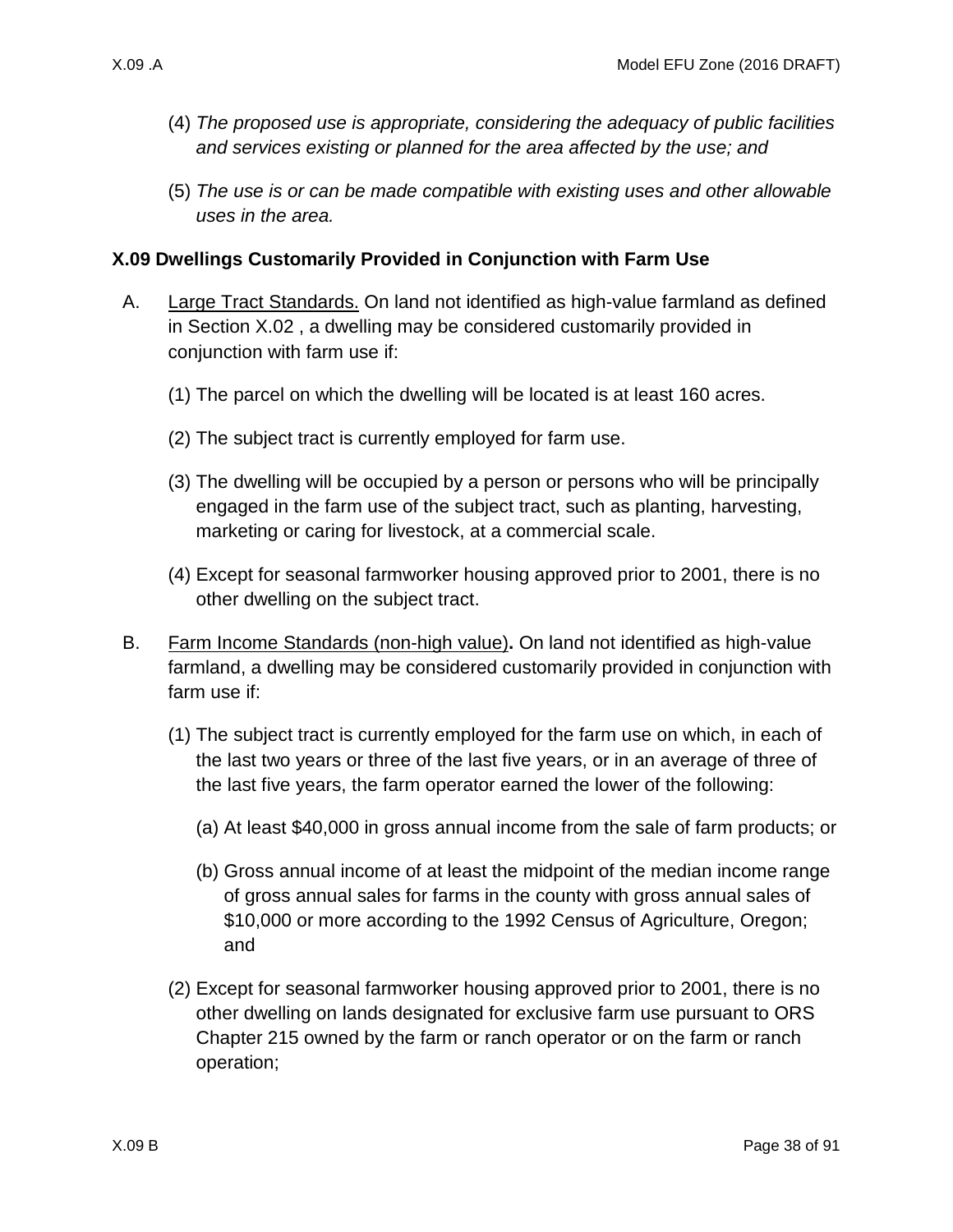- (3) The dwelling will be occupied by a person or persons who produced the commodities that grossed the income in Subsection [\(1\);](#page-37-0) and
- (4) In determining the gross income required by Subsection [\(1\):](#page-37-0)
	- (a) The cost of purchased livestock shall be deducted from the total gross income attributed to the farm or ranch operation;
	- (b) Only gross income from land owned, not leased or rented, shall be counted; and
	- (c) Gross farm income earned from a lot or parcel that has been used previously to qualify another lot or parcel for the construction or siting of a primary farm dwelling may not be used.
- <span id="page-38-1"></span><span id="page-38-0"></span>C. Farm Income Standards (high-value). On land identified as high-value farmland, a dwelling may be considered customarily provided in conjunction with farm use if:
	- (1) The subject tract is currently employed for the farm use on which the farm operator earned at least \$80,000 in gross annual income from the sale of farm products in each of the last two years or three of the last five years, or in an average of three of the last five years; and
	- (2) Except for seasonal farmworker housing approved prior to 2001, there is no other dwelling on lands designated for exclusive farm use owned by the farm or ranch operator or on the farm or ranch operation; and
	- (3) The dwelling will be occupied by a person or persons who produced the commodities that grossed the income in Subsection [\(1\);](#page-38-0)
	- (4) In determining the gross income required by Subsection [\(1\):](#page-38-0)
		- (a) The cost of purchased livestock shall be deducted from the total gross income attributed to the farm or ranch operation;
		- (b) Only gross income from land owned, not leased or rented, shall be counted; and
		- (c) Gross farm income earned from a lot or parcel that has been used previously to qualify another lot or parcel for the construction or siting of a primary farm dwelling may not be used.
- D. Farm Capability Standards**.**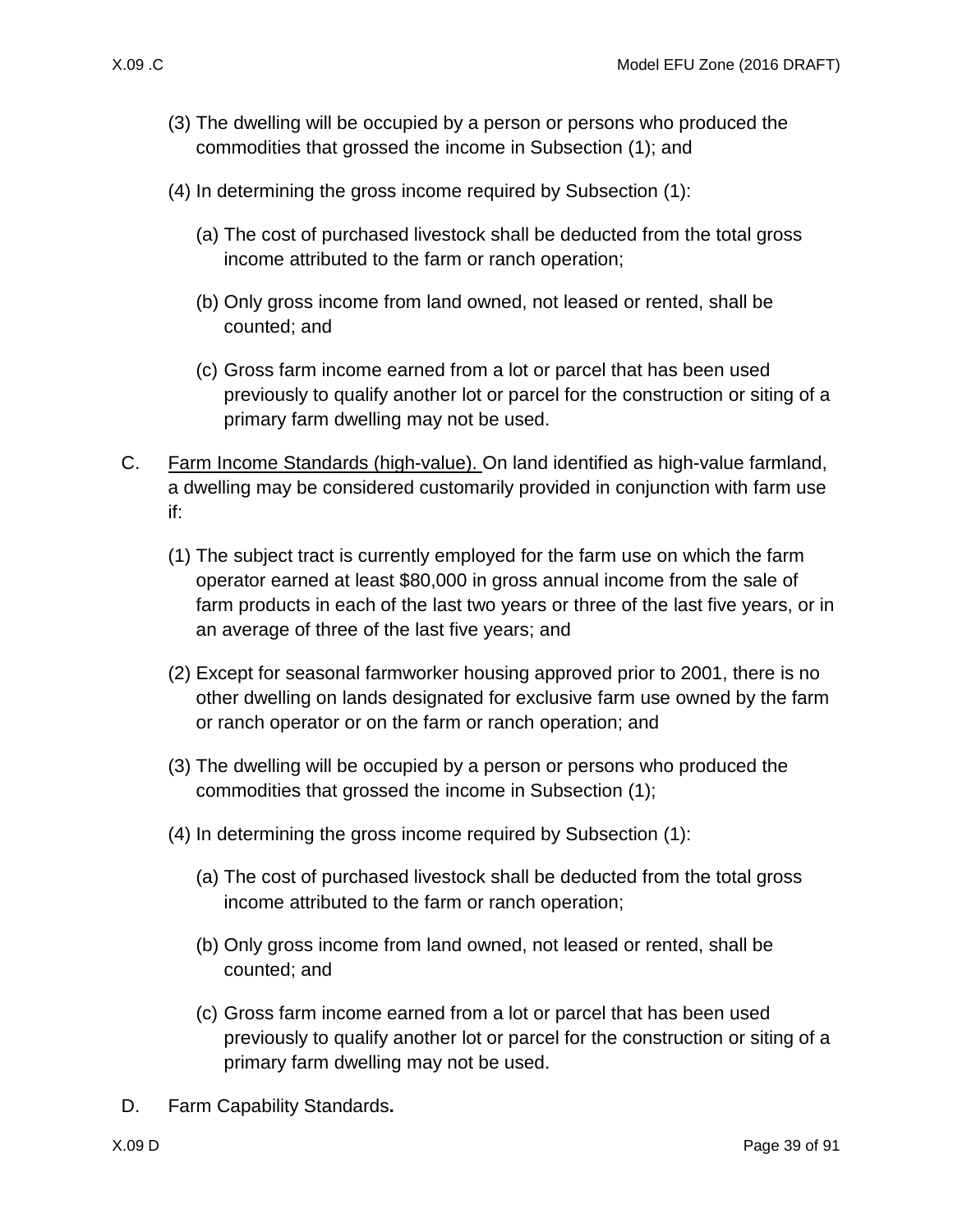- <span id="page-39-1"></span><span id="page-39-0"></span>(1) On land not identified as high-value farmland, a dwelling may be considered customarily provided in conjunction with farm use if:
	- (a) The subject tract is at least as large as the median size of those commercial farm or ranch tracts capable of generating at least \$10,000 in annual gross sales that are located within a study area that includes all tracts wholly or partially within one mile from the perimeter of the subject tract;
	- (b) The subject tract is capable of producing at least the median level of annual gross sales of county indicator crops as the same commercial farm or ranch tracts used to calculate the tract size in Subsection [\(a\);](#page-39-0)
	- (c) The subject tract is currently employed for a farm use, , at a level capable of producing the annual gross sales required in Subsection [\(a\);](#page-39-0)
	- (d) The subject lot or parcel on which the dwelling is proposed is not less than 10 acres;
	- (e) Except for seasonal farmworker housig approved prior to 2001, there is no other dwelling on the subject tract;
	- (f) The dwelling will be occupied by a person or persons who will be principally engaged in the farm use of the subject tract, such as planting, harvesting, marketing or caring for livestock, at a commercial scale; and
	- (g) If no farm use has been established at the time of application, land use approval shall be subject to a condition that no building permit may be issued prior to the establishment of the farm use required by Subsection [\(c\).](#page-39-1)
	- (h) In determining the gross sales capability required by Subsection [\(c\):](#page-39-1)
		- (i) The actual or potential cost of purchased livestock shall be deducted from the total gross sales attributed to the farm or ranch tract;
		- (ii) Only actual or potential sales from land owned, not leased or rented, shall be counted; and
		- (iii) Actual or potential gross farm sales earned from a lot or parcel that has been used previously to qualify another lot or parcel for the construction or siting of a primary farm dwelling may not be used.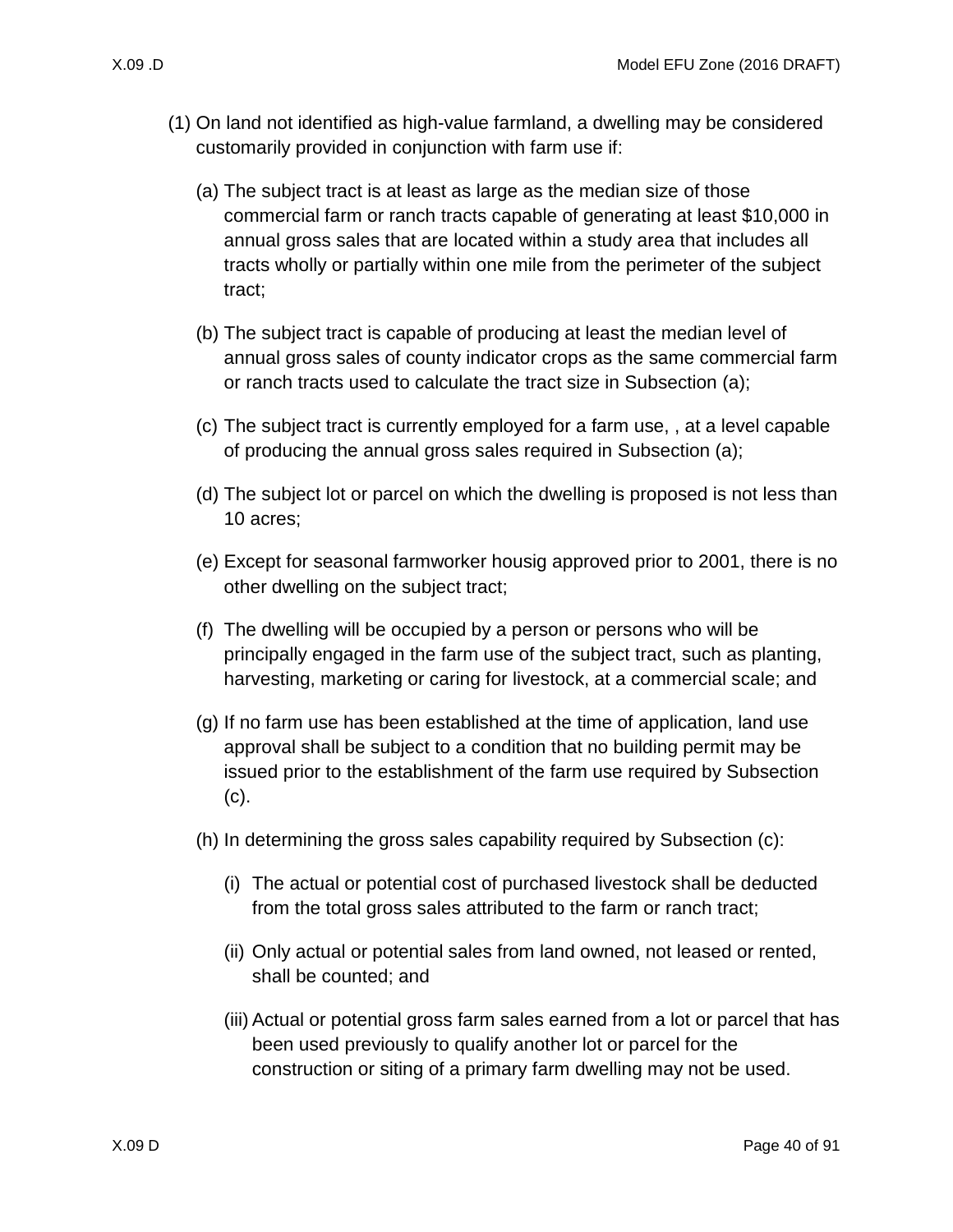- - (2) In order to identify the commercial farm or ranch tracts to be used in Subsection [\(a\),](#page-39-0) the potential gross sales capability of each tract in the study area, including the subject tract, must be determined, using the gross sales figures prepared by the county pursuant to OAR 660-033-0135(2)(c).

*Note: This option is available only if the county prepared the potential gross sales figures and received DLCD approval.*

- E. Additional Farm Income Standards.
	- (1) For the purpose of Subsections [B](#page-37-1) or [C,](#page-38-1) noncontiguous lots or parcels zoned for farm use in the same county or contiguous counties may be used to meet the gross income requirements. Lots or parcels in eastern or western Oregon may not be used to qualify a dwelling in the other part of the state.

*Note: Except for Hood River and Wasco counties and Jackson and Klamath counties when a farm or ranch operation has lots or parcels in both "western" and "eastern" Oregon as defined in Section X.02*

- (2) Prior to the final approval for a dwelling authorized by Subsections [B](#page-37-1) and [C](#page-38-1)  that requires one or more contiguous or non-contiguous lots or parcels of a farm or ranch operation to comply with the gross farm income requirements, the applicant shall complete and record with the county clerk the covenants, conditions, and restrictions form provided by the county (Exhibit A to OAR Chapter 660 Division 33). The covenants, conditions and restrictions shall be recorded for each lot or parcel subject to the application for the primary farm dwelling and shall preclude:
	- (a) All future rights to construct a dwelling except for accessory farm dwellings, relative farm assistance dwellings, temporary hardship dwellings or replacement dwellings allowed by ORS Chapter 215; and
	- (b) The use of any gross farm income earned on the lots or parcels to qualify another lot or parcel for a primary farm dwelling.
- (3) The covenants, conditions and restrictions are irrevocable, unless a statement of release is signed by an authorized representative of the county or counties where the property subject to the covenants, conditions and restrictions is located;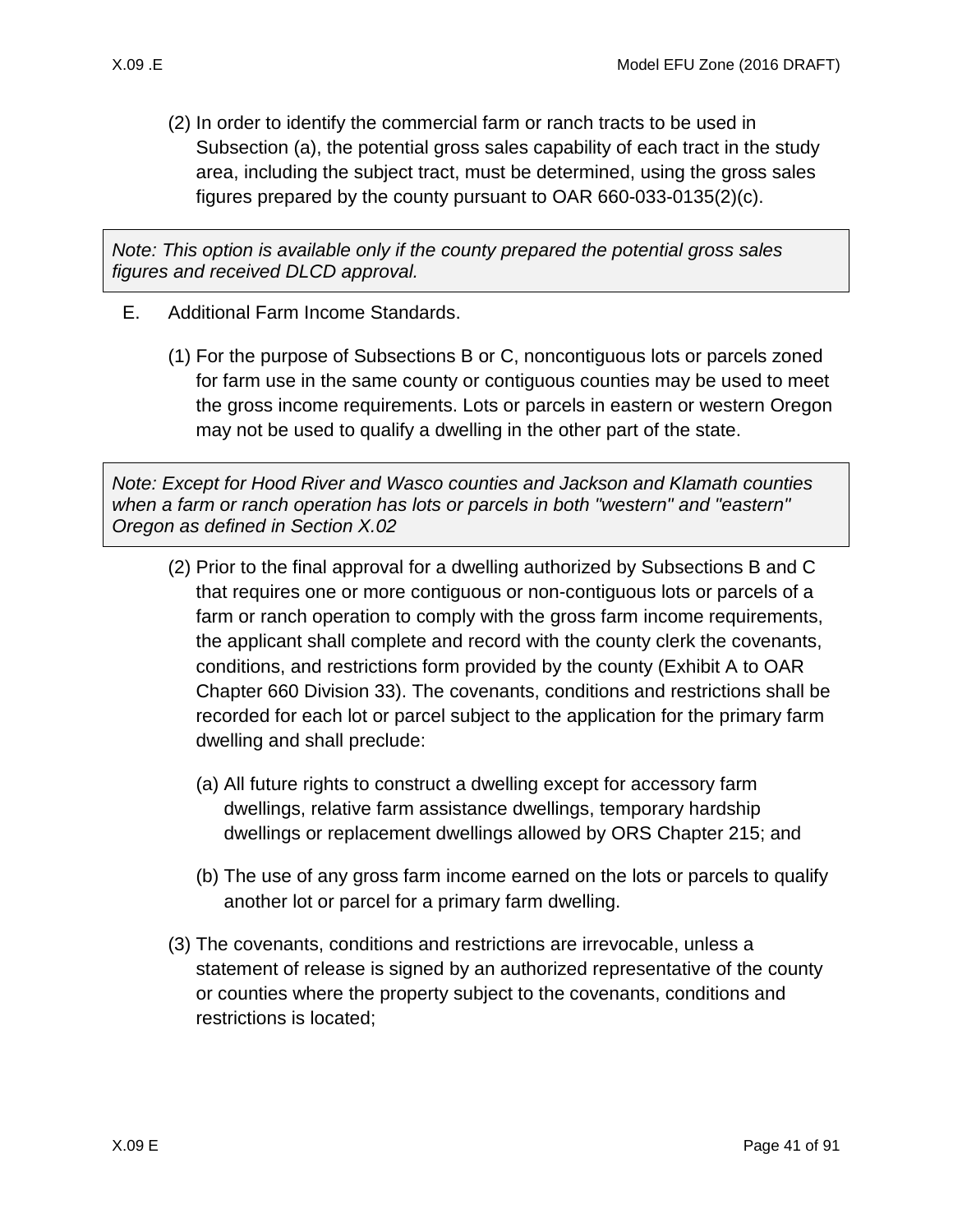*Enforcement of the covenants, conditions and restrictions may be undertaken by the Department of Land Conservation and Development or by the county or counties where the property subject to the covenants, conditions and restrictions is located;*

*The failure to follow the requirements of this Section shall not affect the validity of the transfer of property or the legal remedies available to the buyers of property that is subject to the covenants, conditions and restrictions required by this Section;* 

*The planning director shall maintain a copy of the covenants, conditions and restrictions filed in the county deed records pursuant to this Section and a map or other record depicting the lots and parcels subject to the covenants, conditions and restrictions filed in the county deed records pursuant to this Section. The map or other record required by this Subsection shall be readily available to the public in the county planning office.* 

- F. Commercial Dairy Farm Standards. A dwelling may be considered customarily provided in conjunction with a commercial dairy farm and capable of earning the gross annual income requirements by Subsections [B](#page-37-1) or [C](#page-38-1) above, subject to the following requirements:
	- (1) The subject tract will be employed as a commercial dairy as defined in Subsection [\(7\);](#page-42-0)
	- (2) The dwelling is sited on the same lot or parcel as the buildings required by the commercial dairy;
	- (3) Except for seasonal farmworker housing approved prior to 2001, there is no other dwelling on the subject tract;
	- (4) The dwelling will be occupied by a person or persons who will be principally engaged in the operation of the commercial dairy farm, such as the feeding, milking or pasturing of the dairy animals or other farm use activities necessary to the operation of the commercial dairy farm;
	- (5) The building permits, if required, have been issued for and construction has begun for the buildings and animal waste facilities required for a commercial dairy farm; and
	- (6) The Oregon Department of Agriculture has approved the following:
		- (a) A permit for a "confined animal feeding operation" under ORS 468B.050 and 468B.200 to 468B.230; and
		- (b) A Producer License for the sale of dairy products under ORS 621.072.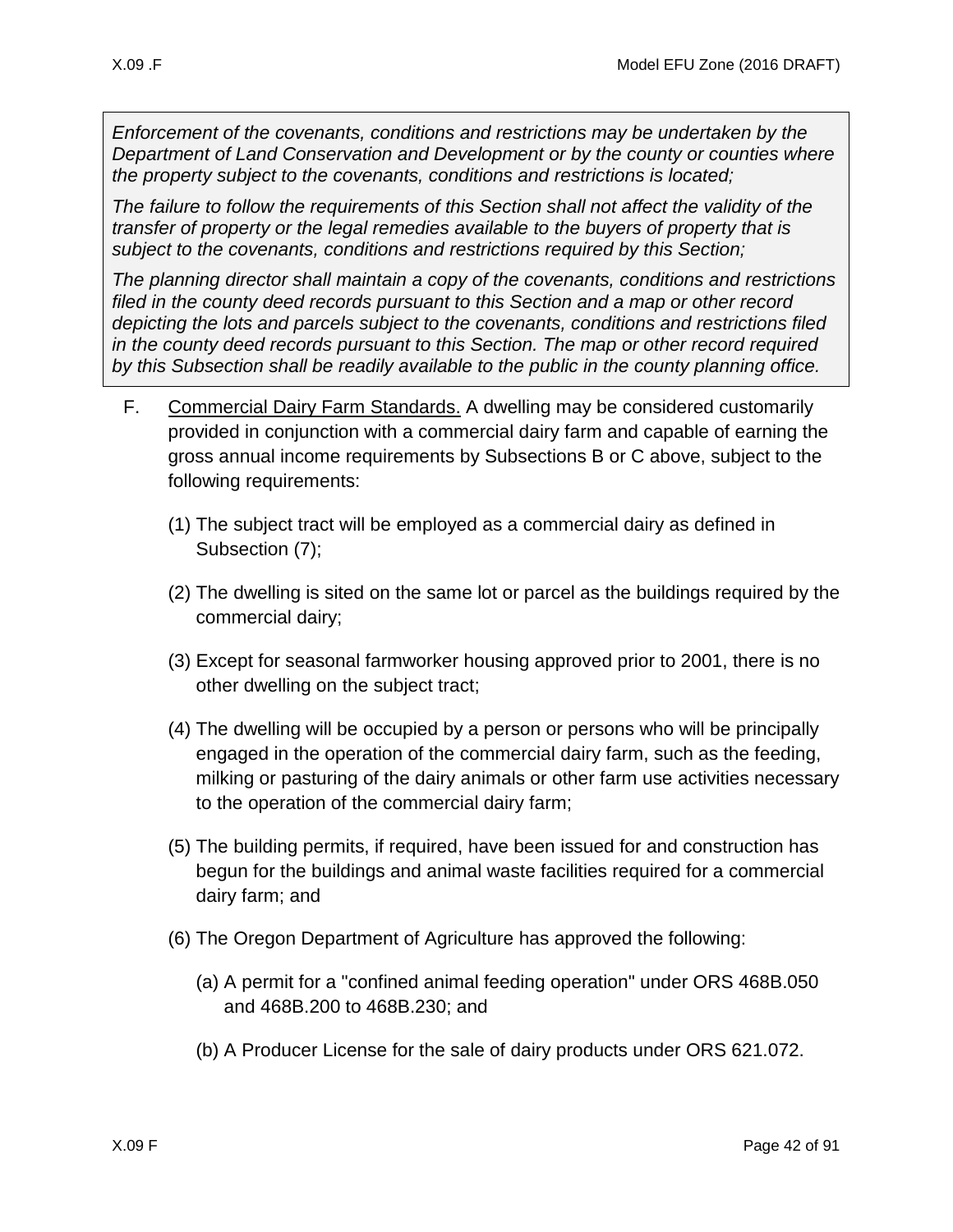- <span id="page-42-0"></span>(7) As used in this Section, "commercial dairy farm" is a dairy operation that owns a sufficient number of producing dairy animals capable of earning the gross annual income required by Subsections [B](#page-37-1) or [C,](#page-38-1) whichever is applicable, from the sale of fluid milk.
- <span id="page-42-3"></span><span id="page-42-2"></span><span id="page-42-1"></span>G. Relocated Farm Operations. A dwelling may be considered customarily provided in conjunction with farm use if:
	- (1) Within the previous two years, the applicant owned and operated a different farm or ranch operation that earned the gross farm income in each of the last five years or four of the last seven years as required by Subsection [B](#page-37-1) or [C,](#page-38-1) whichever is applicable;
	- (2) The subject lot or parcel on which the dwelling will be located is:
		- (a) Currently employed for the farm use that produced in each of the last two years or three of the last five years, or in an average of three of the last five years the gross farm income required by Subsection [B](#page-37-1) or [C,](#page-38-1) whichever is applicable; and
		- (b) At least the size of the applicable minimum lot size under Section [X.17 ;](#page-76-0)
	- (3) Except for seasonal farmworker housing approved prior to 2001, there is no other dwelling on the subject tract;
	- (4) The dwelling will be occupied by a person or persons who produced the commodities that grossed the income in Subsection [\(1\);](#page-42-1) and
	- (5) In determining the gross income required by Subsection [\(1\)](#page-42-1) and Subsection  $(2)$ :
		- (a) The cost of purchased livestock shall be deducted from the total gross income attributed to the tract; and
		- (b) Only gross income from land owned, not leased or rented, shall be counted.
- H. Farming of a marijuana crop, and the gross sales derived from selling a marijuana crop, may not be used to demonstrate compliance with the approval criteria fro a primary farm dwelling.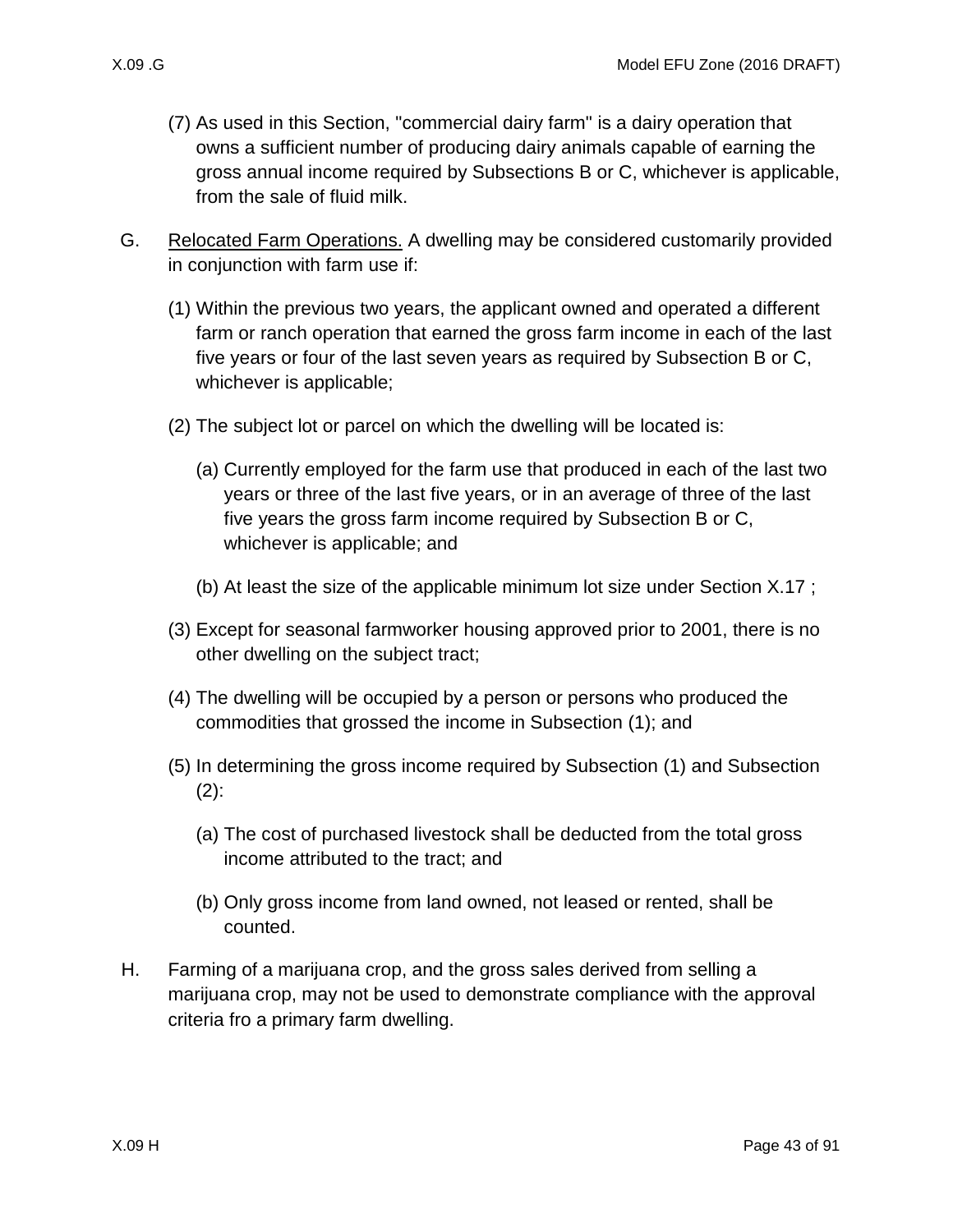# **X.10 Accessory Farm Dwellings**

- <span id="page-43-0"></span>A. Accessory farm dwellings may be considered customarily provided in conjunction with farm use if each accessory farm dwelling meets all the following requirements:
	- (1) The accessory farm dwelling will be occupied by a person or persons who will be principally engaged in the farm use of the land and whose seasonal or year-round assistance in the management of the farm use, such as planting, harvesting, marketing or caring for livestock, is or will be required by the farm operator;
	- (2) The accessory farm dwelling will be located:
		- (a) On the same lot or parcel as the primary farm dwelling;
		- (b) On the same tract as the primary farm dwelling when the lot or parcel on which the accessory farm dwelling will be sited is consolidated into a single parcel with all other contiguous lots and parcels in the tract;
		- (c) On a lot or parcel on which the primary farm dwelling is not located, when the accessory farm dwelling is limited to only a manufactured dwelling with a deed restriction. The deed restriction shall be filed with the county clerk and require the manufactured dwelling to be removed when the lot or parcel is conveyed to another party. The manufactured dwelling may remain if it is reapproved under these provisions;
		- (d) On any lot or parcel, when the accessory farm dwelling is limited to only attached multi-unit residential structures allowed by the applicable state building code or similar types of farmworker housing as that existing on farm or ranch operations registered with the Department of Consumer and Business Services, Oregon Occupational Safety and Health Division under ORS 658.750. A county shall require all accessory farm dwellings approved under this Subsection to be removed, demolished or converted to a nonresidential use when farmworker housing is no longer required. "Farmworker housing" shall have the meaning set forth in 215.278 and not the meaning in 315.163; or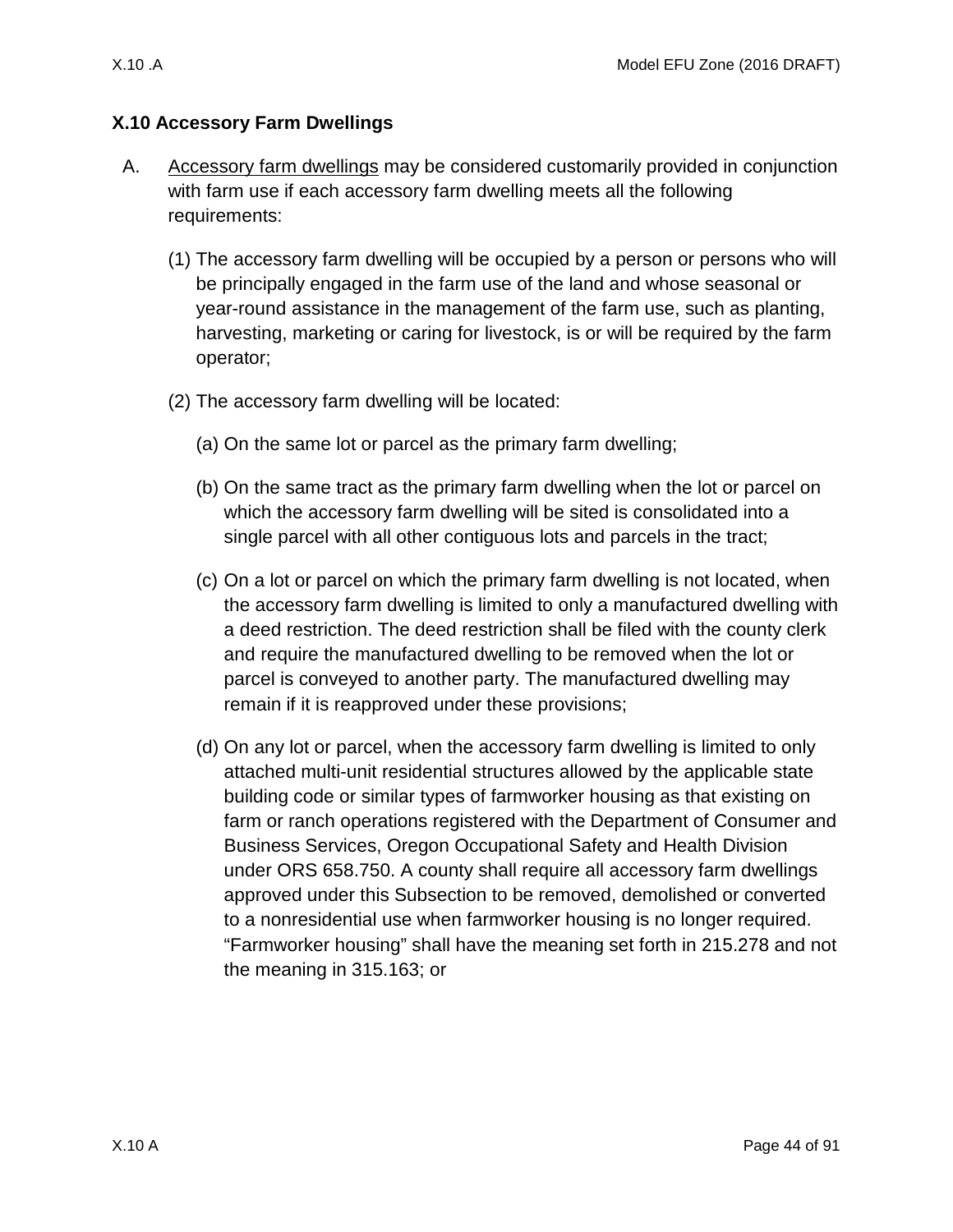- (e) On a lot or parcel on which the primary farm dwelling is not located, when the accessory farm dwelling is located on a lot or parcel at least the size of the applicable minimum lot size under ORS 215.780 and the lot or parcel complies with the gross farm income requirements in OAR 660-033- 0135(3) or (4), whichever is applicable; and
- (3) There is no other dwelling on the lands designated for exclusive farm use owned by the farm operator that is vacant or currently occupied by persons not working on the subject farm or ranch and that could reasonably be used as an accessory farm dwelling.
- B. In addition to the requirements in Subsection [A,](#page-43-0) the primary farm dwelling to which the proposed dwelling would be accessory, meets one of the following:
	- (1) On land not identified as high-value farmland, the primary farm dwelling is located on a farm or ranch operation that is currently employed for farm use, as defined in ORS 215.203, on which, in each of the last two years or three of the last five years or in an average of three of the last five years, the farm operator earned the lower of the following:
		- (a) At least \$40,000 in gross annual income from the sale of farm products. In determining the gross income, the cost of purchased livestock shall be deducted from the total gross income attributed to the tract; or
		- (b) Gross annual income of at least the midpoint of the median income range of gross annual sales for farms in the county with gross annual sales of \$10,000 or more according to the 1992 Census of Agriculture, Oregon. In determining the gross income, the cost of purchased livestock shall be deducted from the total gross income attributed to the tract;
	- (2) On land identified as high-value farmland, the primary farm dwelling is located on a farm or ranch operation that is currently employed for farm use, as defined in ORS 215.203, on which the farm operator earned at least \$80,000 in gross annual income from the sale of farm products in each of the last two years or three of the last five years or in an average of three of the last five years. In determining the gross income, the cost of purchased livestock shall be deducted from the total gross income attributed to the tract; or
	- (3) It is located on a commercial dairy farm as defined in Section [X.09 G;](#page-42-3) and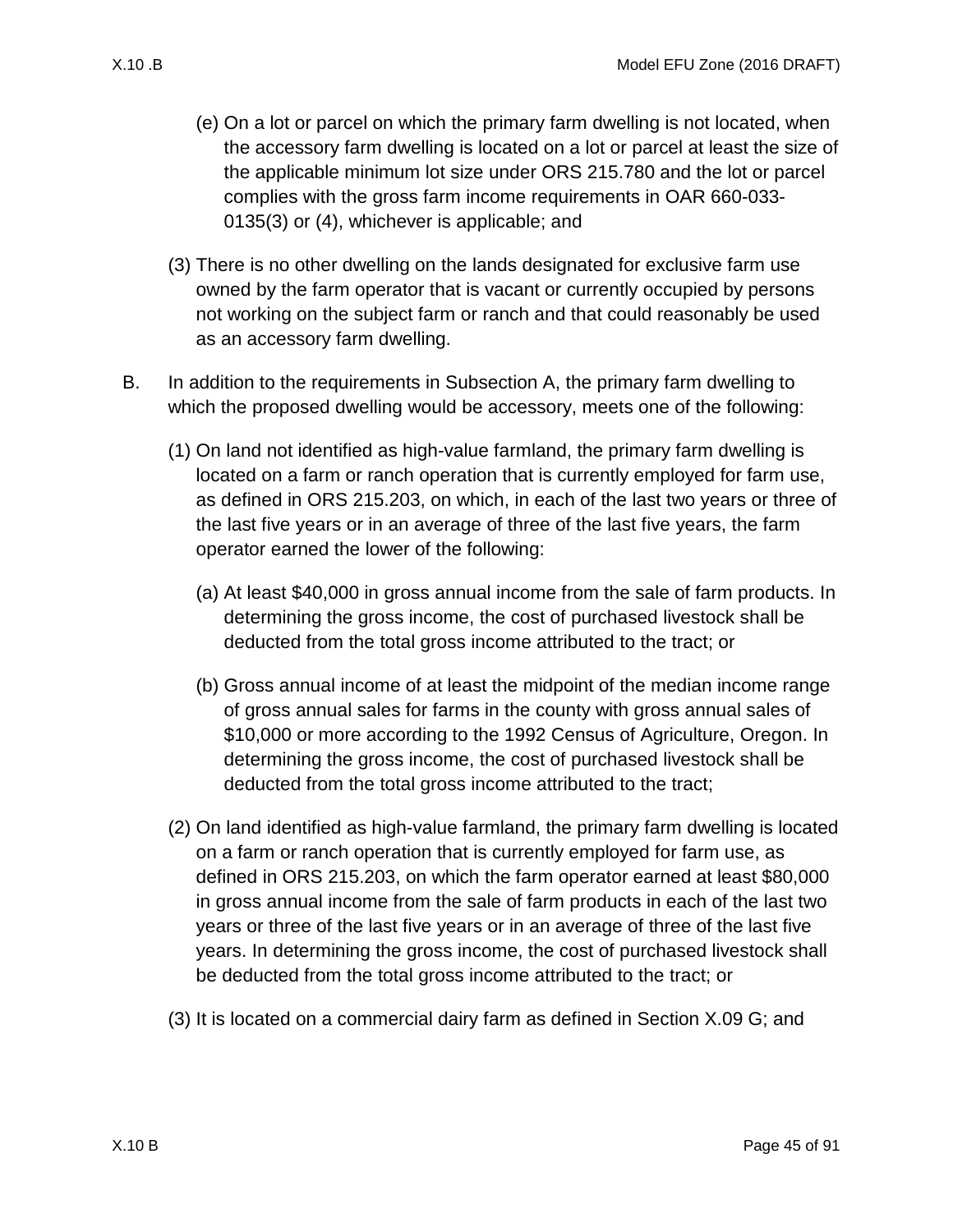- (a) The building permits, if required, have been issued and construction has begun or been completed for the buildings and animal waste facilities required for a commercial dairy farm;
- (b) The Oregon Department of Agriculture has approved a permit for a "confined animal feeding operation" under ORS 468B.050 and 468B.200 to 468B.230; and
- (c) A Producer License for the sale of dairy products under ORS 621.072.
- C. No division of a lot or parcel for an accessory farm dwelling shall be approved pursuant to this Subsection. If it is determined that an accessory farm dwelling satisfies the requirements of this ordinance, a parcel may be created consistent with the minimum parcel size requirements in Subsection [X.17 A.](#page-76-1)
- D. An accessory farm dwelling approved pursuant to this Section cannot later be used to satisfy the requirements for a dwelling not provided in conjunction with farm use pursuant to Subsection [X.05 E.](#page-14-1)
- E. For purposes of this Subsection, "accessory farm dwelling" includes all types of residential structures allowed by the applicable state building code.
- F. Farming of a marijuana crop shall not be used to demonstrate compliance with the approval criteria for an accessory farm dwelling.
- G. No accessory farm dwelling unit may be occupied by a relative of the owner or operator of the farmworker housing. "Relative" means a spouse of the owner or operator or an ancestor, lineal descendant or whole or half sibling of the owner or operator or the spouse of the owner or operator.

# **X.11 Lot of Record Dwellings**

- <span id="page-45-1"></span><span id="page-45-0"></span>A. A lot of record dwelling may be approved on a pre-existing lot or parcel if:
	- (1) The lot or parcel on which the dwelling will be sited was lawfully created and was acquired and owned continuously by the present owner as defined in Subsection [E:](#page-48-0)
		- (a) Since prior to January 1, 1985; or
		- (b) By devise or by intestate succession from a person who acquired and had owned continuously the lot or parcel since prior to January 1, 1985.
	- (2) The tract on which the dwelling will be sited does not include a dwelling;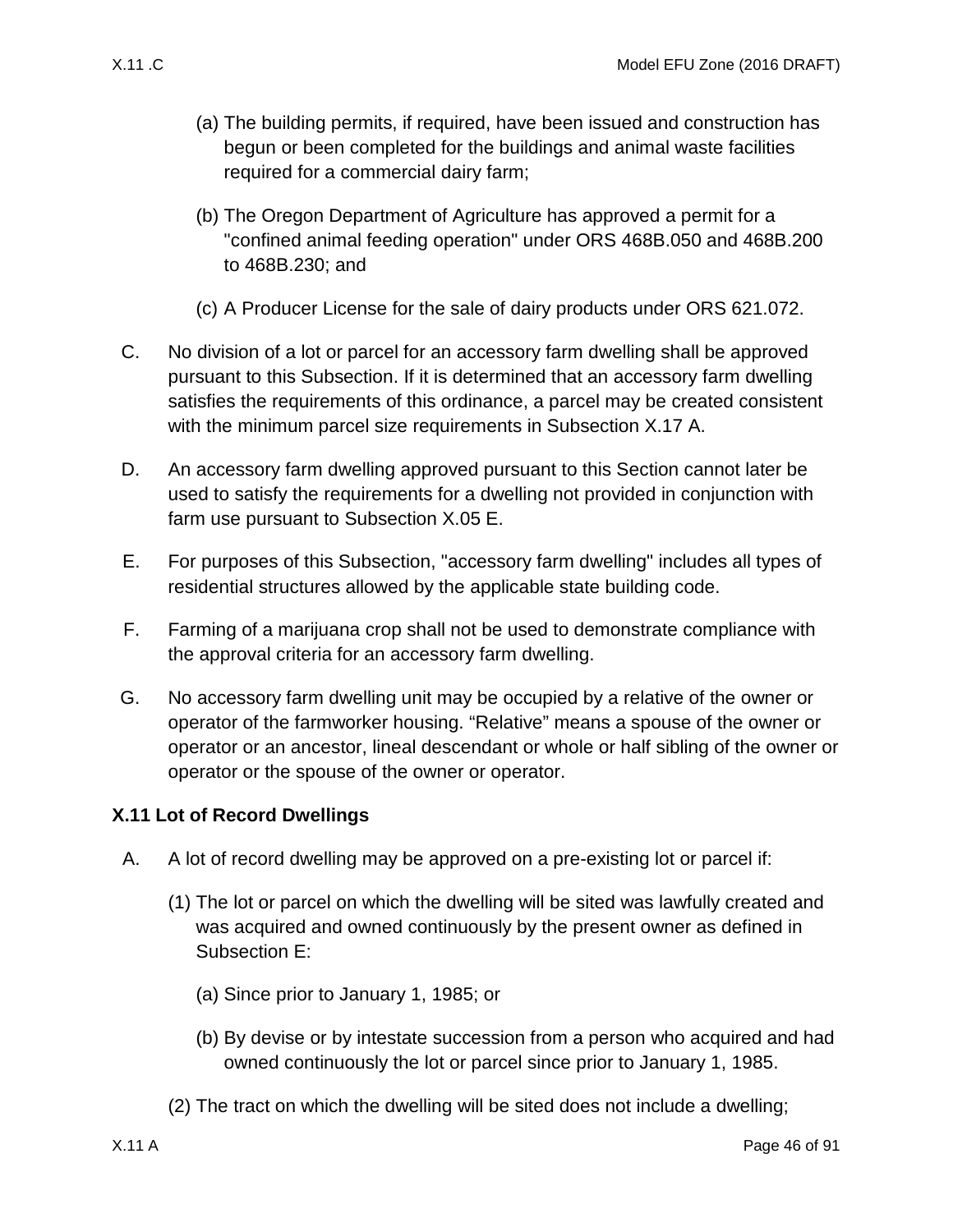- (3) The lot or parcel on which the dwelling will be sited was part of a tract on November 4, 1993, no dwelling exists on another lot or parcel that was part of that tract;
- (4) The proposed dwelling is not prohibited by, and will comply with, the requirements of the acknowledged comprehensive plan and land use regulations and other provisions of law;
- <span id="page-46-1"></span>(5) The lot or parcel on which the dwelling will be sited is not high-value farmland except as provided in Subsections [C](#page-46-0) and [D;](#page-47-0) and
- (6) When the lot or parcel on which the dwelling will be sited lies within an area designated in the comprehensive plan as habitat of big game, the siting of the dwelling is consistent with the limitations on density upon which the acknowledged comprehensive plan and land use regulations intended to protect the habitat are based.
- <span id="page-46-2"></span>B. When the lot or parcel on which the dwelling will be sited is part of a tract, the remaining portions of the tract are consolidated into a single lot or parcel when the dwelling is allowed;
- <span id="page-46-3"></span><span id="page-46-0"></span>C. Notwithstanding the requirements of Subsection [X.11 A\(5\),](#page-46-1) a single-family dwelling may be sited on high-value farmland if:
	- (1) It meets the other requirements of Subsections [A](#page-45-0) and [B;](#page-46-2)
	- (2) The lot or parcel is protected as high-value farmland as defined in Subsection  $X.02 U(1)$ ;
	- (3) The county hearings officer *[planning director]* determines that:
		- (a) The lot or parcel cannot practicably be managed for farm use, by itself or in conjunction with other land, due to extraordinary circumstances inherent in the land or its physical setting that do not apply generally to other land in the vicinity.
			- (i) For the purposes of this Section, this criterion asks whether the subject lot or parcel can be physically put to farm use without undue hardship or difficulty because of extraordinary circumstances inherent in the land or its physical setting. Neither size alone nor a parcel's limited economic potential demonstrates that a lot or parcel cannot be practicably managed for farm use.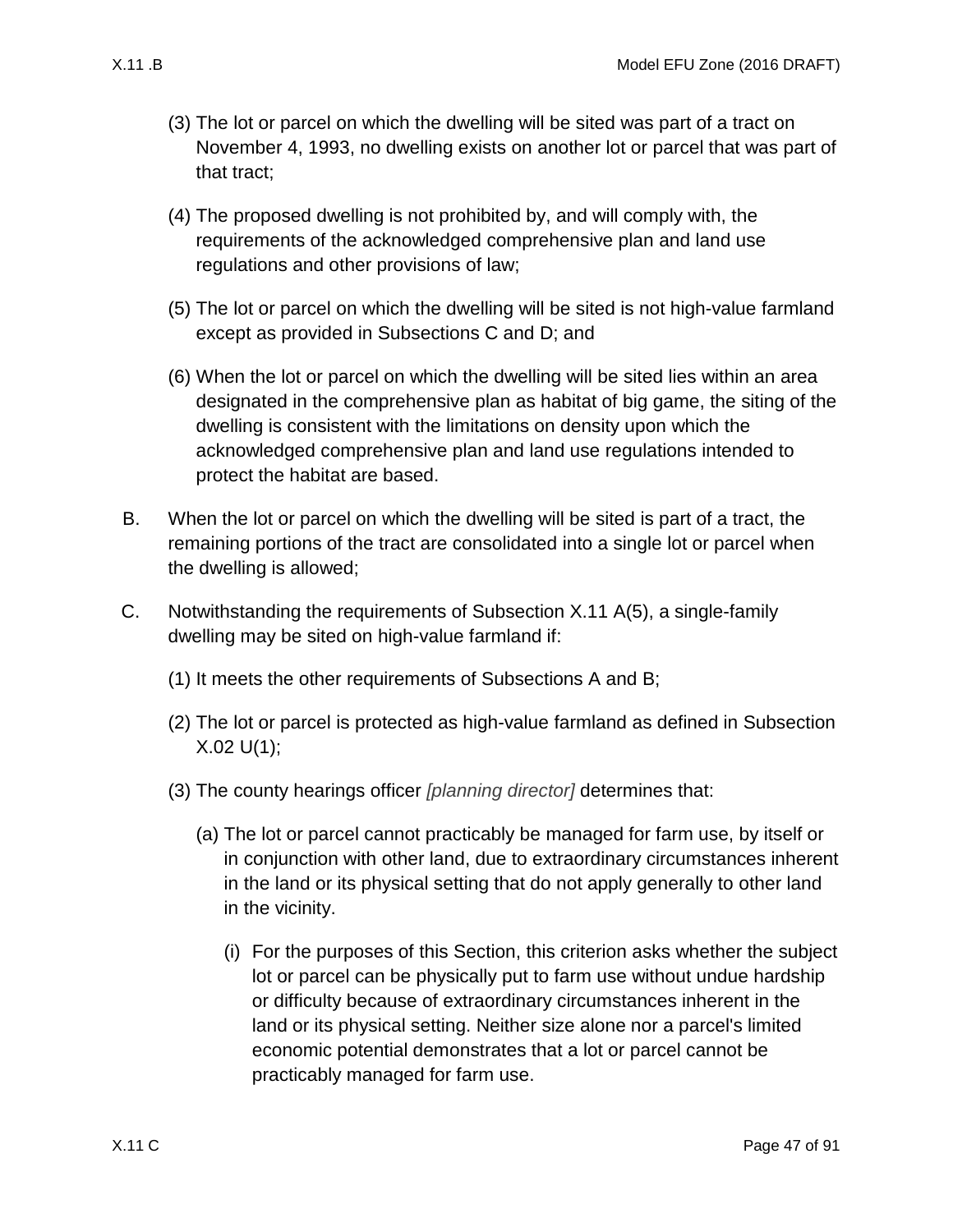- (ii) Examples of "extraordinary circumstances inherent in the land or its physical setting" include very steep slopes, deep ravines, rivers, streams, roads, railroad or utility lines or other similar natural or physical barriers that by themselves or in combination separate the subject lot or parcel from adjacent agricultural land and prevent it from
	- adjacent or nearby farms. (iii) A lot or parcel that has been put to farm use despite the proximity of a natural barrier or since the placement of a physical barrier shall be

being practicably managed for farm use by itself or together with

(b) The dwelling will comply with the provisions of [X.08 ;](#page-36-0) and

presumed manageable for farm use;

(c) The dwelling will not materially alter the stability of the overall land use pattern in the area by applying the standards set forth in Subsection [X.12](#page-49-0)  [A.](#page-49-0)

*Note: A county is required to provide notice of all applications for dwellings allowed under Subsection [C](#page-46-0) to the Oregon Department of Agriculture. Notice must be mailed at least 20 calendar days prior to the public hearing before the hearings officer under Subsection [X.11 C\(3\).](#page-46-3)*

- <span id="page-47-0"></span>D. Notwithstanding the requirements of Subsection [X.11 A\(5\),](#page-46-1) a single-family dwelling may be sited on high-value farmland if:
	- (1) It meets the other requirements of Subsections [A](#page-45-0) and [B;](#page-46-2)
	- (2) The tract on which the dwelling will be sited is:
		- (a) Identified in Subsection [X.02 U\(3\);](#page-6-0)
		- (b) Not high-value farmland defined in Subsection [X.02 U\(1\);](#page-5-0) and
		- (c) Twenty-one acres or less in size; and
	- (3) The tract is bordered on at least 67 percent of its perimeter by tracts that are smaller than 21 acres, and at least two such tracts had dwellings on January 1, 1993; or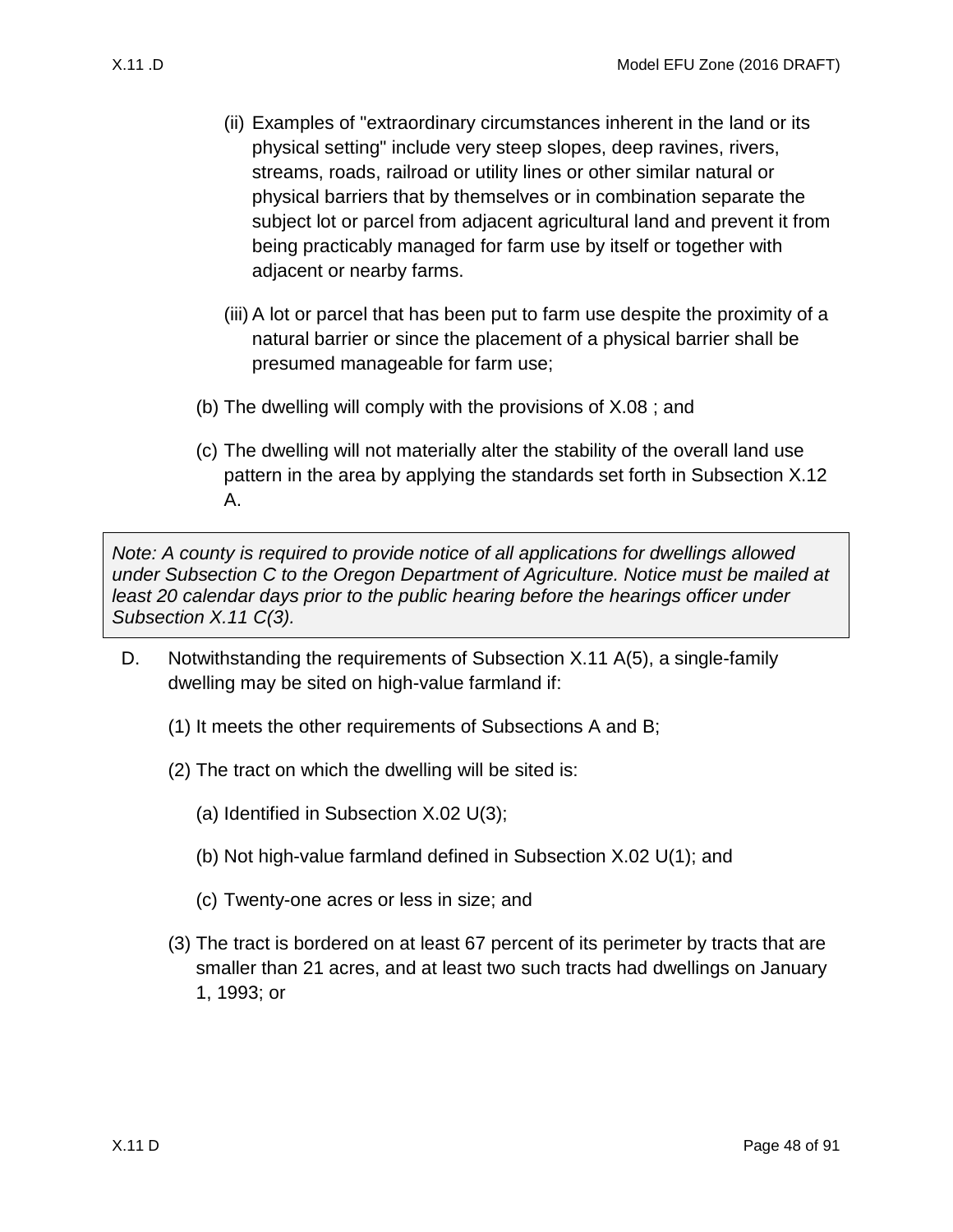- (4) The tract is not a flaglot and is bordered on at least 25 percent of its perimeter by tracts that are smaller than 21 acres, and at least four dwellings existed on January 1, 1993, within one-quarter mile of the center of the subject tract. Up to two of the four dwellings may lie within an urban growth boundary, but only if the subject tract abuts an urban growth boundary; or
- (5) The tract is a flaglot and is bordered on at least 25 percent of its perimeter by tracts that are smaller than 21 acres, and at least four dwellings existed on January 1, 1993, within one-quarter mile of the center of the subject tract and on the same side of the public road that provides access to the subject tract. The governing body of a county must interpret the center of the subject tract as the geographic center of the flag lot if the applicant makes a written request for that interpretation and that interpretation does not cause the center to be located outside the flag lot. Up to two of the four dwellings may lie within an urban growth boundary, but only if the subject tract abuts an urban growth boundary:
	- (a) "Flaglot" means a tract containing a narrow strip or panhandle of land providing access from the public road to the rest of the tract.
	- (b) "Geographic center of the flaglot" means the point of intersection of two perpendicular lines of which the first line crosses the midpoint of the longest side of a flaglot, at a 90-degree angle to the side, and the second line crosses the midpoint of the longest adjacent side of the flaglot.
- <span id="page-48-0"></span>E. For purposes of Subsection [A,](#page-45-0) "owner" includes the wife, husband, son, daughter, mother, father, brother, brother-in-law, sister, sister-in-law, son-in-law, daughter-in-law, mother-in-law, father-in-law, aunt, uncle, niece, nephew, stepparent, stepchild, grandparent or grandchild of the owner or a business entity owned by any one or a combination of these family members;
- F. The county assessor shall be notified that the governing body intends to allow the dwelling.
- G. An approved single-family dwelling under this Section may be transferred by a person who has qualified under this Section to any other person after the effective date of the land use decision.
- H. The county shall provide notice of all applications for lot of record dwellings on high value farmland to the State Department of Agriculture. Notice shall be provided in accordance with land use regulations and shall be mailed at least 20 calendar days prior to the public hearing.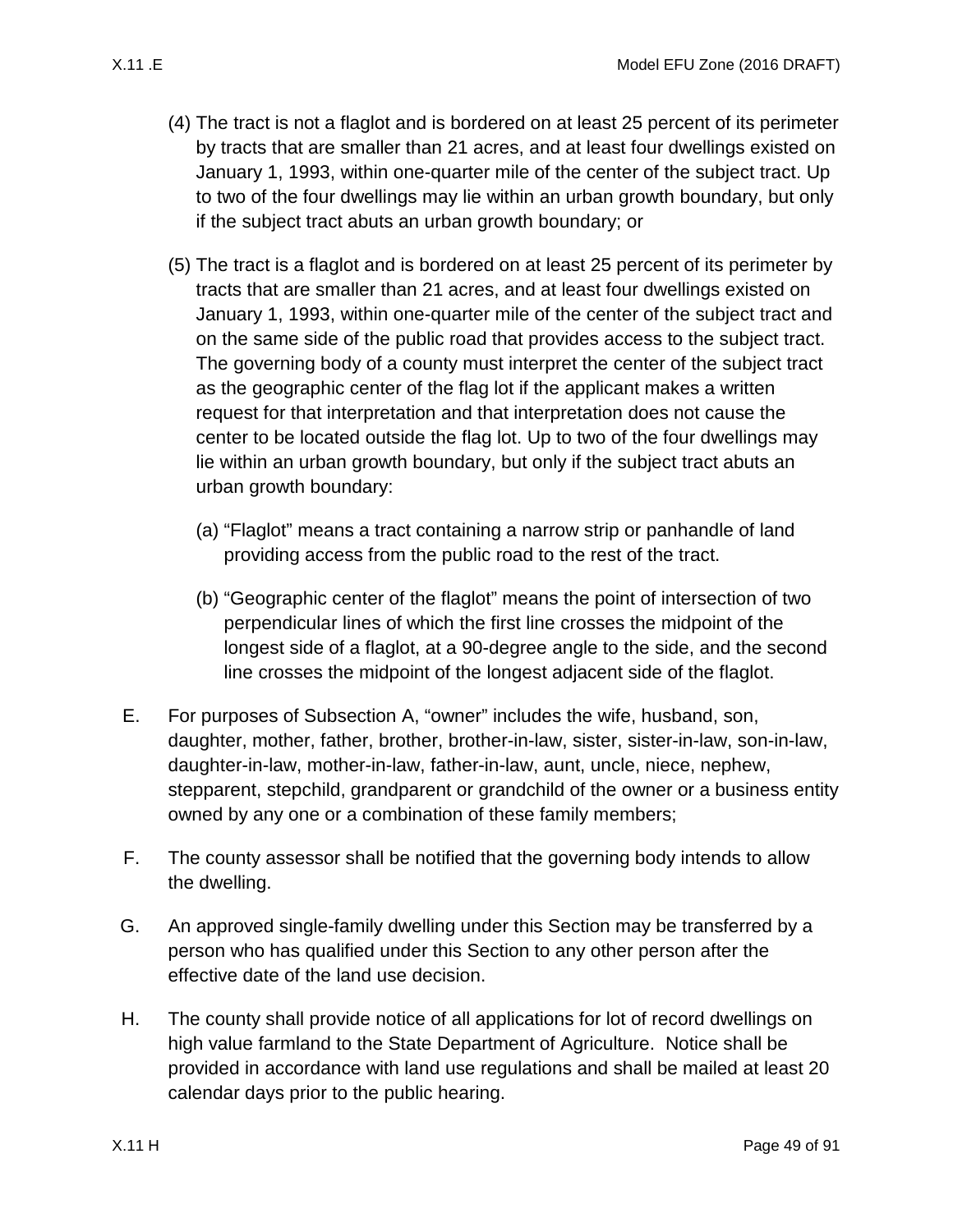### <span id="page-49-1"></span>**X.12 Dwellings Not in Conjunction with Farm Use**

Non-farm dwelling. A non-farm dwelling is subject to the following requirements:

- <span id="page-49-0"></span>A. The dwelling or activities associated with the dwelling will not force a significant change in or significantly increase the cost of accepted farming or forest practices on nearby lands devoted to farm or forest use;
- B. Non-farm dwelling suitability standards.
	- (1) The dwelling, including essential or accessory improvements or structures, is situated upon a lot or parcel, or, in the case of an existing lot or parcel, upon a portion of a lot or parcel, that is generally unsuitable land for the production of farm crops and livestock or merchantable tree species, considering the terrain, adverse soil or land conditions, drainage and flooding, vegetation, location and size of the tract. A new parcel or portion of an existing lot or parcel shall not be considered unsuitable solely because of size or location if it can reasonably be put to farm or forest use in conjunction with other land; and
	- (2) A new parcel or portion of an existing lot or parcel is not "generally unsuitable" simply because it is too small to be farmed profitably by itself. If a parcel or portion of a lot or parcel can be sold, leased, rented or otherwise managed as a part of a commercial farm or ranch, then it is not "generally unsuitable." A new parcel or portion of an existing lot or parcel is presumed to be suitable if it is composed predominantly of Class I-IV soils. Just because a new parcel or portion of an existing lot or parcel is unsuitable for one farm use does not mean it is not suitable for another farm use; or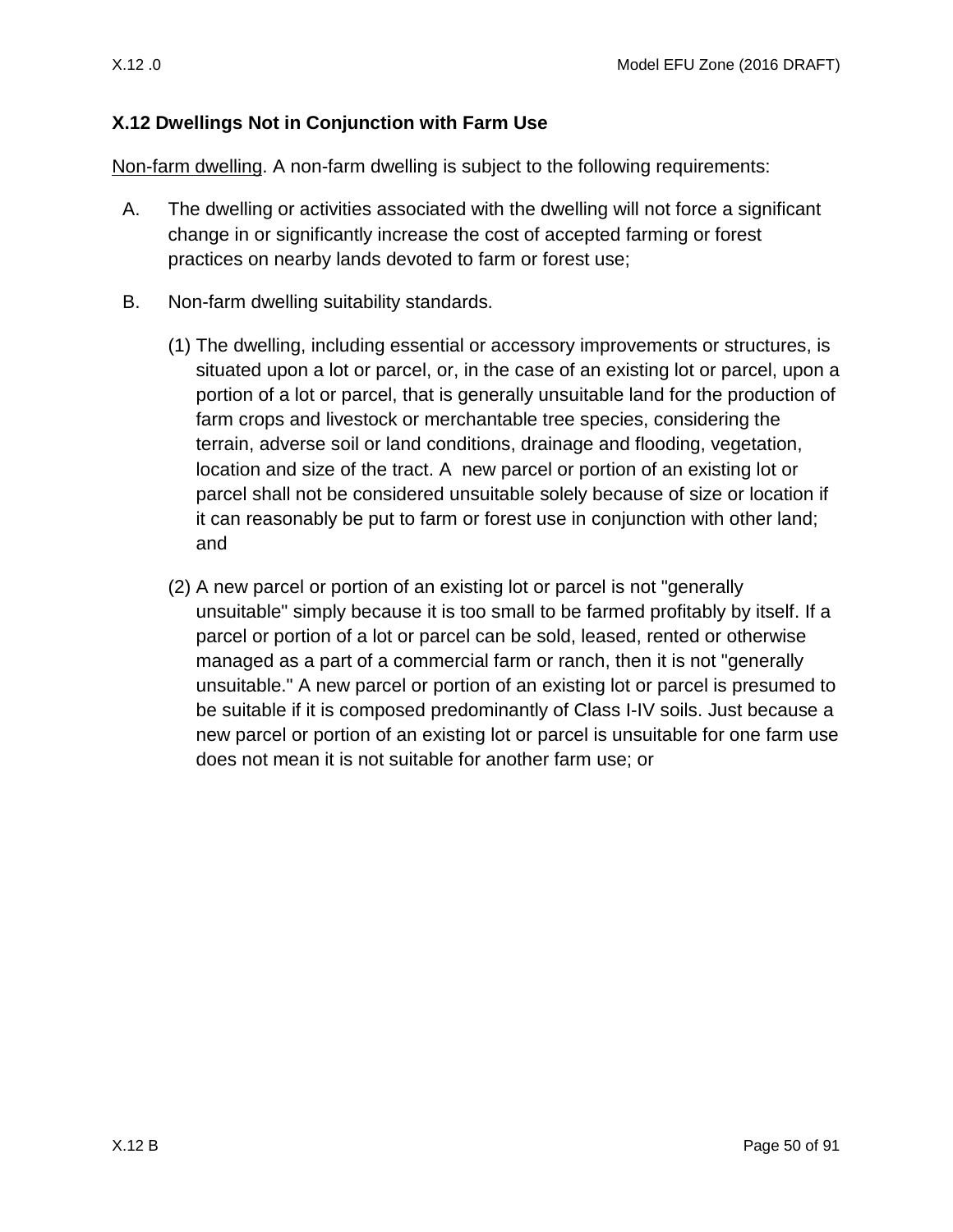(3) If the lot or parcel is under forest assessment, the dwelling shall be situated upon generally unsuitable land for the production of merchantable tree species recognized by the Forest Practices Rules, considering the terrain, adverse soil or land conditions, drainage and flooding, vegetation, location and size of the parcel. If a lot or parcel is under forest assessment, the area is not "generally unsuitable" simply because it is too small to be managed for forest production profitably by itself. If a lot or parcel under forest assessment can be sold, leased, rented or otherwise managed as a part of a forestry operation, it is not "generally unsuitable". If a lot or parcel is under forest assessment, it is presumed suitable if it is composed predominantly of soils capable of producing 50 cubic feet of wood fiber per acre per year. If a lot or parcel is under forest assessment, to be found compatible and not seriously interfere with forest uses on surrounding land it must not force a significant change in forest practices or significantly increase the cost of those practices on the surrounding land.

*Case law: "Portions" of parcels found to be unsuitable must be large enough to accommodate the dwelling as well as the associated improvements (i.e. septic system and well). Wetherell v. Douglas County, 51 Or LUBA 699 (2006).*

- C. The dwelling will not materially alter the stability of the overall land use pattern of the area. In determining whether a proposed nonfarm dwelling will alter the stability of the land use pattern in the area, a county shall consider the cumulative impact of nonfarm dwellings on other lots or parcels in the area similarly situated by applying the standards set forth in (1) through (3) below. If the application involves the creation of a new parcel for the nonfarm dwelling, a county shall consider whether creation of the parcel will lead to creation of other nonfarm parcels, to the detriment of agriculture in the area by applying the standards set forth in (1) through (3) below;
	- (1) Identify a study area for the cumulative impacts analysis. The study area shall include at least 2,000 acres or a smaller area not less than 1000 acres, if the smaller area is a distinct agricultural area based on topography, soil types, land use pattern, or the type of farm or ranch operations or practices that distinguish it from other, adjacent agricultural areas. Findings shall describe the study area, its boundaries, the location of the subject parcel within this area, why the selected area is representative of the land use pattern surrounding the subject parcel and is adequate to conduct the analysis required by this standard. Lands zoned for rural residential or other urban or nonresource uses shall not be included in the study area;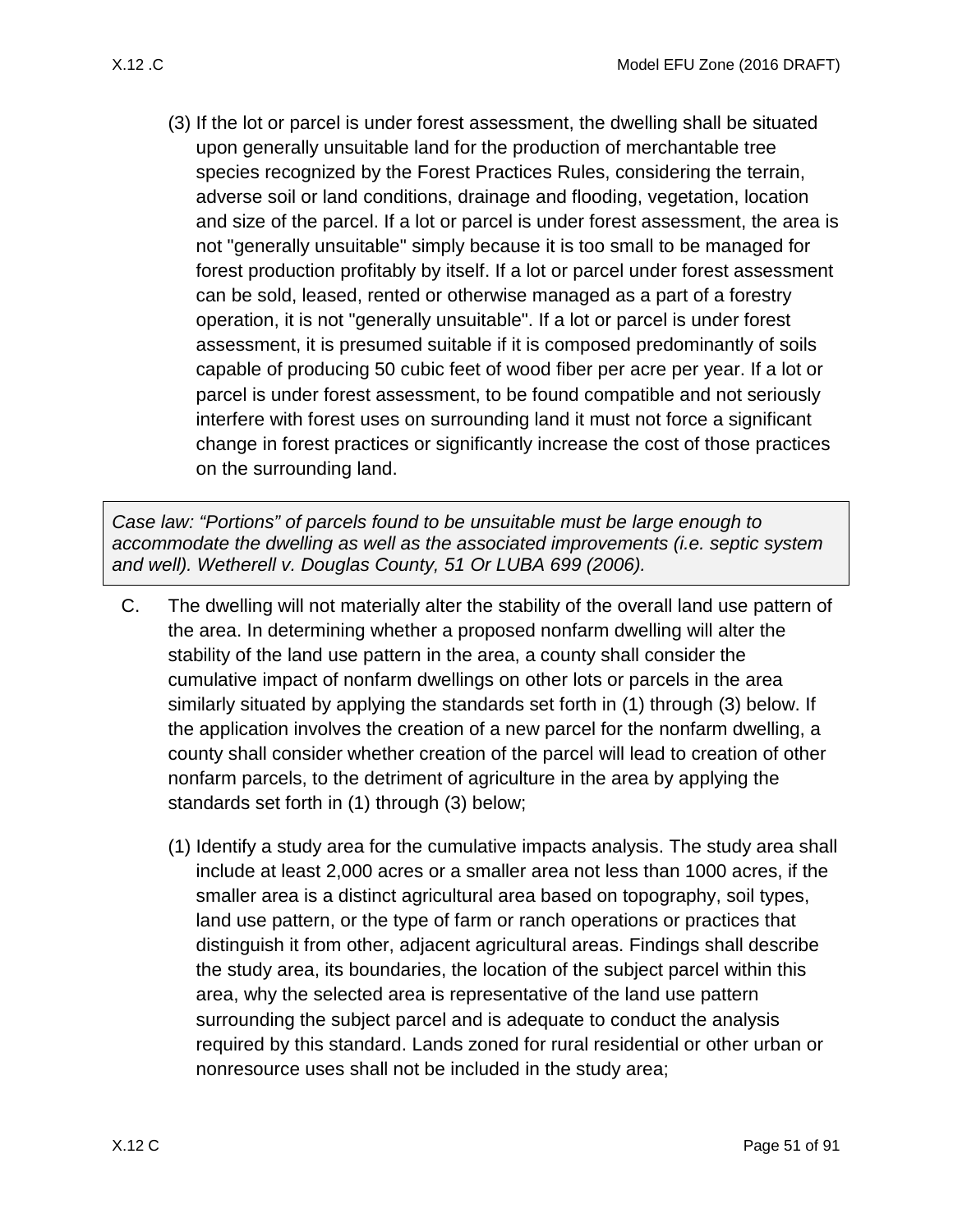- (2) Identify within the study area the broad types of farm uses (irrigated or nonirrigated crops, pasture or grazing lands), the number, location and type of existing dwellings (farm, nonfarm, hardship, etc.), and the dwelling development trends since 1993. Determine the potential number of nonfarm/lot-of-record dwellings that could be approved under Subsection [X.11 A](#page-45-1) and Section [X.12 ,](#page-49-1) including identification of predominant soil classifications, the parcels created prior to January 1, 1993 and the parcels larger than the minimum lot size that may be divided to create new parcels for nonfarm dwellings under ORS 215.263(4) ORS 215.263(4) ORS 215.263(5). The findings shall describe the existing land use pattern of the study area including the distribution and arrangement of existing uses and the land use pattern that could result from approval of the possible nonfarm dwellings under this Subsection; and
- (3) Determine whether approval of the proposed nonfarm/lot-of-record dwellings together with existing nonfarm dwellings will materially alter the stability of the land use pattern in the area. The stability of the land use pattern will be materially altered if the cumulative effect of existing and potential nonfarm dwellings will make it more difficult for the existing types of farms in the area to continue operation due to diminished opportunities to expand, purchase or lease farmland, acquire water rights or diminish the number of tracts or acreage in farm use in a manner that will destabilize the overall character of the study area; and
- D. If a single-family dwelling is established on a lot or parcel as set forth in Subsection [X.05 D](#page-13-0) *["lot of record" dwelling])*, no additional dwelling may later be sited under the provisions of this Section.

*Note: A county may attach other criteria or conditions to non-farm dwellings as it considers necessary.*

### **X.13 Alteration, Restoration or Replacement of a Lawfully-established Dwelling**

- <span id="page-51-0"></span>A. A lawfully established dwelling may be altered, restored or replaced if, when an application for a permit is submitted, the permitting authority finds to its satisfaction, based on substantial evidence that:
	- (1) The dwelling to be altered, restored or replaced has, or formerly had:
		- (a) Intact exterior walls and roof structure;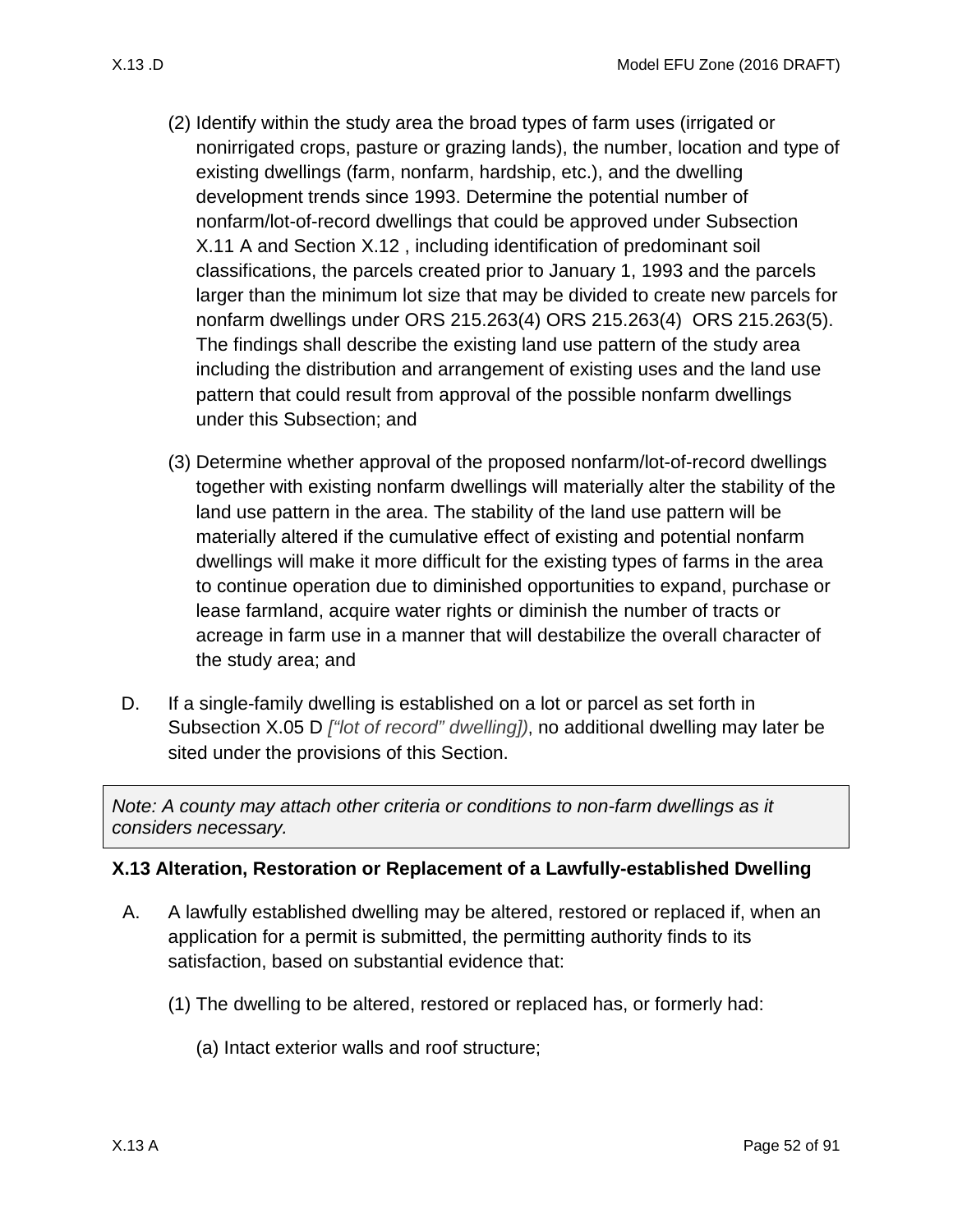- (b) Indoor plumbing consisting of a kitchen sink, toilet and bathing facilities connected to a sanitary waste disposal system;
- (c) Interior wiring for interior lights;
- (d) A heating system; and
- <span id="page-52-0"></span>(e) The dwelling was assessed as a dwelling for purposes of ad valorem taxation for the previous five property tax years, or, if the dwelling has existed for less than five years, from that time.
- <span id="page-52-1"></span>(2) Notwithstanding Subsection [X.13 A\(1\)\(e\),](#page-52-0) if the value of the dwelling was eliminated as a result of either of the following circumstances, the dwelling was assessed as a dwelling until such time as the value of the dwelling was eliminated:
	- (a) The destruction (i.e, by fire or natural hazard), or demolition in the case of restoration, of the dwelling; or
	- (b) The applicant establishes to the satisfaction of the permitting authority that the dwelling was improperly removed from the tax roll by a person other than the current owner. "Improperly removed" means that the dwelling has taxable value in its present state, or had taxable value when the dwelling was first removed from the tax roll or was destroyed by fire or natural hazard, and the county stopped assessing the dwelling even though the current or former owner did not request removal of the dwelling from the tax roll.
- B. For replacement of a lawfully established dwelling under Subsection [X.05 G:](#page-14-2)
	- (1) The dwelling to be replaced must be removed, demolished or converted to an allowable nonresidential use:
		- (a) Within one year after the date the replacement dwelling is certified for occupancy pursuant to ORS 455.055; or
		- (b) If the dwelling to be replaced is, in the discretion of the permitting authority, in such a state of disrepair that the structure is unsafe for occupancy or constitutes an attractive nuisance, on or before a date set by the permitting authority that is not less than 90 days after the replacement permit is issued; and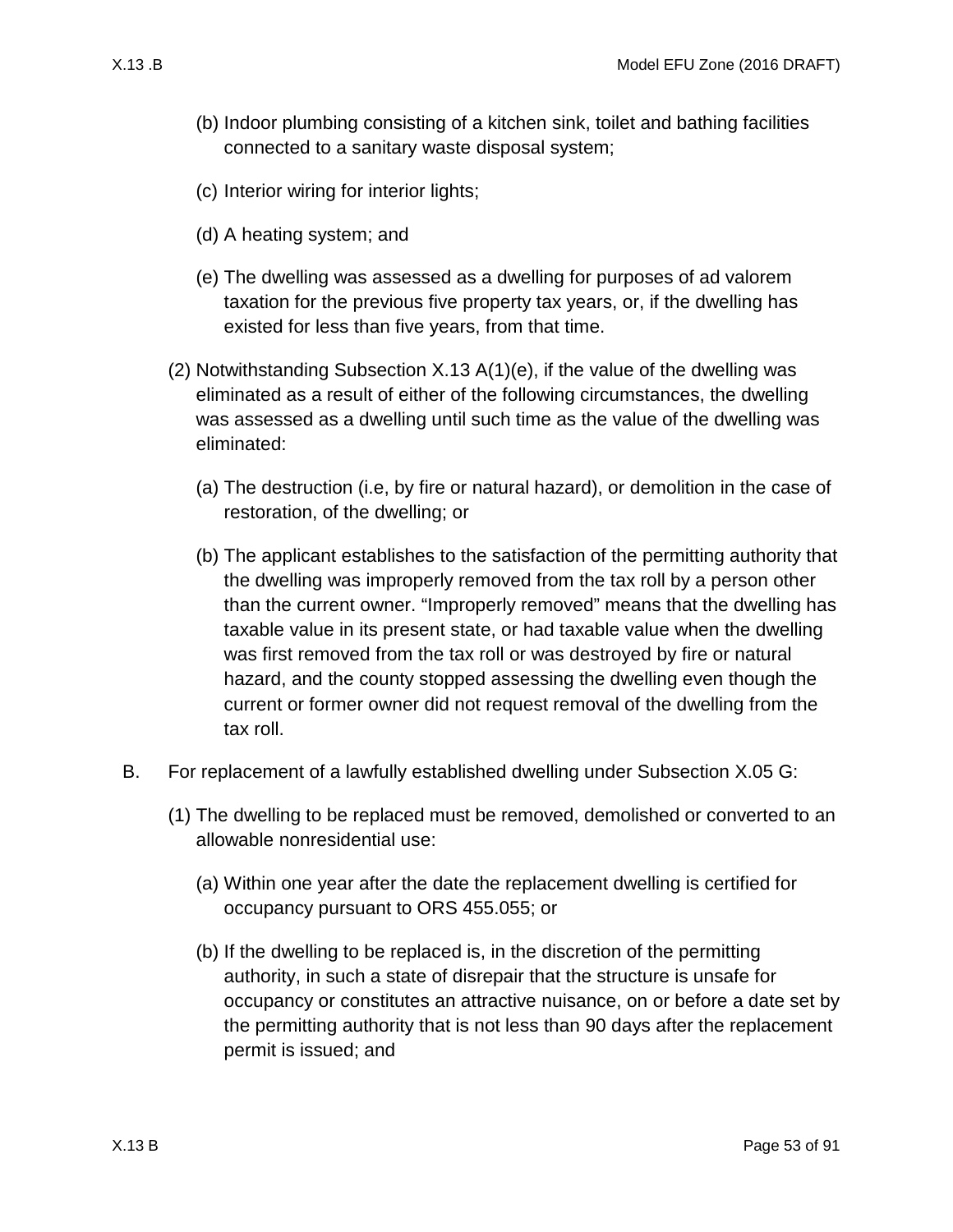- (c) If a dwelling is removed by moving it off the subject parcel to another location, the applicant must obtain approval from the permitting authority for the new location.
- <span id="page-53-0"></span>(2) The applicant must cause to be recorded in the deed records of the county a statement that the dwelling to be replaced has been removed, demolished or converted.
- <span id="page-53-1"></span>(3) As a condition of approval, if the dwelling to be replaced is located on a portion of the lot or parcel that is not zoned for exclusive farm use, the applicant shall execute and cause to be recorded in the deed records of the county in which the property is located a deed restriction prohibiting the siting of another dwelling on that portion of the lot or parcel. The restriction imposed is irrevocable unless the county planning director, or the director's designee, places a statement of release in the deed records of the county to the effect that the provisions of 2013 Oregon Laws, chapter 462, Section 2 and ORS 215.283 regarding replacement dwellings have changed to allow the lawful siting of another dwelling.

*Note: The county is required to maintain a record of:* 

*1. The lots and parcels for which dwellings to be replaced have been removed, demolished or converted; and* 

*2 The lots and parcels that do not qualify for the siting of a new dwelling under Subsection [\(2\),](#page-53-0) including a copy of the deed restrictions filed under Subsection [\(3\).](#page-53-1)*

- <span id="page-53-2"></span>C. A replacement dwelling must comply with applicable building codes, plumbing codes, sanitation codes and other requirements relating to health and safety or to siting at the time of construction. However, the standards may not be applied in a manner that prohibits the siting of the replacement dwelling.
	- (1) The siting standards of Subsection [\(2\)](#page-53-2) apply when a dwelling qualifies for replacement because the dwelling:
		- (a) Formerly had the features described in Subsection [X.13 A\(1\);](#page-51-0)
		- (b) Was removed from the tax roll as described in Subsection [X.13 A\(2\);](#page-52-1) or
		- (c) Had a permit that expired as described under Subsection [X.13 D\(3\).](#page-54-0)
	- (2) The replacement dwelling must be sited on the same lot or parcel: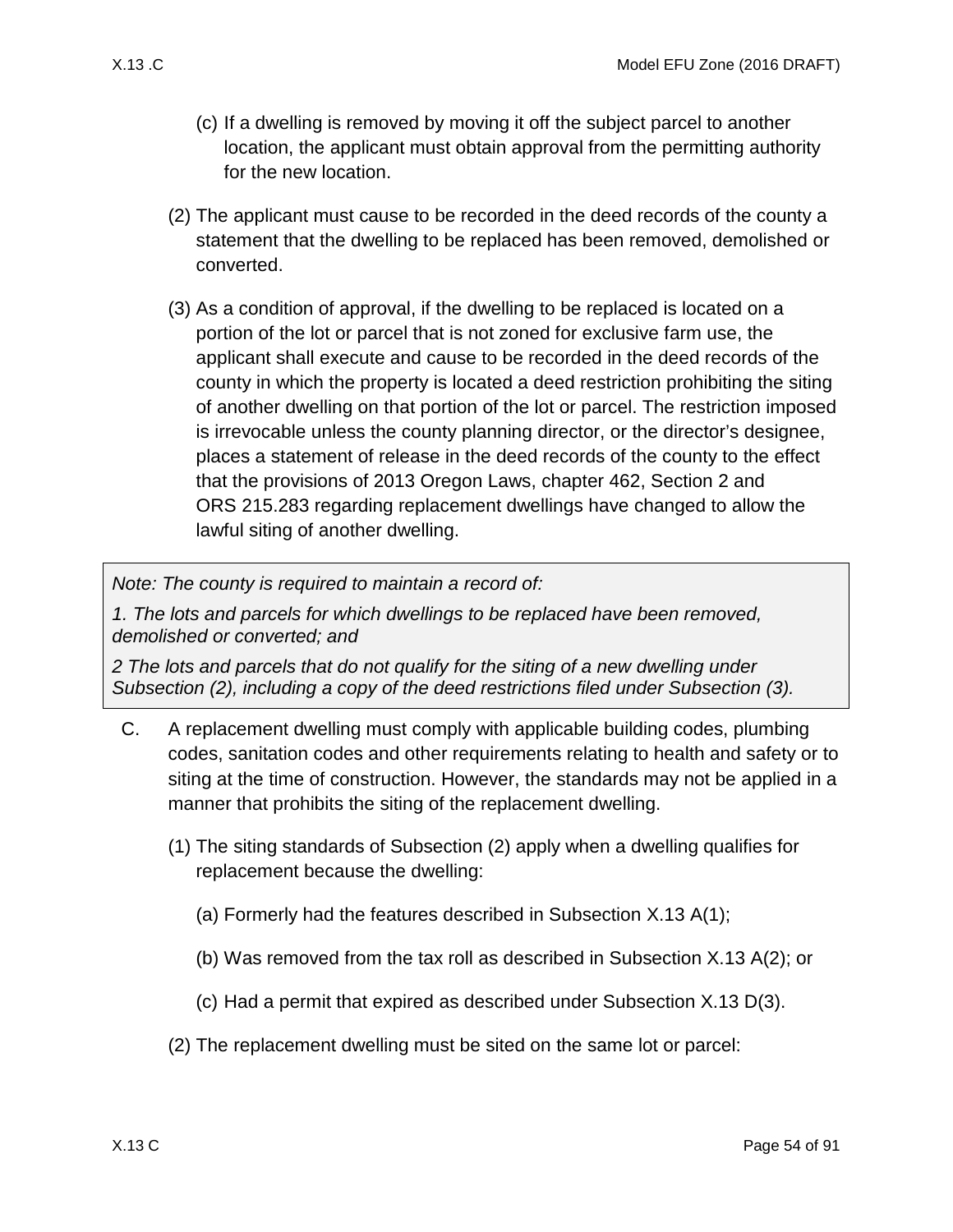- (a) Using all or part of the footprint of the replaced dwelling or near a road, ditch, river, property line, forest boundary or another natural boundary of the lot or parcel; and
- (b) If possible, for the purpose of minimizing the adverse impacts on resource use of land in the area, within a concentration or cluster of structures or within 500 yards of another structure.
- (3) Replacement dwellings that currently have the features described in Subsection [X.13 A\(1\)](#page-51-0) and that have been on the tax roll as described in Subsection [X.13 A\(2\)](#page-52-1) may be sited on any part of the same lot or parcel.
- D. A replacement dwelling permit that is issued under [X.05 G:](#page-14-2)
	- (1) Is a land use decision as defined in ORS 197.015 where the dwelling to be replaced:
		- (a) Formerly had the features described in Subsection [X.13 A\(1\);](#page-51-0) or
		- (b) Was removed from the tax roll as described in Subsection [X.13 A\(2\);](#page-52-1)
	- (2) Is not subject to the time to act limits of ORS 215.417; and
	- (3) If expired before January 1, 2014, shall be deemed to be valid and effective if, before January 1, 2015, the holder of the permit:
		- (a) Removes, demolishes or converts to an allowable nonresidential use the dwelling to be replaced; and
		- (b) Causes to be recorded in the deed records of the county a statement that the dwelling to be replaced has been removed, demolished or converted.

#### <span id="page-54-0"></span>**X.14 Wineries**

- <span id="page-54-3"></span><span id="page-54-2"></span><span id="page-54-1"></span>A. A winery may be established as a permitted use if the proposed winery will produce wine with a maximum annual production of:
	- (1) Less than 50,000 gallons and the winery owner:
		- (a) Owns an on-site vineyard of at least 15 acres;
		- (b) Owns a contiguous vineyard of at least 15 acres;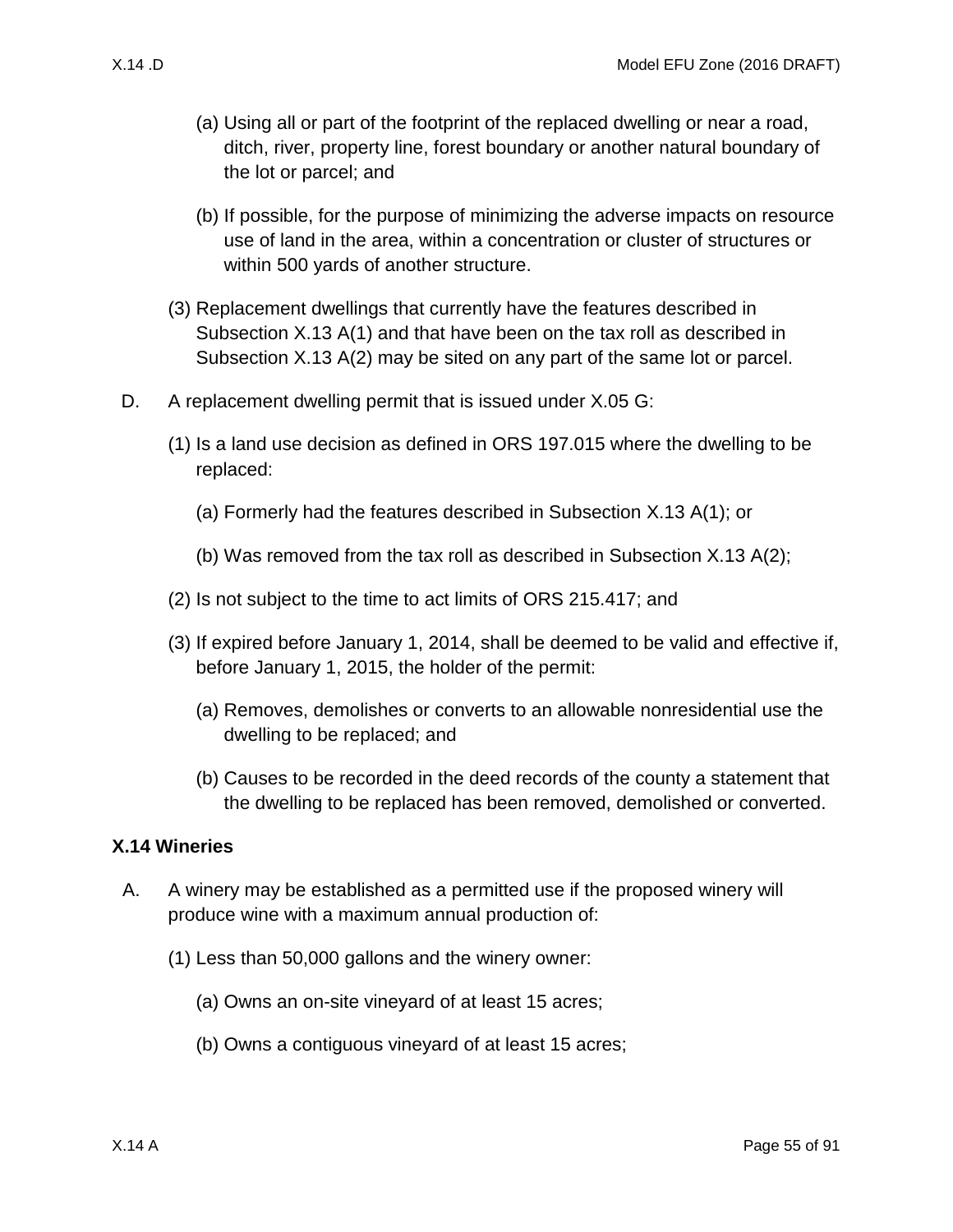- <span id="page-55-0"></span>(c) Has a long-term contract for the purchase of all of the grapes from at least 15 acres of a vineyard contiguous to the winery; or
- (d) Obtains grapes from any combination of Subsection [\(a\),](#page-54-1) [\(b\),](#page-54-2) or [\(c\);](#page-55-0) or
- <span id="page-55-1"></span>(2) At least 50,000 gallons and the winery owner:
	- (a) Owns an on-site vineyard of at least 40 acres;
	- (b) Owns a contiguous vineyard of at least 40 acres;
	- (c) Has a long-term contract for the purchase of all of the grapes from at least 40 acres of a vineyard contiguous to the winery;
	- (d) Owns an on-site vineyard of at least 15 acres on a tract of at least 40 acres and owns at least 40 additional acres of vineyards in Oregon that are located within 15 miles of the winery site; or
	- (e) Obtains grapes from any combination of Subsection [\(a\),](#page-54-1) [\(b\),](#page-54-2) [\(c\)](#page-55-0) or [\(d\).](#page-55-1)
- <span id="page-55-2"></span>B. In addition to producing and distributing wine, a winery established under this Section may:
	- (1) Market and sell wine produced in conjunction with the winery.
	- (2) Conduct operations that are directly related to the sale or marketing of wine produced in conjunction with the winery, including:
		- (a) Wine tastings in a tasting room or other location on the premises occupied by the winery;
		- (b) Wine club activities;
		- (c) Winemaker luncheons and dinners;
		- (d) Winery and vineyard tours;
		- (e) Meetings or business activities with winery suppliers, distributors, wholesale customers and wine-industry members;
		- (f) Winery staff activities;
		- (g) Open house promotions of wine produced in conjunction with the winery; and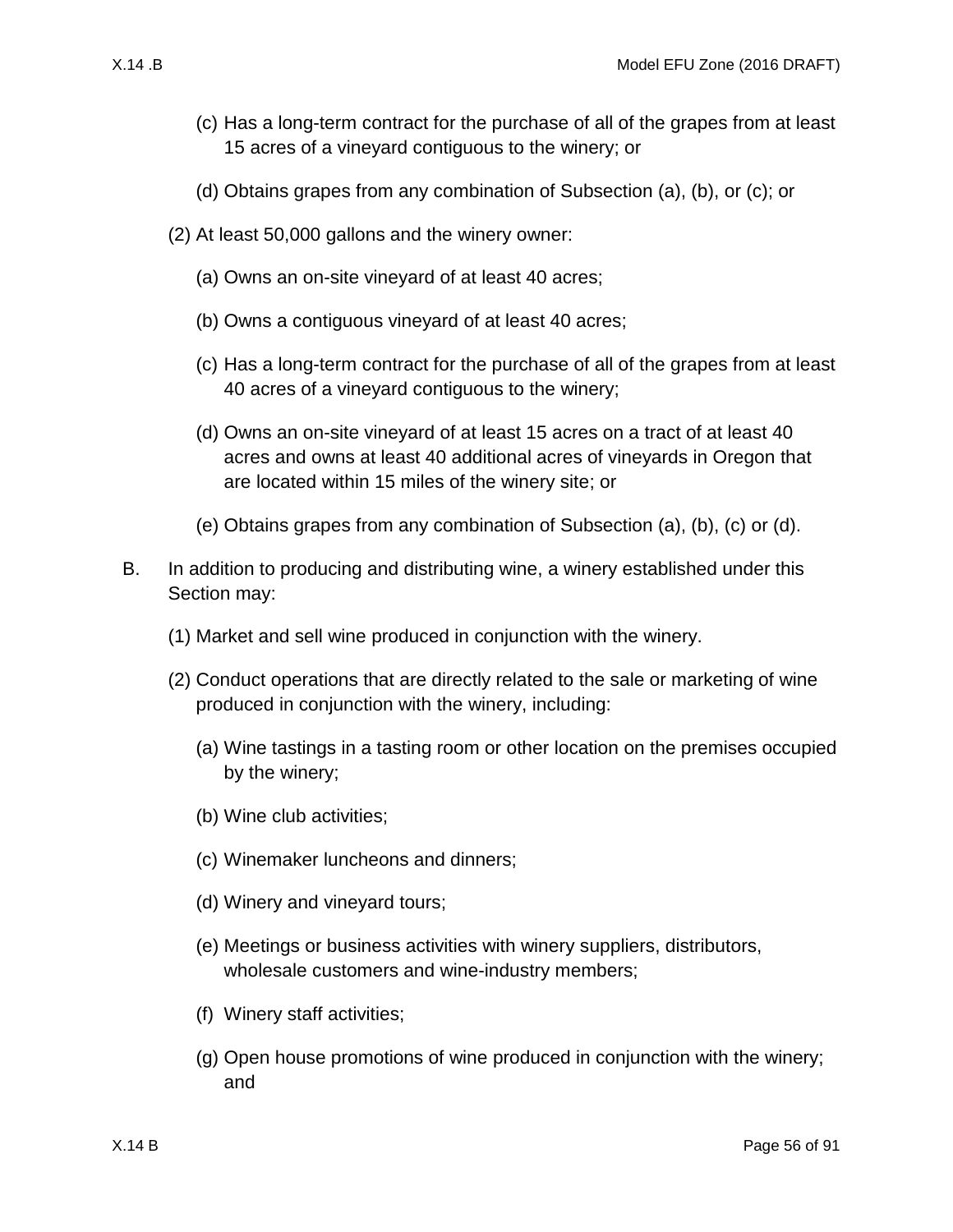- (h) Similar activities conducted for the primary purpose of promoting wine produced in conjunction with the winery.
- <span id="page-56-2"></span>(3) Market and sell items directly related to the sale or promotion of wine produced in conjunction with the winery, the marketing and sale of which is incidental to on-site retail sale of wine, including food and beverages:
	- (a) Required to be made available in conjunction with the consumption of wine on the premises by the Liquor Control Act or rules adopted under the Liquor Control Act; or
	- (b) Served in conjunction with an activity authorized by Subsection [X.14 B\(2\),](#page-55-2) [\(4\),](#page-56-0) or [\(5\).](#page-56-1)
- <span id="page-56-0"></span>(4) Carry out agri-tourism or other commercial events on the tract occupied by the winery subject to Subsections E.
- <span id="page-56-1"></span>(5) Host charitable activities for which the winery does not charge a facility rental fee.
- C. A winery may include on-site kitchen facilities licensed by the Oregon Health Authority under ORS 624.010 to 624.121 for the preparation of food and beverages described in Subsection [X.14 B\(3\).](#page-56-2) Food and beverage services authorized under Subsection [X.14 B\(3\)](#page-56-2) may not utilize menu options or meal services that cause the kitchen facilities to function as a café or other dining establishment open to the public.
- D. The gross income of the winery from the sale of incidental items or services provided pursuant to Subsection [X.14 B\(3\)](#page-56-2) to [\(5\)](#page-56-1) may not exceed 25 percent of the gross income from the on-site retail sale of wine produced in conjunction with the winery. The gross income of a winery does not include income received by third parties unaffiliated with the winery. At the request of the county, the winery shall submit to the county a written statement that is prepared by a certified public accountant and certifies the compliance of the winery with this Subsection for the previous tax year.
- <span id="page-56-3"></span>E. A winery may carry out up to 18 days of agri-tourism or other commercial events annually on the tract occupied by the winery. If a winery conducts agri-tourism or other commercial events authorized under this Section, the winery may not conduct agri-tourism or other commercial events or activities authorized by Subsections [X.15 A](#page-60-0) to [D.](#page-63-0) *The requirements of the Agri-tourism [Limited Use] permit must be met.*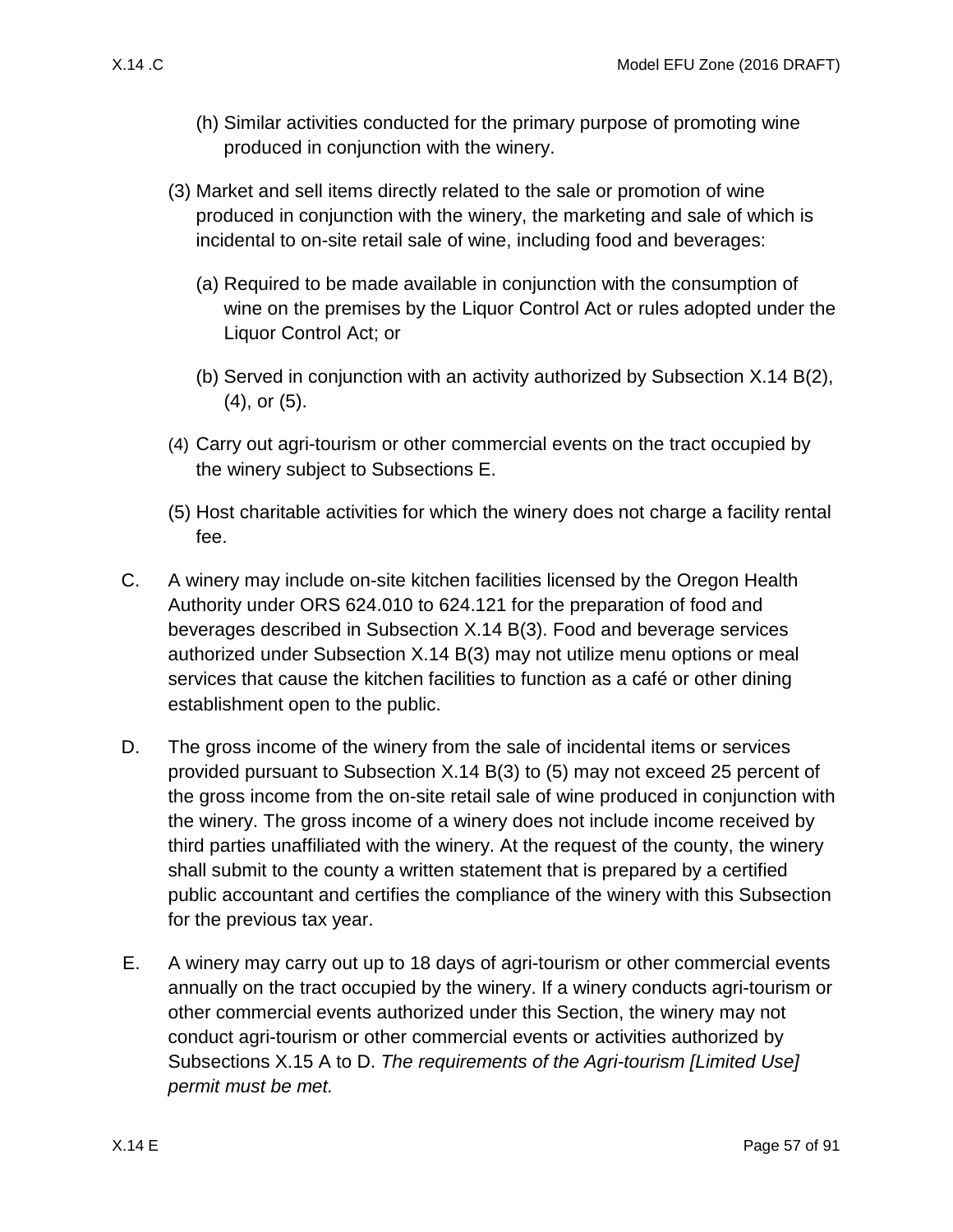- F. A winery operating under this Section shall provide parking for all activities or uses of the lot, parcel or tract on which the winery is established.
- *G. Events described in [X.14 E](#page-56-3) are subject to the requirements of Section [X.15 H,](#page-64-0) Agri-Tourism and other Commercial Events or Activities [Limited Use] Permit.*
- H. Prior to the issuance of a permit to establish a winery under Subsection [X.14 A,](#page-54-3) the applicant shall show that vineyards described in Subsection [X.14 A](#page-54-3) have been planted or that the contract has been executed, as applicable.
- <span id="page-57-0"></span>I. Standards imposed on the siting of a winery shall be limited solely to each of the following for the sole purpose of limiting demonstrated conflicts with accepted farming or forest practices on adjacent lands:
	- (1) Establishment of a setback of at least 100 feet from all property lines for the winery and all public gathering places unless the local government grants an adjustment or variance allowing a setback of less than 100 feet; and
	- (2) Provision of direct road access and internal circulation.
- <span id="page-57-2"></span><span id="page-57-1"></span>J. In addition to a winery permitted in Subsections [X.14 A](#page-54-3) to [X.14 I,](#page-57-0) a winery may be established if:
	- (1) The winery owns and is sited on a tract of 80 acres or more, at least 50 acres of which is a vineyard;
	- (2) The winery owns at least 80 additional acres of planted vineyards in Oregon that need not be contiguous to the acreage described in Subsection [X.14](#page-57-1)  [J\(1\);](#page-57-1) and
	- (3) The winery has produced annually, at the same or a different location, at least 150,000 gallons of wine in at least three of the five calendar years before the winery is established under this Subsection.
- <span id="page-57-3"></span>K. In addition to producing and distributing wine, a winery described in Subsection [X.14 J](#page-57-2) may:
	- (1) Market and sell wine produced in conjunction with the winery;
	- (2) Conduct operations that are directly related to the sale or marketing of wine produced in conjunction with the winery, including:
		- (a) Wine tastings in a tasting room or other location on the premises occupied by the winery;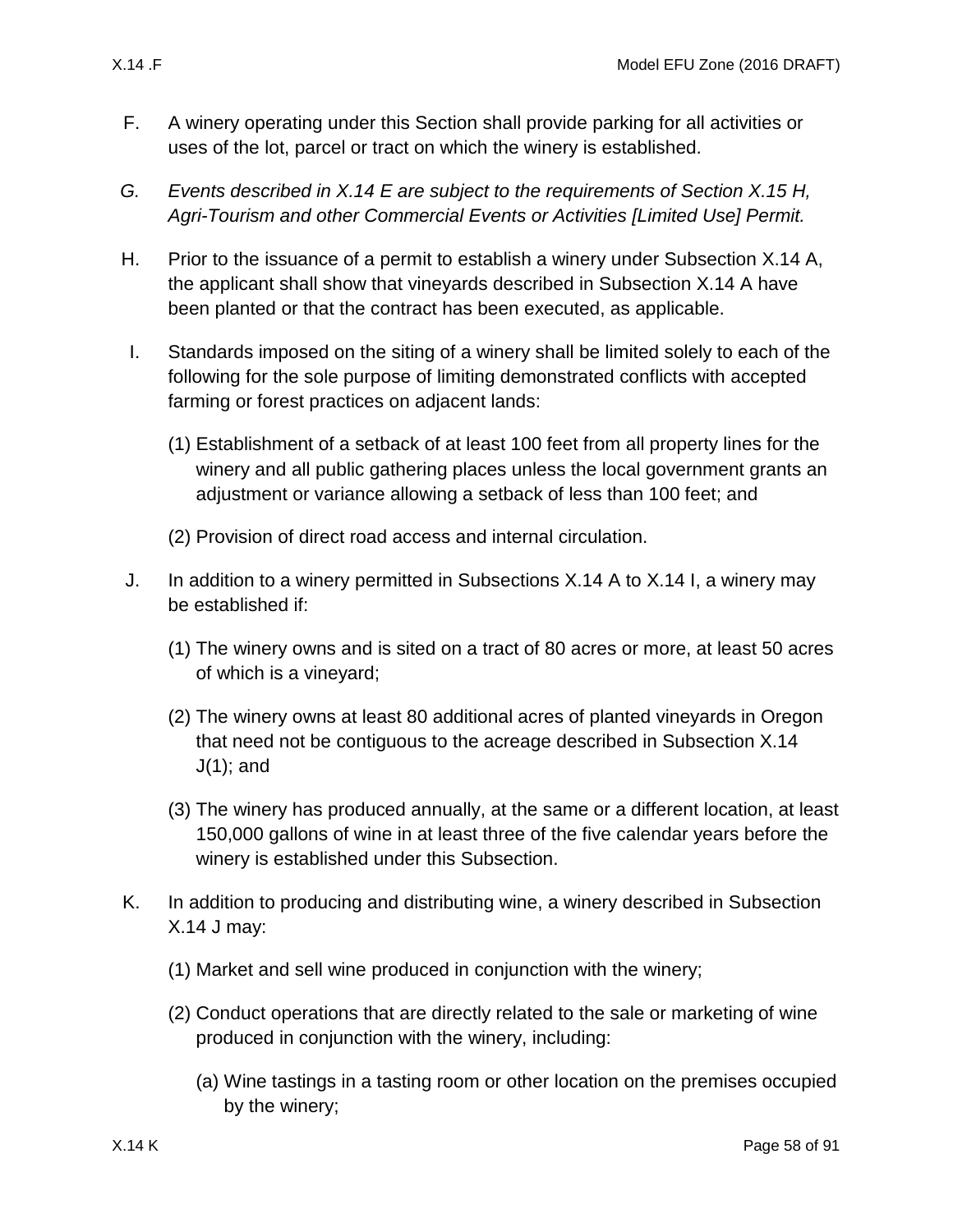- <span id="page-58-0"></span>(b) Wine club activities;
- (c) Winemaker luncheons and dinners;
- <span id="page-58-1"></span>(d) Winery and vineyard tours;
- <span id="page-58-2"></span>(e) Meetings or business activities with winery suppliers, distributors, wholesale customers and wine-industry members;
- (f) Winery staff activities;
- (g) Open house promotions of wine produced in conjunction with the winery; and
- (h) Similar activities conducted for the primary purpose of promoting wine produced in conjunction with the winery;
- <span id="page-58-3"></span>(3) Market and sell items directly related to the sale or promotion of wine produced in conjunction with the winery, the marketing and sale of which is incidental to retail sale of wine on-site, including food and beverages:
	- (a) Required to be made available in conjunction with the consumption of wine on the premises by the Liquor Control Act or rules adopted under the Liquor Control Act; or
	- (b) Served in conjunction with an activity authorized by Subsection [X.14](#page-58-0)   $K(2)(b)$ , [\(d\),](#page-58-1) or [\(e\);](#page-58-2)
- <span id="page-58-4"></span>(4) Provide services, including agri-tourism or other commercial events, hosted by the winery or patrons of the winery, at which wine produced in conjunction with the winery is featured, that:
	- (a) Are directly related to the sale or promotion of wine produced in conjunction with the winery;
	- (b) Are incidental to the retail sale of wine on-site; and
	- (c) Are limited to 25 days or fewer in a calendar year; and
	- (d) Host charitable activities for which the winery does not charge a facility rental fee.
- L. Income requirements: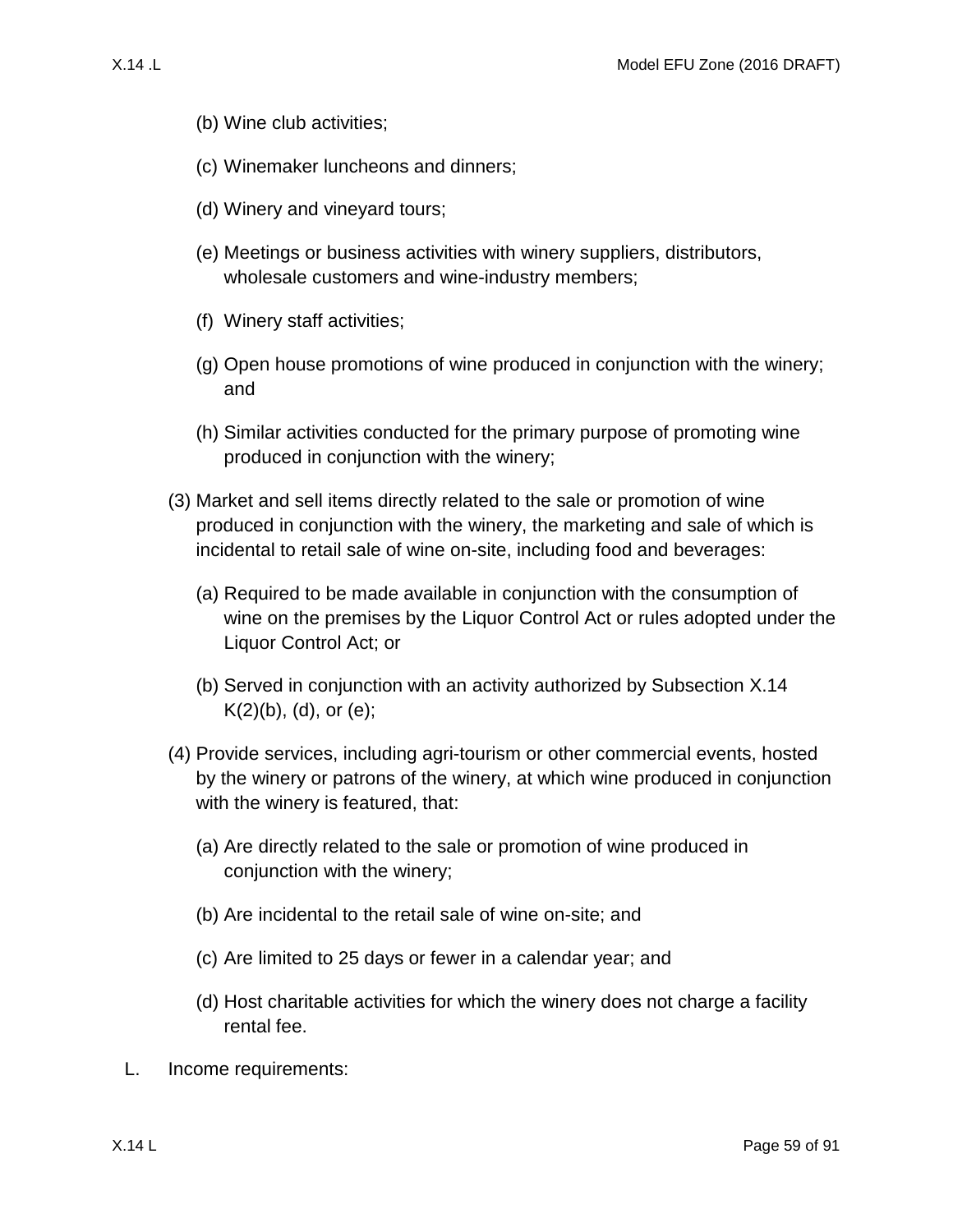- (1) The gross income of the winery from the sale of incidental items pursuant to Subsection [X.14 K\(3\)](#page-58-3) and services provided pursuant to Subsection [X.14 K\(4\)](#page-58-4) may not exceed 25 percent of the gross income from the on-site retail sale of wine produced in conjunction with the winery.
- (2) At the request of a local government with land use jurisdiction over the site of a winery, the winery shall submit to the local government a written statement, prepared by a certified public accountant, that certifies compliance with Subsection [\(1\)](#page-57-3) for the previous tax year.
- <span id="page-59-0"></span>M. A winery permitted under Subsection [J:](#page-57-2)
	- (1) Shall provide parking for all activities or uses of the lot, parcel or tract on which the winery is established.
	- (2) May operate a restaurant, as defined in ORS 624.010, in which food is prepared for consumption on the premises of the winery.
- N. Permit requirements:
	- (1) A winery shall obtain a permit if the winery operates a restaurant that is open to the public for more than 25 days in a calendar year or provides for agritourism or other commercial events authorized under Subsection [X.14 K\(4\)](#page-58-4) occurring on more than 25 days in a calendar year.
	- (2) In addition to any other requirements, a local government may approve a permit application under this Subsection if the local government finds that the authorized activity:
		- (a) Complies with the standards described in Subsections [X.08 A](#page-36-1) and [B;](#page-36-2)
		- (b) Is incidental and subordinate to the retail sale of wine produced in conjunction with the winery; and
		- (c) Does not materially alter the stability of the land use pattern in the area.
	- (3) If the local government issues a permit under this Subsection for agri-tourism or other commercial events, the local government shall review the permit at least once every five years and, if appropriate, may renew the permit.
- O. A person may not have a substantial ownership interest in more than one winery operating a restaurant, as permitted in Subsection [M.](#page-59-0)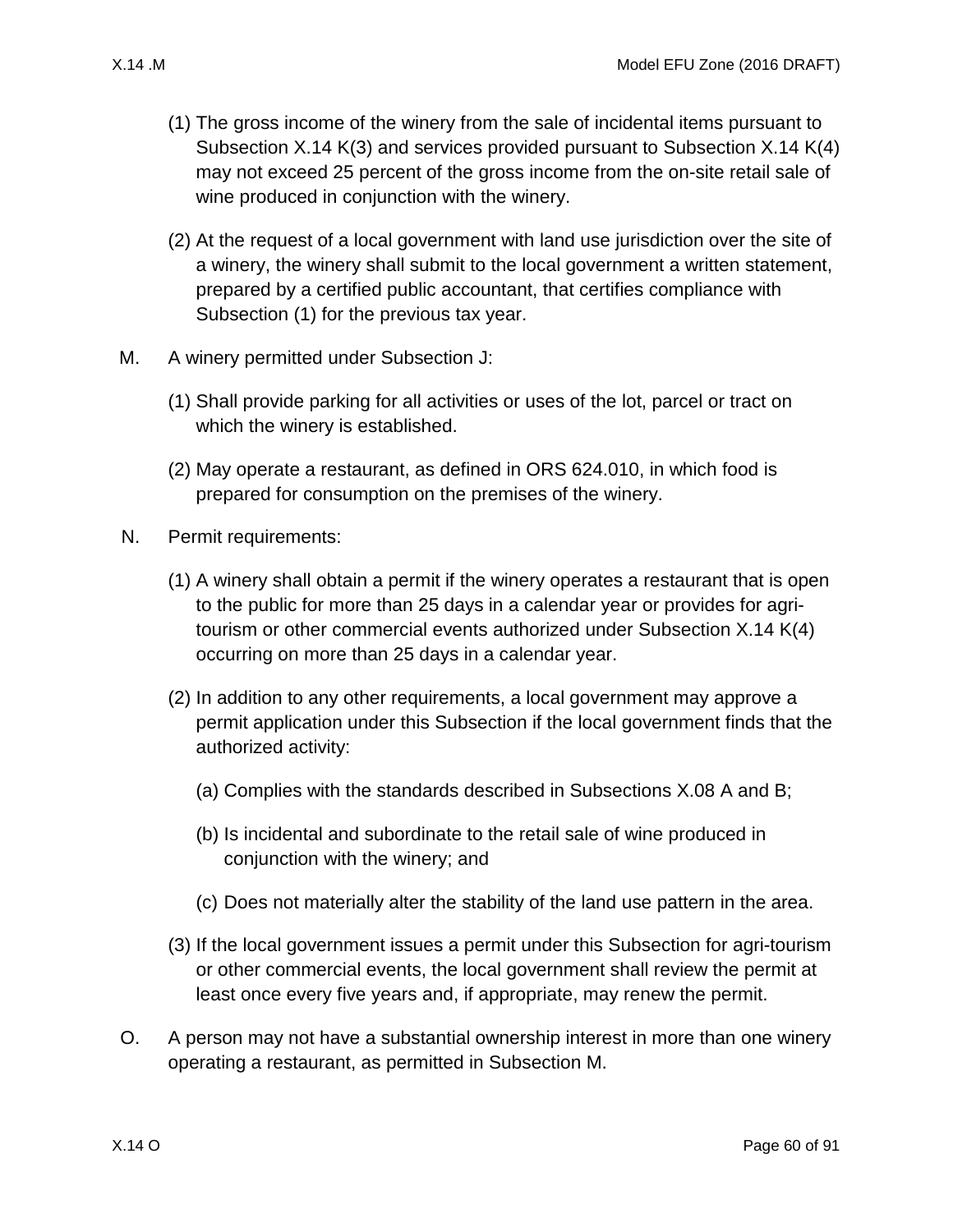- P. Prior to the issuance of a permit to establish a winery under Subsection [J,](#page-57-2) the applicant shall show that vineyards described in Subsection [J](#page-57-2) have been planted.
- Q. A winery operating under Subsection [J](#page-57-2) shall provide for:
	- (1) Establishment of a setback of at least 100 feet from all property lines for the winery and all public gathering places; and
	- (2) Direct road access and internal circulation.
- R. A winery operating under Subsection [X.14 J](#page-57-2) may receive a permit to host outdoor concerts for which admission is charged, facility rentals or celebratory events if the winery received a permit in similar circumstances before August 2, 2011.
- S. As used in this Section:
	- (1) "Agri-tourism or other commercial events" includes outdoor concerts for which admission is charged, educational, cultural, health or lifestyle events, facility rentals, celebratory gatherings and other events at which the promotion of wine produced in conjunction with the winery is a secondary purpose of the event.
	- (2) "On-site retail sale" includes the retail sale of wine in person at the winery site, through a wine club or over the Internet or telephone.

### *X.15 Agri-tourism and Other Commercial Events*

*The following agri-tourism and other commercial events or activities that are related to and supportive of agriculture may be established:*

*Counties that choose to adopt agri-tourism provisions may either modify [X.15 A\(7\)](#page-61-0) below to reference existing standards found elsewhere in the adopted county land use ordinance, or, alternatively, adopt agri-tourism standards within the EFU zone such as those presented in alternate [X.15 A\(7\)\(e\)](#page-61-1) text, which references standards [X.15 B](#page-61-2) (1-7).*

- <span id="page-60-0"></span>*A. A single agri-tourism or other commercial event or activity on a tract in a calendar year that is personal to the applicant and is not transferred by, or transferable*  with, a conveyance of the tract, if the agri-tourism or other commercial event or *activity meets any local standards that apply and:*
	- (1) *The agri-tourism or other commercial event or activity is incidental and subordinate to existing farm use on the tract;*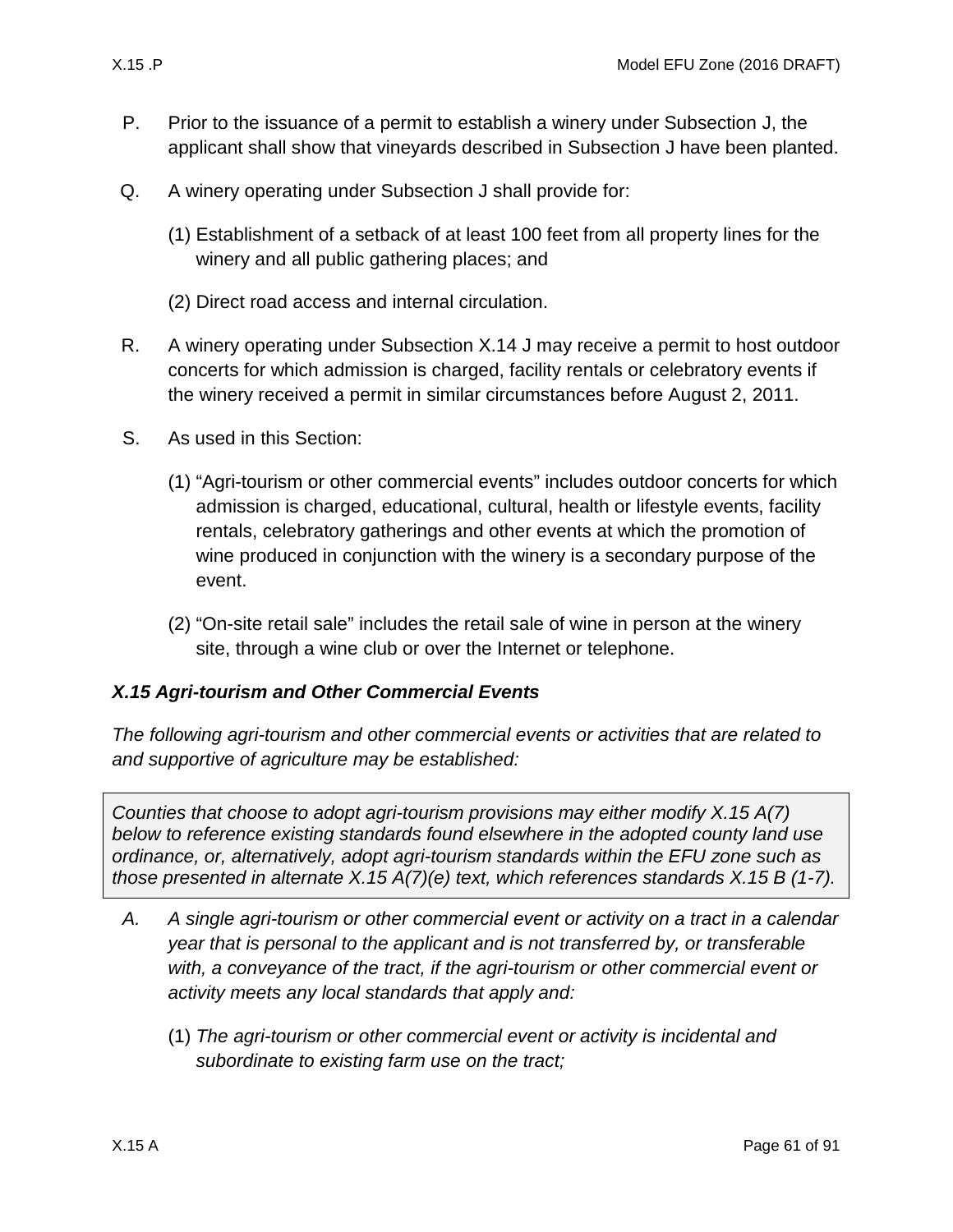- (2) *The duration of the agri-tourism or other commercial event or activity does not exceed 72 consecutive hours;*
- (3) *The maximum attendance at the agri-tourism or other commercial event or activity does not exceed 500 people;*
- (4) *The maximum number of motor vehicles parked at the site of the agri-tourism or other commercial event or activity does not exceed 250 vehicles;*
- (5) *The agri-tourism or other commercial event or activity complies with the standards described in Subsections [X.08 A](#page-36-1) and [B;](#page-36-2)*
- (6) *The agri-tourism or other commercial event or activity occurs outdoors, in temporary structures, or in existing permitted structures, subject to health and fire and life safety requirements; and*
- <span id="page-61-0"></span>(7) *The agri-tourism or other commercial event or activity complies with conditions established for:*
	- *(a) [Planned hours of operation;]*
	- *(b) [Access, egress and parking;]*
	- *(c) [A traffic management plan that identifies the projected number of vehicles and any anticipated use of public roads:]*
	- *(d) [Sanitation and solid waste; and]*
	- *(e) Must comply with the requirements in [X.15 B.](#page-61-2)*
- <span id="page-61-2"></span><span id="page-61-1"></span>*B. In the alternative to Subsections [A](#page-60-0) and [C,](#page-62-0) the county may authorize, through an expedited, single-event license, a single agri-tourism or other commercial event or activity on a tract in a calendar year by an expedited, single-event license that is personal to the applicant and is not transferred by, or transferable with, a conveyance of the tract. A decision concerning an expedited, single-event license is not a land use decision, as defined in ORS 197.015. To approve an expedited, single-event license, the governing body of a county or its designee must determine that the proposed agri-tourism or other commercial event or activity meets any local standards that apply, and the agri-tourism or other commercial event or activity:*
	- (1) *Must be incidental and subordinate to existing farm use on the tract;*
	- (2) *May not begin before 6 a.m. or end after 10 p.m.;*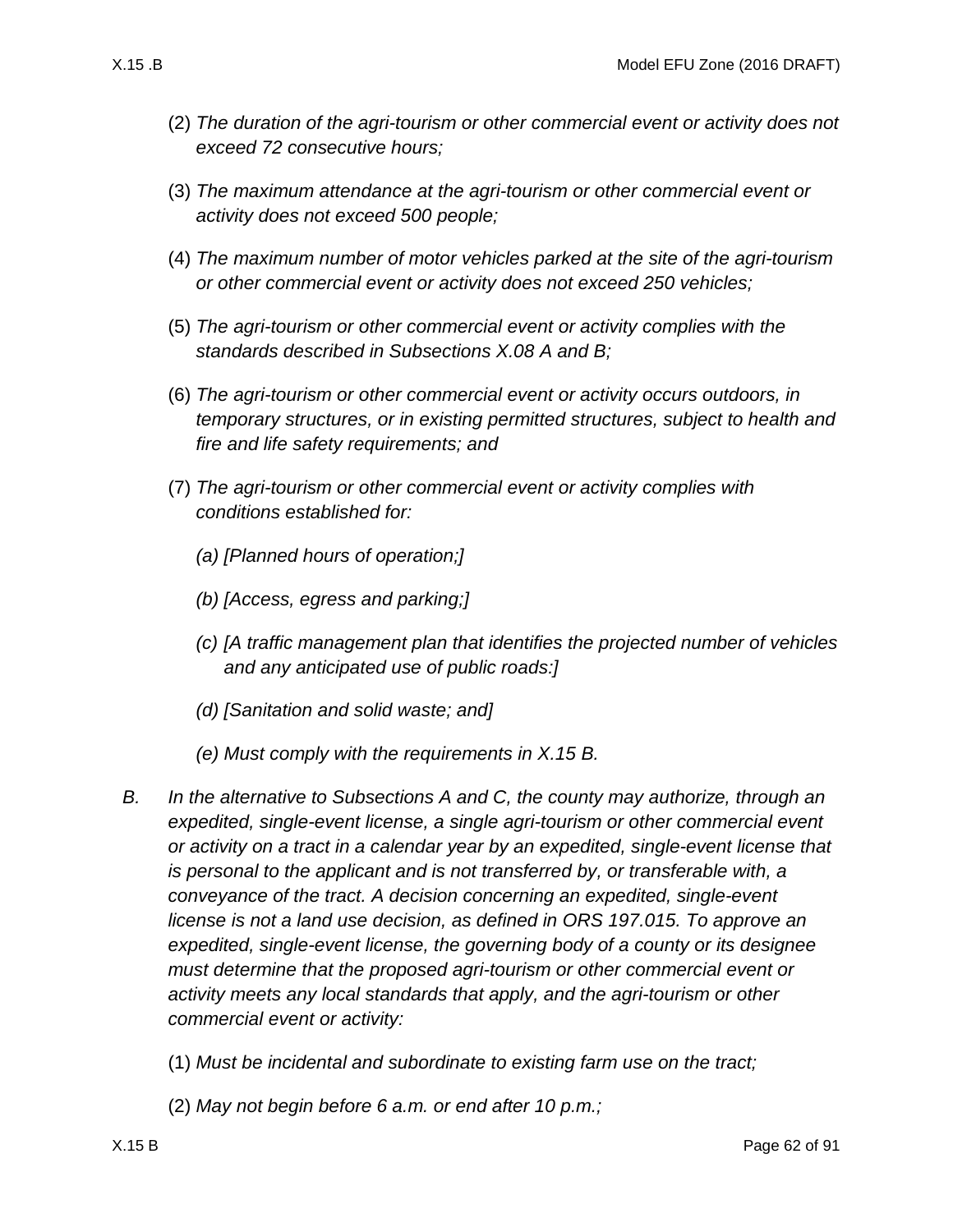- (3) *May not involve more than 100 attendees or 50 vehicles;*
- (4) *May not include the artificial amplification of music or voices before 8 a.m. or after 8 p.m.;*
- (5) *May not require or involve the construction or use of a new permanent structure in connection with the agri-tourism or other commercial event or activity;*
- (6) *Must be located on a tract of at least 10 acres unless the owners or residents of adjoining properties consent, in writing, to the location; and*
- (7) *Must comply with applicable health and fire and life safety requirements.*

*Counties may modify [X.15 C\(6\)](#page-62-1) below to either reference existing standards found elsewhere in the adopted county land use ordinance, or, alternatively, adopt agritourism standards within the EFU zone such as those presented in alternate [X.15](#page-63-1)  [C\(6\)\(f\)](#page-63-1) text, which references model standards [X.15 H.](#page-64-0)*

- <span id="page-62-4"></span><span id="page-62-3"></span><span id="page-62-2"></span><span id="page-62-1"></span><span id="page-62-0"></span>*C. In the alternative to Subsections [A](#page-60-0) and [B,](#page-61-2) the county may authorize up to six agri-tourism or other commercial events or activities on a tract in a calendar year by a limited use permit that is personal to the applicant and is not transferred by, or transferable with, a conveyance of the tract. The agri-tourism or other commercial events or activities must meet any local standards that apply, and the agri-tourism or other commercial events or activities:*
	- (1) *Must be incidental and subordinate to existing farm use on the tract;*
	- (2) *May not, individually, exceed a duration of 72 consecutive hours;*
	- (3) *May not require that a new permanent structure be built, used or occupied in connection with the agri-tourism or other commercial events or activities;*
	- (4) *Must comply with the standards described in Subsections [X.08 A](#page-36-1) and [B;](#page-36-2)*
	- (5) *May not, in combination with other agri-tourism or other commercial events or activities authorized in the area, materially alter the stability of the land use pattern in the area; and*
	- (6) *Must comply with conditions established for:*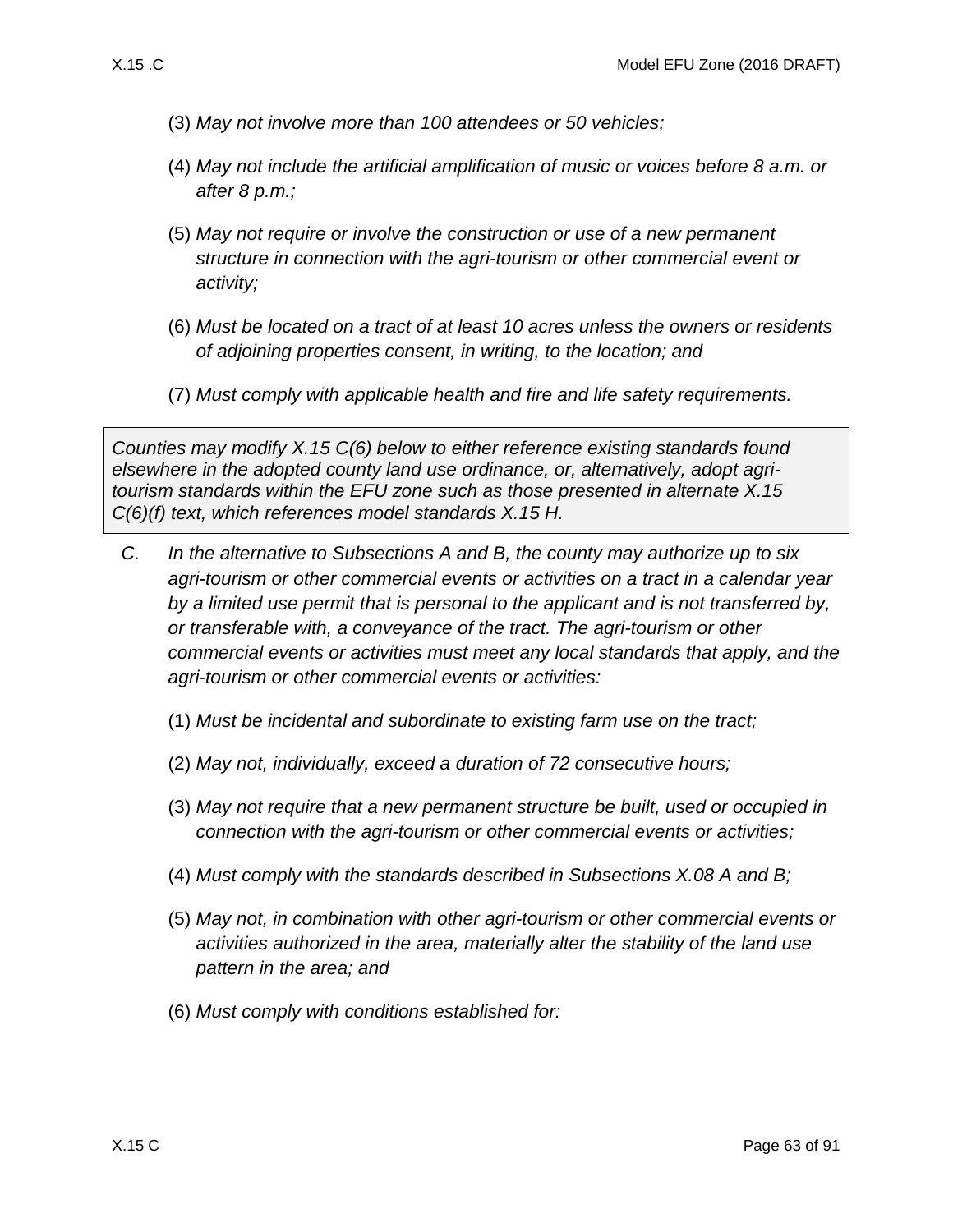- *(a) [The types of agri-tourism or other commercial events or activities that are authorized during each calendar year, including the number and duration of the agri-tourism or other commercial events and activities, the anticipated daily attendance and the hours of operation;*
- *(b) The location of existing structures and the location of proposed temporary structures to be used in connection with the agri-tourism or other commercial events or activities;*
- *(c) The location of access and egress and parking facilities to be used in connection with the agri-tourism or other commercial events or activities;*
- *(d) Traffic management, including the projected number of vehicles and any anticipated use of public roads; and*
- *(e) Sanitation and solid waste]*
- *(f) Must comply with the requirements of* [X.15 H.](#page-64-0)
- <span id="page-63-1"></span>(7) *A permit authorized by this Subsection shall be valid for two calendar years. When considering an application for renewal, the county shall ensure compliance with the provisions of Subsection [C,](#page-62-0) any local standards that apply and conditions that apply to the permit or to the agri-tourism or other commercial events or activities authorized by the permit.*
- <span id="page-63-0"></span>*D. In addition to Subsections [A](#page-60-0) to [C,](#page-62-0) the county may authorize agri-tourism or other commercial events or activities that occur more frequently or for a longer period or that do not otherwise comply with Subsections [A](#page-60-0) to [C](#page-62-0) if the agri-tourism or other commercial events or activities comply with any local standards that apply and the agri-tourism or other commercial events or activities:*
	- (1) *Are incidental and subordinate to existing commercial farm use of the tract and are necessary to support the commercial farm uses or the commercial agricultural enterprises in the area;*
	- (2) *Comply with the requirements of [X.15 C\(3\),](#page-62-2) [\(4\),](#page-62-3) [\(5\),](#page-62-4) and [\(6\);](#page-62-1)*
	- (3) *Occur on a lot or parcel that complies with the acknowledged minimum lot or parcel size; and*
	- (4) *Do not exceed 18 events or activities in a calendar year.*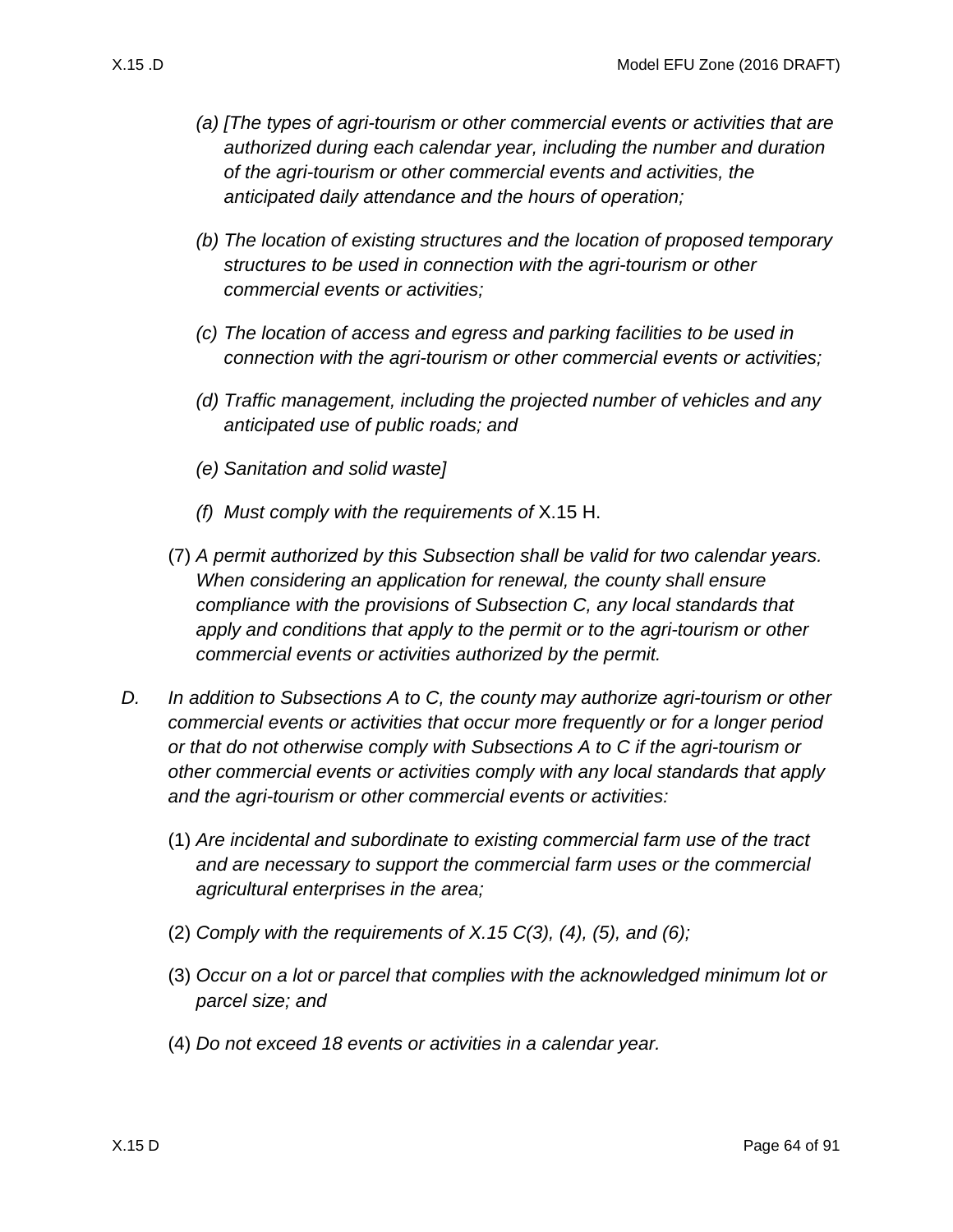- *E. A holder of a permit authorized by a county under Subsection [D](#page-63-0) must request review of the permit at four-year intervals. Upon receipt of a request for review, the county shall:*
	- (1) *Provide public notice and an opportunity for public comment as part of the review process; and*
	- (2) *Limit its review to events and activities authorized by the permit, conformance with conditions of approval required by the permit and the standards established by Subsection [D.](#page-63-0)*
- *F. Temporary structures established in connection with agri-tourism or other commercial events or activities may be permitted. The temporary structures must be removed at the end of the agri-tourism or other event or activity. Alteration to the land in connection with an agri-tourism or other commercial event or activity including, but not limited to, grading, filling or paving, are not permitted.*
- *G. The authorizations provided by Section are in addition to other authorizations that may be provided by law, except that "outdoor mass gathering" and "other gathering," as those terms are used in ORS 197.015 (10)(d), do not include agritourism or other commercial events and activities.*
- <span id="page-64-0"></span>*H. Conditions of Approval. Agri-tourism and other commercial events permitted under Subsections C and D are subject to the following standards and criteria:.*
	- (1) *A permit application for an agri-tourism or other commercial event or activity shall include the following:*
		- *(a) A description of the type of agri-tourism or commercial events or activities that are proposed, including the number and duration of the events and activities, the anticipated daily attendance and the hours of operation and, for events not held at wineries, how the agri-tourism and other commercial events or activities will be related to and supportive of agriculture and incidental and subordinate to the existing farm use of the tract.*
		- *(b) The types and locations of all existing and proposed temporary structures, access and egress, parking facilities, sanitation and solid waste facilities to be used in connection with the agri-tourism or other commercial events or activities;*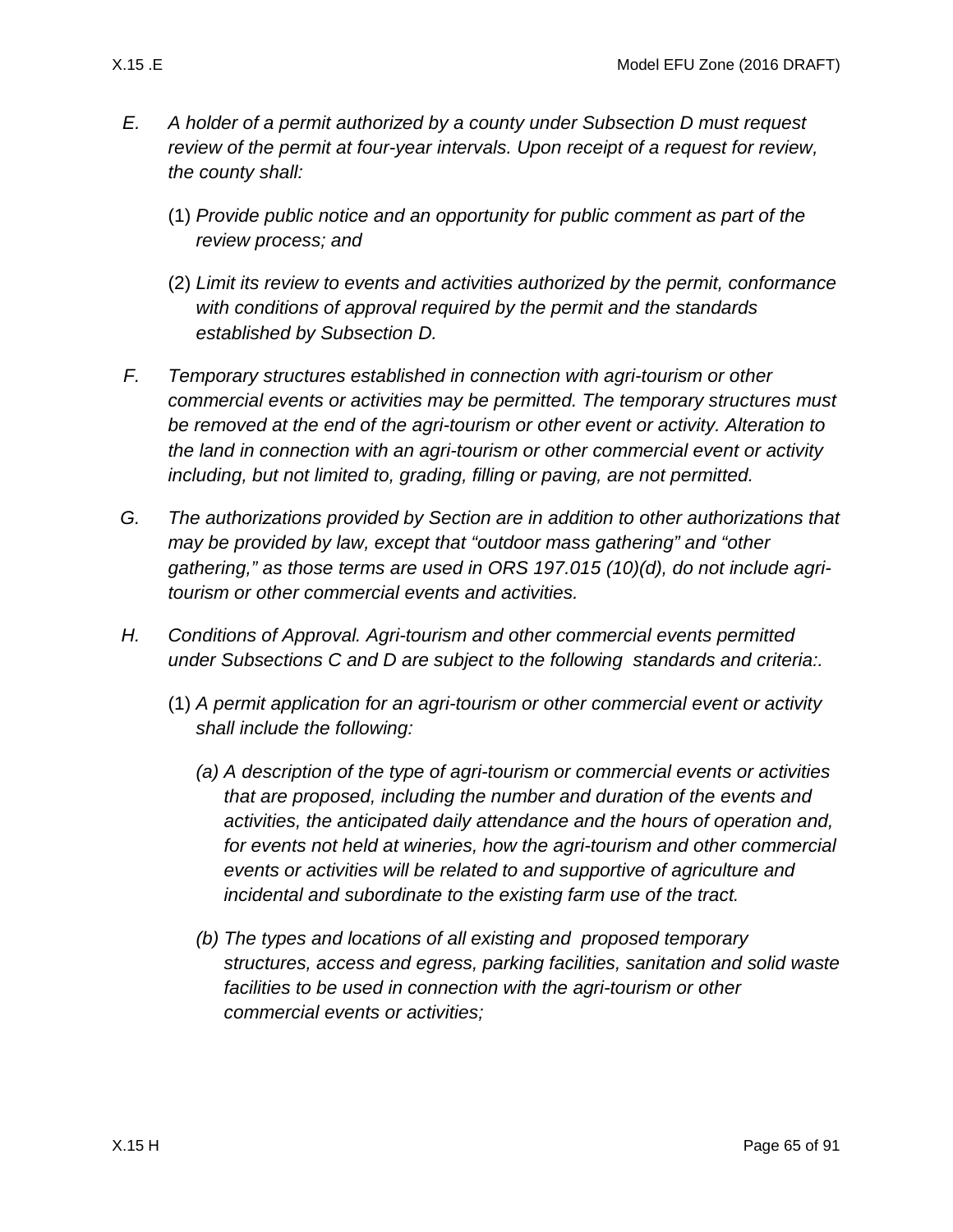- <span id="page-65-0"></span>
	- *(c) Authorization to allow inspection of the event premises. The applicant shall provide in writing a consent to allow law enforcement, public health, and fire control officers and code enforcement staff to come upon the premises for which the permit has been granted for the purposes of inspection and enforcement of the terms and conditions of the permit and the Exclusive Farm Use Zone and any other applicable laws or ordinances.*
	- (2) *Approval Criteria.*
		- *(a) The area in which the agri-tourism or other commercial events or activities are located shall be setback at least [100 feet] from the property line.*
		- *(b) No more than two agri-tourism or commercial events or activities may occur in one month.*
		- *(c) The maximum number of people shall not exceed 500 per calendar day.*
		- *(d) Notification of agri-tourism and other commercial events or activities.*
			- *(i) The property owner shall submit in writing the list of calendar days scheduled for all agri-tourism and other commercial events or activities [by April 1] of the subject calendar year or within [30 days] of new or renewed permits to County's [Community Development or Planning] Department and a list of all property owners within 500 feet of the subject property, as notarized by a title company.*
			- *(ii) The list of calendar dates for all agri-tourism, commercial events and activities may be amended by submitting the amended list to the Department at least [72 hours] prior to any change in the date of approved dates.*
			- *(iii) If notice pursuant to [\(i\)](#page-65-0) is not provided, the property owner shall provide notice by Registered Mail to the same list above at least [10 days] prior to each agri-tourism and other commercial event or activity.*
			- *(iv)The notification shall include a contact person or persons for each agritourism and other commercial event or activity who shall be easily accessible and who shall remain on site at all times, including the person(s) contact information.*
		- *(e) Hours of Operation. No agri-tourism and other commercial event or activity may begin before [7:00 a.m.] or end after [12:00 p.m].*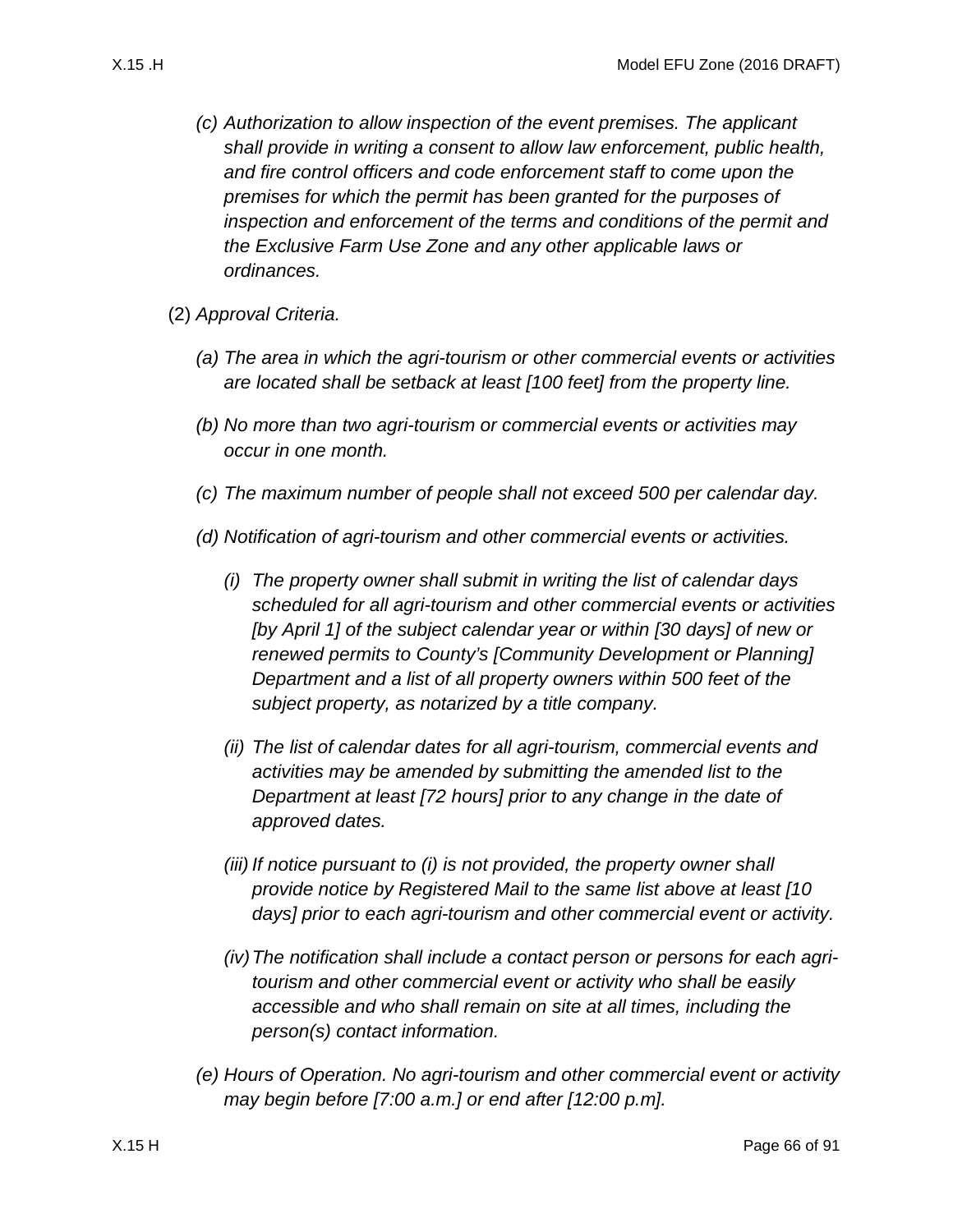- *(f) Overnight camping is prohibited.*
- *(g) Noise Control [appropriate cross-reference to applicable ordinance requirements or:]*
	- *(i) All noise, including the use of a sound producing device such as, but not limited to, loud speakers and public address systems, musical instruments that are amplified or unamplified, shall be in compliance with applicable state regulations.*
	- *(ii) A standard sound level meter or equivalent, in good condition, that provides a weighted sound pressure level measured by use of a metering characteristic with an "A" frequency weighting network and reported as dBA shall be available on-site at all times during agritourism and other commercial events or activities.*
- *(h) Transportation Management*
	- *(i) Roadways, driveway aprons, driveways and parking surfaces shall be surfaces that prevent dust, and may include paving, gravel, cinders, or bark/wood chips.*
	- *(ii) Driveways extending from paved roads shall have a paved apron, requiring review and approval by the County Road Department.*
	- *(iii) The parcel, lot or tract must have direct access from a public road or is accessed by an access easement or private road, whereby all underlying property owners and property owners taking access between the subject property and the public road consent in writing to the use of the road for agri-tourism and other commercial events or activities at the time of initial application.*
	- *(iv)Adequate traffic control must be provided by the property owner and must include one traffic control person for each [250] persons expected or reasonably expected to be in attendance at any time. All traffic control personnel shall be certified by the State of Oregon and shall comply with the current edition of the Manual of Uniform Traffic Control Devices.*
	- *(v) Adequate off-street parking will be provided pursuant to provisions of the County [Off-Street Parking and Loading Ordinance or appropriate cross-reference to applicable ordinance requirements].*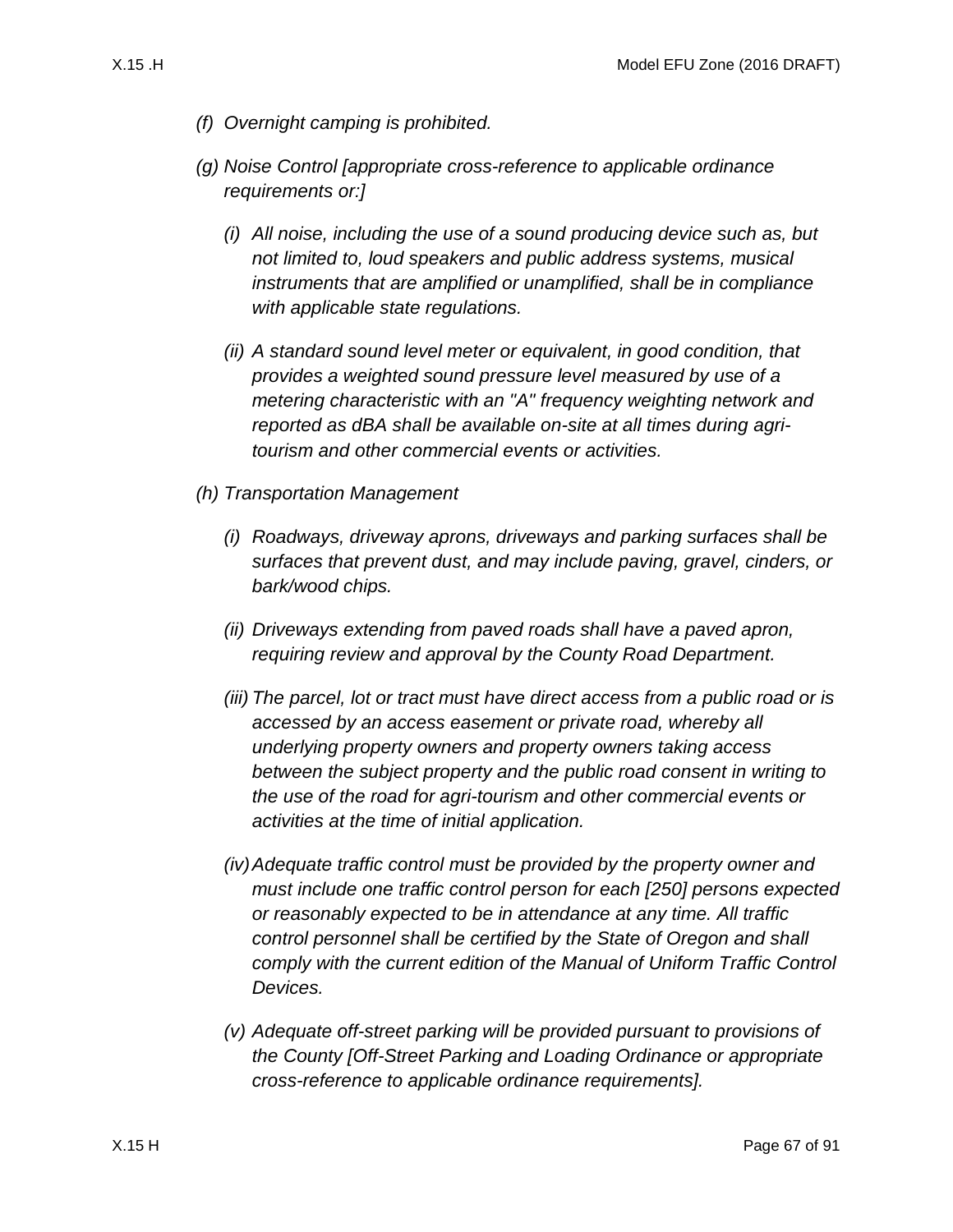- *(i) Health and Safety Compliance*
	- *(i) Sanitation facilities shall include, at a minimum, portable restroom facilities and stand-alone hand washing stations.*
	- *(ii) All permanent and temporary structures and facilities are subject to fire, health and life safety requirements, and shall comply with all requirements of the County [applicable Building Safety Department] any other applicable federal, state and local laws.*
	- *(iii) Compliance with the requirements of the [applicable Building Safety Department] shall include meeting all building occupancy classification requirements of the State of Oregon adopted building code.*

#### **X.16 Commercial Facilities for Generating Power**

- A. Commercial Power Generating Facility.
	- (1) Permanent features of a power generation facility shall not preclude more than:
		- (a) 12 acres from use as a commercial agricultural enterprise on high value farmland unless an exception is taken pursuant to ORS 197.732 and OAR chapter 660, division 4; or
		- (b) 20 acres from use as a commercial agricultural enterprise on land other than high-value farmland unless an exception is taken pursuant to ORS 197.732 and OAR chapter 660, division 4.
	- (2) A power generation facility may include on-site and off-site facilities for temporary workforce housing for workers constructing a power generation facility. Such facilities must be removed or converted to an allowed use under OAR 660-033-0130(19) or other statute or rule when project construction is complete. Temporary workforce housing facilities not included in the initial approval may be considered through a minor amendment request. A minor amendment request shall be subject to 660-033-0130(5) and shall have no effect on the original approval.
- <span id="page-67-0"></span>B. Wind Power Generation Facility.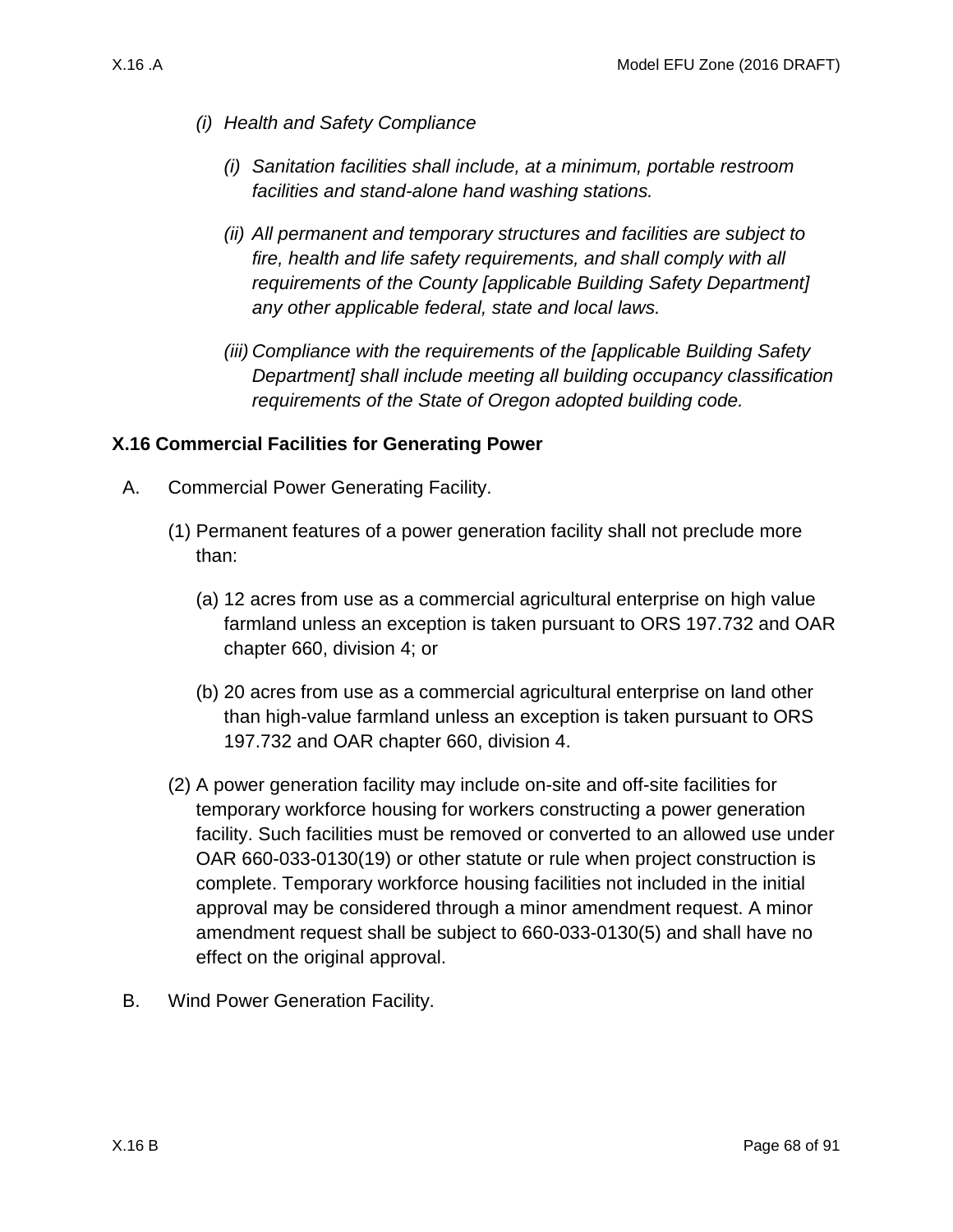- <span id="page-68-1"></span><span id="page-68-0"></span>(1) For purposes of this ordinance a wind power generation facility includes, but is not limited to, the following system components: all wind turbine towers and concrete pads, permanent meteorological towers and wind measurement devices, electrical cable collection systems connecting wind turbine towers
	- with the relevant power substation, new or expanded private roads (whether temporary or permanent) constructed to serve the wind power generation facility, office and operation and maintenance buildings, temporary lay-down areas and all other necessary appurtenances, including but not limited to onsite and off-site facilities for temporary workforce housing for workers constructing a wind power generation facility.
	- (a) Temporary workforce housing described in Subsection [X.16 A\(2\)](#page-67-0) must be removed or converted to an allowed use under OAR 660-033-0130(19) or other statute or rule when project construction is complete.
	- (b) Temporary workforce housing facilities not included in the initial approval may be considered through a minor amendment request filed after a decision to approve a power generation facility. A minor amendment request shall be subject to 660-033-0130(5) and shall have no effect on the original approval.
	- (2) For wind power generation facility proposals on high-value farmland soils, as described at ORS 195.300(10), the governing body or its designate must find that all of the following are satisfied:
		- (a) Reasonable alternatives have been considered to show that siting the wind power generation facility or component thereof on high-value farmland soils is necessary for the facility or component to function properly or if a road system or turbine string must be placed on such soils to achieve a reasonably direct route considering the following factors:
			- (i) Technical and engineering feasibility;
			- (ii) Availability of existing rights of way; and
			- (iii) The long-term environmental, economic, social and energy consequences of siting the facility or component on alternative sites, as determined under Subsection [\(b\);](#page-69-0)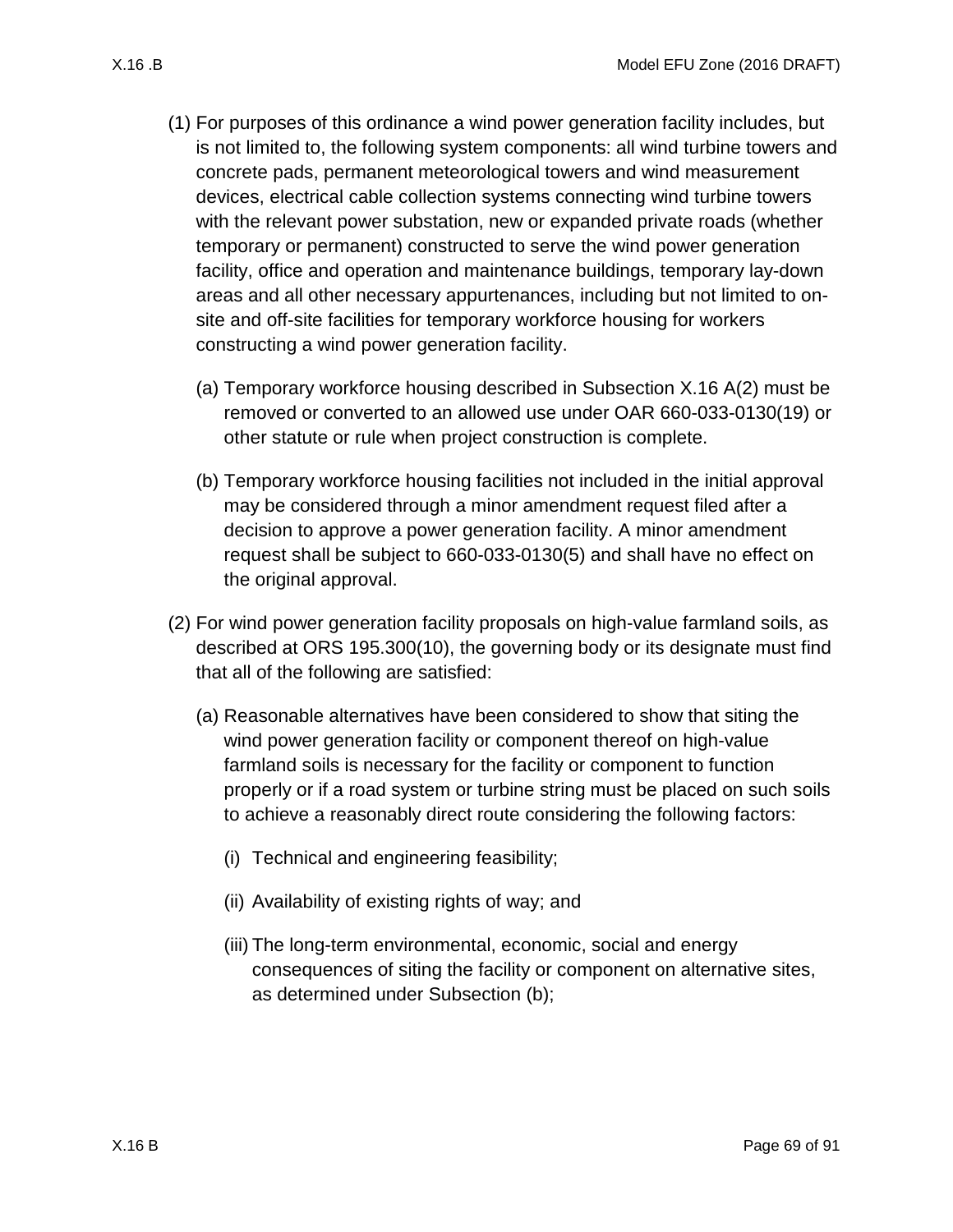- <span id="page-69-0"></span>(b) The long-term environmental, economic, social and energy consequences resulting from the wind power generation facility or any components thereof at the proposed site with measures designed to reduce adverse impacts are not significantly more adverse than would typically result from the same proposal being located on other agricultural lands that do not include high-value farmland soils;
- (c) Costs associated with any of the factors listed in Subsection [\(a\)](#page-68-0) may be considered, but costs alone may not be the only consideration in determining that siting any component of a wind power generation facility on high-value farmland soils is necessary;
- (d) The owner of a wind power generation facility approved under Subsection [\(2\)](#page-68-1) shall be responsible for restoring, as nearly as possible, to its former condition any agricultural land and associated improvements that are damaged or otherwise disturbed by the siting, maintenance, repair or reconstruction of the facility. Nothing in this Subsection shall prevent the owner of the facility from requiring a bond or other security from a contractor or otherwise imposing on a contractor the responsibility for restoration; and
- (e) The criteria of Subsection [\(3\)](#page-69-1) are satisfied.
- <span id="page-69-1"></span>(3) For wind power generation facility proposals on arable lands, meaning lands that are cultivated or suitable for cultivation, including high-value farmland soils described at ORS 195.300(10), the governing body or its designate must find that:
	- (a) The proposed wind power facility will not create unnecessary negative impacts on agricultural operations conducted on the subject property. Negative impacts could include, but are not limited to, the unnecessary construction of roads, dividing a field or multiple fields in such a way that creates small or isolated pieces of property that are more difficult to farm, and placing wind farm components such as meteorological towers on lands in a manner that could disrupt common and accepted farming practices;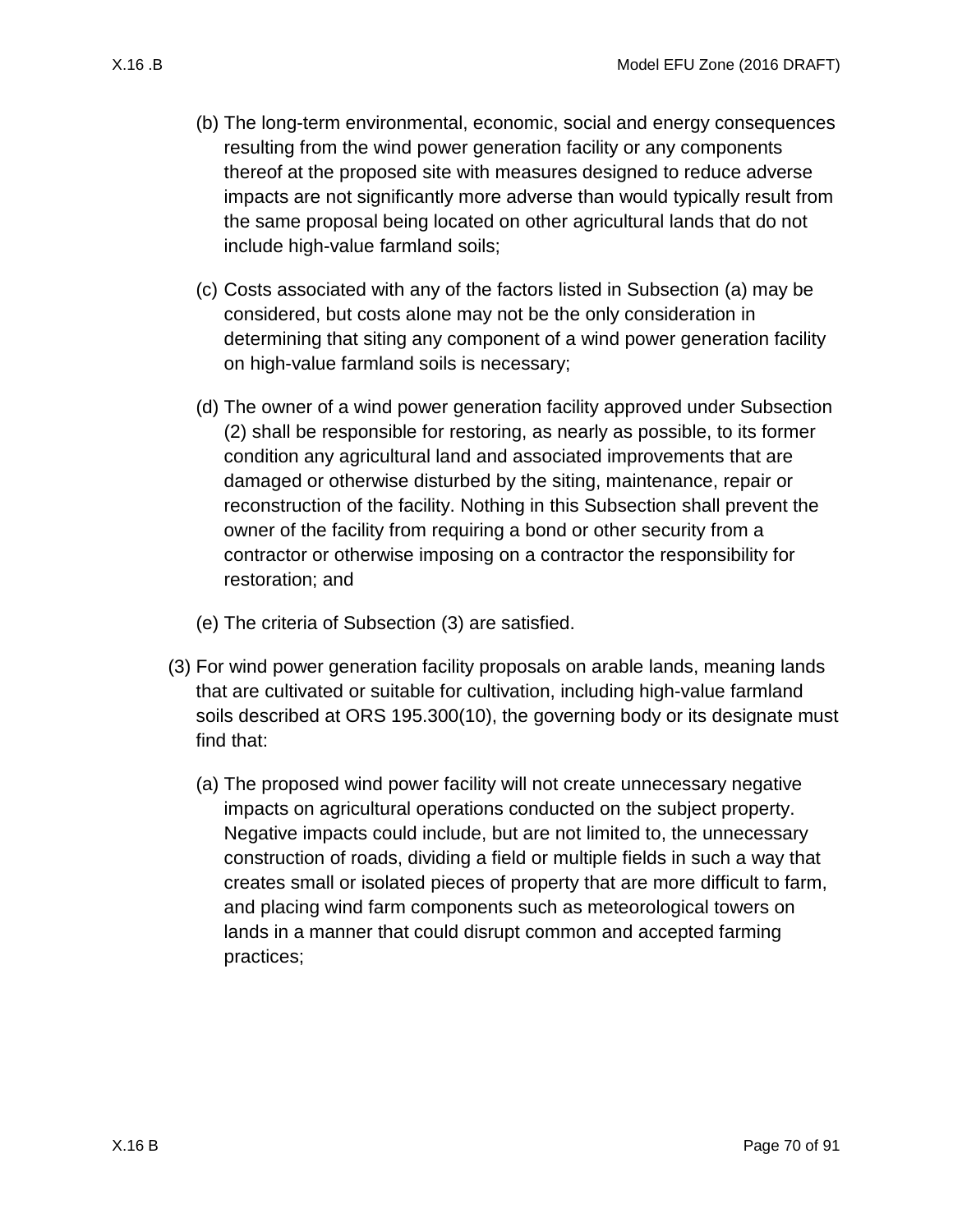- (b) The presence of a proposed wind power facility will not result in unnecessary soil erosion or loss that could limit agricultural productivity on the subject property. This provision may be satisfied by the submittal and county approval of a soil and erosion control plan prepared by an adequately qualified individual, showing how unnecessary soil erosion will be avoided or remedied and how topsoil will be stripped, stockpiled and clearly marked. The approved plan shall be attached to the decision as a condition of approval;
- (c) Construction or maintenance activities will not result in unnecessary soil compaction that reduces the productivity of soil for crop production. This provision may be satisfied by the submittal and county approval of a plan prepared by an adequately qualified individual, showing how unnecessary soil compaction will be avoided or remedied in a timely manner through deep soil decompaction or other appropriate practices. The approved plan shall be attached to the decision as a condition of approval; and
- <span id="page-70-0"></span>(d) Construction or maintenance activities will not result in the unabated introduction or spread of noxious weeds and other undesirable weeds species. This provision may be satisfied by the submittal and county approval of a weed control plan prepared by an adequately qualified individual that includes a long-term maintenance agreement. The approved plan shall be attached to the decision as a condition of approval.
- <span id="page-70-1"></span>(4) For wind power generation facility proposals on nonarable lands, meaning lands that are not suitable for cultivation, the requirements of Subsection [X.16](#page-70-0)  [B\(3\)\(d\)](#page-70-0) are satisfied.
- (5) In the event that a wind power generation facility is proposed on a combination of arable and nonarable lands as described in Subsections [\(3\)](#page-69-1) and [\(4\),](#page-70-1) the approval criteria of Subsection [\(3\)](#page-69-1) shall apply to the entire project.
- C. Photovoltaic Solar Power Generation Facility. A proposal to site a photovoltaic solar power generation facility shall be subject to the following definitions and provisions:
	- (1) "Arable land" means land in a tract that is predominantly cultivated or, if not currently cultivated, predominantly comprised of arable soils.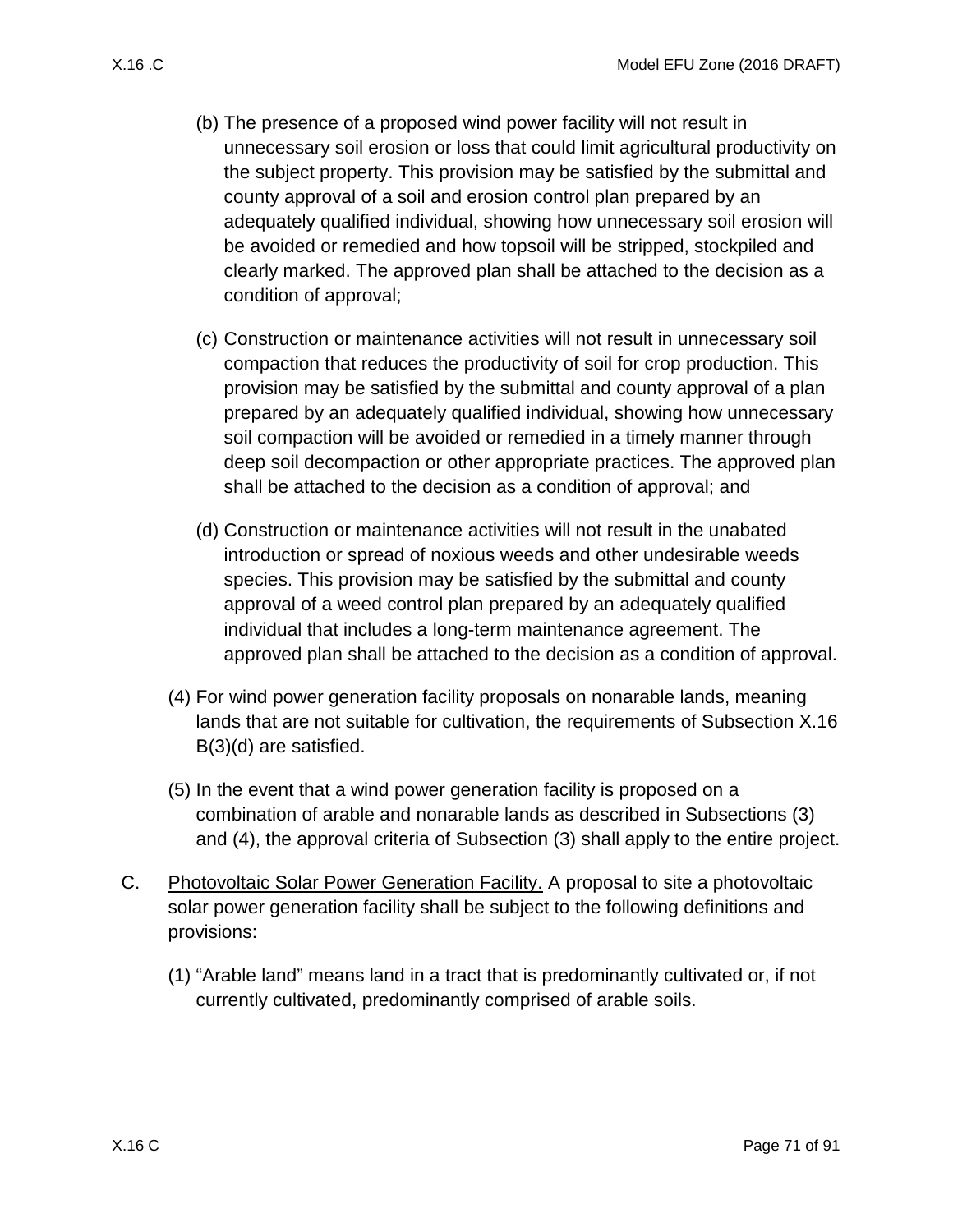- (2) "Arable soils" means soils that are suitable for cultivation as determined by the governing body or its designate based on substantial evidence in the record of a local land use application, but "arable soils" does not include highvalue farmland soils described at ORS 195.300(10) unless otherwise stated.
- (3) "Nonarable land" means land in a tract that is predominantly not cultivated and predominantly comprised of nonarable soils.
- (4) "Nonarable soils" means soils that are not suitable for cultivation. Soils with an NRCS agricultural capability class V–VIII and no history of irrigation shall be considered nonarable in all cases. The governing body or its designate may determine other soils, including soils with a past history of irrigation, to be nonarable based on substantial evidence in the record of a local land use application.
- (5) "Photovoltaic solar power generation facility" includes, but is not limited to, an assembly of equipment that converts sunlight into electricity and then stores, transfers, or both, that electricity. This includes photovoltaic modules, mounting and solar tracking equipment, foundations, inverters, wiring, storage devices and other components. Photovoltaic solar power generation facilities also include electrical cable collection systems connecting the photovoltaic solar generation facility to a transmission line, all necessary grid integration equipment, new or expanded private roads constructed to serve the photovoltaic solar power generation facility, office, operation and maintenance buildings, staging areas and all other necessary appurtenances. For purposes of applying the acreage standards of this Section, a photovoltaic solar power generation facility includes all existing and proposed facilities on a single tract, as well as any existing and proposed facilities determined to be under common ownership on lands with fewer than 1320 feet of separation from the tract on which the new facility is proposed to be sited. Projects connected to the same parent company or individuals shall be considered to be in common ownership, regardless of the operating business structure. A photovoltaic solar power generation facility does not include a net metering project established consistent with ORS 757.300 and OAR chapter 860, division 39 or a Feed-in-Tariff project established consistent with ORS 757.365 and OAR chapter 860, division 84.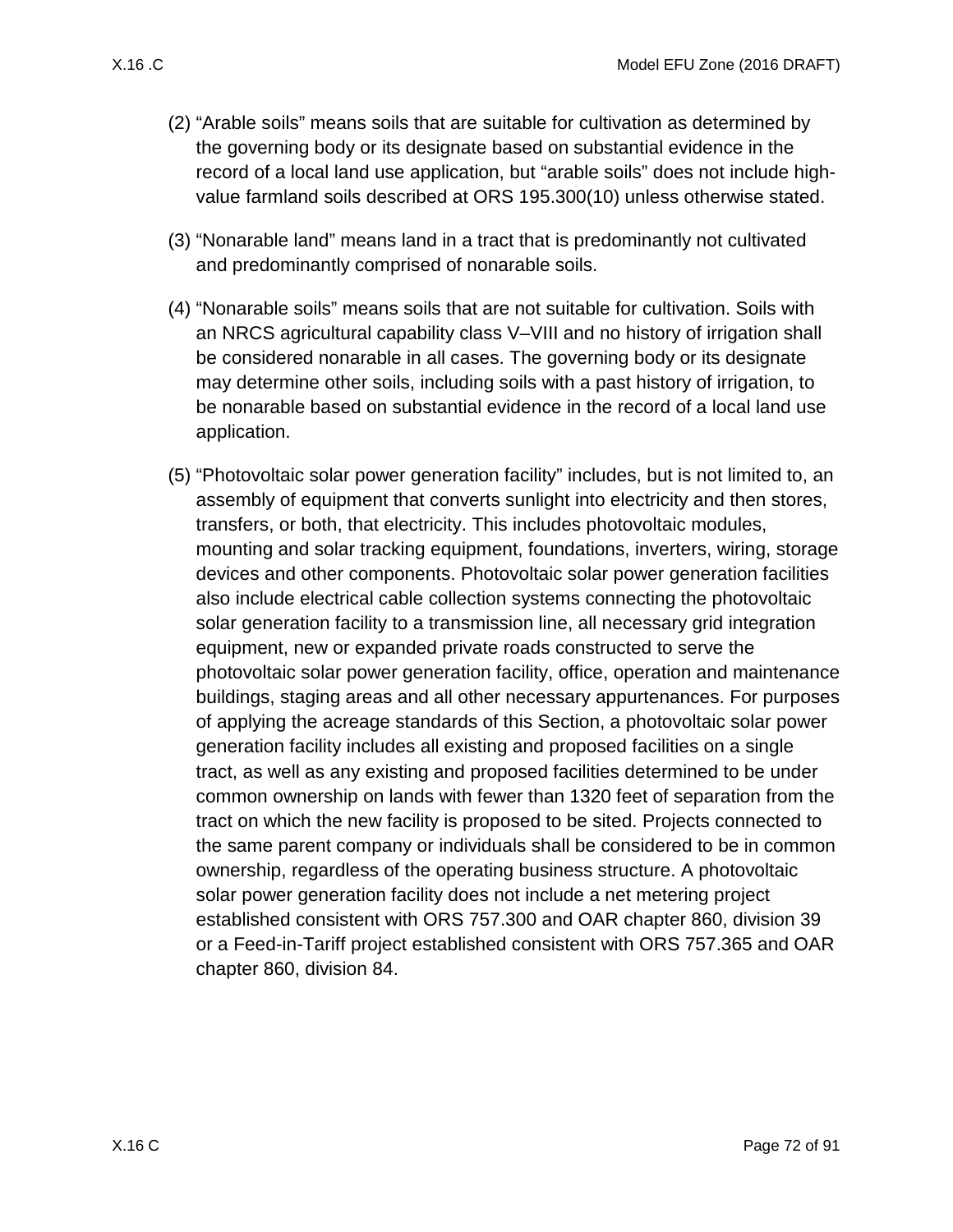- <span id="page-72-3"></span><span id="page-72-2"></span><span id="page-72-1"></span><span id="page-72-0"></span>(6) For high-value farmland described at ORS 195.300(10), a photovoltaic solar power generation facility shall not preclude more than 12 acres from use as a commercial agricultural enterprise unless an exception is taken pursuant to ORS 197.732 and OAR chapter 660, division 4. The governing body or its designate must find that:
	- (a) The proposed photovoltaic solar power generation facility will not create unnecessary negative impacts on agricultural operations conducted on any portion of the subject property not occupied by project components. Negative impacts could include, but are not limited to, the unnecessary construction of roads dividing a field or multiple fields in such a way that creates small or isolated pieces of property that are more difficult to farm, and placing photovoltaic solar power generation facility project components on lands in a manner that could disrupt common and accepted farming practices;
	- (b) The presence of a photovoltaic solar power generation facility will not result in unnecessary soil erosion or loss that could limit agricultural productivity on the subject property. This provision may be satisfied by the submittal and county approval of a soil and erosion control plan prepared by an adequately qualified individual, showing how unnecessary soil erosion will be avoided or remedied and how topsoil will be stripped, stockpiled and clearly marked. The approved plan shall be attached to the decision as a condition of approval;
	- (c) Construction or maintenance activities will not result in unnecessary soil compaction that reduces the productivity of soil for crop production. This provision may be satisfied by the submittal and county approval of a plan prepared by an adequately qualified individual, showing how unnecessary soil compaction will be avoided or remedied in a timely manner through deep soil decompaction or other appropriate practices. The approved plan shall be attached to the decision as a condition of approval;
	- (d) Construction or maintenance activities will not result in the unabated introduction or spread of noxious weeds and other undesirable weed species. This provision may be satisfied by the submittal and county approval of a weed control plan prepared by an adequately qualified individual that includes a long-term maintenance agreement. The approved plan shall be attached to the decision as a condition of approval;
	- (e) The project is not located on high-value farmland soils unless it can be demonstrated that: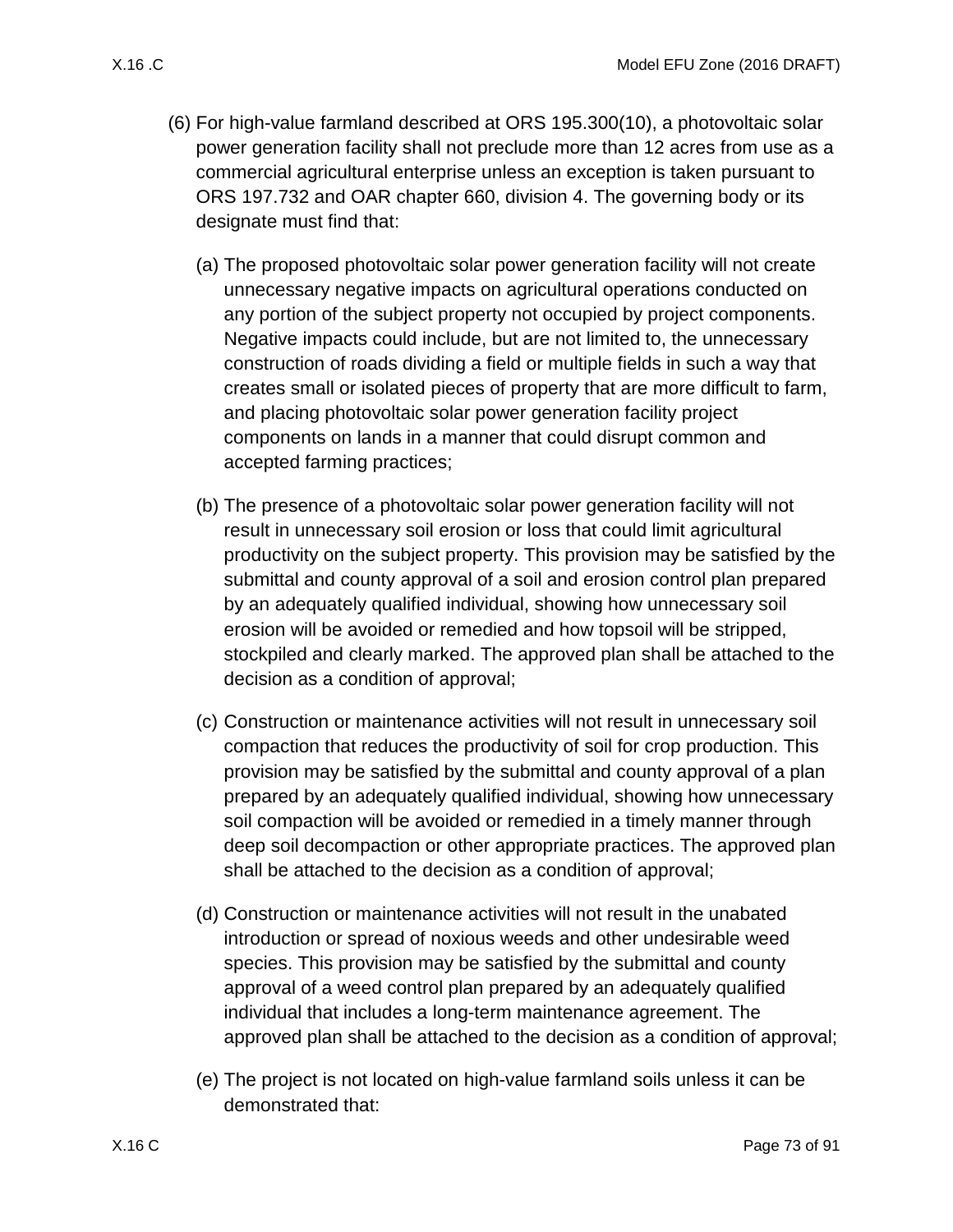- (i) Non high-value farmland soils are not available on the subject tract;
- (ii) Siting the project on non high-value farmland soils present on the subject tract would significantly reduce the project's ability to operate successfully; or
- (iii) The proposed site is better suited to allow continuation of an existing commercial farm or ranching operation on the subject tract than other possible sites also located on the subject tract, including those comprised of non high-value farmland soils; and
- (f) A study area consisting of lands zoned for exclusive farm use located within one mile measured from the center of the proposed project shall be established and:
	- (i) If fewer than 48 acres of photovoltaic solar power generation facilities have been constructed or received land use approvals and obtained building permits within the study area, no further action is necessary.
	- (ii) When at least 48 acres of photovoltaic solar power generation have been constructed or received land use approvals and obtained building permits, either as a single project or as multiple facilities within the study area, the local government or its designate must find that the photovoltaic solar energy generation facility will not materially alter the stability of the overall land use pattern of the area. The stability of the land use pattern will be materially altered if the overall effect of existing and potential photovoltaic solar energy generation facilities will make it more difficult for the existing farms and ranches in the area to continue operation due to diminished opportunities to expand, purchase or lease farmland or acquire water rights, or will reduce the number of tracts or acreage in farm use in a manner that will destabilize the overall character of the study area.
- (7) For arable lands, a photovoltaic solar power generation facility shall not preclude more than 20 acres from use as a commercial agricultural enterprise unless an exception is taken pursuant to ORS 197.732 and OAR chapter 660, division 4. The governing body or its designate must find that:
	- (a) The project is not located on high-value farmland soils or arable soils unless it can be demonstrated that:
		- (i) Nonarable soils are not available on the subject tract;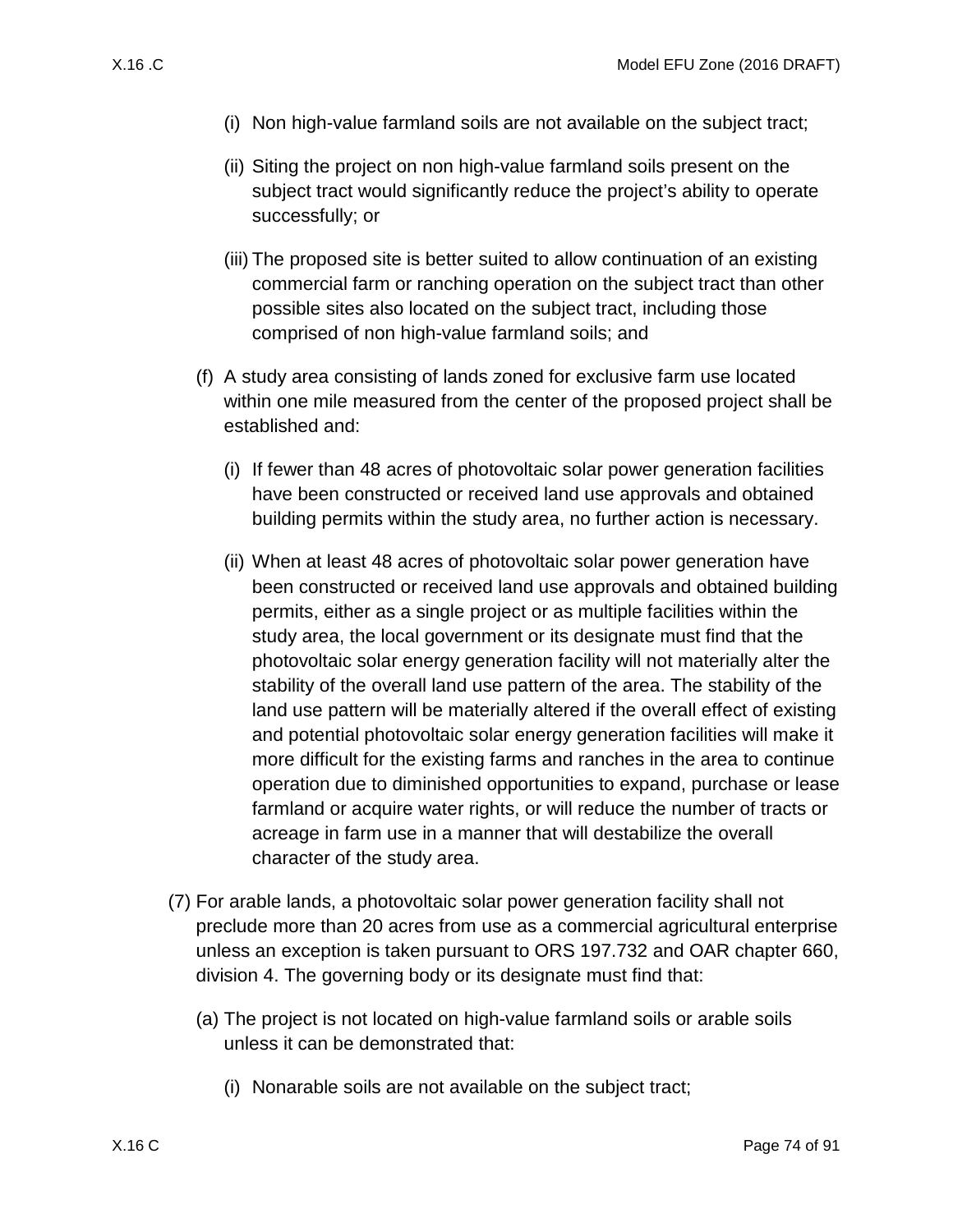- (ii) Siting the project on nonarable soils present on the subject tract would significantly reduce the project's ability to operate successfully; or
- (iii) The proposed site is better suited to allow continuation of an existing commercial farm or ranching operation on the subject tract than other possible sites also located on the subject tract, including those comprised of nonarable soils;
- (b) No more than 12 acres of the project will be sited on high-value farmland soils described at ORS 195.300(10) unless an exception is taken pursuant to 197.732 and OAR chapter 660, division 4;
- (c) A study area consisting of lands zoned for exclusive farm use located within one mile measured from the center of the proposed project shall be established and:
	- (i) If fewer than 80 acres of photovoltaic solar power generation facilities have been constructed or received land use approvals and obtained building permits within the study area no further action is necessary.
	- (ii) When at least 80 acres of photovoltaic solar power generation have been constructed or received land use approvals and obtained building permits, either as a single project or as multiple facilities, within the study area the local government or its designate must find that the photovoltaic solar energy generation facility will not materially alter the stability of the overall land use pattern of the area. The stability of the land use pattern will be materially altered if the overall effect of existing and potential photovoltaic solar energy generation facilities will make it more difficult for the existing farms and ranches in the area to continue operation due to diminished opportunities to expand, purchase or lease farmland, acquire water rights or diminish the number of tracts or acreage in farm use in a manner that will destabilize the overall character of the study area; and
- (d) The requirements of Subsections  $X.16 C(6)(a)$ , [\(b\),](#page-72-1) [\(c\),](#page-72-2) and [\(d\)](#page-72-3) are satisfied.
- (8) For nonarable lands, a photovoltaic solar power generation facility shall not preclude more than 320 acres from use as a commercial agricultural enterprise unless an exception is taken pursuant to ORS 197.732 and OAR chapter 660, division 4. The governing body or its designate must find that: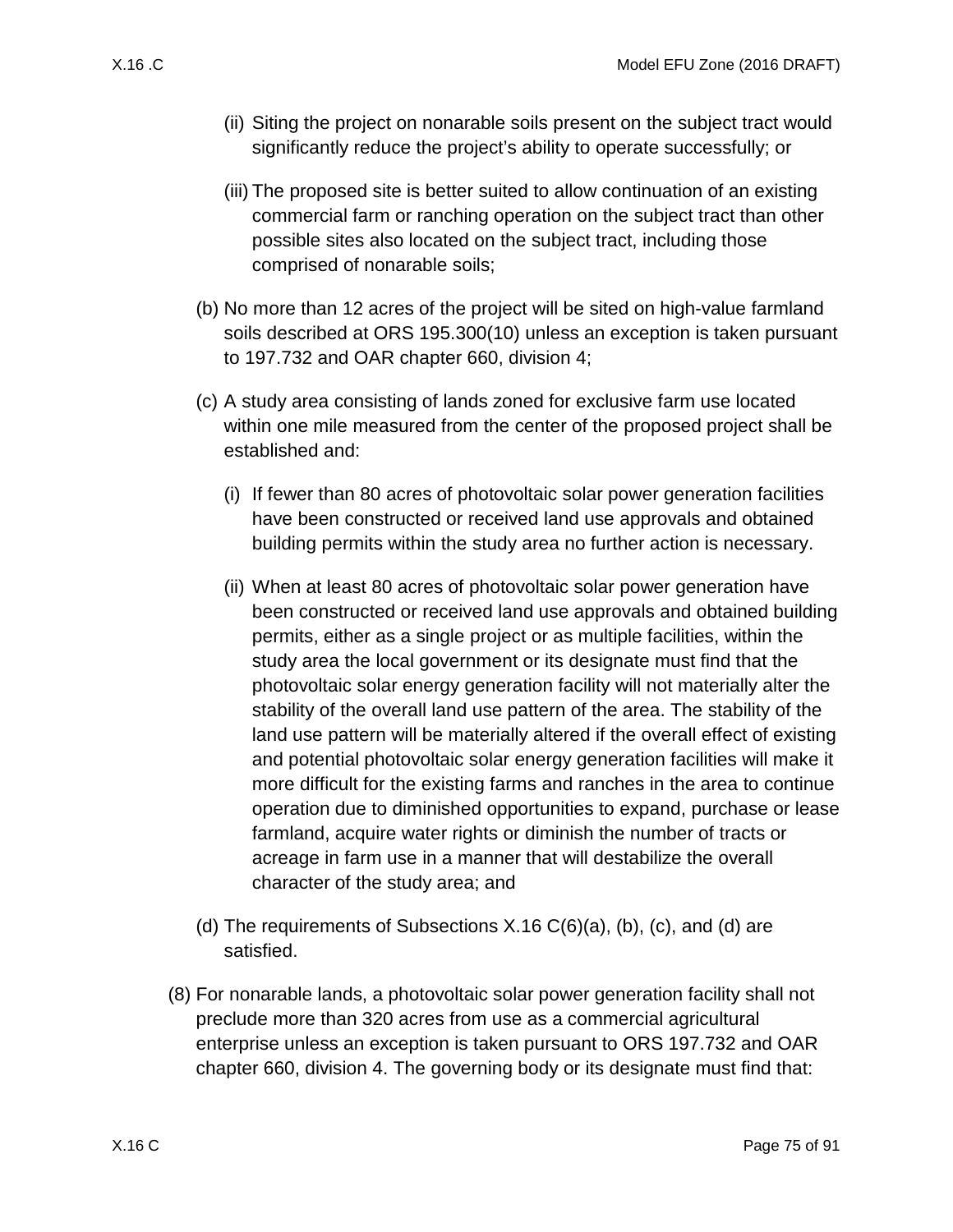- (a) The project is not located on high-value farmland soils or arable soils unless it can be demonstrated that:
	- (i) Siting the project on nonarable soils present on the subject tract would significantly reduce the project's ability to operate successfully; or
	- (ii) The proposed site is better suited to allow continuation of an existing commercial farm or ranching operation on the subject tract as compared to other possible sites also located on the subject tract, including sites that are comprised of nonarable soils;
- (b) No more than 12 acres of the project will be sited on high-value farmland soils described at ORS 195.300(10);
- (c) No more than 20 acres of the project will be sited on arable soils unless an exception is taken pursuant to ORS 197.732 and OAR chapter 660, division 4;
- (d) The requirements of Subsection [X.16 C\(6\)\(d\)](#page-72-3) are satisfied;
- (e) If a photovoltaic solar power generation facility is proposed to be developed on lands that contain a Goal 5 resource protected under the county's comprehensive plan, and the plan does not address conflicts between energy facility development and the resource, the applicant and the county, together with any state or federal agency responsible for protecting the resource or habitat supporting the resource, will cooperatively develop a specific resource management plan to mitigate potential development conflicts. If there is no program present to protect the listed Goal 5 resource(s) present in the local comprehensive plan or implementing ordinances and the applicant and the appropriate resource management agency(ies) cannot successfully agree on a cooperative resource management plan, the county is responsible for determining appropriate mitigation measures; and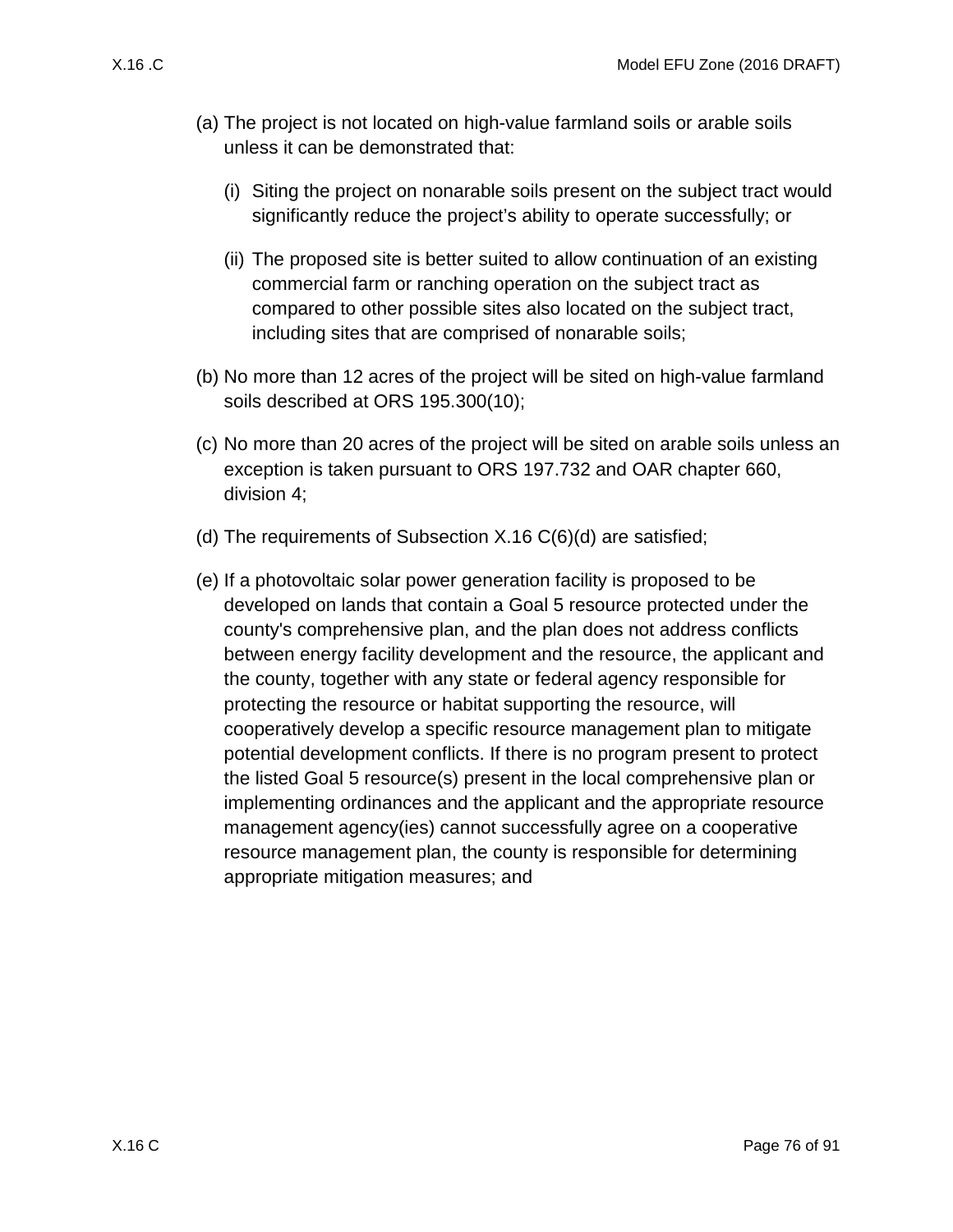- <span id="page-76-0"></span>(f) If a proposed photovoltaic solar power generation facility is located on lands where the potential exists for adverse effects to state or federal special status species (threatened, endangered, candidate, or sensitive), or to wildlife species of concern identified and mapped by the Oregon Department of Fish and Wildlife (including big game winter range and migration corridors, golden eagle and prairie falcon nest sites, and pigeon springs), the applicant shall conduct a site-specific assessment of the subject property in consultation with all appropriate state, federal, and tribal wildlife management agencies. A professional biologist shall conduct the site-specific assessment by using methodologies accepted by the appropriate wildlife management agency and shall determine whether adverse effects to special status species or wildlife species of concern are anticipated. Based on the results of the biologist's report, the site shall be designed to avoid adverse effects to state or federal special status species or to wildlife species of concern as described above. If the applicant's sitespecific assessment shows that adverse effects cannot be avoided, the applicant and the appropriate wildlife management agency will cooperatively develop an agreement for project-specific mitigation to offset the potential adverse effects of the facility. Where the applicant and the resource management agency cannot agree on what mitigation will be carried out, the county is responsible for determining appropriate mitigation, if any, required for the facility.
- (g) The provisions of Subsection [X.16 C\(8\)\(f\)](#page-76-0) are repealed on January 1, 2022.
- (9) The project owner shall sign and record in the deed records for the county a document binding the project owner and the project owner's successors in interest, prohibiting them from pursuing a claim for relief or cause of action alleging injury from farming or forest practices as defined in ORS 30.930(2) and (4).
- (10) Nothing in this Section shall prevent the county from requiring a bond or other security from a developer or otherwise imposing on a developer the responsibility for retiring the photovoltaic solar power generation facility.

## <span id="page-76-2"></span>**X.17 Land Divisions**

<span id="page-76-1"></span>A. Minimum Parcel Size. The minimum size for creation of a new parcel shall be 80 acres *[OR "shall comply with Section X.18." Smaller for an approved "go-below" minimum; 160 acres or larger for designated rangeland]*.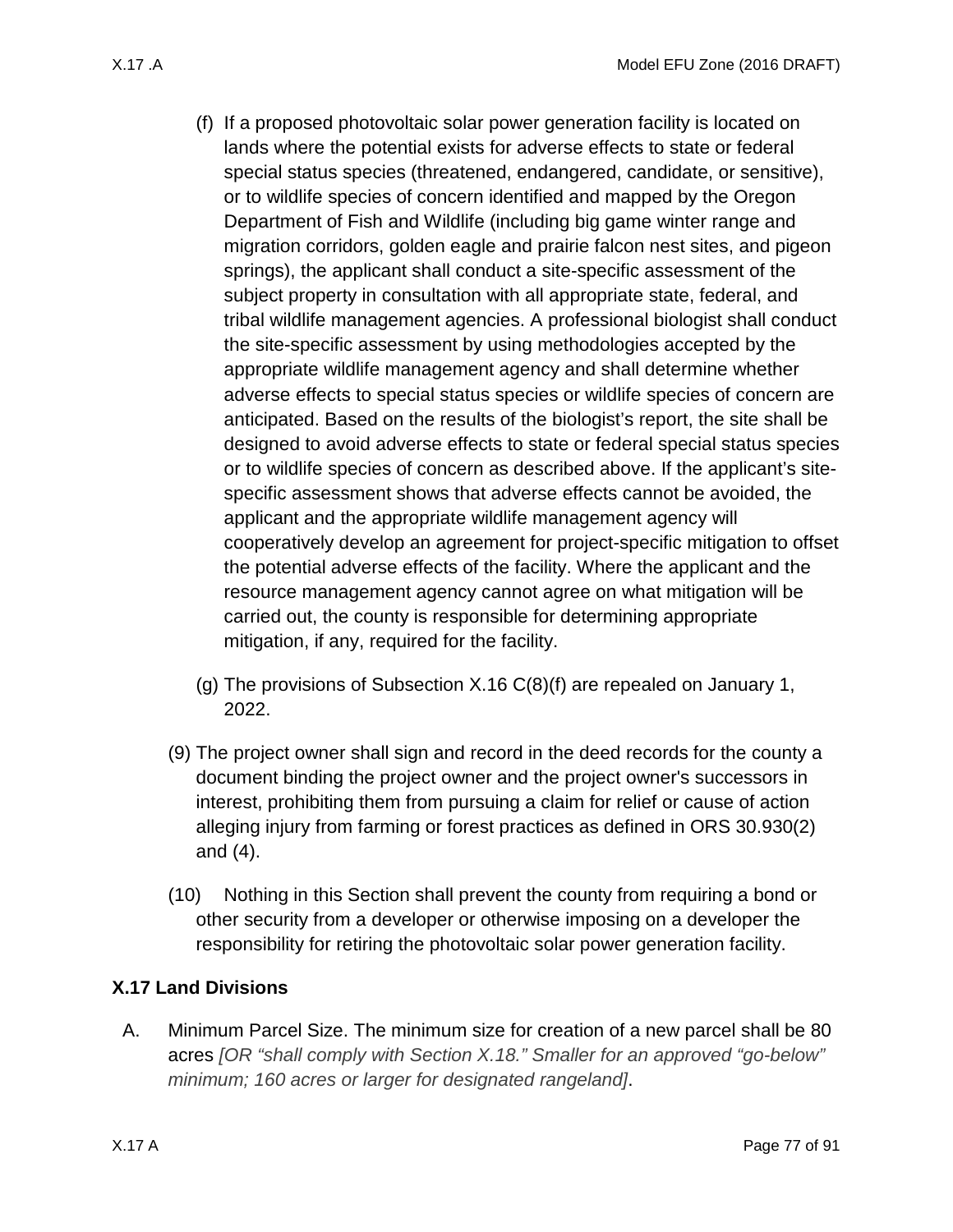*Note: All partitions must result in a remaining parcel that meets the minimum parcel size of the zone. The reduction in size of an already substandard-sized parcel violates ORS 215.780. Phillips v. Polk County, 53 Or LUBA 194 (2007).*

- <span id="page-77-0"></span>B. A division of land to accommodate a use permitted by Section [X.06 ,](#page-14-0) except a residential use, smaller than the minimum parcel size provided in Subsection [A](#page-76-1) may be approved if the parcel for the nonfarm use is not larger than the minimum size necessary for the use.
- <span id="page-77-1"></span>C. A division of land to create up to two new parcels smaller than the minimum size established under Subsection [A,](#page-76-1) each to contain a dwelling not provided in conjunction with farm use, may be permitted if:
	- (1) The nonfarm dwellings have been approved under Subsection [X.12 ;](#page-49-0)
	- (2) The parcels for the nonfarm dwellings are divided from a lot or parcel that was lawfully created prior to July 1, 2001;
	- (3) The parcels for the nonfarm dwellings are divided from a lot or parcel that complies with the minimum size in Subsection [A;](#page-76-1) and
	- (4) The remainder of the original lot or parcel that does not contain the nonfarm dwellings complies with the minimum size established under Subsection [A.](#page-76-1)
- <span id="page-77-2"></span>D. A division of land to divide a lot or parcel into two parcels, each to contain one dwelling not provided in conjunction with farm use, may be permitted if:
	- (1) The nonfarm dwellings have been approved under Subsection [X.12 ;](#page-49-0)
	- (2) The parcels for the nonfarm dwellings are divided from a lot or parcel that was lawfully created prior to July 1, 2001;
	- (3) The parcels for the nonfarm dwellings are divided from a lot or parcel that is equal to or smaller than the minimum size in Subsection A but equal to or larger than 40 acres;
	- (4) The parcels for the nonfarm dwellings are:
		- (a) Not capable of producing more than at least 50 cubic feet per acre per year of wood fiber; and
		- (b) Composed of at least 90 percent Class VI through VIII soils.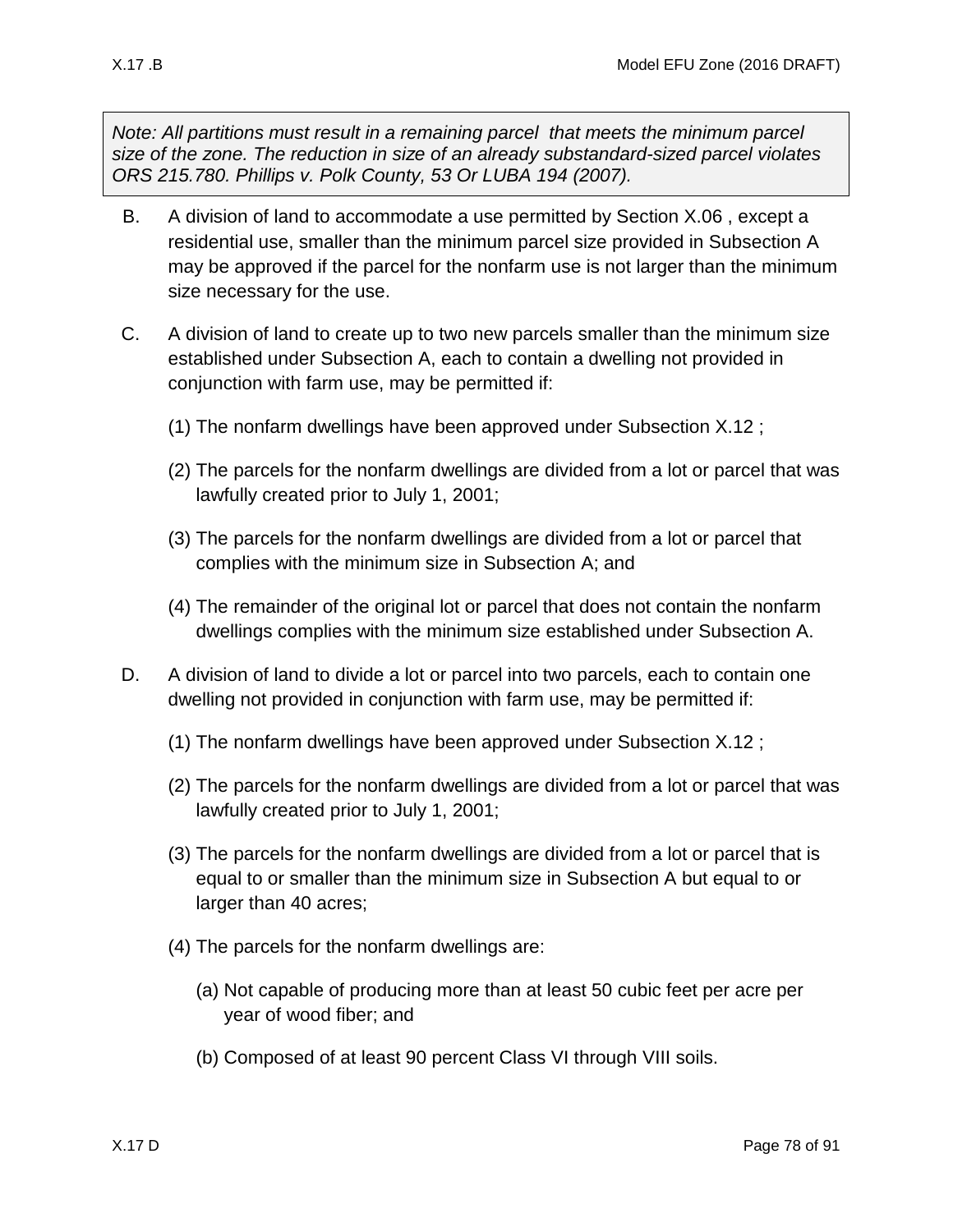- (5) The parcels for the nonfarm dwellings do not have established water rights for irrigation.
- E. This Section does not apply to the creation or sale of cemetery lots, if a cemetery is within the boundaries designated for a farm use zone at the time the zone is established.
- F. This Section does not apply to divisions of land resulting from lien foreclosures or divisions of land resulting from foreclosure of recorded contracts for the sale of real property.
- G. This Section does not allow a division or a property line adjustment of a lot or parcel that separates a use described in [X.05 B](#page-13-0) *[family farm help dwelling],* [X.06](#page-14-1)  [C](#page-14-1) *[hardship dwelling], or X.06 G [home occupation]* from the lot or parcel on which the primary residential use exists.
- H. This Section does not allow a division of a lot or parcel that separates a processing facility from the farm operation specified in Section [X.04 A](#page-12-0) *[processing]*.
- <span id="page-78-0"></span>I. A division of land may be permitted to create a parcel with an existing dwelling to be used:
	- (1) As a residential home as described in ORS 197.660 (2) only if the dwelling has been approved under Section [X.12 ;](#page-49-0) and
	- (2) For historic property that meets the requirements of Section [X.05 F.](#page-14-2) *[historic replacement dwelling]*
- <span id="page-78-1"></span>J. Notwithstanding the minimum lot or parcel size described in Subsection [A,](#page-76-1)
	- (1) A division of land may be approved provided:
		- (a) The land division is for the purpose of allowing a provider of public parks or open space, or a not-for-profit land conservation organization, to purchase at least one of the resulting parcels; and
		- (b) A parcel created by the land division that contains a dwelling is large enough to support continued residential use of the parcel.
	- (2) A parcel created pursuant to this Subsection that does not contain a dwelling:
		- (a) Is not eligible for siting a dwelling, except as may be authorized under ORS 195.120;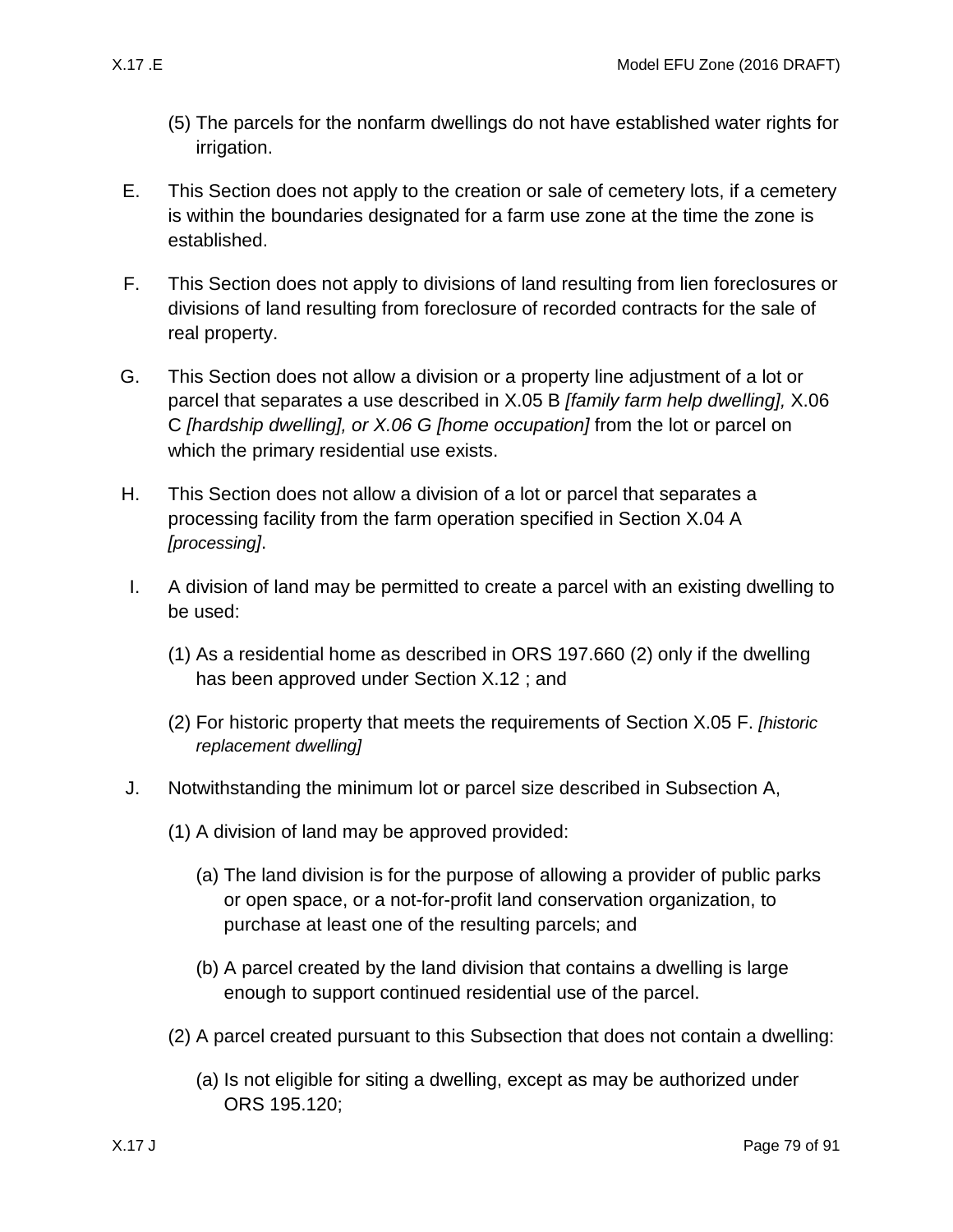- (b) May not be considered in approving or denying an application for siting any other dwelling;
- (c) May not be considered in approving a redesignation or rezoning of forestlands except for a redesignation or rezoning to allow a public park, open space or other natural resource use; and
- (d) May not be smaller than 25 acres unless the purpose of the land division is to facilitate the creation of a wildlife or pedestrian corridor or the implementation of a wildlife habitat protection plan or to allow a transaction in which at least one party is a public park or open space provider, or a not-for-profit land conservation organization, that has cumulative ownership of at least 2,000 acres of open space or park property.
- <span id="page-79-0"></span>K. A division of land smaller than the minimum lot or parcel size in Subsection [A](#page-76-1) may be approved provided:
	- (1) The division is for the purpose of establishing a church, including cemeteries in conjunction with the church;
	- (2) The church has been approved under Subsection [X.04 K;](#page-13-1)
	- (3) The newly created lot or parcel is not larger than five acres; and
	- (4) The remaining lot or parcel, not including the church, meets the minimum lot or parcel size described in Subsection [A](#page-76-1) either by itself or after it is consolidated with another lot or parcel.
- <span id="page-79-1"></span>L. Notwithstanding the minimum lot or parcel size described Subsection [A,](#page-76-1) a division for the nonfarm uses set out in Subsection [X.03 L](#page-12-1) [rural fire service] if the parcel for the nonfarm use is not larger than the minimum size necessary for the use.
- M. The governing body of a county may not approve a division of land for nonfarm use under Subsection [B,](#page-77-0) [C,](#page-77-1) [D,](#page-77-2) [I,](#page-78-0) [J,](#page-78-1) [K,](#page-79-0) or [L](#page-79-1) unless any additional tax imposed for the change in use has been paid.
- N. Parcels used or to be used for training or stabling facilities may not be considered appropriate to maintain the existing commercial agricultural enterprise in an area where other types of agriculture occur.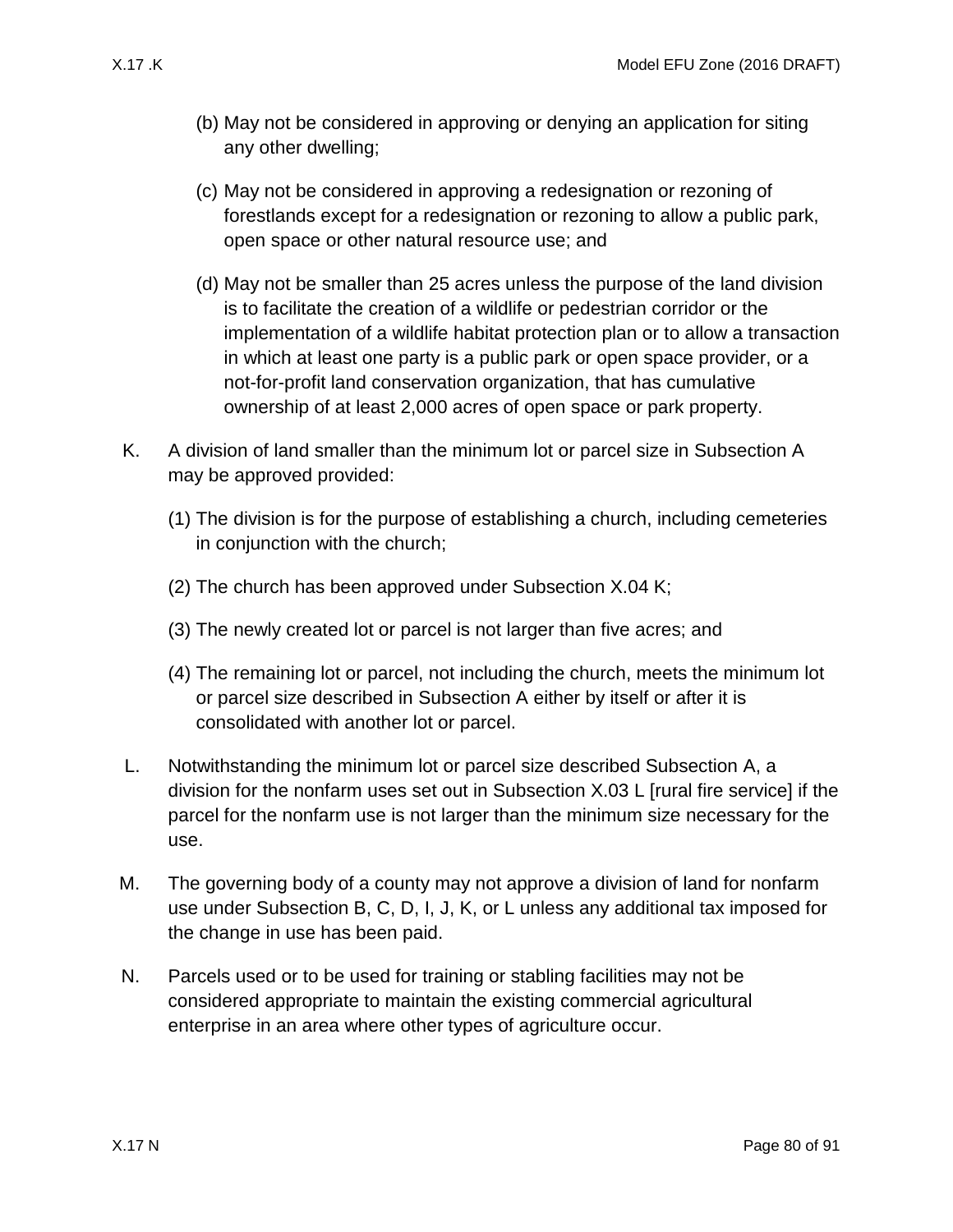- O. A division of a lawfully established unit of land may occur along an urban growth boundary where the parcel remaining outside the urban growth boundary is zoned for agricultural uses and is smaller than the minimum parcel size, provided that:
	- (1) If the parcel contains a dwelling, the parcel must be large enough to support the continued residential use.
	- (2) If the parcel does not contain a dwelling, it:
		- (a) Is not elegible for siting a dwelling, except as may be authorized in ORS 195.120;
		- (b) May not be considered in approving or denying an application for any other dwelling; and
		- (c) May not be considered in approving a redesignation or rezoning of agricultural lands, except to allow a public park, open space, or other natural resource use.

## *X.18 Development Standards*

*All dwellings and structures approved pursuant to Article [Chapter] X shall be sited in accordance with this Section.*

*A. Lot Size Standards. Lot size shall be consistent with the requirements of Section [X.17 .](#page-76-2)*

*Many counties require a 30'-35' setback from a road right-of-way, as measured either from the centerline of the road or highway, or from the property line. Setbacks may be greater adjacent to natural resource areas, as required either in the EFU zone or by reference to other ordinance articles/sections.*

*Some counties also regulate minimum lot width and minimum lot depth.*

- *B. Setbacks.* 
	- *(1) Front Yard: All buildings or structures with the exception of fences shall be setback a minimum of [thirty (30) feet] from the property line.*
	- *(2) Rear Yard: [10-30 feet]*
	- *(3) Side Yard: [5-30 feet]*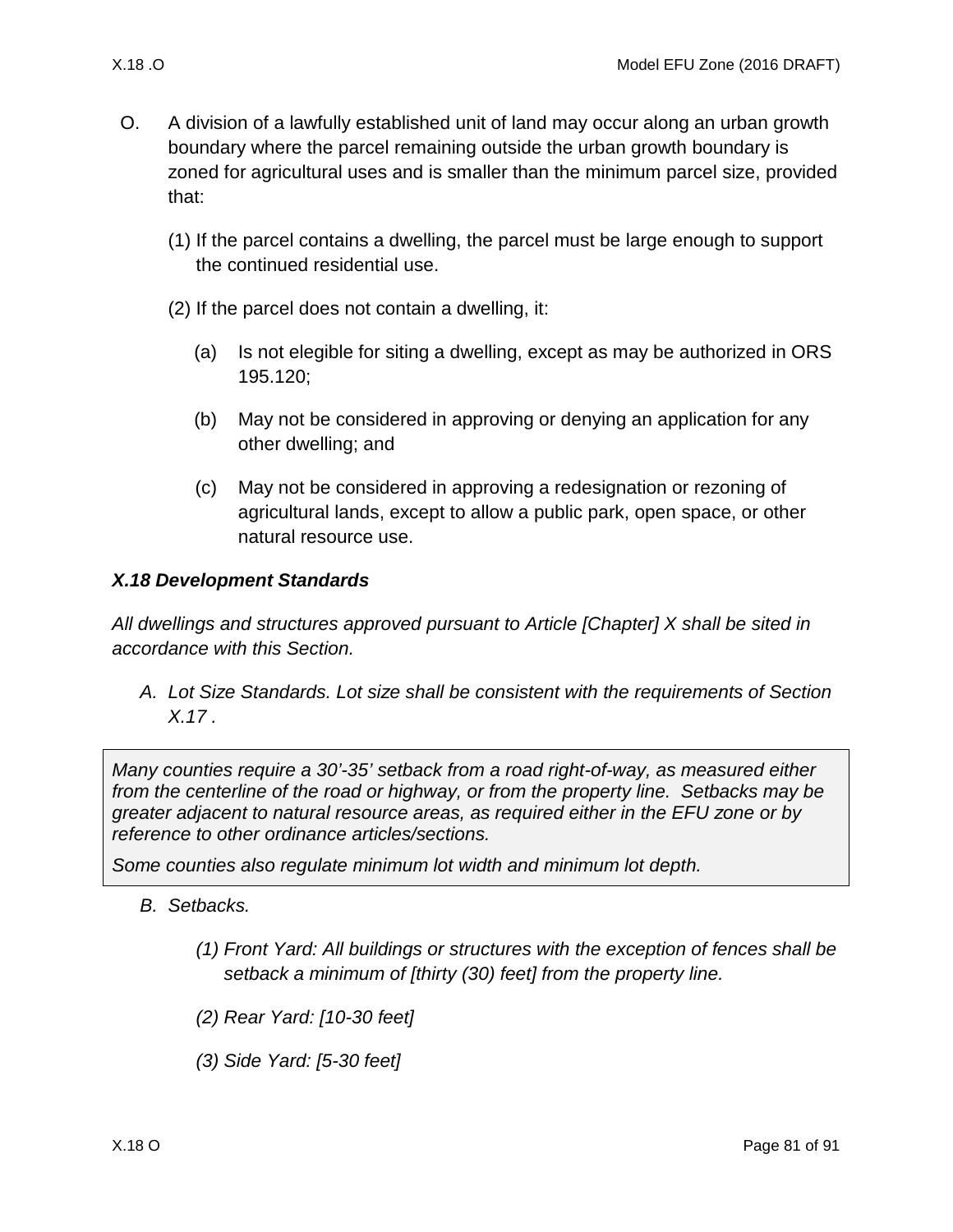*Counties may choose to limit height on all structures in their EFU zones, or may regulate only the height of dwellings. Shown below is an example of requirements for both residential and non-residential farm structures. If applicable, references to additional county height requirements, such as those related to Federal Aviation Administration's Aviation Regulations and telecommunication facilities, should be included in this section.*

- *C. Height.* 
	- *(1) Dwellings or accessory farm dwellings shall not exceed a height of [30-45] feet.*
	- *(2) Non-residential, non-farm structures shall not exceed a height of [30-100] feet.*
	- *(3) Farm-related structures are exempt from height limits [unless subject to airport overlay].*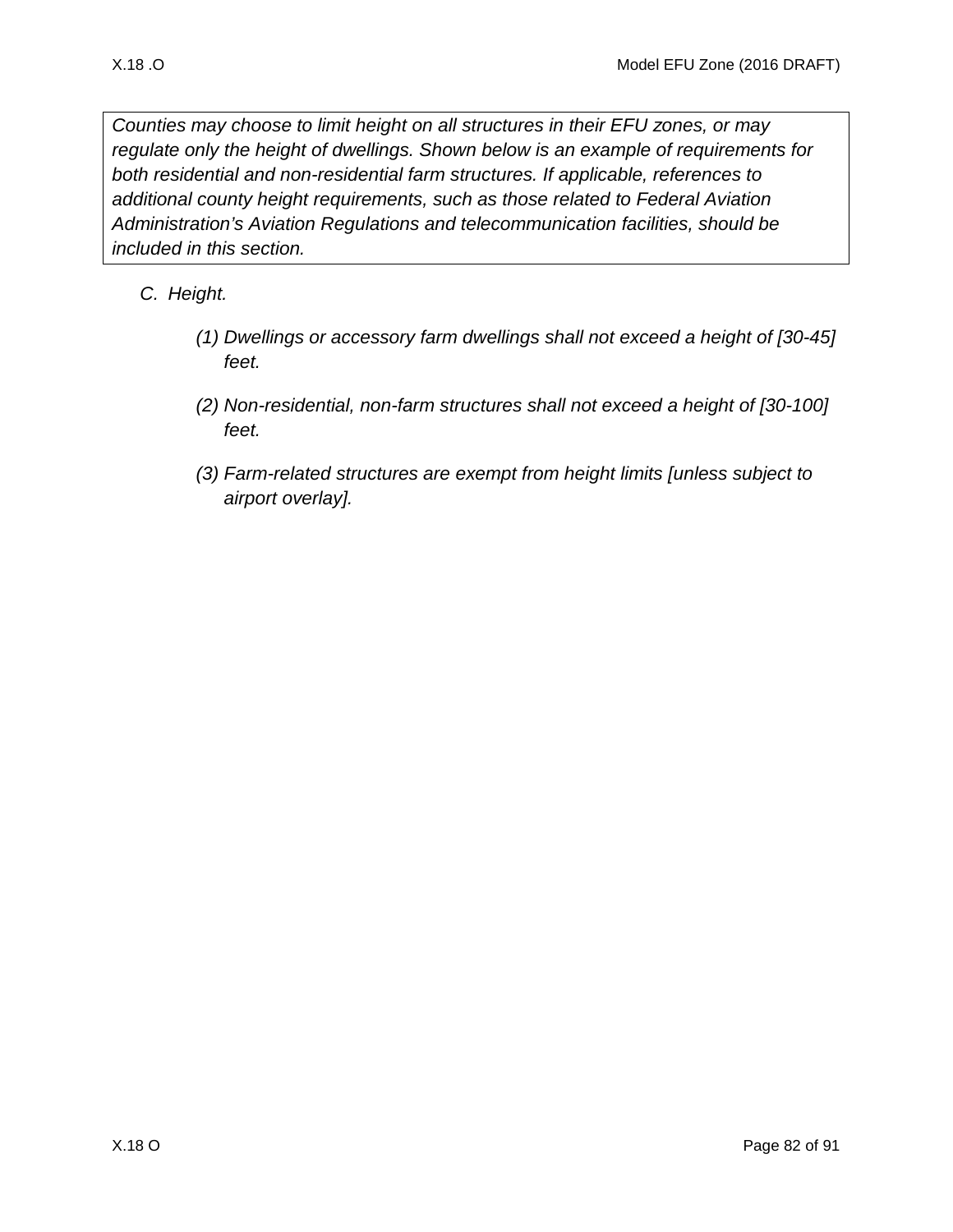## **X.19 Use Table [Note: Alternative to use lists]**

Table 1 identifies the uses permitted in the EFU zone. *This table applies to all new uses, expansions of existing uses, and changes of use when the expanded or changed use would require a Type 1, 2, or 3 review, unless otherwise specified on Table 1. All uses are subject to the general provisions, special conditions, additional restrictions and exceptions set forth in this ordinance.* 

As used in Table 1:

- A. "A" means the use is allowed.
- B. "STS" means the use is permitted subject to standards. [This may be refined depending on a county's review procedures.]
- C. "C" means the use is a Conditional Use, subject to Section [X.08](#page-36-0) and other listed criteria.
- D. The "Subject To" column identifies any specific provisions of Section [X.07 t](#page-17-0)o which the use is subject *[and other local requirements]*.
- E. "X" means the use is not allowed.
- F. "HV" means High Value Farmland as defined in Section [X.02 .](#page-1-0)
- G. "Other" refers to lands not described as High Value Farmland in ORS 215.710 and OAR 660-033-0020(8).
- H. "P" means the use is permitted outright; uses and activities and their accessory buildings and uses are permitted subject to the general provisions set forth by this ordinance.
- I. Type 1 uses *[Ministerial Review]* are permitted by right, requiring only nondiscretionary staff review to demonstrate compliance with the standards in this ordinance. Type 1 permits are limited to actions that do not require interpretation or the exercise of policy or legal judgment.
- J. Type 2 uses *[Administrative Review]* involve permits for which the application of review criteria requires the exercise of limited discretion. Decisions are made by the Planning Director. These decisions require a notice of decision and opportunity for appeal and public hearing.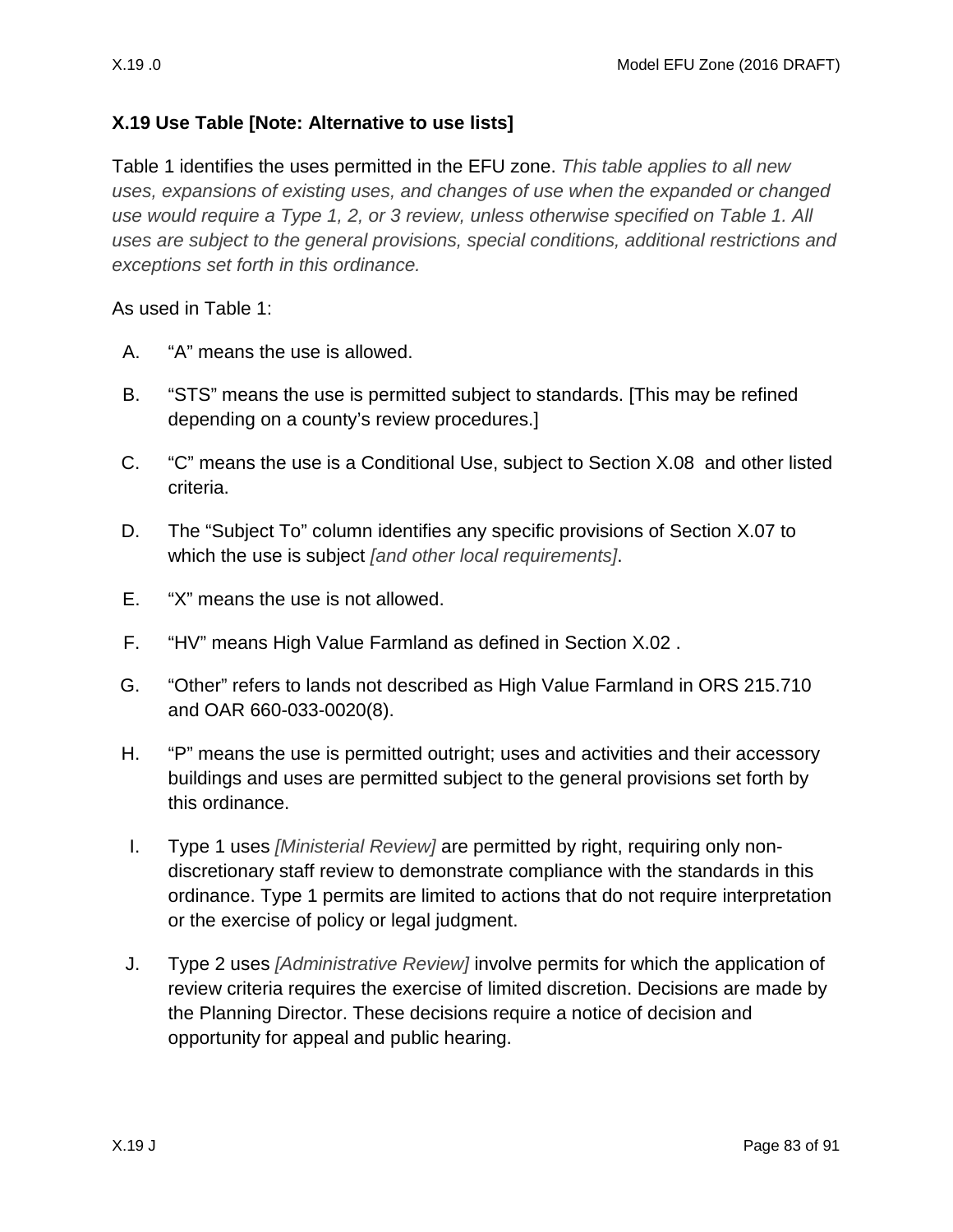K. Type 3 uses require a public hearing. Decisions are made by the hearings officer or planning commission, usually with an opportunity to appeal to the board of commissioners. Quasi-judicial decisions involve the exercise of discretion and judgment when applying applicable land use and development criteria but implement established policy. Uses that require a Type 3 Permit may be allowed subject to findings of compliance with applicable approval criteria and development standards. These decisions require a public notice priot to, and after, a decision.

*ORS 215.416(11) allows a county to make any discretionary permit decision with an administrative (Type 2) review. That is, a hearing is never required for an initial permit decision, although an opportunity for a hearing is required. Counties that use this provision for administrative review usually have permits decided by the planning director. An appeal of the director decision can be the required hearing opportunity, although some counties allow parties to request a hearing prior to issuance of the administrative decision. Some counties do not take advantage of the provision and use the planning commission or a hearings officer for some or all permit decisions. All 3s in the table could be 2s and vice versa. The choice belongs to the county. This model code suggests which quasi-judicial decisions may benefit the most from having an initial hearing due to potential controversy.*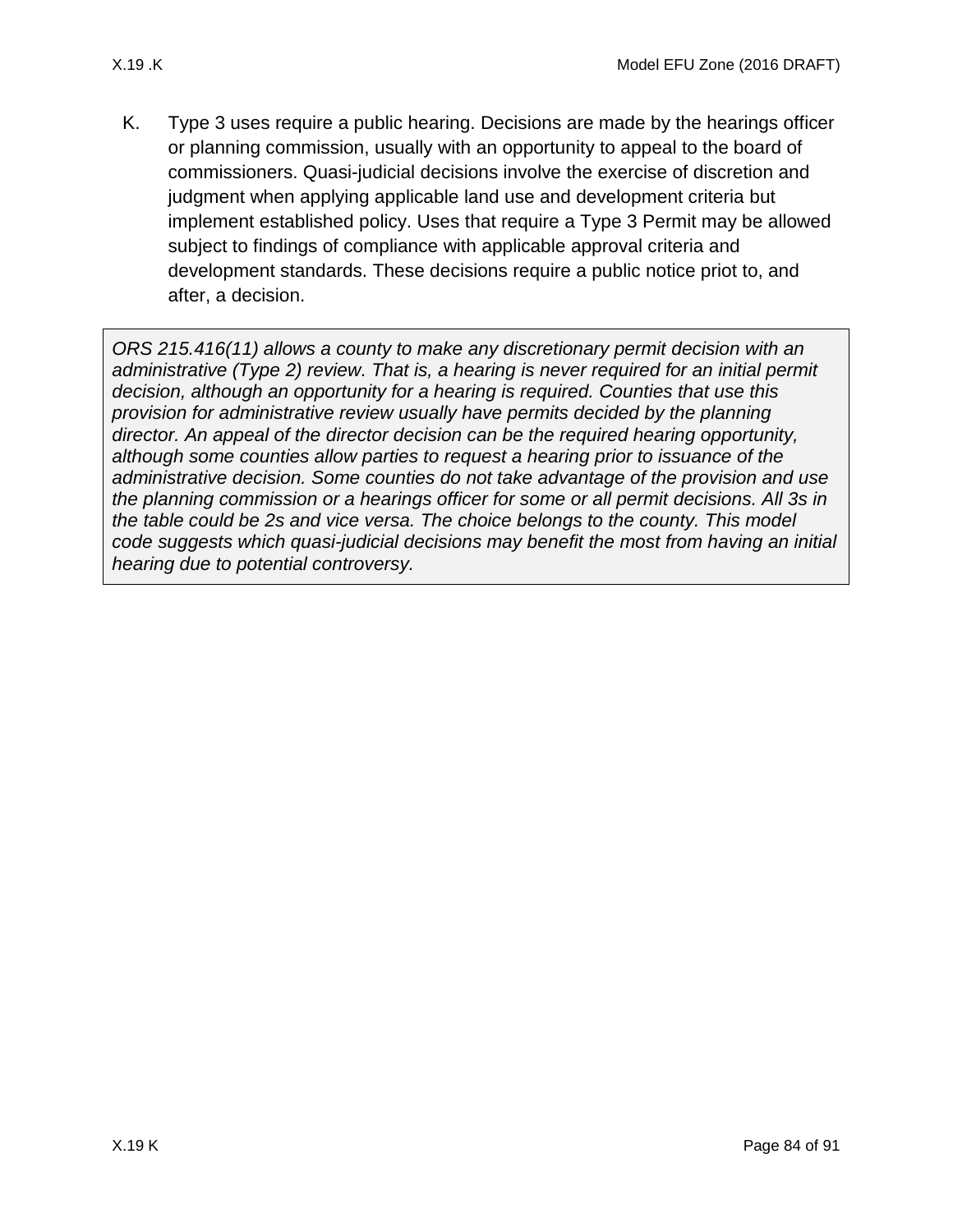| <b>Table 1: Use Table for EFU Zones</b>                                                                                                                                               |                                        |                                             |                                                |                                                                    |                      |
|---------------------------------------------------------------------------------------------------------------------------------------------------------------------------------------|----------------------------------------|---------------------------------------------|------------------------------------------------|--------------------------------------------------------------------|----------------------|
| $1 = Type 1$ $2 = Type 2$ $3 = Type 3$                                                                                                                                                |                                        |                                             |                                                |                                                                    |                      |
| $P = Permitted$ Outright $X = Prohibited$                                                                                                                                             |                                        |                                             |                                                |                                                                    |                      |
| C = Conditional Use STS - Subject to standards                                                                                                                                        |                                        |                                             |                                                |                                                                    |                      |
| <b>Use</b>                                                                                                                                                                            | <b>Use</b><br><b>Type</b><br><b>HV</b> | Local<br><b>Procedure</b><br><b>Type HV</b> | <b>Use</b><br><b>Type</b><br>Non-<br><b>HV</b> | Local<br><b>Proced</b><br>-ure<br><b>Type</b><br>Non-<br><b>HV</b> | <b>Subject</b><br>to |
| Farm, Forest, and Natural Resource Uses                                                                                                                                               |                                        |                                             |                                                |                                                                    |                      |
| Farm use.                                                                                                                                                                             | A                                      | P                                           | A                                              | P                                                                  |                      |
| Propagation or harvesting of a forest product.                                                                                                                                        | A                                      | P                                           | A                                              | P                                                                  |                      |
| Composting limited to accepted farming practice in<br>conjunction with and auxiliary to farm use on the<br>subject tract.                                                             | A                                      | P                                           | A                                              | P                                                                  |                      |
| Agricultural buildings customarily provided in<br>conjunction with farm use.                                                                                                          | A                                      | 1                                           | A                                              | $\mathbf{1}$                                                       |                      |
| Creation of, restoration of, or enhancement of<br>wetlands.                                                                                                                           | A                                      | 1                                           | A                                              | $\mathbf{1}$                                                       |                      |
| A facility for the processing of farm crops, biofuel or<br>poultry.                                                                                                                   | <b>STS</b>                             | $\overline{2}$                              | $\overline{\text{STS}}$                        | $\overline{2}$                                                     | X.07A                |
| A facility for the primary processing of forest<br>products.                                                                                                                          | $\overline{C}$                         | $\overline{2}$                              | $\overline{C}$                                 | $\overline{2}$                                                     | X.07 B               |
| The propagation, cultivation, maintenance and<br>harvesting of aquatic species that are not under the<br>jurisdiction of the State Fish and Wildlife<br>Commission or insect species. | $\mathsf{C}$                           | 3                                           | $\overline{C}$                                 | 3                                                                  |                      |
| <b>Residential Uses</b>                                                                                                                                                               |                                        |                                             |                                                |                                                                    |                      |
| Primary farm dwelling.                                                                                                                                                                | <b>STS</b>                             | $\overline{2}$                              | <b>STS</b>                                     | $\overline{2}$                                                     | X.09<br>X.07 Z       |
| Relative farm help dwelling.                                                                                                                                                          | <b>STS</b>                             | $\overline{2}$                              | <b>STS</b>                                     | 2                                                                  | X.07 C<br>X.07Z      |
| Accessory farm dwelling.                                                                                                                                                              | $\overline{\text{STS}}$                | $\overline{2}$                              | <b>STS</b>                                     | $\overline{2}$                                                     | X.10<br>X.07Z        |
| Lot of record dwelling.                                                                                                                                                               | <b>STS</b>                             | $\overline{2}$                              | <b>STS</b>                                     | $\overline{2}$                                                     | X.11<br>X.07Z        |
| Non-farm dwelling.                                                                                                                                                                    | <b>STS</b>                             | $\overline{2}$                              | <b>STS</b>                                     | $\overline{2}$                                                     | X.12<br>X.07Z        |
| Replacement dwelling for historic property.                                                                                                                                           | <b>STS</b>                             | $\overline{2}$                              | <b>STS</b>                                     | $\overline{2}$                                                     | X.07Z                |

## Table 1. Use Table for Exclusive Farm Use (EFU) District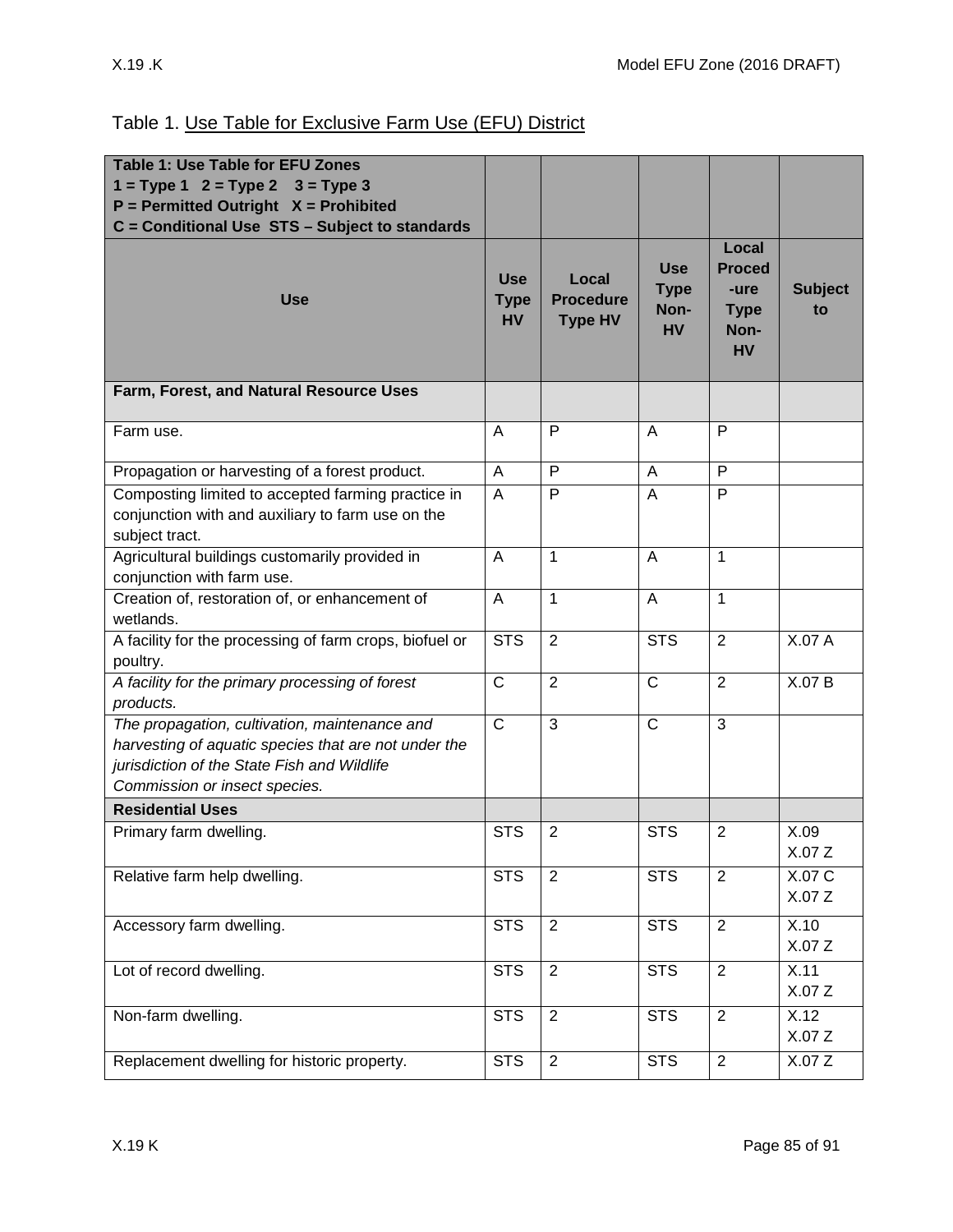| <b>Table 1: Use Table for EFU Zones</b><br>$1 = Type 1$ $2 = Type 2$ $3 = Type 3$<br>$P = Permitted$ Outright $X = Prohibited$<br>C = Conditional Use STS - Subject to standards                                                                                                                   |                                        |                                             |                                                |                                                                    |                      |
|----------------------------------------------------------------------------------------------------------------------------------------------------------------------------------------------------------------------------------------------------------------------------------------------------|----------------------------------------|---------------------------------------------|------------------------------------------------|--------------------------------------------------------------------|----------------------|
| <b>Use</b>                                                                                                                                                                                                                                                                                         | <b>Use</b><br><b>Type</b><br><b>HV</b> | Local<br><b>Procedure</b><br><b>Type HV</b> | <b>Use</b><br><b>Type</b><br>Non-<br><b>HV</b> | Local<br><b>Proced</b><br>-ure<br><b>Type</b><br>Non-<br><b>HV</b> | <b>Subject</b><br>to |
| Replacement dwelling.                                                                                                                                                                                                                                                                              | <b>STS</b>                             | 1 or 2                                      | <b>STS</b>                                     | 1 or 2                                                             | X.07 Z<br>X.13       |
| Temporary hardship dwelling.                                                                                                                                                                                                                                                                       | $\overline{C}$                         | $\overline{2}$                              | $\overline{C}$                                 | $\overline{2}$                                                     | X.07 D               |
| Residential home as defined in ORS 197.660, in<br>existing dwellings                                                                                                                                                                                                                               | $\overline{C}$                         | 2 or 3                                      | $\overline{C}$                                 | 2 or 3                                                             | X.07Z                |
| Room and board arrangements for a maximum of<br>five unrelated persons in existing residences.                                                                                                                                                                                                     | $\mathsf{C}$                           | $\overline{2}$                              | $\mathsf{C}$                                   | $\overline{2}$                                                     | X.07Z                |
| <b>Commercial Uses</b>                                                                                                                                                                                                                                                                             |                                        |                                             |                                                |                                                                    |                      |
| Dog training classes or testing trials.                                                                                                                                                                                                                                                            | <b>STS</b>                             | $\mathbf{1}$                                | <b>STS</b>                                     | $\mathbf{1}$                                                       | X.07 E               |
| Farm stand.                                                                                                                                                                                                                                                                                        | <b>STS</b>                             | 1 or 2                                      | <b>STS</b>                                     | 1 or 2                                                             | X.07 F               |
| Winery.                                                                                                                                                                                                                                                                                            | <b>STS</b>                             | 1 or 2                                      | <b>STS</b>                                     | 1 or 2                                                             | X.14                 |
| Agri-tourism and other commercial events or<br>activities that are related to and supportive of<br>agriculture.                                                                                                                                                                                    | <b>STS</b>                             | 2                                           | <b>STS</b>                                     | $\overline{2}$                                                     | X.15                 |
| Destination resort. [This use should only be listed in<br>counties that have completed mapping of lands for<br>destination resorts as provided in Goal 8 and ORS<br>197.435-197.467.]                                                                                                              | <b>STS</b>                             | 3                                           | <b>STS</b>                                     | 3                                                                  | X.07 G               |
| Parking of up to seven log trucks.                                                                                                                                                                                                                                                                 | $\mathsf{C}$                           | $\overline{2}$                              | $\mathsf{C}$                                   | $\overline{2}$                                                     |                      |
| Home occupations.                                                                                                                                                                                                                                                                                  | $\mathsf{C}$                           | $\overline{2}$                              | $\mathsf{C}$                                   | $\overline{2}$                                                     | X.07 H               |
| Commercial dog boarding kennels or dog training<br>classes or testing trials that cannot be established<br>under Subsection X.07.B.                                                                                                                                                                | $\mathsf{C}$                           | 3                                           | C                                              | 3                                                                  |                      |
| Aerial fireworks display business.*                                                                                                                                                                                                                                                                | $\mathsf C$                            | $\overline{2}$                              | $\mathsf{C}$                                   | $\overline{2}$                                                     |                      |
| A landscape contracting business, as defined in<br>ORS 671.520, or a business providing landscape<br>architecture services, as described in ORS 671.318,<br>if the business is pursued in conjunction with the<br>growing and marketing of nursery stock on the land<br>that constitutes farm use. | $\mathsf{C}$                           | $\overline{2}$                              | $\mathsf C$                                    | $\overline{2}$                                                     |                      |
| Commercial activities in conjunction with farm use,<br>including the processing of farm crops into biofuel<br>not permitted under Section X.07.A, but excluding<br>activities in conjunction with a marijuana crop.                                                                                | $\mathsf{C}$                           | 2 or 3                                      | $\mathsf{C}$                                   | 2 or 3                                                             | X.071                |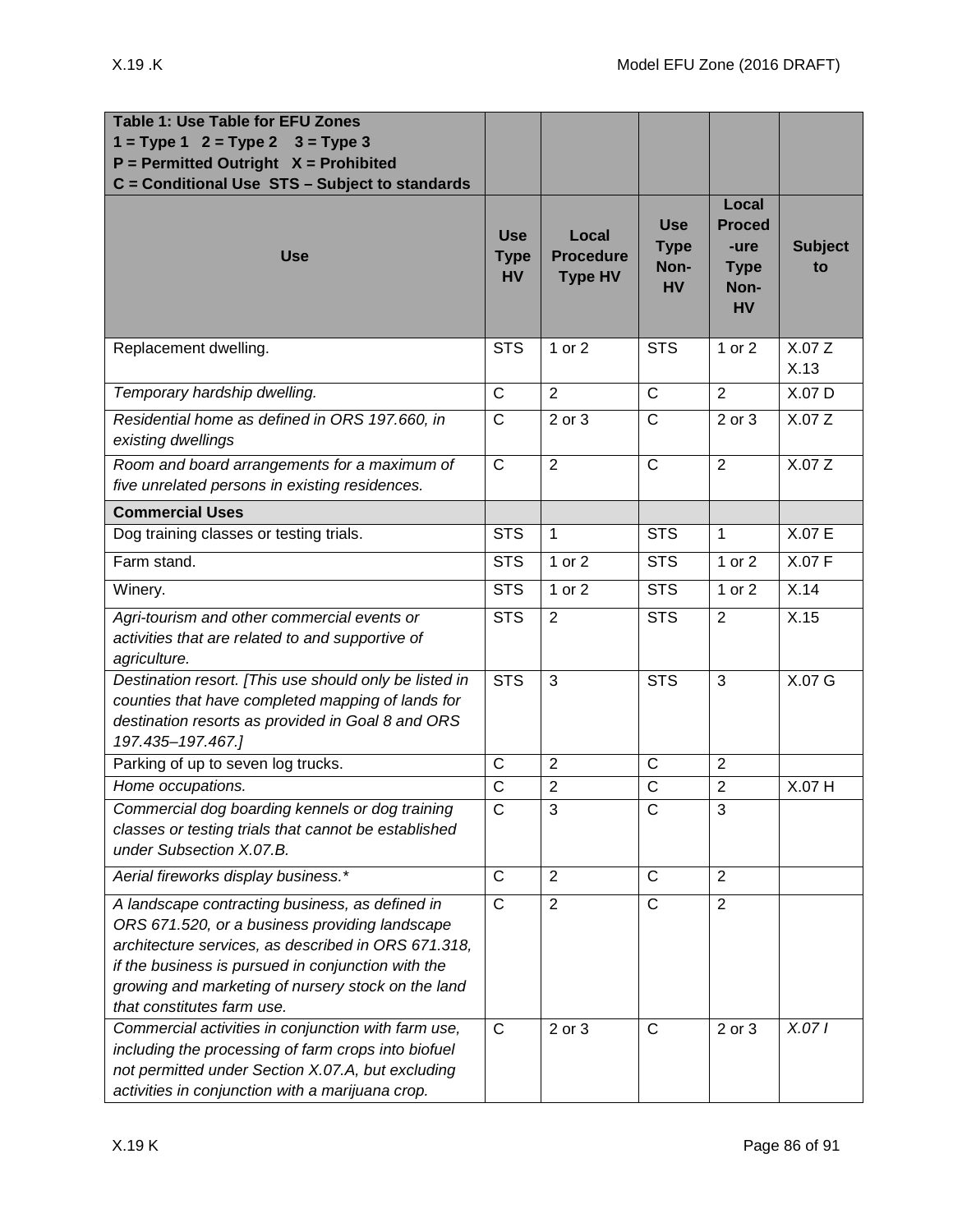| <b>Table 1: Use Table for EFU Zones</b><br>$1 = Type 1$ $2 = Type 2$ $3 = Type 3$<br>$P = Permitted$ Outright $X = Prohibited$<br>C = Conditional Use STS - Subject to standards                                                                                                                                                                                                                                         |                                           |                                             |                                                |                                                                    |                      |
|--------------------------------------------------------------------------------------------------------------------------------------------------------------------------------------------------------------------------------------------------------------------------------------------------------------------------------------------------------------------------------------------------------------------------|-------------------------------------------|---------------------------------------------|------------------------------------------------|--------------------------------------------------------------------|----------------------|
| <b>Use</b>                                                                                                                                                                                                                                                                                                                                                                                                               | <b>Use</b><br><b>Type</b><br><b>HV</b>    | Local<br><b>Procedure</b><br><b>Type HV</b> | <b>Use</b><br><b>Type</b><br>Non-<br><b>HV</b> | Local<br><b>Proced</b><br>-ure<br><b>Type</b><br>Non-<br><b>HV</b> | <b>Subject</b><br>to |
| Mineral, Aggregate, Oil and Gas Uses                                                                                                                                                                                                                                                                                                                                                                                     |                                           |                                             |                                                |                                                                    |                      |
| Exploration for and production of geothermal, gas,<br>oil and other associated hydrocarbons, including the<br>placement and operation of compressors,<br>separators and other customary production<br>equipment for an individual well adjacent to the well<br>head.                                                                                                                                                     | $\overline{A}$                            | 1                                           | A                                              | 1                                                                  |                      |
| Operations for the exploration for minerals as<br>defined by ORS 517.750.                                                                                                                                                                                                                                                                                                                                                | $\overline{A}$                            | 1                                           | A                                              | $\mathbf{1}$                                                       |                      |
| Operations conducted for mining and processing of<br>geothermal resources as defined by ORS 522.005<br>and oil and gas as defined by ORS 520.005 not<br>otherwise permitted.                                                                                                                                                                                                                                             | $\overline{C}$                            | 3                                           | $\mathsf{C}$                                   | 3                                                                  |                      |
| Operations conducted for mining, crushing or<br>stockpiling of aggregate and other mineral and other<br>subsurface resources.                                                                                                                                                                                                                                                                                            | $\mathsf{C}$                              | 3                                           | $\mathsf{C}$                                   | 3                                                                  | X.07 K               |
| Processing as defined by ORS 517.750 of<br>aggregate into asphalt or portland cement.                                                                                                                                                                                                                                                                                                                                    | $\overline{C}$                            | 3                                           | $\mathsf{C}$                                   | 3                                                                  | X.07J                |
| Processing of other mineral resources and other<br>subsurface resources.                                                                                                                                                                                                                                                                                                                                                 | $\mathsf{C}$                              | 3                                           | $\mathsf C$                                    | 3                                                                  |                      |
| <b>Transportation Uses</b>                                                                                                                                                                                                                                                                                                                                                                                               |                                           |                                             |                                                |                                                                    |                      |
| Climbing and passing lanes within the right of way<br>existing as of July 1, 1987.                                                                                                                                                                                                                                                                                                                                       | A                                         | $\mathbf 1$                                 | A                                              | 1                                                                  |                      |
| Reconstruction or modification of public roads and<br>highways, including the placement of utility facilities<br>overhead and in the subsurface of public roads and<br>highways along the public right of way, but not<br>including the addition of travel lanes, where no<br>removal or displacement of buildings would occur, or<br>no new land parcels result.<br>Temporary public road and highway detours that will | $\overline{\mathsf{A}}$<br>$\overline{A}$ | 1<br>1                                      | A<br>A                                         | $\mathbf 1$<br>$\mathbf 1$                                         |                      |
| be abandoned and restored to original condition or<br>use at such time as no longer needed.                                                                                                                                                                                                                                                                                                                              |                                           |                                             |                                                |                                                                    |                      |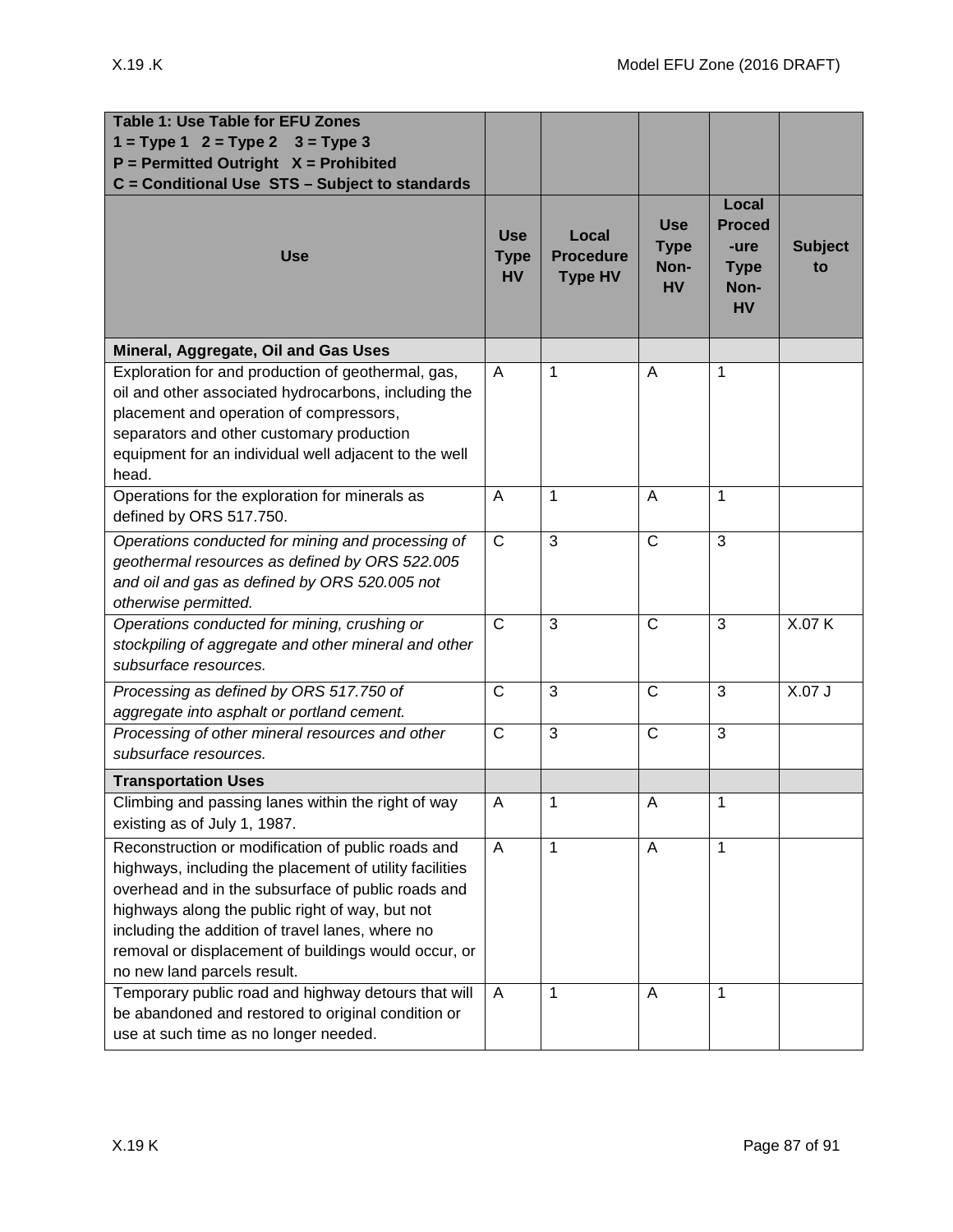| <b>Table 1: Use Table for EFU Zones</b><br>$1 = Type 1$ $2 = Type 2$ $3 = Type 3$<br>$P = Permitted$ Outright $X = Prohibited$                                                                                                                                                                                            |                                        |                                             |                                                |                                                                    |                      |
|---------------------------------------------------------------------------------------------------------------------------------------------------------------------------------------------------------------------------------------------------------------------------------------------------------------------------|----------------------------------------|---------------------------------------------|------------------------------------------------|--------------------------------------------------------------------|----------------------|
| C = Conditional Use STS - Subject to standards<br><b>Use</b>                                                                                                                                                                                                                                                              | <b>Use</b><br><b>Type</b><br><b>HV</b> | Local<br><b>Procedure</b><br><b>Type HV</b> | <b>Use</b><br><b>Type</b><br>Non-<br><b>HV</b> | Local<br><b>Proced</b><br>-ure<br><b>Type</b><br>Non-<br><b>HV</b> | <b>Subject</b><br>to |
| Minor betterment of existing public road and<br>highway related facilities such as maintenance<br>yards, weigh stations and rest areas, within right of<br>way existing as of July 1, 1987, and contiguous<br>public-owned property utilized to support the<br>operation and maintenance of public roads and<br>highways. | A                                      | 1                                           | A                                              | 1                                                                  |                      |
| Construction of additional passing and travel lanes<br>requiring the acquisition of right of way but not<br>resulting in the creation of new land parcels.                                                                                                                                                                | $\mathsf{C}$                           | 2                                           | $\mathsf{C}$                                   | $\overline{2}$                                                     |                      |
| Reconstruction or modification of public roads and<br>highways involving the removal or displacement of<br>buildings but not resulting in the creation of new land<br>parcels.                                                                                                                                            | $\mathsf{C}$                           | $\overline{2}$                              | $\mathsf{C}$                                   | $\overline{2}$                                                     |                      |
| Improvement of public road and highway related<br>facilities, such as maintenance yards, weigh stations<br>and rest areas, where additional property or right of<br>way is required but not resulting in the creation of<br>new land parcels.                                                                             | $\mathsf{C}$                           | $\overline{2}$                              | $\mathsf{C}$                                   | $\overline{2}$                                                     |                      |
| Transportation improvements on rural lands allowed<br>by and subject to the requirements of OAR 660-012-<br>0065.                                                                                                                                                                                                         | $\mathsf{C}$                           | 2 or 3                                      | $\mathsf{C}$                                   | 2 or 3                                                             |                      |
| Personal-use airports for airplanes and helicopter<br>pads, including associated hangar, maintenance<br>and service facilities.                                                                                                                                                                                           | $\mathsf{C}$                           | 3                                           | C                                              | 3                                                                  | X.07L                |
| <b>Utility/Solid Waste Disposal Facilities</b>                                                                                                                                                                                                                                                                            |                                        |                                             |                                                |                                                                    |                      |
| Irrigation reservoirs, canals, delivery lines and those<br>structures and accessory operational facilities, not<br>including parks or other recreational structures and<br>facilities, associated with a district as defined in<br>ORS 540.505.                                                                           | A                                      | 2                                           | A                                              | 2                                                                  |                      |
| Land application of reclaimed water, agricultural or<br>industrial process water.                                                                                                                                                                                                                                         | <b>STS</b>                             | 2                                           | <b>STS</b>                                     | 2                                                                  | X.07 M               |
| Utility facility service lines.                                                                                                                                                                                                                                                                                           | <b>STS</b>                             | 1                                           | <b>STS</b>                                     | $\mathbf{1}$                                                       | X.07 N               |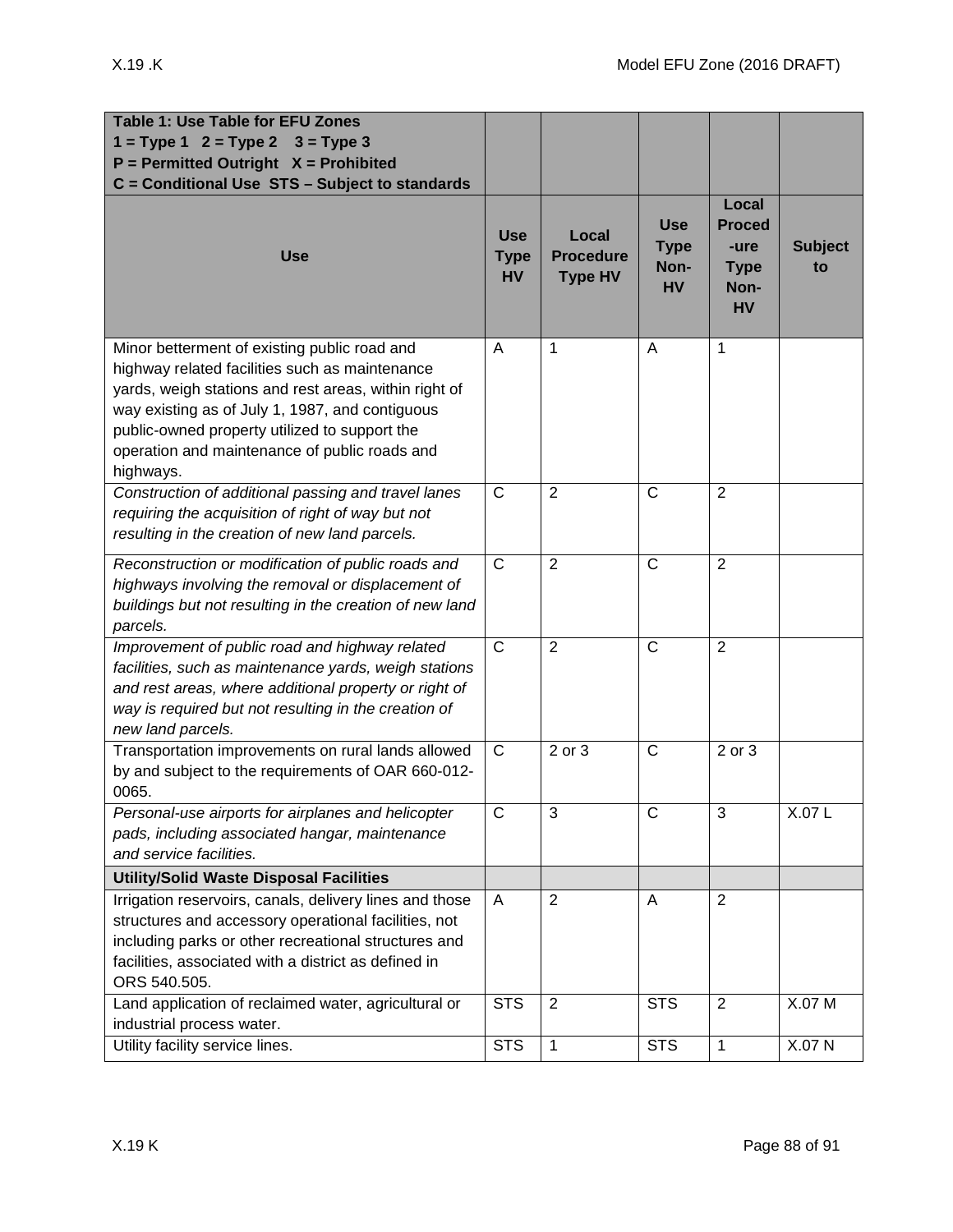| <b>Table 1: Use Table for EFU Zones</b><br>$1 = Type 1$ $2 = Type 2$ $3 = Type 3$<br>$P = Permitted$ Outright $X = Prohibited$                                                                                                                                                                                                         |                                        |                                             |                                                |                                                                    |                          |
|----------------------------------------------------------------------------------------------------------------------------------------------------------------------------------------------------------------------------------------------------------------------------------------------------------------------------------------|----------------------------------------|---------------------------------------------|------------------------------------------------|--------------------------------------------------------------------|--------------------------|
| C = Conditional Use STS - Subject to standards<br><b>Use</b>                                                                                                                                                                                                                                                                           | <b>Use</b><br><b>Type</b><br><b>HV</b> | Local<br><b>Procedure</b><br><b>Type HV</b> | <b>Use</b><br><b>Type</b><br>Non-<br><b>HV</b> | Local<br><b>Proced</b><br>-ure<br><b>Type</b><br>Non-<br><b>HV</b> | <b>Subject</b><br>to     |
| Utility facilities necessary for public service,<br>including associated transmission lines as defined in<br>ORS 469.300 and wetland waste treatment systems<br>but not including commercial facilities for the<br>purpose of generating electrical power for public use<br>by sale or transmission towers over 200 feet in<br>height. | <b>STS</b>                             | $\overline{2}$                              | $\overline{\text{STS}}$                        | $\overline{2}$                                                     | X.07 O                   |
| Transmission towers over 200 feet in height.                                                                                                                                                                                                                                                                                           | $\mathsf{C}$                           | $\overline{2}$                              | $\mathsf{C}$                                   | 2                                                                  |                          |
| Commercial utility facilities for the purpose of<br>generating power for public use by sale, not<br>including wind power generation facilities or<br>photovoltaic solar power generation facilities.                                                                                                                                   | $\overline{C}$                         | $\overline{3}$                              | $\overline{\text{c}}$                          | 3                                                                  | X.16A                    |
| Wind power generation facilities as commercial<br>utility facilities for the purpose of generating power<br>for public use by sale.                                                                                                                                                                                                    | $\mathsf{C}$                           | 3                                           | $\mathsf{C}$                                   | 3                                                                  | X.16B                    |
| Photovoltaic solar power generation facilities as<br>commercial utility facilities for the purpose of<br>generating power for public use by sale.                                                                                                                                                                                      | $\mathsf{C}$                           | 3                                           | $\mathsf{C}$                                   | 3                                                                  | X.16 C                   |
| A site for the disposal of solid waste for which a<br>permit has been granted under ORS 459.245 by the<br>Department of Environmental Quality together with<br>equipment, facilities or buildings necessary for its<br>operation not on high value farmland.                                                                           | $\boldsymbol{\mathsf{X}}$              | X                                           | $\mathsf{C}$                                   | 3                                                                  | X.07 Q<br><b>X.07 AA</b> |
| Composting facilities on farms or for which a permit<br>has been granted by the Department of<br>Environmental Quality under ORS 459.245 and<br>OAR 340-093-0050 and 340-096-0060.                                                                                                                                                     | X                                      | X                                           | $\mathsf{C}$                                   | 3                                                                  | X.07 P<br><b>X.07 AA</b> |
| Parks/Public/Quasi-public Uses                                                                                                                                                                                                                                                                                                         |                                        |                                             |                                                |                                                                    |                          |
| Firearms training facility in existence on September<br>9, 1995.*                                                                                                                                                                                                                                                                      | A                                      |                                             | A                                              |                                                                    |                          |
| Fire service facilities providing rural fire protection<br>services.                                                                                                                                                                                                                                                                   | A                                      | $\overline{2}$                              | A                                              | 2                                                                  |                          |
| Onsite filming and activities accessory to onsite<br>filming for 45 days or less as provided for in ORS<br>215.306.                                                                                                                                                                                                                    | A                                      | $\mathbf{1}$                                | A                                              | $\mathbf{1}$                                                       |                          |
| A site for the takeoff and landing of model aircraft.                                                                                                                                                                                                                                                                                  | <b>STS</b>                             | $\overline{2}$                              | <b>STS</b>                                     | $\overline{2}$                                                     | X.07 R                   |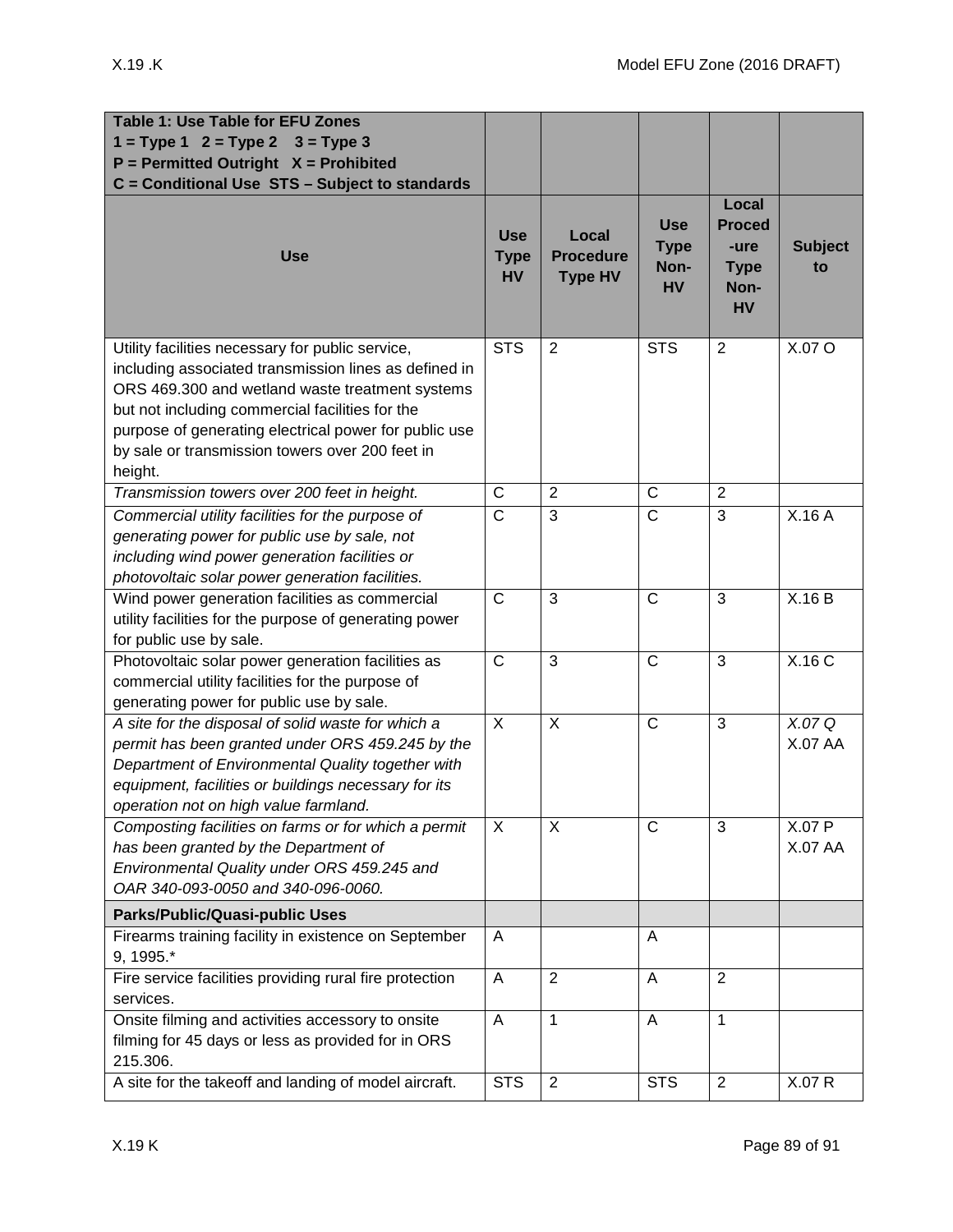| Table 1: Use Table for EFU Zones<br>$1 = Type 1$ $2 = Type 2$ $3 = Type 3$<br>$P = Permitted$ Outright $X = Prohibited$<br>C = Conditional Use STS - Subject to standards                                                                                                                                                              |                                        |                                             |                                                |                                                                    |                                    |
|----------------------------------------------------------------------------------------------------------------------------------------------------------------------------------------------------------------------------------------------------------------------------------------------------------------------------------------|----------------------------------------|---------------------------------------------|------------------------------------------------|--------------------------------------------------------------------|------------------------------------|
| <b>Use</b>                                                                                                                                                                                                                                                                                                                             | <b>Use</b><br><b>Type</b><br><b>HV</b> | Local<br><b>Procedure</b><br><b>Type HV</b> | <b>Use</b><br><b>Type</b><br>Non-<br><b>HV</b> | Local<br><b>Proced</b><br>-ure<br><b>Type</b><br>Non-<br><b>HV</b> | <b>Subject</b><br>to               |
| Onsite filming and activities accessory to onsite<br>filming for more than 45 days as provided for in ORS<br>215.306.                                                                                                                                                                                                                  | $\mathsf{C}$                           | $\overline{2}$                              | $\mathsf{C}$                                   | $\overline{2}$                                                     |                                    |
| Living history museum as defined in X.02                                                                                                                                                                                                                                                                                               | $\mathsf{C}$                           | 3                                           | $\mathsf{C}$                                   | 3                                                                  | X.07 S<br>X.07 Y                   |
| Community centers owned by a governmental<br>agency or a nonprofit organization and operated<br>primarily by and for residents of the local rural<br>community.                                                                                                                                                                        | $\overline{C}$                         | 3                                           | $\overline{C}$                                 | 3                                                                  | X.07 T<br>X.07 Y                   |
| Public parks and playgrounds.                                                                                                                                                                                                                                                                                                          | $\mathsf{C}$                           | 3                                           | $\overline{C}$                                 | 3                                                                  | X.07 U<br>X.07 Y                   |
| Public parks or park uses in an adopted Park Master<br>Plan                                                                                                                                                                                                                                                                            | A                                      | $\mathbf{1}$                                | A                                              | $\mathbf{1}$                                                       | X.07 Y                             |
| Expansion of existing county fairgrounds and<br>activities directly relating to county fairgrounds<br>governed by county fair boards established pursuant<br>to ORS 565.210.*                                                                                                                                                          | $\overline{\text{c}}$                  | $\overline{2}$                              | $\overline{C}$                                 | $\overline{2}$                                                     |                                    |
| A county law enforcement facility that lawfully<br>existed on August 20, 2002, and is used to provide<br>rural law enforcement services primarily in rural<br>areas, including parole and post-prison supervision,<br>but not including a correctional facility as defined<br>under ORS 162.135 as provided for in ORS<br>215.283(1).* | X                                      | $\overline{2}$                              | X                                              | $\overline{2}$                                                     |                                    |
| Operations for the extraction and bottling of water.                                                                                                                                                                                                                                                                                   | $\mathsf{C}$                           | 3                                           | $\mathsf{C}$                                   | 3                                                                  |                                    |
| Churches and cemeteries in conjunction with<br>churches.                                                                                                                                                                                                                                                                               | X                                      | X                                           | <b>STS</b>                                     | $\overline{2}$                                                     | X.07 Y<br><b>X.07 AA</b>           |
| Public or private schools for kindergarten through<br>grade 12, including all buildings essential to the<br>operation of a school, primarily for residents of the<br>rural area in which the school is located.                                                                                                                        | X                                      | X                                           | $\overline{C}$                                 | 3                                                                  | X.07 V<br>X.07 Y<br><b>X.07 AA</b> |
| Private parks, playgrounds, hunting and fishing<br>preserves, and campgrounds.                                                                                                                                                                                                                                                         | X                                      | X                                           | $\mathsf{C}$                                   | 3                                                                  | X.07 W<br>X.07 Y<br>X.07 AA        |